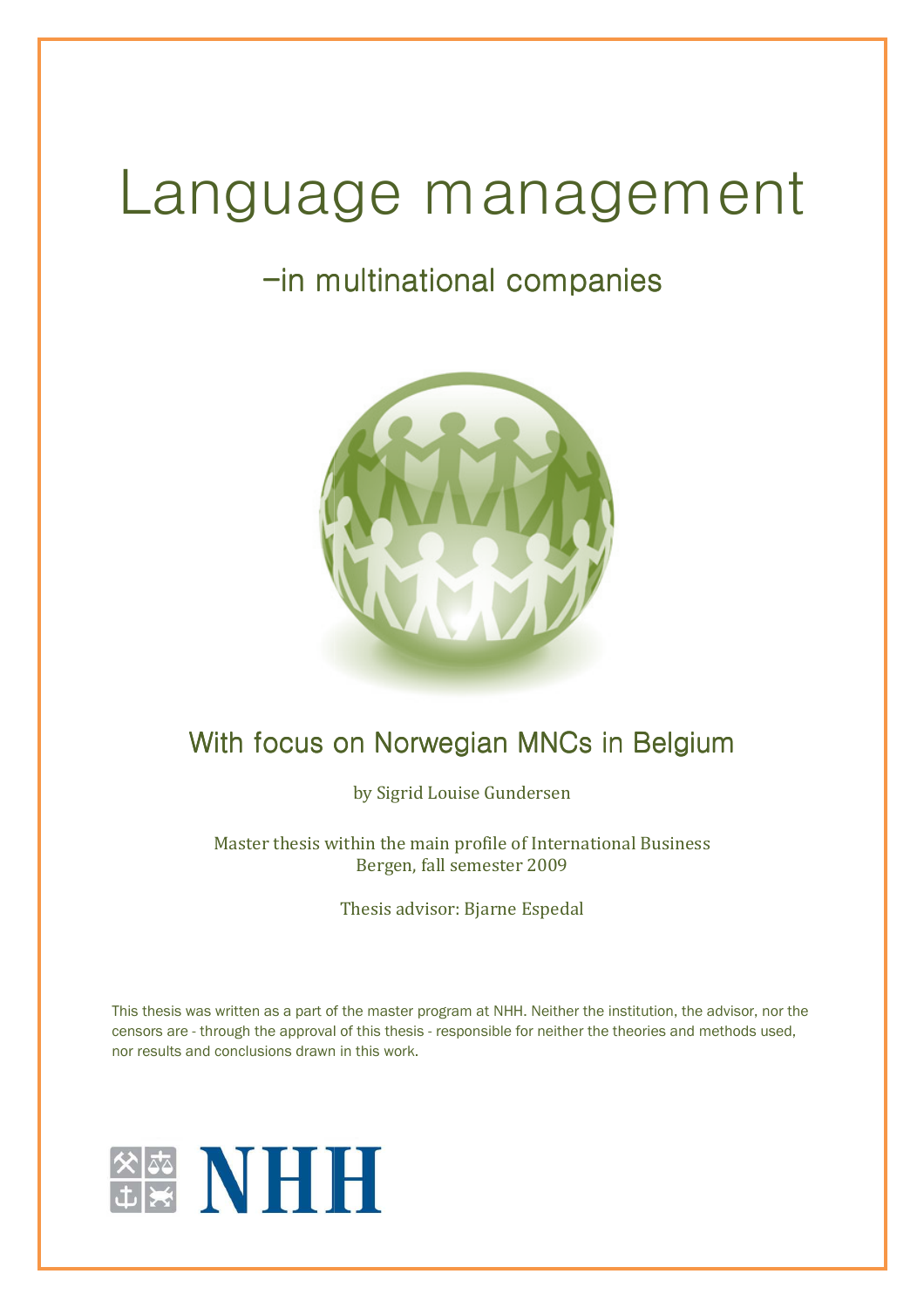# **Abstract**

The aim of the present thesis is to explain the concept of strategic language management and why this field of study deserves increased attention in international business. It is argued that Language Management deserves increased attention from business managers since language management may contribute to their firms' competitive advantage. A survey among Norwegian companies in Belgium was undertaken to assess the current situation of language issues. The survey results show that while employees in Norwegian businesses seem aware of the need for enhanced language competencies, their companies fail to transform this awareness into practical policies and action. It is argued that the European Union's strategies for multilingualism can be used as a guideline for Norwegian business operations.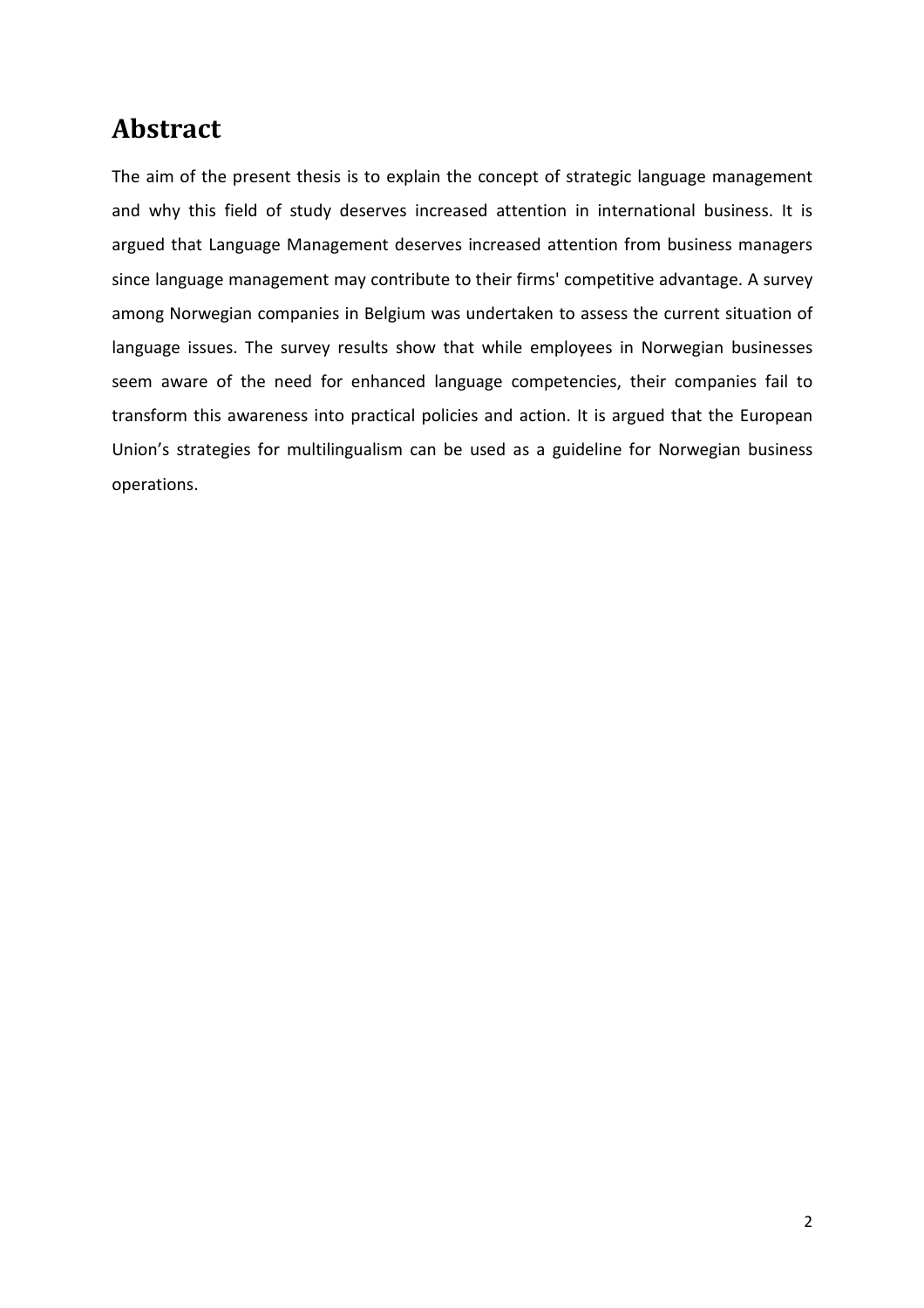# **Acknowledgements**

This research project would not have been possible without the support of many people.

I would like to express my gratitude to my supervisor, Prof. Bjarne Espedal, for letting me write about a topic that I find genuinely interesting, as well as for his helpful comments and patience during the development of this thesis.

I thank Glenn Ole Hellekjær for the survey report that inspired my work.

Many thanks also to CILT, The National Centre for Languages (UK), not only for having issued some of the most important references used in this paper, but also for giving me inspiration with their vision of 'a society in which everyone recognises the value of languages and intercultural relationships and is able to use more than one language'.

A special thanks to my former fellow student both in Norway and Belgium, Antoine Philippart, for his many comments, motivation and invaluable support.

Finally, I would like to express my gratitude to my family for their understanding, support and endless love through the duration of my studies.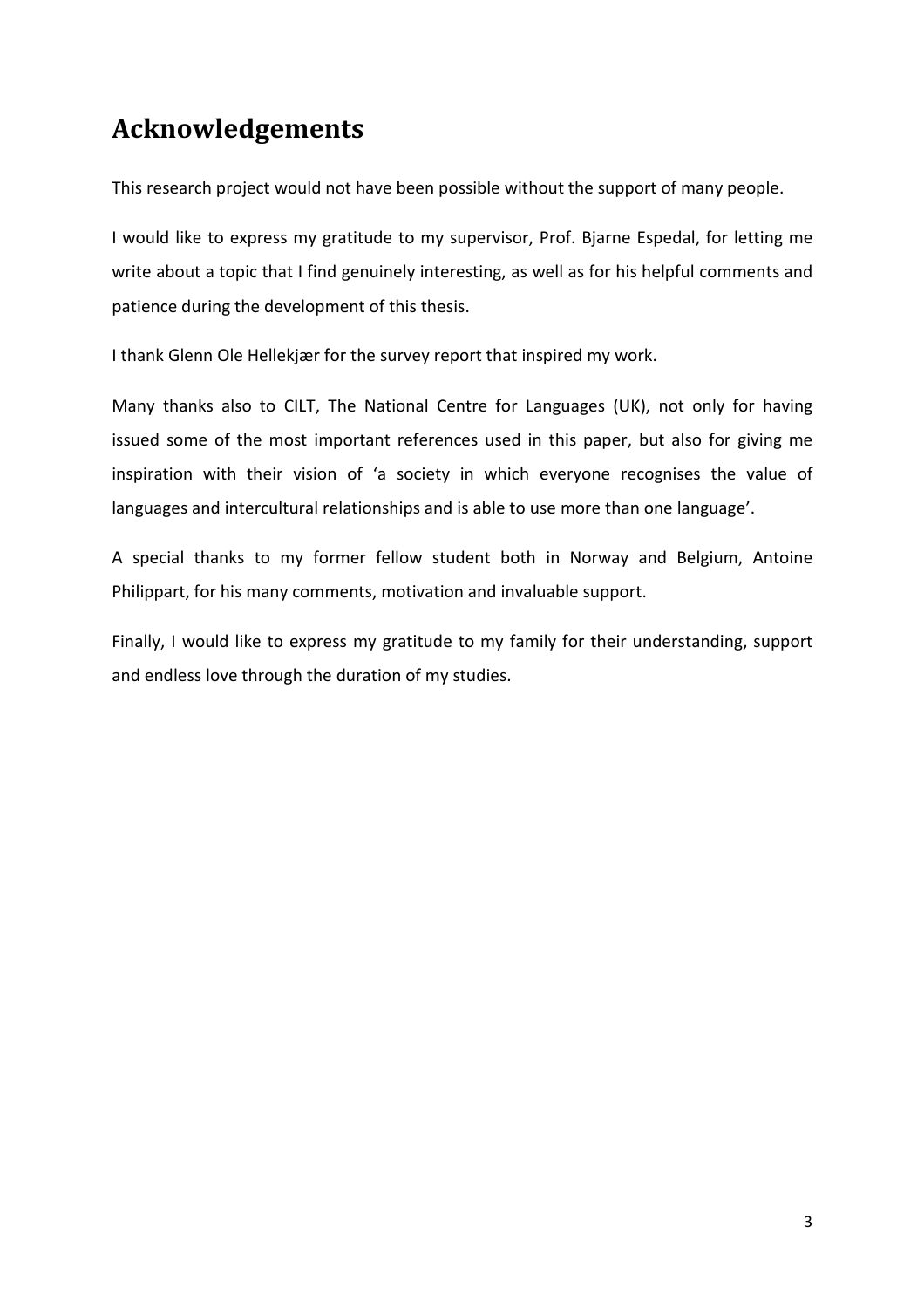# **Table of contents**

| 1.3 How can strategic language management contribute to a competitive advantage? 15 |    |
|-------------------------------------------------------------------------------------|----|
| 1.4 The Language gap in Norwegian Business - the current situation17                |    |
|                                                                                     |    |
|                                                                                     |    |
| 2.1.1 The fundamental role of language in business encounters 19                    |    |
|                                                                                     |    |
|                                                                                     |    |
|                                                                                     |    |
|                                                                                     |    |
| 2.2 Globalization and the increasing importance of languages in business26          |    |
|                                                                                     |    |
|                                                                                     |    |
|                                                                                     |    |
|                                                                                     |    |
|                                                                                     | 30 |
|                                                                                     |    |
| 3.3 Multilingualism: an asset for Europe and a shared commitment 32                 |    |
| 3.4 The European Language Portfolio (ELP) for mapping language skills37             |    |
| 3.5 The International Conference on business, languages and intercultural skills 38 |    |
|                                                                                     |    |
|                                                                                     |    |
|                                                                                     |    |
|                                                                                     |    |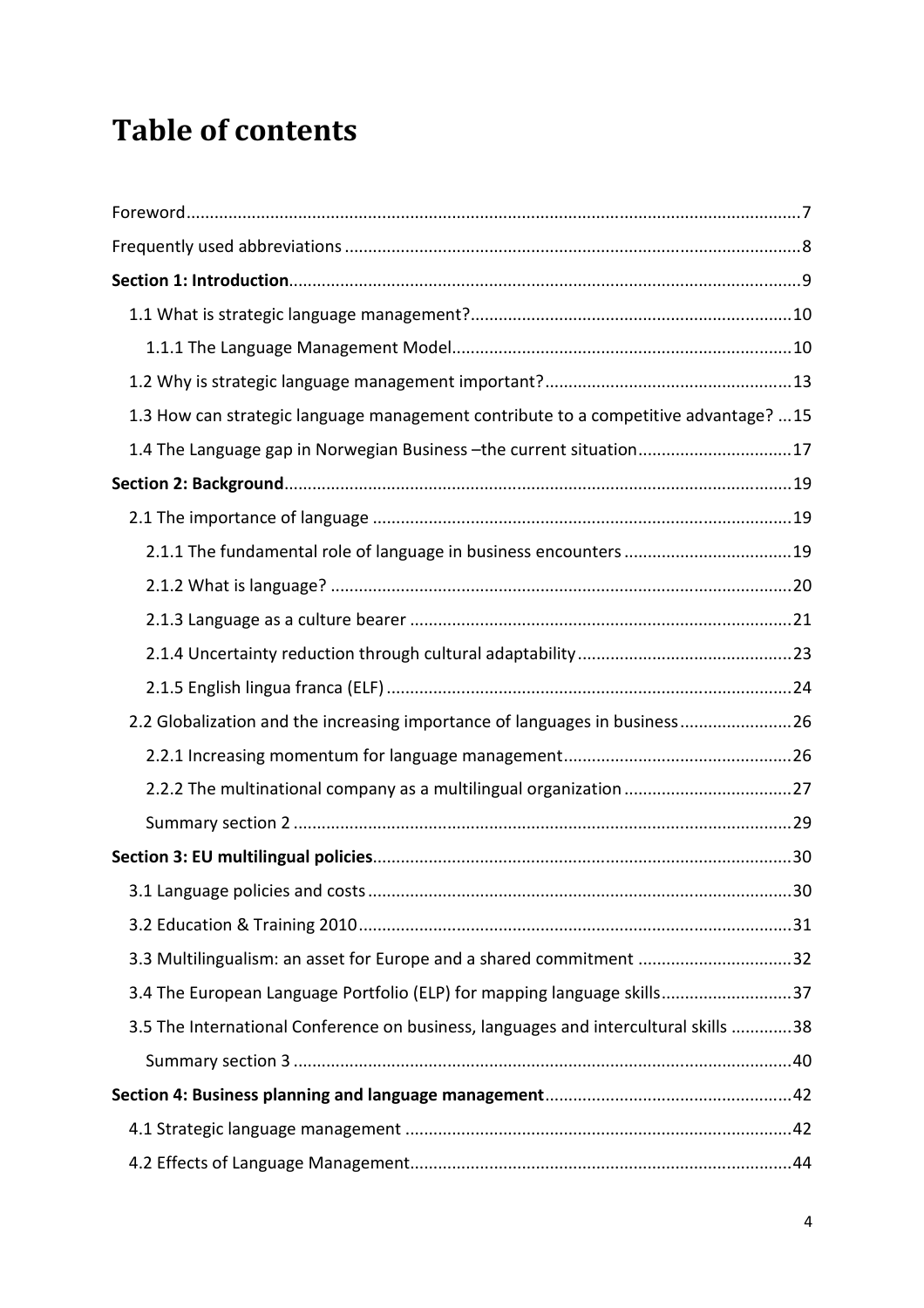| 6.1 ELAN: Effects on the European Economy of Shortages of Foreign Language Skills in |  |
|--------------------------------------------------------------------------------------|--|
| 6.2 Foreign languages in Norwegian Business - English is not enough53                |  |
|                                                                                      |  |
|                                                                                      |  |
|                                                                                      |  |
| Part I: Background information -industry, company and respondents56                  |  |
|                                                                                      |  |
|                                                                                      |  |
|                                                                                      |  |
|                                                                                      |  |
|                                                                                      |  |
|                                                                                      |  |
|                                                                                      |  |
|                                                                                      |  |
|                                                                                      |  |
|                                                                                      |  |
|                                                                                      |  |
|                                                                                      |  |
|                                                                                      |  |
|                                                                                      |  |
|                                                                                      |  |
|                                                                                      |  |
| 8.2.3 Can strategic Language Management contribute to competitive advantage?92       |  |
|                                                                                      |  |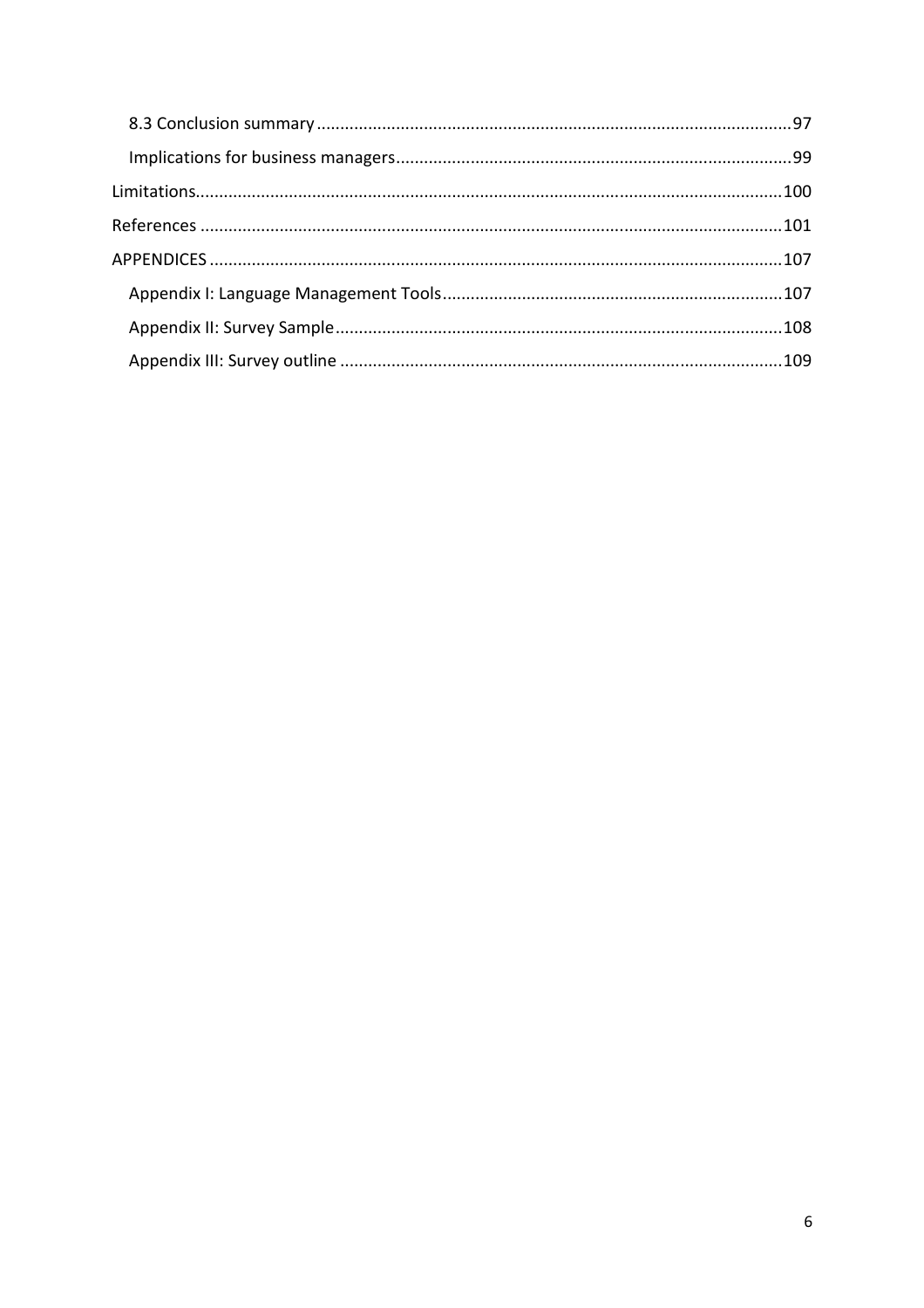## **Foreword**

Strategic language management is an area of business that has not yet obtained legitimacy like other areas within the field of management research. My contribution to the area may be modest with this thesis, but I believe that existing knowledge is illuminated in a new and hopefully revealing way. I discuss, for example, how companies may get inspiration from how issues on multilingualism are being managed in the EU.

Through the work with the distribution of the Language Management survey, I talked with many people who did not recognize the importance of language related issues. Unfortunately, not all of them took the time to respond to my survey, but they helped me understand that attitudes need to be changed before the benefits of language management can be fully exploited in multinational business. It should be noted that the Language Management survey was held in subsidiary offices of firms that have their head offices in Norway and that the results might have been different if the survey was undertaken in Norway and not in Belgium. However, as previous pan-European surveys are extensively used throughout this thesis, I believe that the picture that is given is a realistic one.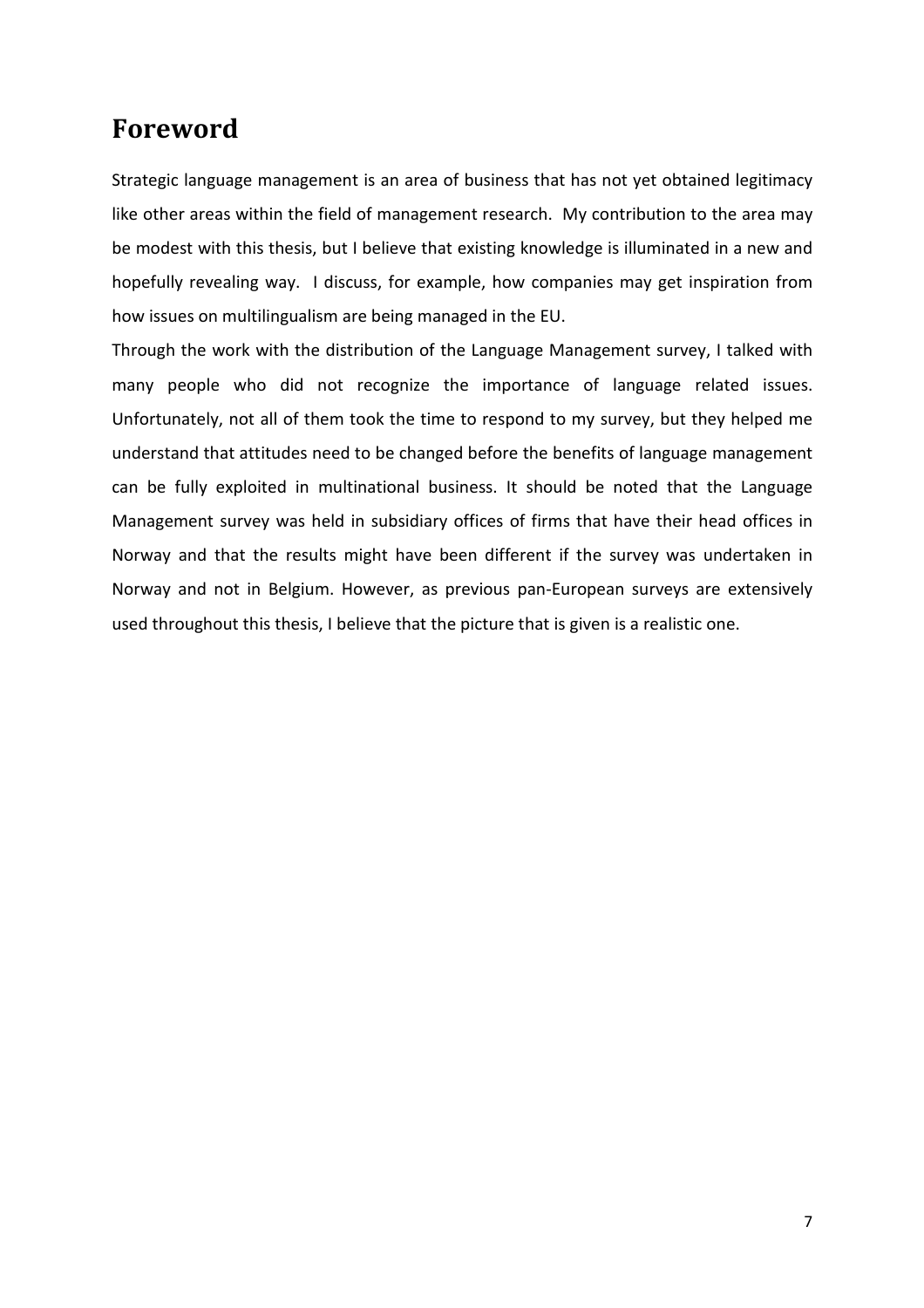# **Frequently used abbreviations**

*BCC:* British Chambers of Commerce

*CILT:* The National Centre for Languages –the UK Government's recognised centre of expertise on languages.

*COM\*:* Communication from the European Commission

*EFL*: English as a Foreign Language

*ELAN*: Effects on the European Economy of Shortages of Foreign Language Skills in Enterprise (Survey commissioned by the European Commission and conducted by CILT, 2006).

*ELP*: The European Language Portfolio

*FiN\*:* Foreign Languages in Norwegian Business: English is not enough! (Survey report, Hellekjær, 2007)

*LM:* Language Management

*\*My abbreviation*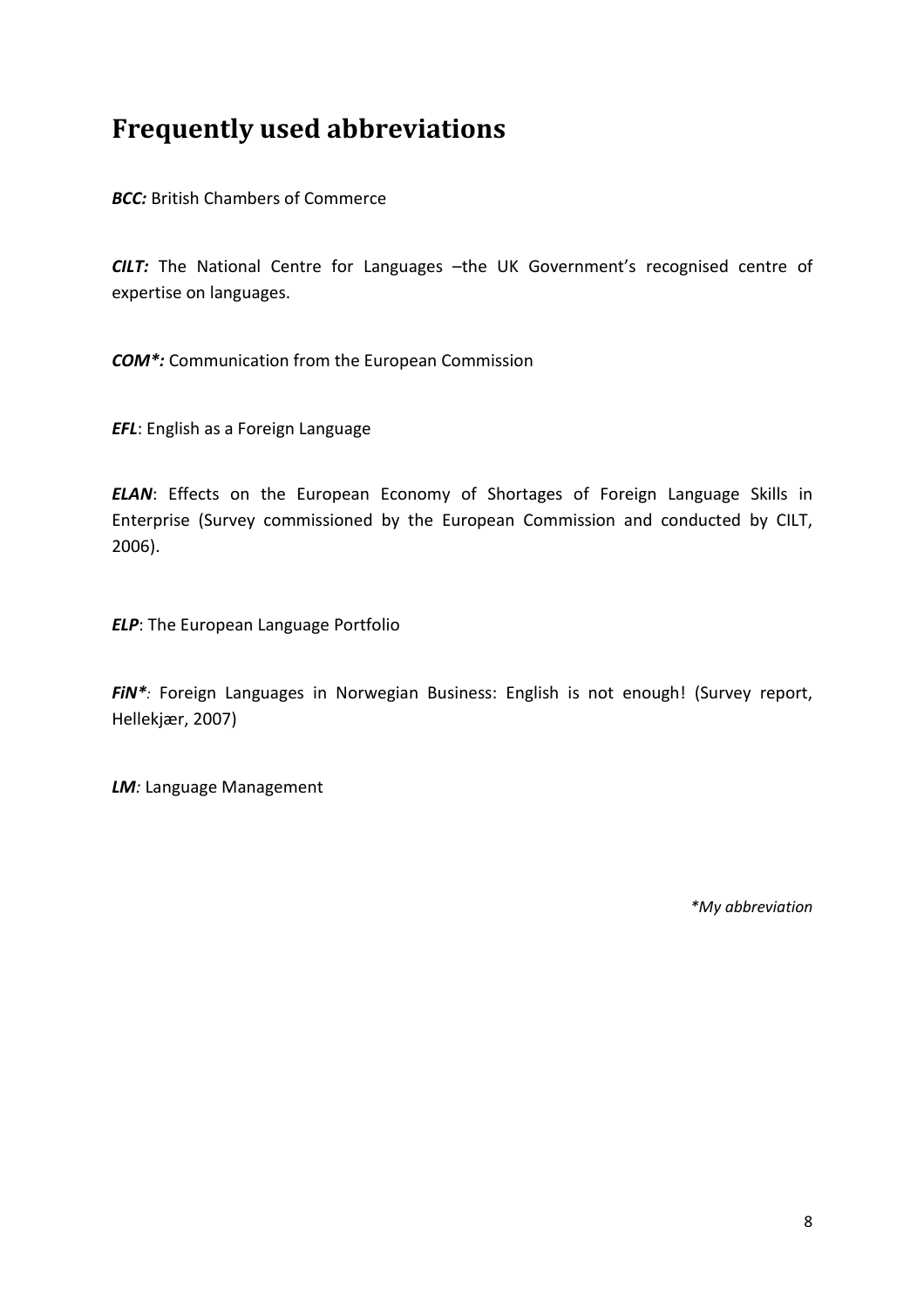## **Section 1: Introduction**

Language, if not the most important hurdle in cross-cultural communication, is probably the most obvious impediment to efficient international business communication (Victor, 1992). The main objective of this thesis is to discuss the importance of language competencies in multinational companies (MNCs) and how such competencies are being managed. An examination of previous research and theories will help assessing the significance of language skills in MNCs and why such competencies might be considered as an important element of a company's business strategy, conformingly to the discourse in Language: The forgotten factor in multinational management' (Marschan et al., 1997).

It is argued previous surveys and research that competency gaps with regards to languages lead to ineffectiveness in companies and that lacking communication skills thus have a negative effect on company profits (Hellekjær, 2007 and CILT, 2006). I will discuss whether language skills are sufficiently prioritized in international business. I will further present the concept of language management and examine how active language management can be perceived as a source of competitive advantage. This topic will be approached in light of the survey, to look at whether language competencies are considered to be a source of competitive advantage by language responsive firms. Another focal point is how globalization of business increases the need for language management and the role played by cultural diversity. The question whether the companies have policies and practises supporting their perception of language assets will also be addressed. Throughout the paper, EU language policies will be presented and discussed with the aim of getting a better understanding of Norway's position in Europe as a whole and as a non-member of the EU.

As language management is a relatively new area within management research, three sections of this thesis are devoted to discuss what underlies the concept. These are the background section (2), the section on EU multilingual policies (3) and the section on strategic language management (4). The importance of language in business will be discussed and a model for analysis and the Language Management Model will be outlined based on this discussion. The subsequent section (5) is devoted to methodology for the survey. Thereafter follows a chapter on the context of the survey (6), followed by the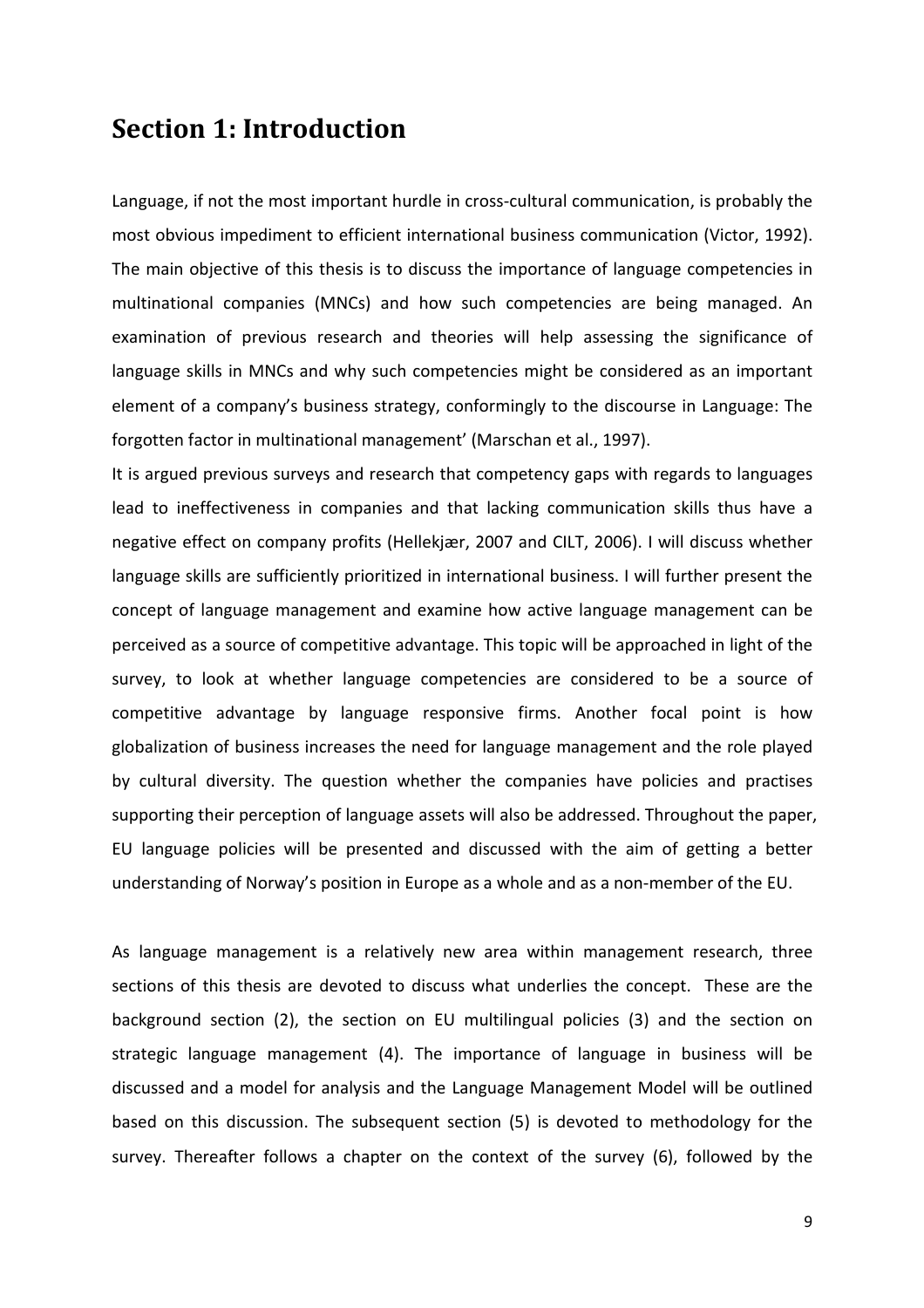findings' section (7). Here, the empirical findings are presented within the framework of the Language Management model, and in comparison with existing research. The discussion and conclusions are to be found in section 8, followed by subsequent parts for limitation, references and appendices.

## *1.1 What is strategic language management?*

Language Management is defined as 'the extent to which the company is able to satisfy its language needs through prudent deployment of a variety of language management tools including for example language training and expatriation' (Feely and Winslow, 2005 in CILT, 2006:13).

#### 1.1.1 The Language Management Model

All employees carry with them 'cultural baggage' from their ethnic, cultural and linguistic origins. A multinational company encompasses competencies related to this diversity. The question is thus whether or not the managers are aware of the value that such competencies represent and whether they have strategies for leveraging them.

Language management is a new domain within the fields of international strategy and management. However, the interest around the topic seems to be increasing among researchers. There are several reasons for the enhanced recognition of the value of language in business. For example, language can often be seen as the verbalization of culture, and thus to a person's way of thinking. Even though language skills in themselves are not an intrinsic goal for international business, they constitute an indispensable tool for communication and also a key to fundamental understanding of other people's ways of thinking and expressing themselves. Without a common language, two parties will at best have huge difficulties in doing business together. The use of intermediaries can enable foreign business partners to close deals, but the risks are many. For what is the role of the intermediary? Is the interpreter a local? Does he or she transmit the whole truth about the deal to both of the two parties? What about his or her awareness about the way of doing business with the foreign company's national culture? The chances are gloomy for closing a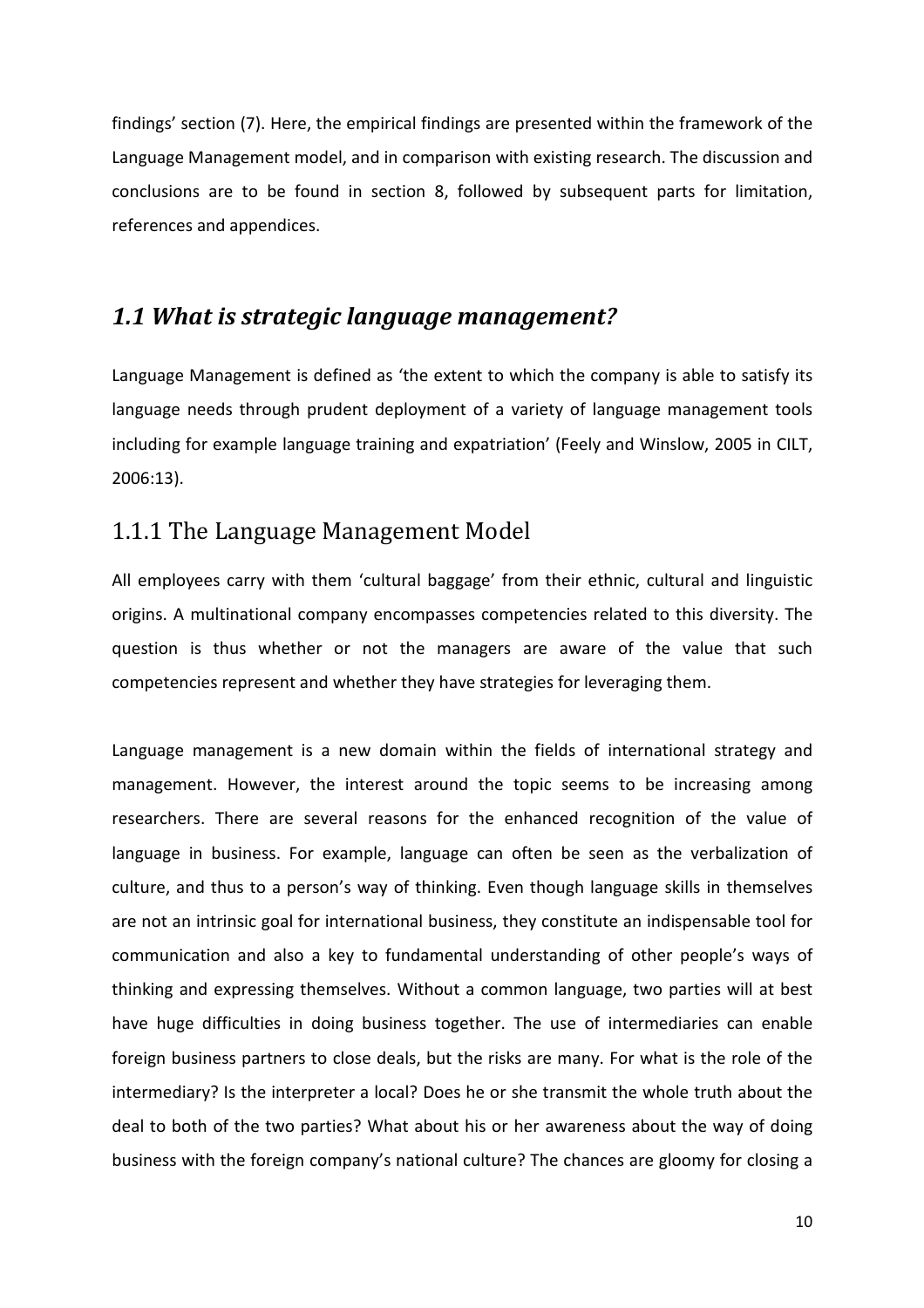good deal without being able to understand the other party. I will argue in this paper that language skills are of considerable value in multinational business, and even more so if recognized by managers and approached strategically.

The linguistic diversity in an MNC varies greatly, as do the *need* for language skills. In some MNCs, international activities are limited to a few departments, but for others, all departments are dependent on frequent contact with foreign subsidiaries, partners or suppliers. For a language management strategy to be viable, language screening is essential. By screening and mapping out the language skills of the employees, and by making a data base with the results, the employer will be able, at all times, to locate where and how to access current employees' language competencies. By screening and assessing the language requirements of stakeholders like clients and suppliers, the company can get an overview of which languages are the most important and whether or not a stakeholder's language requirement is important to meet. By comparing the internal assessment with the external requirements, the language competency gap can be elaborated. Consequently, the gap can be bridged by introducing strategic language management. Some examples are the hiring of people competent in languages important to the operations (selective recruitment) and the introduction of long-term language training schemes.

The model below illustrates the composition of and the prerequisites for language management. Each of the variables will be actively used in the discussion throughout the paper, to provide evidence for the importance of language management and to discuss potential effects on the company's competitive advantage.

11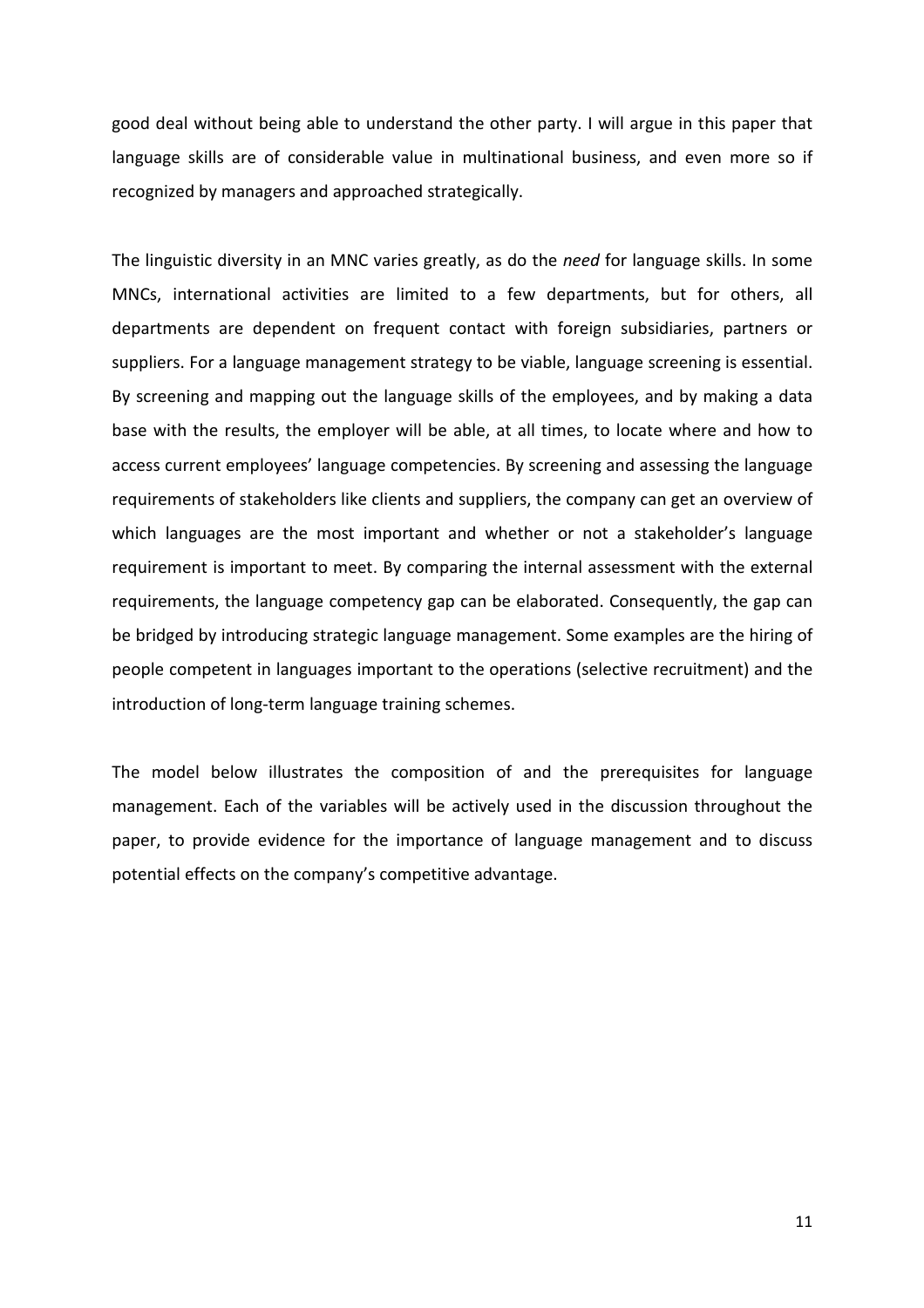

*In short; to ensure proper and well-functioning language management, the requirements of willingness, ability, competencies, need, strategies and policies to respond to stakeholders' language needs should be fulfilled.* 

**Language Management (LM)** is, as already mentioned, 'the extent to which the company is able to satisfy its language needs through cautious deployment of a variety of language management tools including for example language training and expatriation' (Feely and Winslow, 2005).<sup>1</sup> While Feely and Winslow (2005) discuss LM as a fourth factor in line with language responsiveness, preparedness and awareness, my understanding and usage of the term is somewhat different. I see language management not only as the collection of practical tools for dealing with language issues, but also as the overarching notion embracing the three other factors, as shown in the model above.

As seen from the model, language management is determined by three major factors: language responsiveness, language preparedness and language awareness. These factors are described and analyzed in the Talking Sense survey report (Feely and Winslow, 2005). *Language Responsiveness* is the willingness and ability of the company to accommodate to the language needs of their international partners.

*Language Preparedness* is the level of language competence possessed by the company expressed against current and anticipated needs.

 $\overline{a}$ 

 $1$  Complete list to be found in appendix I.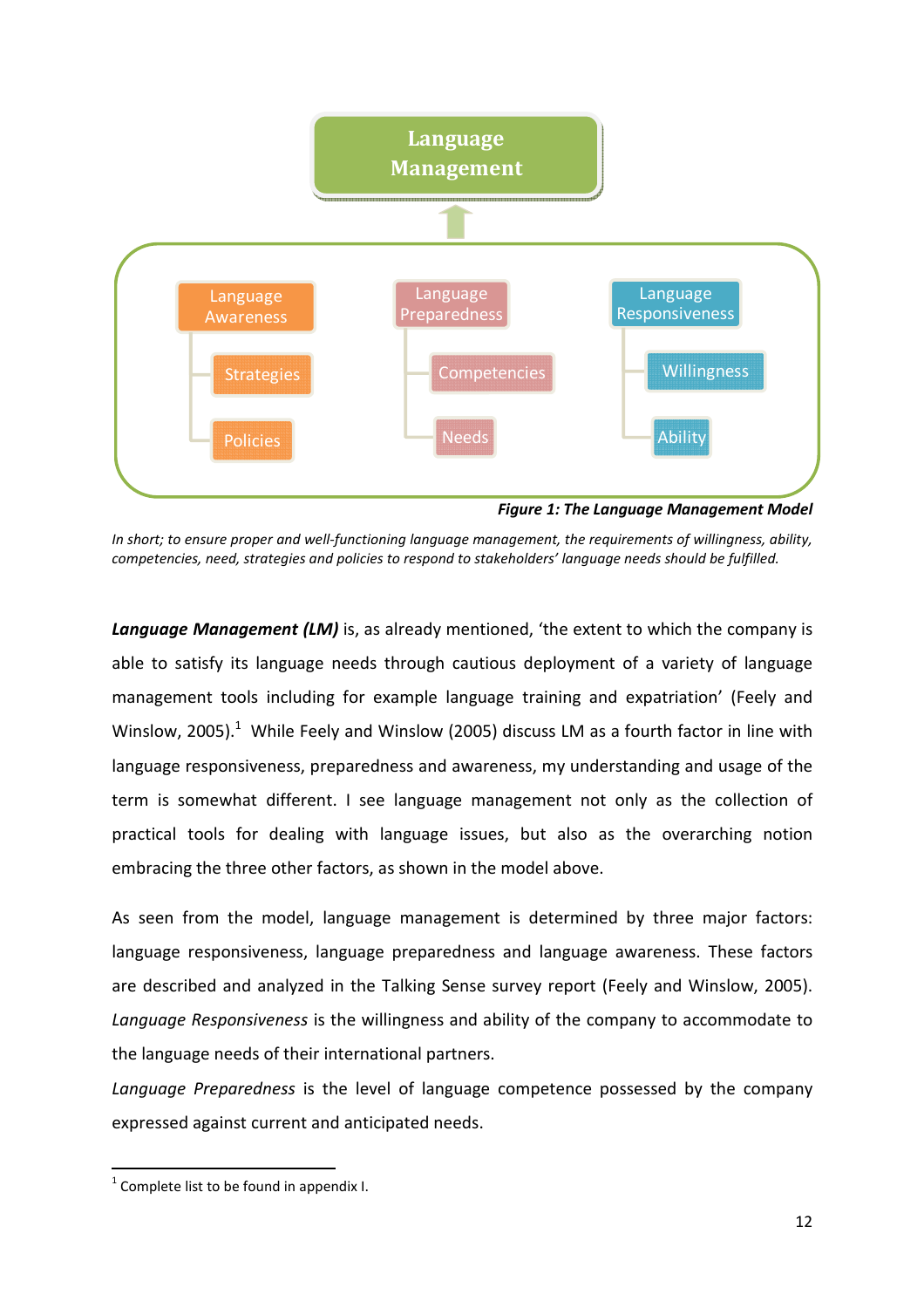*Language Awareness* is the extent to which language issues are embedded into the strategies and policies of the company. The assumption is that a language aware company would explicitly question the availability of adequate language skills, conduct periodic assessments of language skills against needs, and maintain an inventory of in-house language skills.

Indirectly, these factors are also being explored in the ELAN and FiN surveys. These two survey reports will play a central role in the discussion. 'Foreign Languages in Norwegian Business: English is not enough!' (Hellekjær, 2007) will hereafter be referred to as FiN and 'ELAN: Effects on the European Economy of Shortages of Foreign Language Skills in Enterprise' (CILT, 2006) will be referred to as ELAN. Together with more theoretical articles, previous empirical research from these surveys will serve to give a nuanced picture of language management and the current language situation in European and Norwegian business. The survey of Norwegian companies in Belgium will contribute to further illuminate the situation of language management in Norwegian companies abroad. Belgium, with its interesting language situation and as host for the major EU-institutions, will be the country of study. The questionnaire will be inspired by the above-mentioned surveys, enabling the comparison of the new results with previous ones. The survey will be explained in detail in the methodology chapter (section 5).

The model has not been developed to ensure an extensive explanation of the nature and the implications of language management, but is intended to raise important questions for reflection among managers of multinational companies.

#### *1.2 Why is strategic language management important?*

A common feature of several surveys on language skills in business is the companies' lack of *the really good command of languages* that is essential in negotiations with foreign language cultures (Lie and Skjoldmo, 1982). Despite this acknowledgment it seems like languages are not prioritized in business, and that other qualifications are being focussed on in recruitment processes and/ or that language skills are taken for granted (Hellekjær, 1991).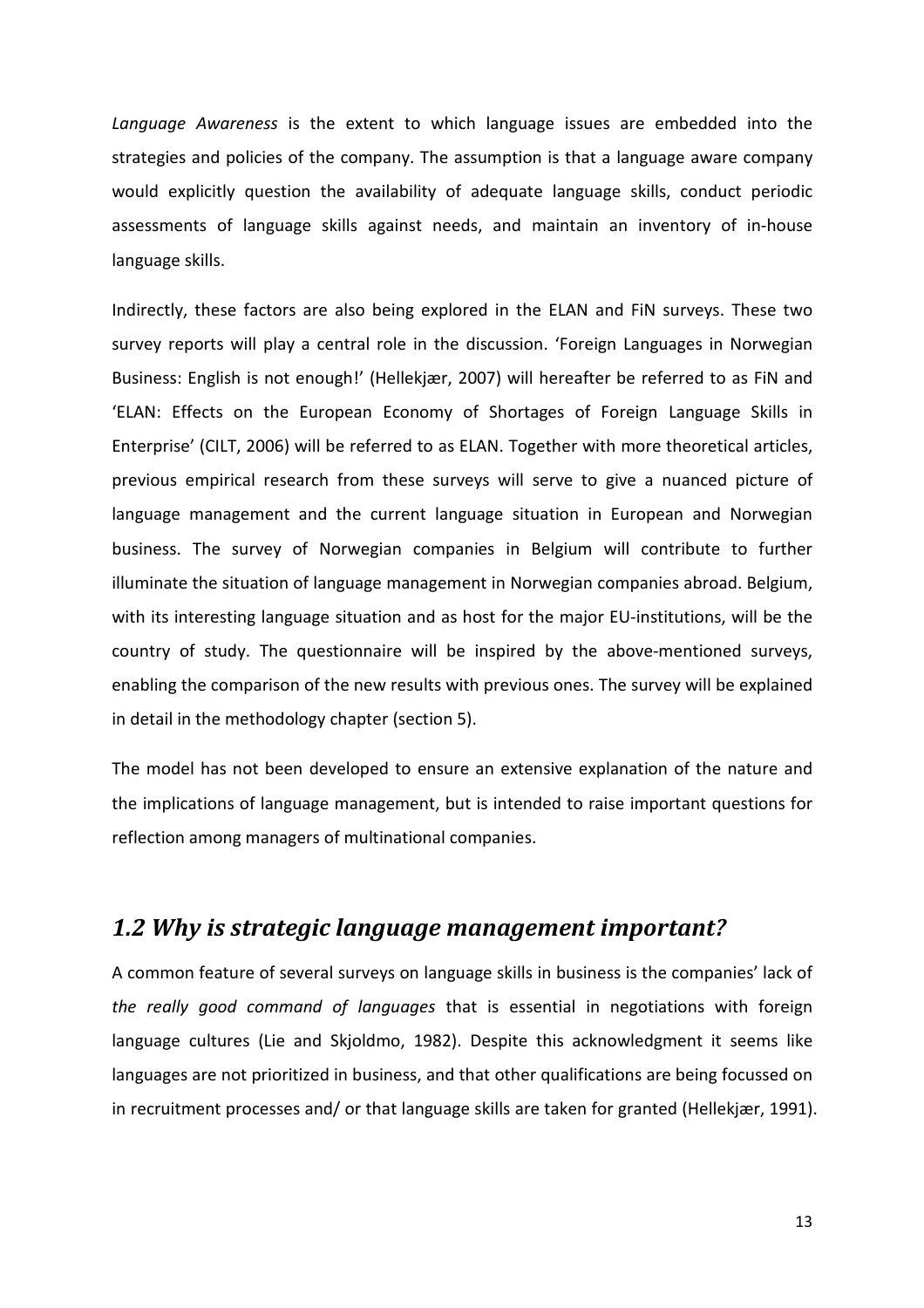An ideal situation would be so that a MNC could operate in all the languages represented by its stakeholders, near and far. However, such a solution might seem difficult to implement. Yet, the multilingual strategy of the European Union proves that it is not impossible. I will return to this in section 3.

Focussing on the usage of languages in Norwegian MNCs, an analysis of potential competency gaps will be elaborated. Consequently, the paper will shed light on factors explaining why multinational Norwegian companies and organizations could benefit from bridging such language gaps (ELAN, 2006). The three main motivation factors could be the wish to increase internal and external effectiveness in communication, to enhance competitiveness through securing an additional competitive advantage, and to participate in the European trend of multilingualism.

Overall, this thesis is aimed at responding the following research question: *To which extent do Norwegian multinational companies acknowledge and apply language management?* More precisely, I will study *to which extent* the companies are aware of, respond to and are prepared for language-related issues in their operations, and whether they apply practical language management tools like expatriation, language training or selective recruitment. A survey to be responded by Norwegian companies in Belgium was initiated with the goal of collecting adequate data to enable an assessment of the current situation. Based on the findings and on previous research, recommendations will be provided to suggest potentially successful approaches to language issues in Norwegian MNCs in the future.

A discussion of language and its inherent value will be discussed at later points of this thesis. The statements in *italic*, in the box below, will then be touched upon.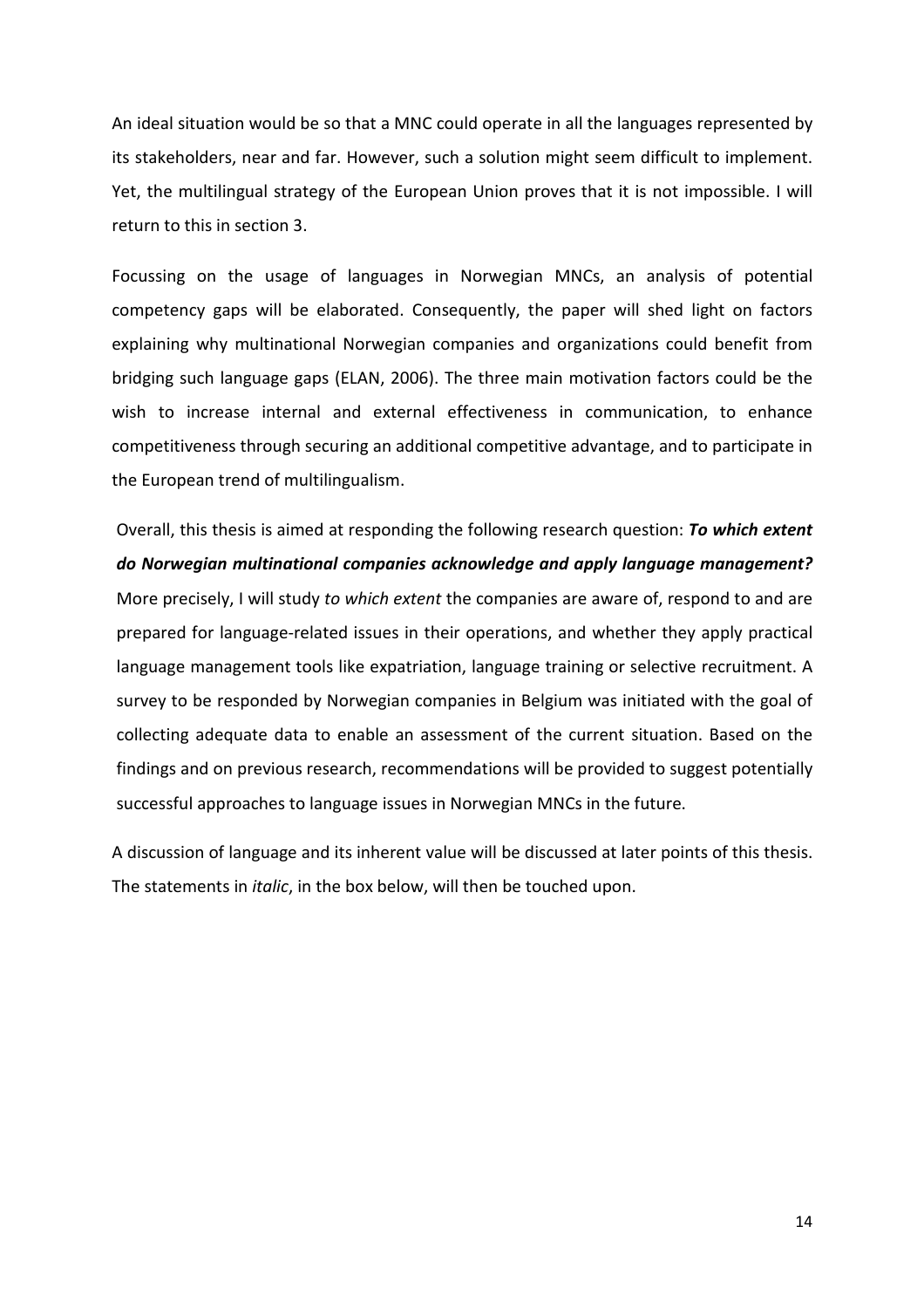#### **Why are languages so important?**

(From the book 'English-only Europe?' by Robert Phillipson, 2003)

1. Languages are the storehouses of human experience.

- 2. Identification with a language is central to human culture.
- 4. Laws, agreements and negotiation depend on linguistic precision.
- 5. Many concepts mean something different in different cultures and languages.
- 6. Most people are better at formulating their thoughts in their mother tongue.
- 7. Native speakers have clear advantages over non-native speakers.
- 8. The idea that English is a neutral language is false.
- 9. Translation and interpretation are vital but can only be partially successful.
- 10. The knowledge society needs to build on multilingual diversity.
- 11. Education, public and private affairs can operate well in more than one language.
- 12. Most people worldwide function in more than one language.
- 13. Language rights are important because language correlates with power.
- 14. Globalisation and technology can serve to promote or eliminate languages.
- 15. Languages can serve to unite or divide people.
- 16. The world's diverse languages and cultures are intrinsically valuable.
- 17. Language use and language attitudes are deeply personal.

(The list was originally outlined for public language policies and counted 24 items. I have selected the most relevant points from a business point of view).

## *1.3 How can strategic language management contribute to a competitive advantage?*

A company's choice of language affects all aspects of business communication. To the degree that management in a foreign subsidiary can use the primary language of its workforce, its effectiveness in training and motivating that workforce may enhance competitive advantage. According to Victor (1992), the use of the host country's language establishes respect and a degree of trust never fully available to the businessperson unable to speak the language.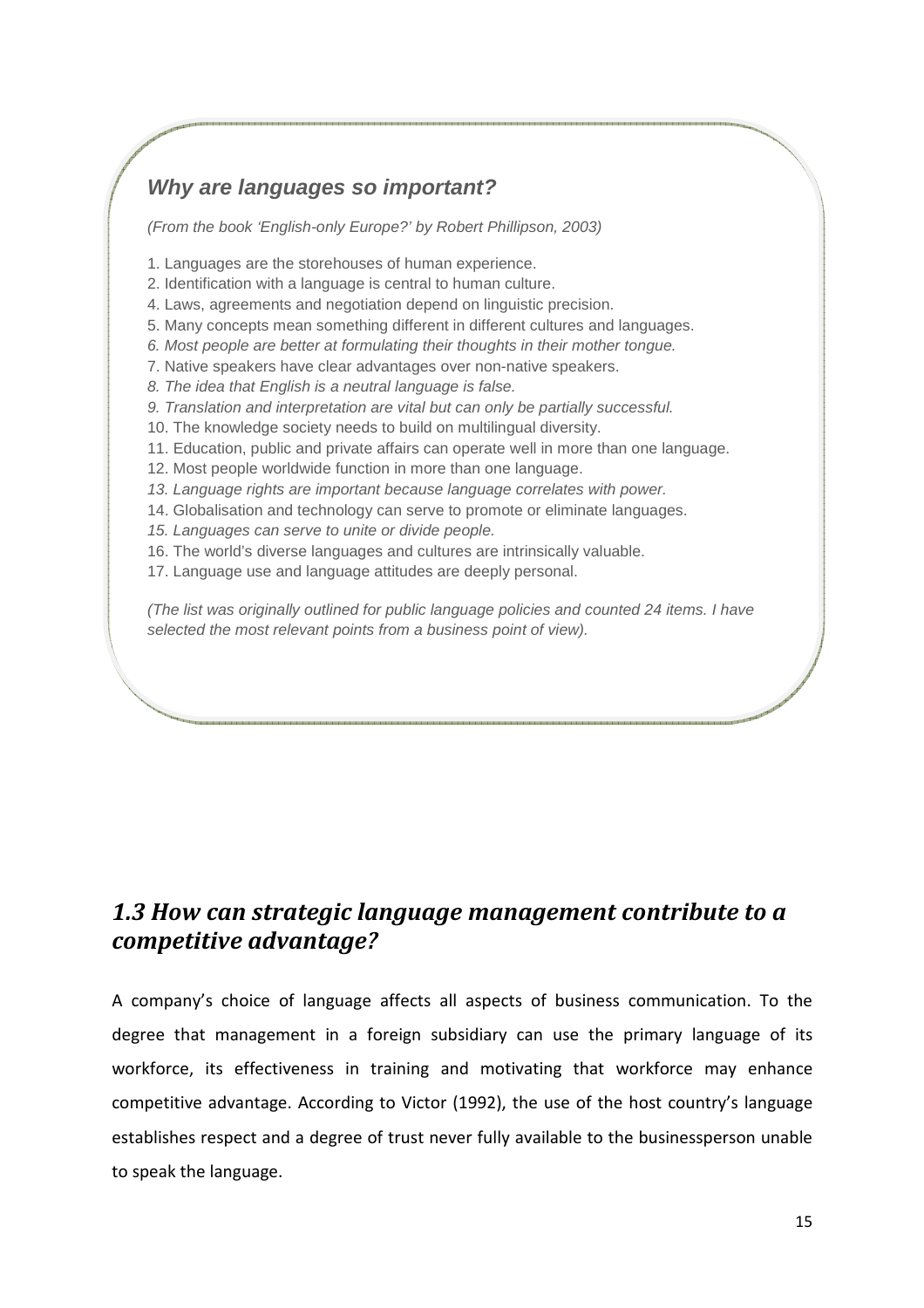Research commissioned by the British Chambers of Commerce (BCC) in 2004 proved that the lack of language skills entails considerable economic loss to the MNCs. The research depicted different attitudes and behaviour patterns of exporters in relation to trading in foreign markets. In a four-scale typology ranging from 'opportunists' (at the reactive end of foreign markets. In a four-scale typology ranging from 'opportunists' (at the reactive end of<br>the scale of foreign language usage) to 'enablers' (leaders in good practice concerning languages) the survey found that opportunists' sales are declining by an average of £90 000 a year per exporter, whereas enablers' exports are increasing by an average of £250 000 a year per exporter. The study also found that there is a direct correlation between the year per exporter. The study also found that there is a direct correlation I<br>success of the business and the value placed by the company on language skills In the figure below, the Language Management model is extended to illustrate the effect of language management on competitive advantage. derable economic loss to the MNCs. The research<br>our patterns of exporters in relation to trading in<br>ranging from 'opportunists' (at the reactive end of<br>o 'enablers' (leaders in good practice concerning<br>unists' sales are de



*Figure 2: The extended Language Management Model :*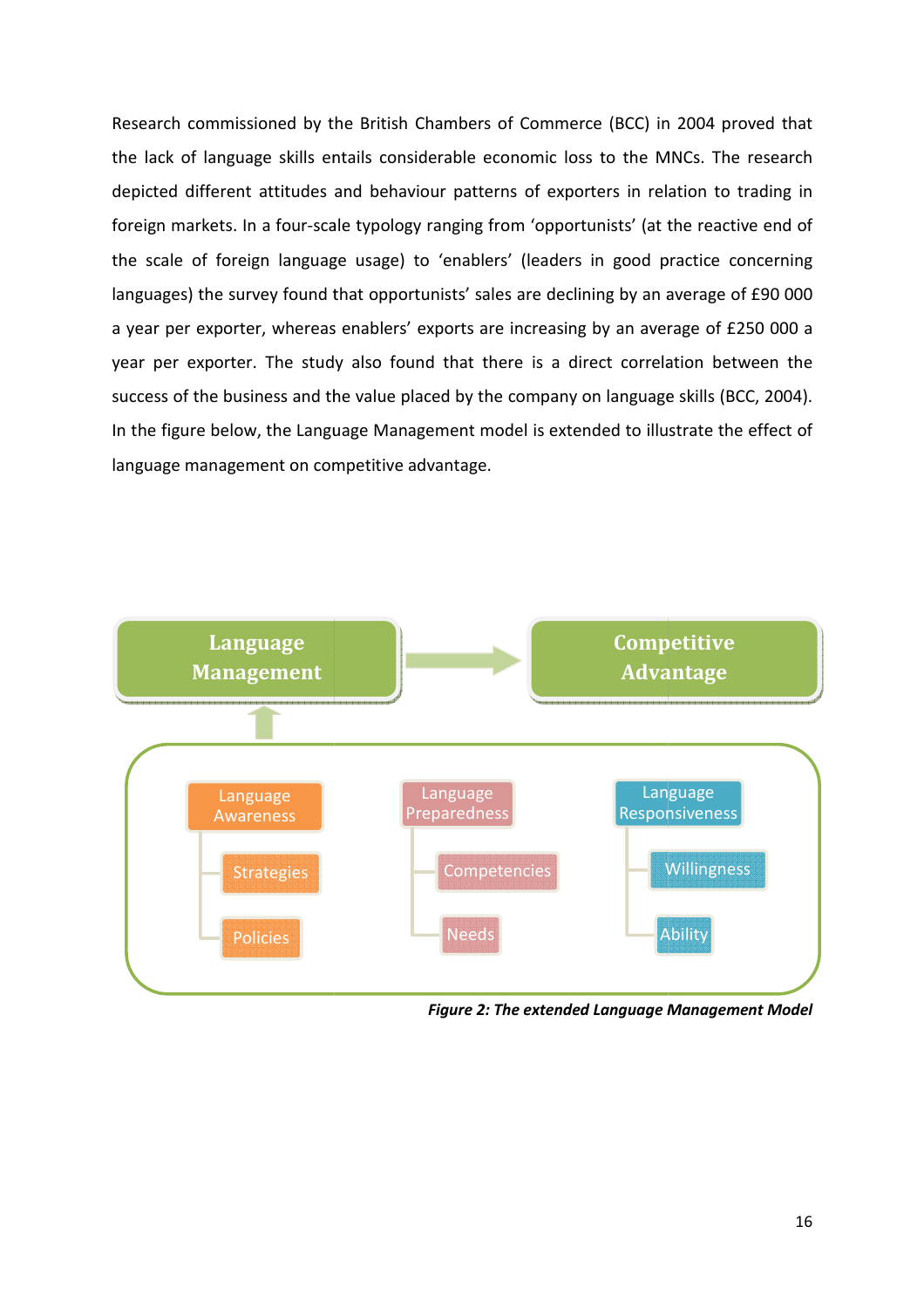#### *1.4 The Language gap in Norwegian Business –the current situation*

During the past few decades there have been dramatic social, political and economic changes in Europe which have led to a substantial increase in the number of cross-border mergers, acquisitions, and other forms of strategic alliances. According to Charles (2007) this trend has been particularly strong in Scandinavia. In September, 2007, the CEO of NHO (Confederation of Norwegian Enterprises), Sigrun Vågeng, said that she was seriously concerned about the lacking language competencies in Norwegian Business, to the Norwegian newspaper Aftenposten (25.09.2007). In the same article, that was titled 'Bad language is bad business' it is stated that Norwegian companies lose contracts, sales and get wrong deliveries due to insufficient foreign language skills, also in English. Glenn Ole Hellekjær [the author of the FiN survey, 2007] argues that 'Norwegians think they are much better in English than they actually are'. The FiN report shows that English is still by far the most applied language in export- and import-related business in Norway. English is being used by 95 percent of the companies -to a much larger extent than the market shares of Norway's foreign trade to English-speaking countries would suggest. English is also used as a language substitute when the use of other languages would be more natural and probably more profitable.

In 1982, the Norwegian survey 'The Need for Foreign Language Competencies in Business' was carried out. The authors, Lie and Skjoldmo, argue that the Norwegian companies surveyed were lacking employees with satisfactory competencies in foreign languages, for the execution of tasks which demand for both weak and strong levels of language skills. The fact that companies attempted to solve this problem by hiring personnel from the different language areas in question shows the weak belief in finding Norwegian staff with the wanted language competencies. In 1982, the companies had many employees speaking English, but not at the level necessary to accomplish the advanced tasks, ranging from sales to negotiations (FiN, 2007).

During the 80s and 90s, awareness increased about the fact that communication is not all about language, but also the ability to communicate across borders (FiN, 2007:12). This was clearly stated in the first survey studying this relationship, Hellum and Dypedahl (1998), and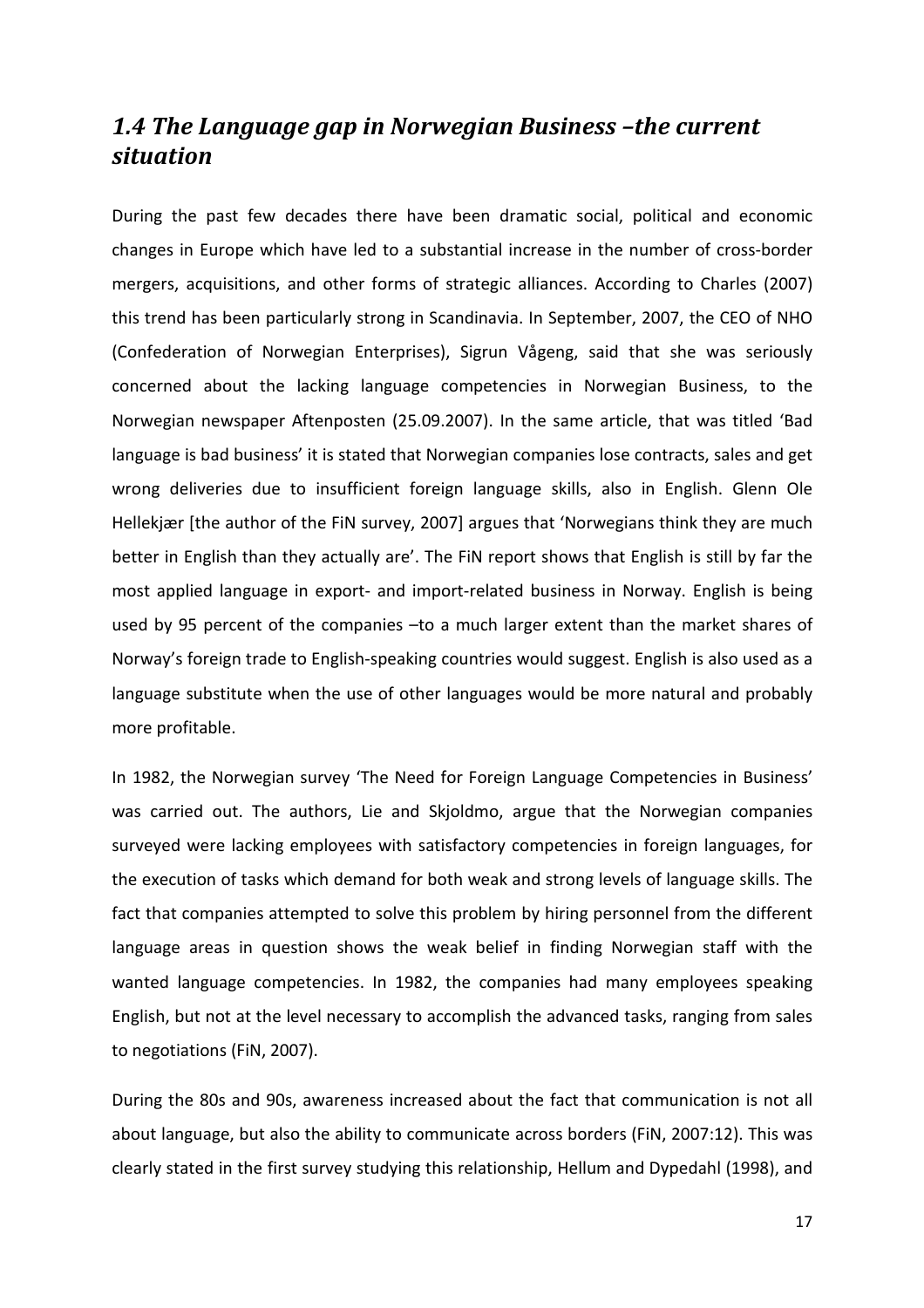later in ELAN (2005). In the latter, it was found that Norwegian and Swedish companies are standing out when it comes to culturally bound problems in communication. An example is that 42 per cent of the Norwegian respondents inform that they have experienced problems due to cultural issues, while the European average was showing 18 per cent (FiN, 2007:12). The companies mention that they have, for both English and foreign languages, been experiencing everything from wrong deliveries to lost sales and contracts, to social isolation at courses and conferences due to insufficient language skills. The FiN report underlines that the companies are also aware of the fact that cultural problems may have contributed to these situations. It may be hard to separate problems due to lacking language skills and problems caused by cultural difficulties. That is why this paper includes the discussion of the links between culture and language.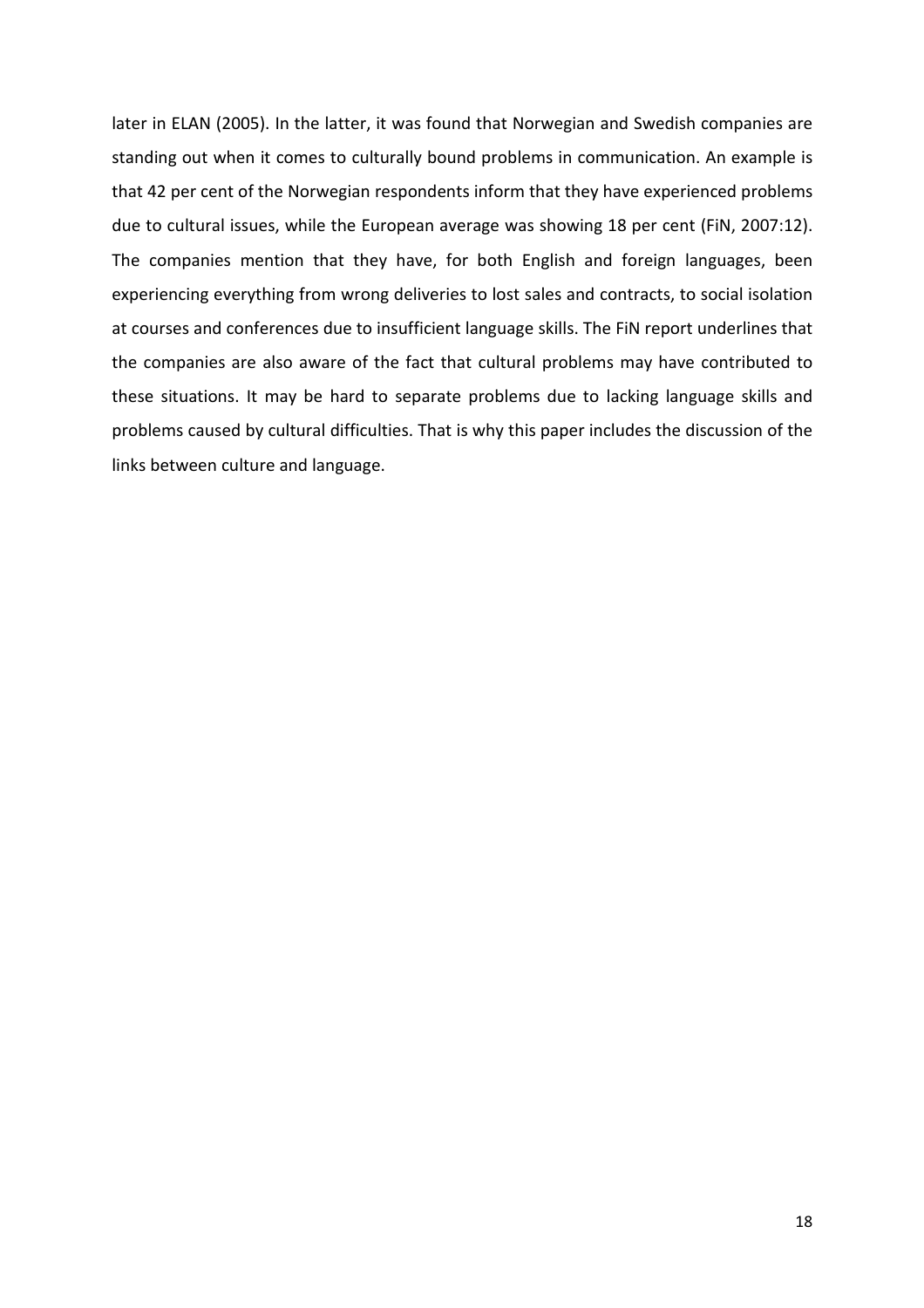## **Section 2: Background**

Section 2.1 provides the background for the Language Management concept and various language issues. Language is discussed in terms of its role in MNCs and what actually is meant by language. The interrelatedness between language and culture is further discussed in the light of how language can be a culture bearer. It will also be shown that cultural adaptability can help to decrease uncertainty, and thus have a beneficial effect on the bottom line. Section 2.1 finishes off with a discussion about the role of English as the global lingua franca. In section 2.2 follows the discussion on the increasing importance of languages in business as a result of globalization, and about how the multinational company is a multilingual organization by definition.

#### *2.1 The importance of language*

#### 2.1.1 The fundamental role of language in business encounters

Perhaps no other element of international business is so often noted as a barrier to effective communication than differences in language. Language is neither the only nor even the most important communication impediment in cross-cultural encounters. Nevertheless, it remains the most obvious hurdle that international business communicators are likely to face. The reason for language being such a significant obstacle in international as well as domestic cross-cultural business is, according to Victor (1992), because it is so fundamental. Without a shared language, direct communication is at best filtered through at third party and at worst altogether impossible. If, in the contemporary knowledge-based economy, corporations strive to create a culture of learning and knowledge within their organizations, then they need to recognize the fact that the essential skills of language form the basis of organizational human capital (Dhir and Goke-Pariola, 2002).

Scholars like Lie and Skjoldmo (1982) argue that languages *per se* have low status, in spite of their crucial role in business. It seems like companies recruit based on other criteria than language competencies. The result of this is that the lack of such competencies is becoming a problem in companies (Lie and Skjoldmo 1982:28 in FiN, 2007:12). The Nuffield Inquiry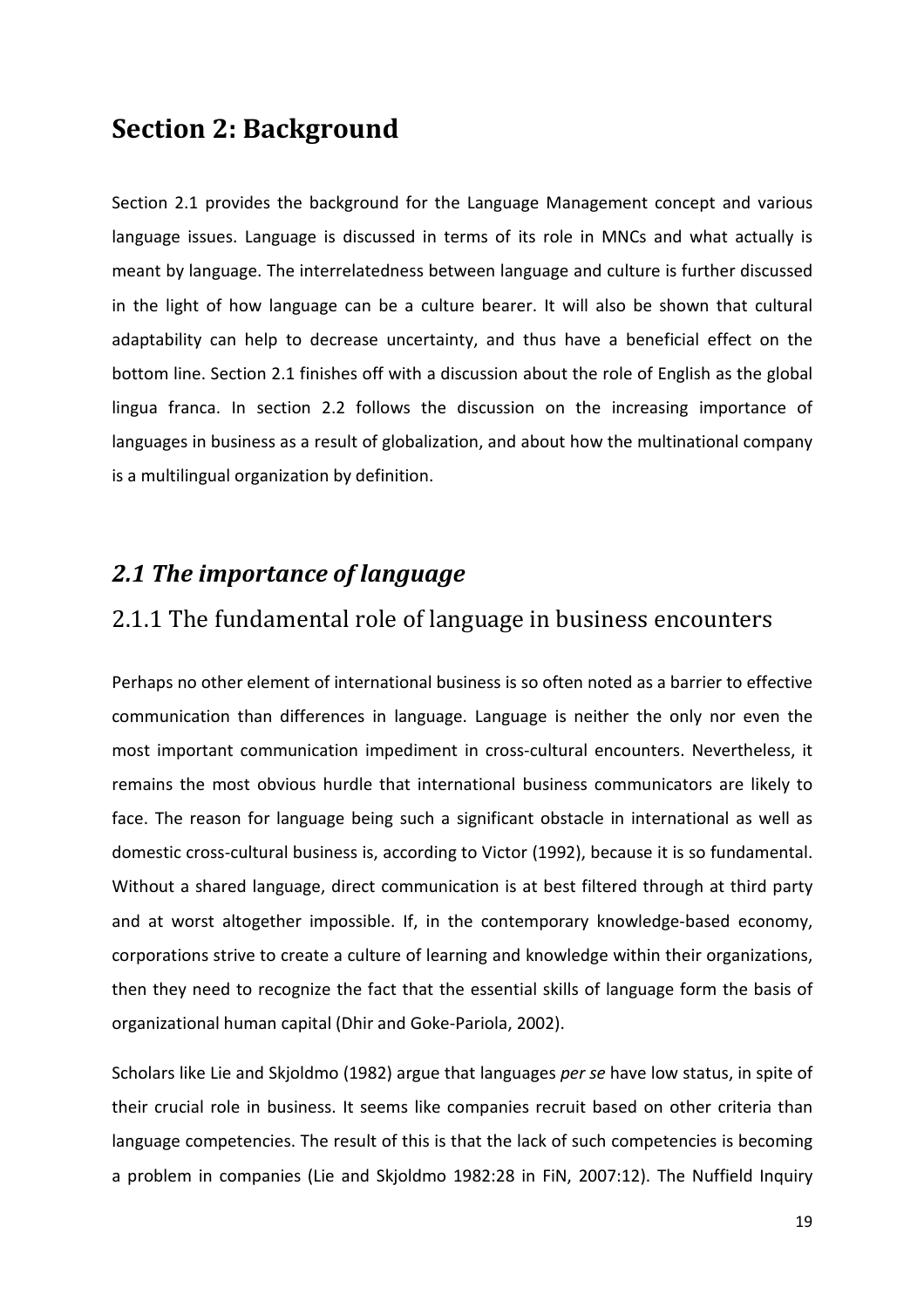Report (2000), 'Languages: the next generation', identified a worrying tendency that large proportions of British companies recognized no need for skills in other languages than English, because they believed that 'English is enough!'. The Nuffield Foundation demonstrated that this belief was false, and even more so in the future where the world dominance of English was likely to be challenged as the basis of economic power shifted within the global economy (ELAN, 2005).

## 2.1.2 What is language?

According to Allen (2005 in Charles, 2007: 267) 'we use language to produce and reproduce knowledge as we enact various roles within various contexts'. To better understand what is meant by language policies and strategies, it is useful to establish what exactly is meant by language. It might seem obvious, yet the truth is that even though language is an experience that is common to all human beings, it is difficult to find a concise definition of language (Dhir and Goke-Pariola, 2002).

According to Dhir (2005:366), 'language is the essential human skill that allows us not only to acquire, but also to transmit, knowledge from one generation to the other'. It saves succeeding generations from having to relearn what their ancestors already learned from experience, since the knowledge accumulated is codified both directly and indirectly in the language. The process of learning any one language is also a process of acquiring the culture that is embodied by that language. This is especially true in case of the first acquisition of a foreign language.

Language is not an abstract construction like in the dictionary, but something 'arising out of work, needs, tears, joys, affections, tastes, of long generations of humanity' (Fromkin et al, 1999 in Dhir and Goke-Pariola, 2002). According to Dhir and Goke-Pariola's (2002) definition, language is in this paper considered 'the principal means by which an organization acquires and communicates its culture to members within the society in which it operates'. Language not only communicates information, but also facilitates the creation of value through the exchange of ideas within the context of this culture. In the corporate context, the language of an organization may be viewed as the storehouse of that organization's knowledge. As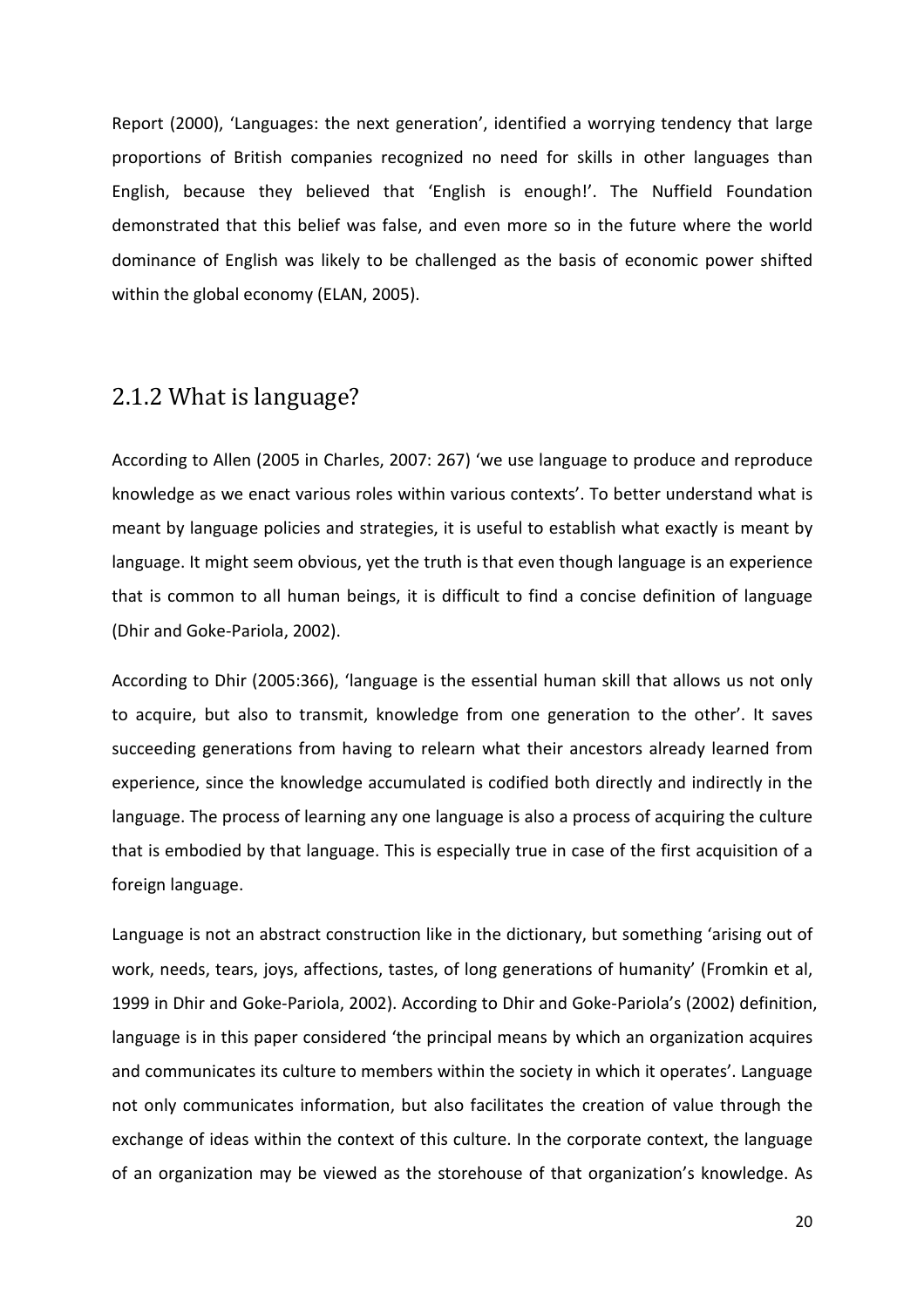such, a language is not a value in itself, but rather, it creates value in its use or exchange. Every language acquires an exchange value, which is determined by its demand. Like money, it is an asset, and when in use, a capital. Consequently, language has economic value (Coulmas, 1992 in Dhir and Goke-Pariola, 2002).

#### 2.1.3 Language as a culture bearer

Culture pervades and radiates meanings into every aspect of the enterprise. Culture patterns the whole field of business relationships (Trompenaars, 1994). Culture is the context in which things happen and out of context even legal matters lack significance according to Trompenaars. Because different groups of people have developed in different geographic regions, they have also formed different sets of logical assumptions. Trompenaars' definition of culture is 'the way in which a group of people solves problems'. Groups of people organize themselves in such a way that they increase the effectiveness of their problem-solving processes.

'If I were again facing the challenge to integrate Europe, I would probably start with culture'

*The founder of the European Community, Jean Monnet*

The essence of culture is not what is visible on the surface. It is the shared ways in which groups of people understand and interpret the world (Trompenaars, 1994). As an explicit feature of culture, language can help you to understand the culture to which it belongs. Explicit cultural traits reflect the deeper layers of culture, the norms and values of an individual group. Culture has always been expressed through language, and modern concepts of national identity are often centred on people's mother tongues (Lovelock, 1994). Language, intimately intertwined as it is with culture, shapes the thinking processes of those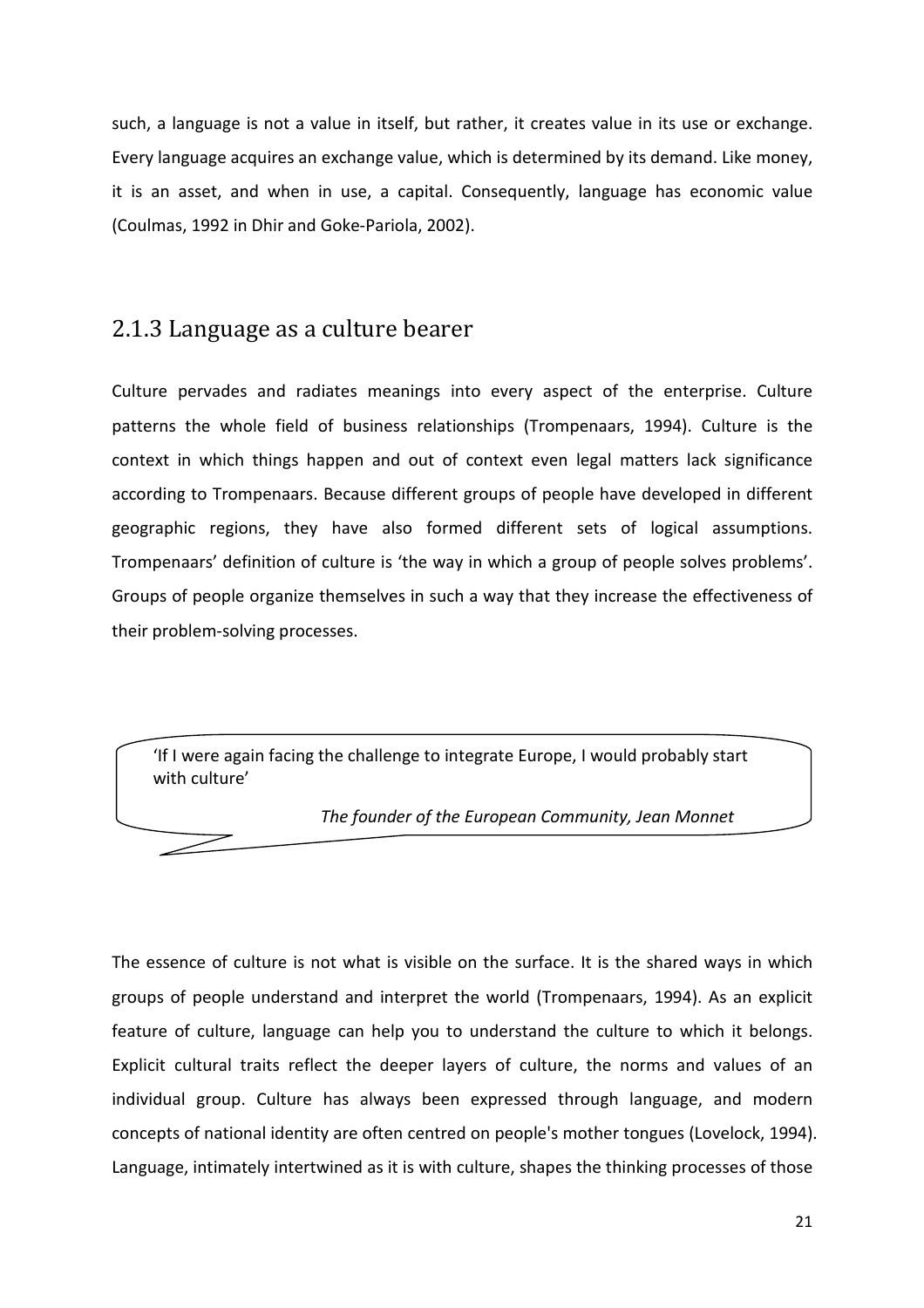who speak it fluently. Awareness of the way in which this phenomenon occurs is the first step in understanding how linguistic differences influence business communication according to Victor (1992). To the extent that one language can more accurately describe one notion than another, that language influences the way in which its speakers communicate what they know. This phenomenon is called *linguistic determinism*. It is the assertion that one's view of reality stems largely from the language one uses. This notion is important for understanding the role of language in cross-cultural business communication. Language reflects the cultural assumptions and associations of those who speak it (Victor, 1992).

To the extent that language is closely linked to culture, the use of one language tends to admit entry into a specific society. The language itself is a window through which the businessperson can participate in the culture and gain the trust of its members. Victor (1992) claims that you can *buy* in your own language anywhere in the world, but that it is better to use the language of the locals if you want to sell something. According to Victor (1992) it is possible to be effective in the international arena without knowing even one foreign language. However, the cultural sensitivity that usually accompanies the acquisition of a foreign language is much more difficult to attain without such training and, as a result, the monolingual businessperson is frequently at disadvantage to his or her bilingual or multilingual counterparts. Still, the monolingual businessperson who is aware of the way in which language influences culture can even have an advantage over the bilingual businessperson who has somehow never learned this lesson.

While not able to go into detail in this thesis, it is still worth mentioning that the interrelatedness of culture and language might lead to conflict. If a manager or an employee speaks a foreign language fluently, it is likely that the native speaker attributes cultural knowledge to the person who speaks this language as a foreign language. This is exemplified by Trompenaars (1994:160) 'If a Venezuelan or Japanese speaks perfect English, his American boss might believe that person to be task-oriented rather than family-oriented'.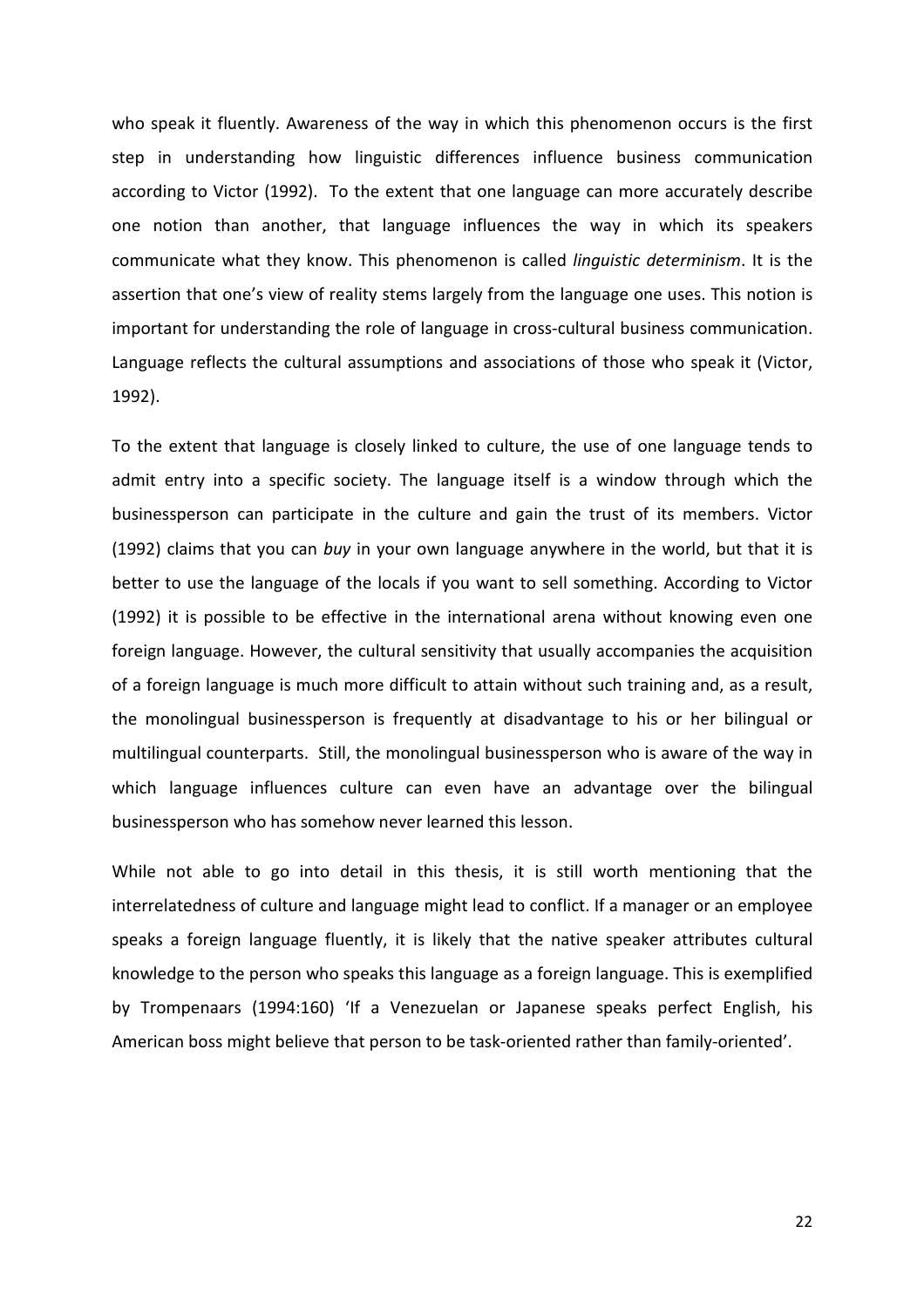#### 2.1.4 Uncertainty reduction through cultural adaptability

Ward et al. (2001) have shown that the major task facing individuals in an acculturation process is the reduction of uncertainty which includes the ability to predict and explain their own behaviour and that of others during interactions. Consequently, the role of cognitive variables such as knowledge of the host culture, attitudes towards hosts and hosts' attitudes towards sojourners, cultural similarity, cultural identity and language competence are important factors in the reduction of uncertainty and intercultural adaptation (Ward et al., 2001: 39). Further, they present the importance of a set of competencies required for successful living abroad. The analysis produced a three factor model of intercultural effectiveness: 1) the ability to manage psychological stress 2) the ability to communicate effectively 3) the ability to establish interpersonal relationships.

Cultural adaptability refers to the mental and psychological ability to move from one situation and/ or country to another. The ability to adjust one's behaviour is a critical requirement for becoming an efficient cross-cultural communicator. Not everyone can do this because it for many people may put their own identity into question. In some ways, cultural adaptation is similar to acting. The difference, however, is that the global manager, unlike the actor, lives and works among real people and not other actors and is able to identify with the prevailing values of other cultures. This means that his task is even more complicated than that of an actor (GLOBE, House et al., 2004).

Acculturation according to Ward et al. (2001) refers to a dynamic process of changes that occur as a result of sustained first hand contact between individuals of different cultural origins. Even though such changes and experiences may be perceived as stimulating, challenging or confusing, individuals are seldom equipped, at least in the beginning, to cope effectively with a broad variety of demanding situations and new and unfamiliar patterns of social interactions. This state may entail stress or reveal social skills deficits. Characteristics of both the person and the situation may prove to be important (or 'micro level characteristics' in the words of Ward et al., 2001). This may include factors such as language competence, personality, cultural identity and acculturation strategies on the one hand, and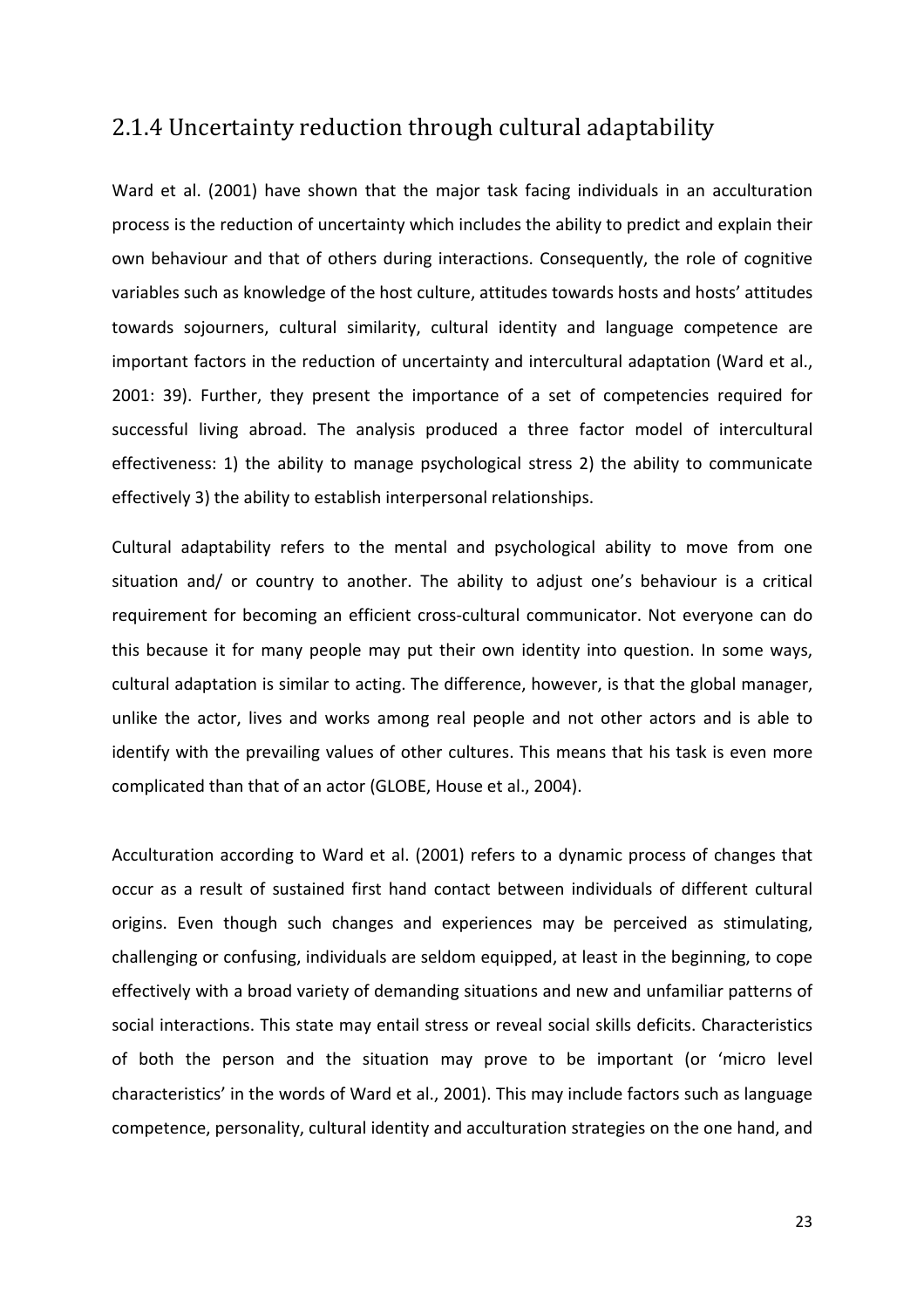friendship networks, cultural distance, intergroup relations, or social support on the other hand (Ward et al., 2001: 43).

#### 2.1.5 English lingua franca (ELF)

A global marketplace suggests a need for skills in a multiplicity of languages. However, the process of internationalisation has given rise to a rapid increase in the use of English by companies (Truchot, 2002). Twenty-five percent of the world's population speaks English, and it's the official language of more than 50 countries (Desai, 2008). As seamless communication and shared understanding are fundamental strategic imperatives for success in the new economy, English has been adopted as the common language of business. The notion 'English Lingua Franca' is defined by Barbara Seidlhofer (2005: 339) to be 'a way of referring to communication in English between speakers with different first languages'. According to Seidlhofer, approximately three out of every four users of English in the world, have it as their second language.

Victor (1992) mentions several explanatory factors for English becoming the lingua franca of business. Firstly, 8 of the world's leading trading nations either speak English or did so in the colonial period (Australia, Canada, UK, India, Malaysia, New Zealand, South Africa, USA). Further, English is the international language of air traffic and it is the most popular second language taught in Europe, the Middle East, Africa, Japan and China. In addition, the language of many key industries is dominated by English.

As companies internationalize and enter global markets, operational issues affected by language inevitably come forth. In response to transcultural challenges of intraorganizational communication that arise from coordination of a multinational workforce, companies often adopt a policy of linguistic assimilation (standardization) by imposing a common language to be used throughout the organization. In certain cases, a vocabulary unique to the organization evolves (Dhir and Goke-Pariola, 2002). In the corporate world, the adoption of one common language has many advantages from the perspective of international management (Marschan-Piekkari et al., 1999, Dhir and Goke-Pariola, 2002). An advantage of having a common language is that it facilitates formal reporting between units

24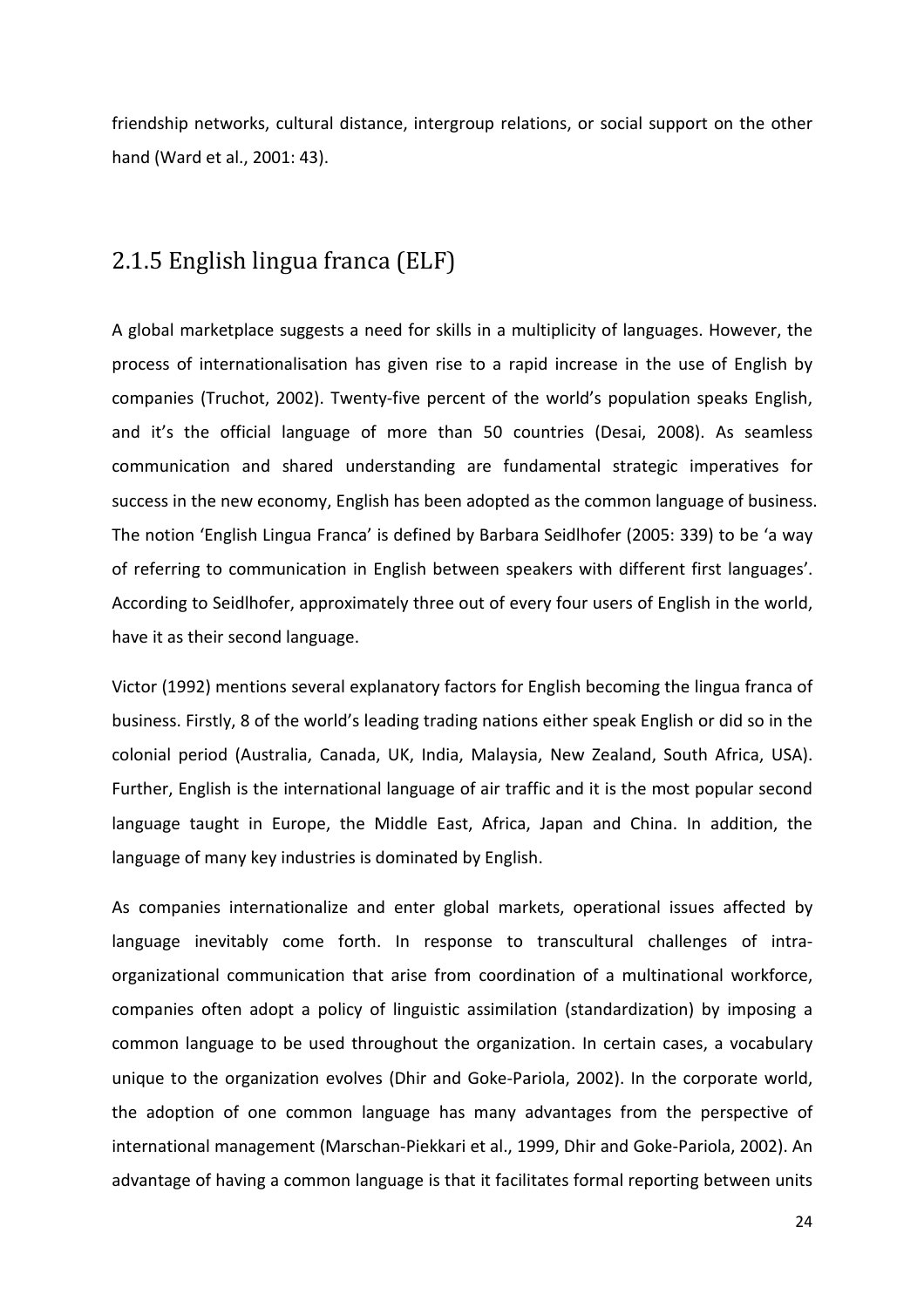across national boundaries, and minimizes the potential for miscommunication. It may also ease access to corporate documents, while enhancing informal communication and flow of information between subsidiaries. It further fosters a sense of belonging to a globally dispersed corporate family. According to Ferner et al. (1995), a sense of belonging is an important element in soft control mechanisms that cultivate an identifiable corporate culture. Additionally, the ability to speak a language may be associated with a person's selfimage (Elson, 1987, Dhir and Goke-Pariola, 2002).

There are as many fluent ESL (English as second language)-speakers as there are native English speakers, about 400 million according to Desai (2008). Still, vocabulary and grammar alone is not enough. Familiarity with cultural features and professional etiquette of the countries where business is being conducted is crucial to ensure effective interaction (Desai, 2008). Native speakers' norms tend to operate as a point of reference. The fact that more international business is actually done in English between non-native speakers than between native speakers introduces the transition from English lingua franca (ELF) to Business English Lingua Franca (BELF) (Charles, 2007).

Presentation, negotiation, empathy, problem solving — all depend on language and cultural proficiency (Desai, 2008). The role of English is unquestionably important. But two questions can be posed: 1) are the English skills acquired by non-native speakers sufficient for effective business communication? and 2) is English sufficient in dealing with a multilingual business environment? I will return to these questions in the conclusion section.

Regardless of its unquestioned importance, English ought not to be considered the only language of world business. The choice of languages used, particularly in intra-corporate communication, is a delicate and complex issue requiring more management attention than what is frequently given (Marschan et al., 1997). Language and language skills tend to be viewed as a challenge for the individual. However as employees' languages crucially affect inter- and intra-organizational communication, language is also a managerial issue that should not be ignored (Charles, 2007). English might be used for initial market entry, but in longer-term business partnerships depended upon relationship building and relationshipmanagement, cultural and linguistic knowledge of the target country are essential (Feely and Winslow, 2005).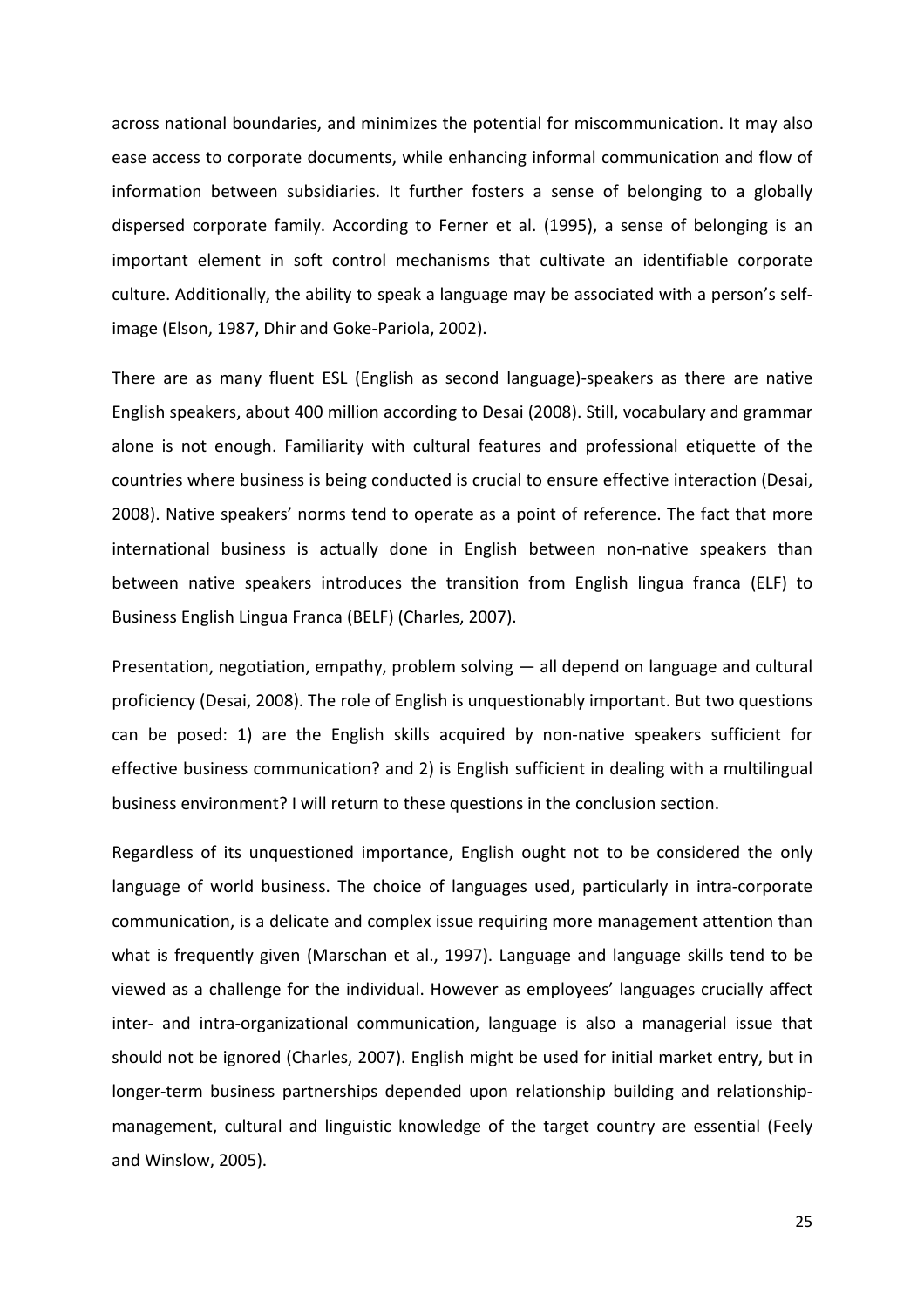The English-speaking cultures' reliance on English to conduct world business still seems undeniable, but according to the Nuffield report (2000) and the survey commissioned by the British Chambers of Commerce (2004) the trend of realizing the importance of foreign language competencies is increasing.

## *2.2 Globalization and the increasing importance of languages in business*

One of the consequences of the globalization of the economy is that employees are operating in a multicultural environment. Language skills are, evidentially, of utmost importance to enable communication between speakers of different mother tongues. The figure below shows how the globalization of the world economy contributes to enforce the competitive advantage that can be derived from strategic language management.

#### 2.2.1 Increasing momentum for language management



*Figure 3: Globalization's influence on the potential benefits of LM* 

According to Dhir (2002), three distinct trends are evolving that characterize the challenges facing corporate managers in managing language as a corporate asset. These are the evolution of the knowledge economy, the globalization of business and economy, and the increasing diversity of the workforce. The globalization of business entails increased numbers of cross-border projects, and employee mobility. As companies are sourcing highly skilled workers from every nation worldwide (Desai, 2008), the diversity of the work force is increasing. Language affects the ability of multinational organizations to function in the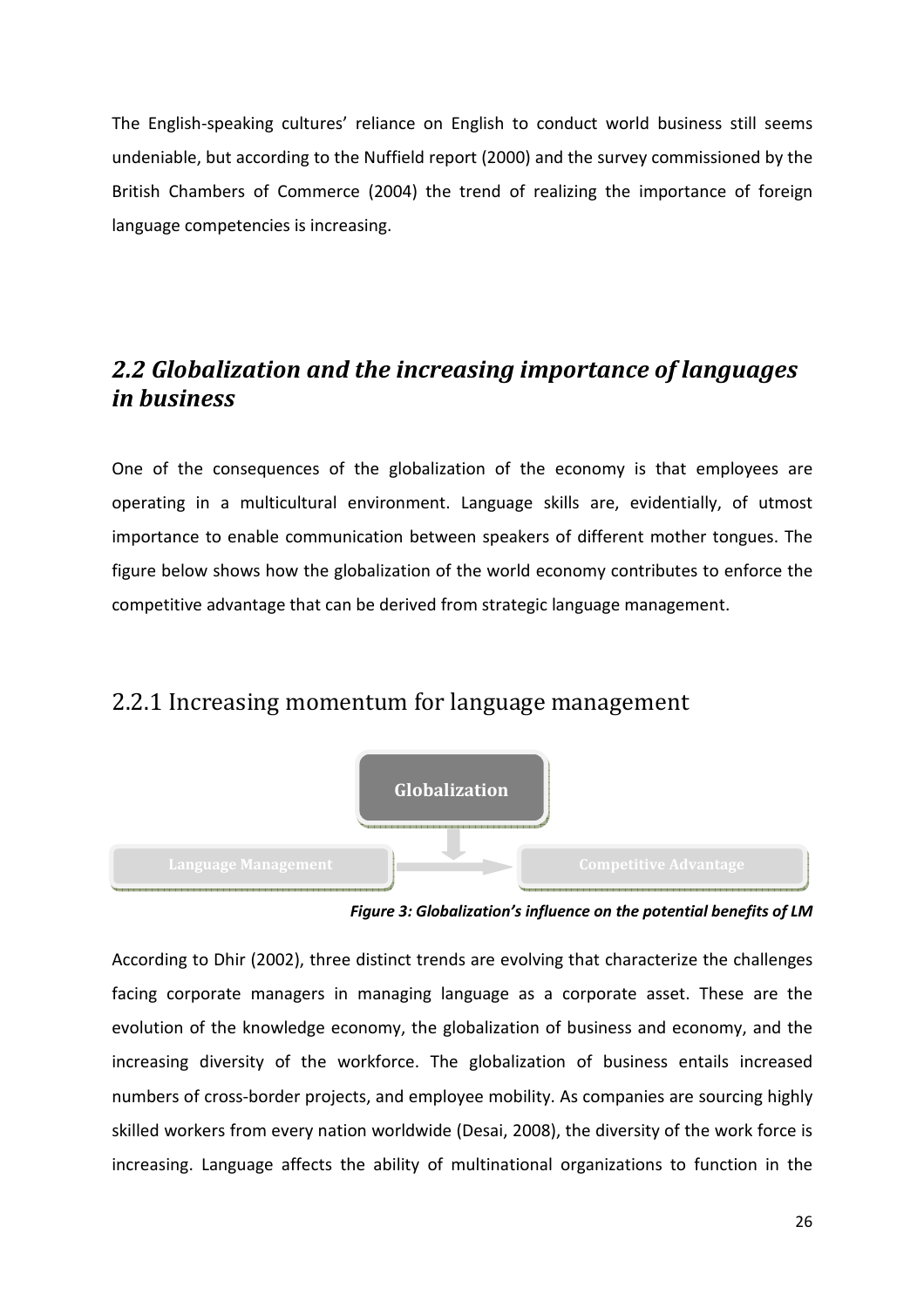global market (Dhir and Goke-Pariola, 2002). As language and communication dynamics are perceived to be the driving force in global business, what is needed now is a sharing of language facility. Only language can enable individuals and companies and countries to communicate (Charles, 2007).

Globalization can be defined as 'the worldwide movement toward economic, financial, trade and communications integration' (businessdictionary.com, 15.03.2009). Held's definition of globalization (1999) goes somewhat more in detail saying it is 'the process which embodies a transformation in the spatial organization of social relations and transactions –assessed in terms of their extensity, intensity, velocity and impact –generating transcontinental or interregional flows and networks of activity' (Infed.org, 14.03.2009). No matter which definition we use, globalization implies opening out beyond local and national boundaries towards an interdependent world with free transfer of capital, goods and services across frontiers. Naturally, this has an effect on the need for appropriate communication channels and language skills.

#### 2.2.2 The multinational company as a multilingual organization

Gooderham and Nordhaug (2003) define a multinational corporation as a firm with actively managed substantial foreign direct investment and that has long-term commitment to operating internationally.

The multinational organization that operates in diverse locations and cultures is constantly facing the challenge of deriving synergy effects from a set of activities performed by individuals who speak different languages. Companies that have a realistic and insightful view of the role of language in their operations see it as being at the very core of international business (Charles, 2007). Still, the diversity of cultures represented and languages spoken by the personnel may offer opportunities to the corporation not available to its competitors (Dhir and Goke-Pariola, 2002). It is important to note, however, that the MNC influences cultural behaviour in that the corporate culture may act as a buffer to other cultures (Victor, 1992).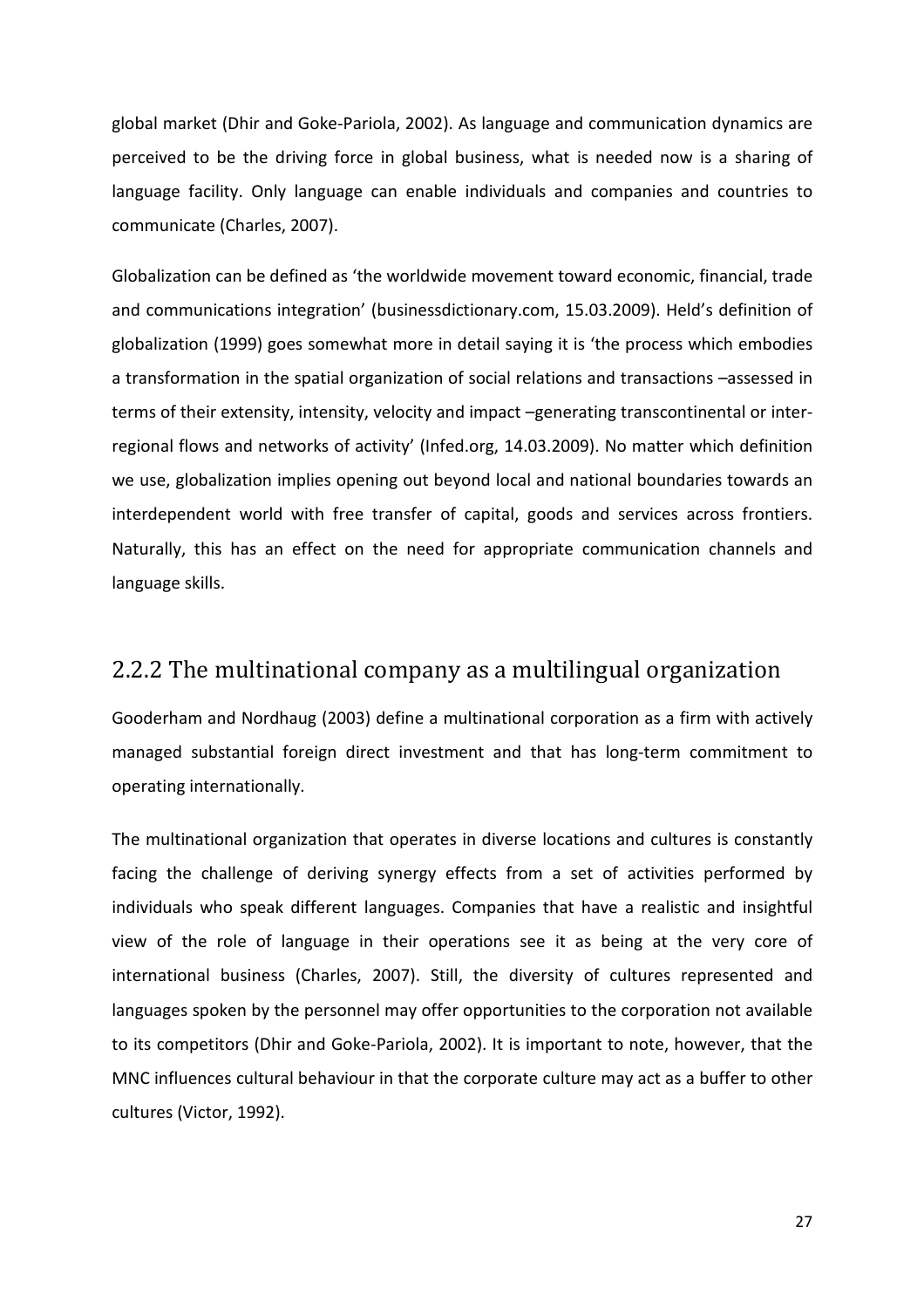Charles (2007) tried to find out what individual employees perceive their everyday communication to be like, and their attitudes towards language issues. The findings showed distinct conclusions on the importance of language and culture in the MNC. Firstly, informal, oral communication deserves to be considered of paramount importance in MNCs. Actually, informal communication is essential for networking and creating good relationships between employees, which, in turn, contribute to knowledge sharing and the accumulation of social capital within the company. Secondly, language is a power-wielding instrument in organizations. Language training could improve the ability to operate in the official corporate language and gives access to information. Further, language affects the perceptions of oneself and others. If people, on a daily basis, face situations where they feel deprived of their ability to communicate or to express themselves adequately they are likely to feel frustrated and will struggle to maintain dignity.

Embracing the host country's way of doing things demands a high level of language fluency and biculturalism (Scheider and Barsoux, 2003: 198). In the Talking Sense survey, Feely and Winslow (2005) argue that best practice multinationals can lead the way in illustrating how clear strategic planning and business-led investment in skills development play a crucial part in improving business effectiveness and competitive edge. Talking Sense demonstrates that this principle also holds for language skills. Knowledge about communication patterns and learning how to use a language in different situations can prevent a number of cross-cultural problems. Such problems arise because sojourners or immigrants have difficulties managing everyday social encounters. Adaptation, therefore, comes in the form of learning the culture-specific skills that are required to negotiate in the new cultural environment. Language and culture competencies are included in these culture-specific skills, together with length of residence and the quantity and quality of contact with local residents (Ward et al., 2001: 37).

Another aspect to keep in mind is that language not only unites people and organizations, but may also divide them (Charles, 2007). The constraint of introducing a standard language may, according to Dhir and Goke-Pariola (2002), deny the company's access to critical resources unique to the members' own training and experiences. That implies that language policies are a means to exploit the potential of individuals.

28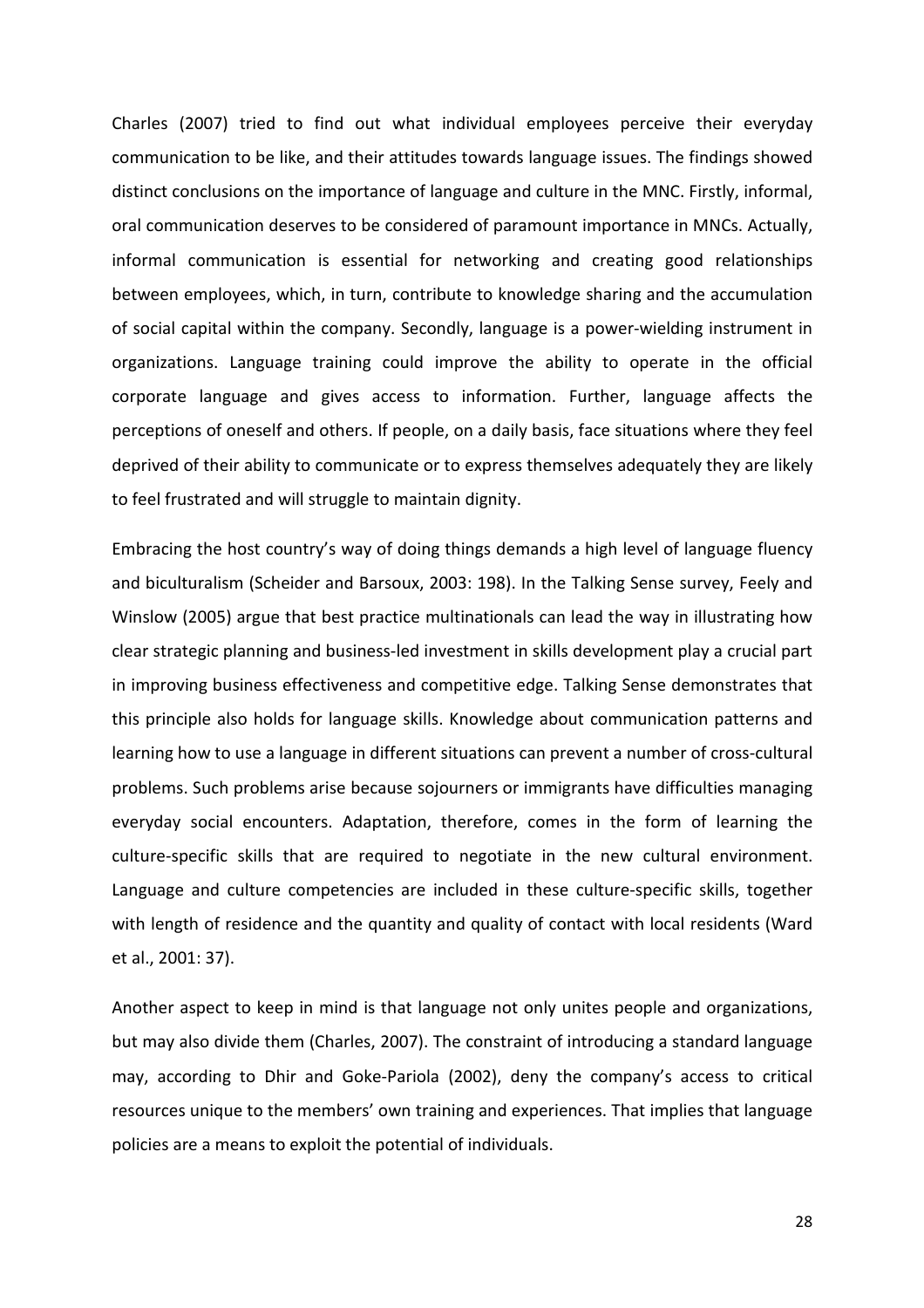#### Summary section 2

Language is an essential skill that is an important tool for acquiring and transmitting knowledge and ideas. In the knowledge-based economy, language skills thus represent a fundamental source of human capital. Nevertheless, language skills possess low status as companies tend to focus on other competencies than language skills in the recruitment process. The reason why the MNC should rethink such policies is that the multilingual business person normally has an advantage over the monolingual business person due to higher cultural sensitivity gained through the language learning process*.* 

The contemporary global marketplace suggests a multilingual business environment. There are a number of distinct rewards from putting effort into language management; improved informal communication, improved relationships, accumulation of social capital and enhanced information access. It seems like there is a trend of realizing the importance of foreign language competencies. However, English prevails as the lingua franca in business. The fact of having a common company language is in this paper argued to be a less favourable solution than a multilingual strategy, but there are advantages of a common language that should not be ignored.

MNCs that want to introduce a language management strategy ought to look at best practice multinationals that can lead the way in illustrating how clear strategic planning and investment in skills development play a crucial part in improving effectiveness and competitiveness.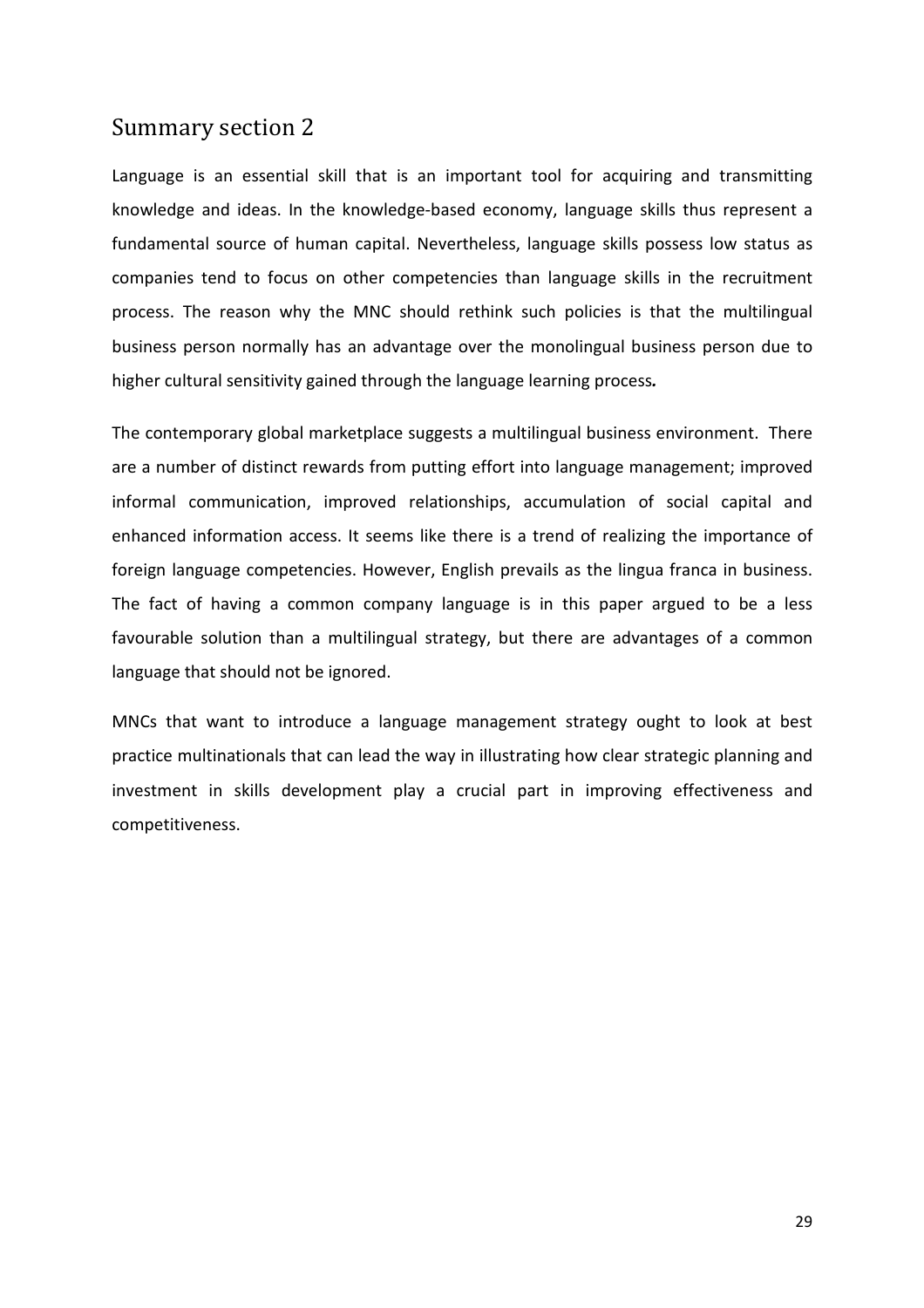## **Section 3: EU multilingual policies**

The objective of this section is to show how the EU approaches language related issues in policies and strategies. The European Union is a community embracing a number of mother tongues and the authorities prioritize multilingualism in all levels of operation. The idea is that MNCs can learn from this approach and profit from following the development in the area of multilingualism in the EU.

The effort put into language management within the European Union was formalized by the introduction of a Commissioner of Multilingualism in 2006. Leonard Orban is the Romanian representative in the European Commission who occupies this position since its introduction. The language policies of the EU have a strong focus on the reinforcement of multilingualism as a source of competitive advantage for the EU as a whole (europa.eu). In the following, important documents and communications from major EU institutions and specialist groups will be outlined.

#### *3.1 Language policies and costs*

The European Union annually spends some  $\epsilon$ 1.1 billion on translation and interpretation – around one percent of the EU budget (euobserver.com, 25.02.2008). This pays for 2,500 staff members, or 10 % of the Commission's entire workforce. In the European Commission, French, German and English are procedural languages, meaning that all internal documents as well as EU legislation must be issued in them, while the 20 other EU languages have 'official' status, meaning EU legislation appears in these languages (euobserver.com, 25.02.2008).

In a Brussels debate in February, 2008, Juhani Lonnroth, the Director General for the commission's translation department - the world's biggest public language service, stated that 'the principle of granting each citizen the right to communicate with Brussels in their own language should not be altered, no matter the number of member states in the future'. He continued saying that '…Language and power are very closely related -throughout the history totalitarian regimes have not been keen on teaching their populations other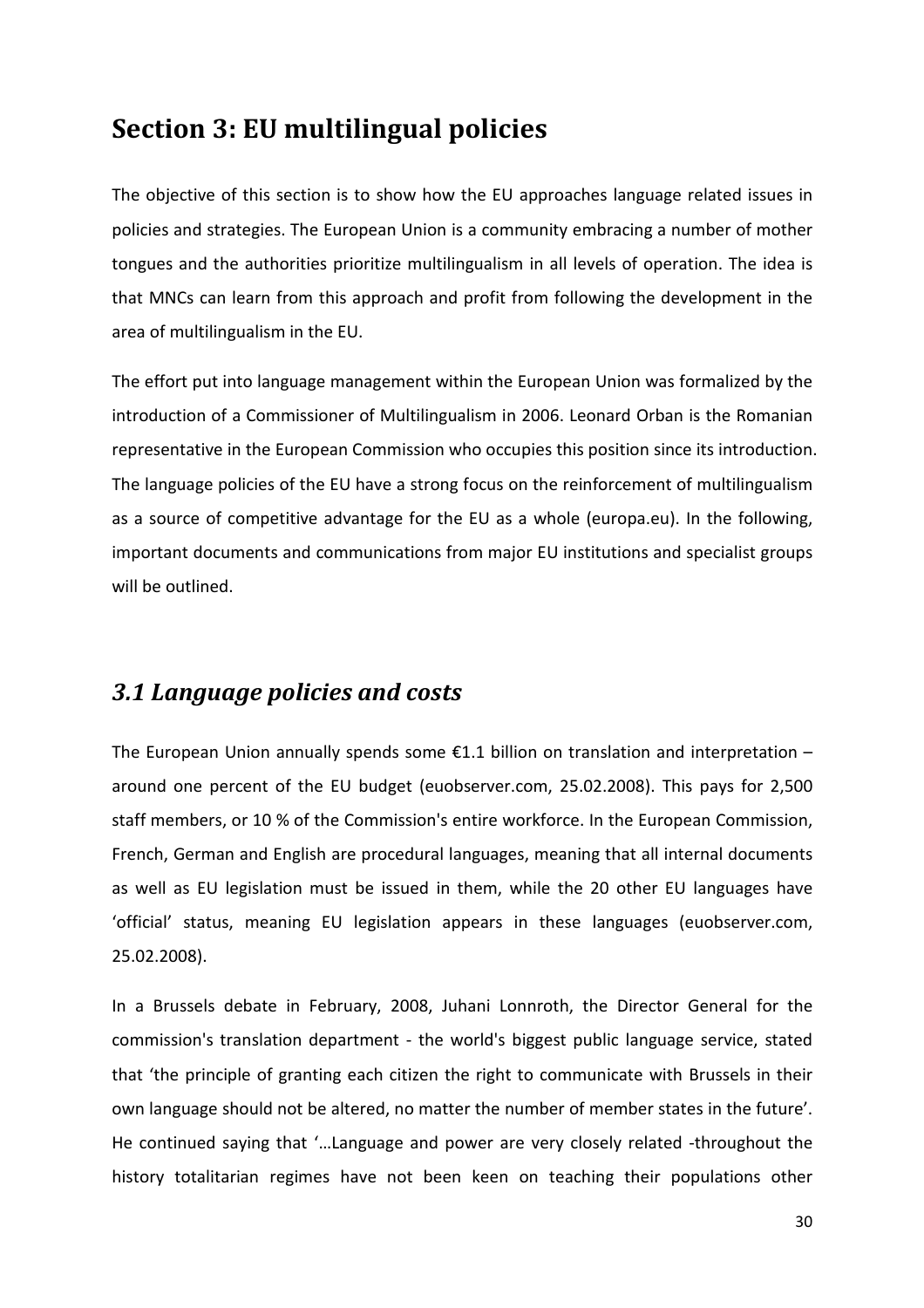languages than that of the ruling layers, for instance' (euobserver.com, 25.02.2008). In other words, Lonnroth's utterance implies that the fact of choosing to use English as a substitute language goes on the detriment of all other languages.

#### *3.2 Education & Training 2010*

*Communication from the European Commission 2003 (COM, 2003)*

At the Lisbon European Council in March 2000, it was acknowledged by the Heads of State and Government that '*the European Union is confronted with a quantum shift resulting from globalisation and the challenges of a new knowledge-driven economy'* (COM, 2003:3)*.* A major strategic goal for 2010 was set for the EU 'to become the most competitive and dynamic knowledge-based economy in the world, capable of sustainable economic growth with more and better jobs and greater social cohesion' (COM, 2003:3). It was underlined that this would require not only a radical transformation of the European economy, but also a challenging programme for the modernisation of social welfare and education systems. This was the first time the European Council acknowledged to this extent the role played by education and training systems in the economic and social strategy and the future of the Union. Language and multilingualism were important areas of attention.

One of the main contributions of the Lisbon Strategy was to speed up the Union's transition to a knowledge-driven economy and society. This strategy is based on a large range of coherent and complementary actions (e.g. reform of the markets for goods, services and capital, adapting employment and labour market policies, reshaping social security systems), which seek to improve the economic and social performance of the Union and guarantee sustainable development (COM, 2003).

It is underlined in COM, 2003 that education and training policies are central to the creation and transmission of knowledge and that such policies are a determining factor in each society's potential for innovation. Knowledge, in form of language skills, amongst others, is thus 'central to the new dynamic situation, complementing and acting in synergy with other areas of Community action, including employment, research and innovation, enterprise policy, the information society, economic policy and the internal market' (COM, 2003: 5). It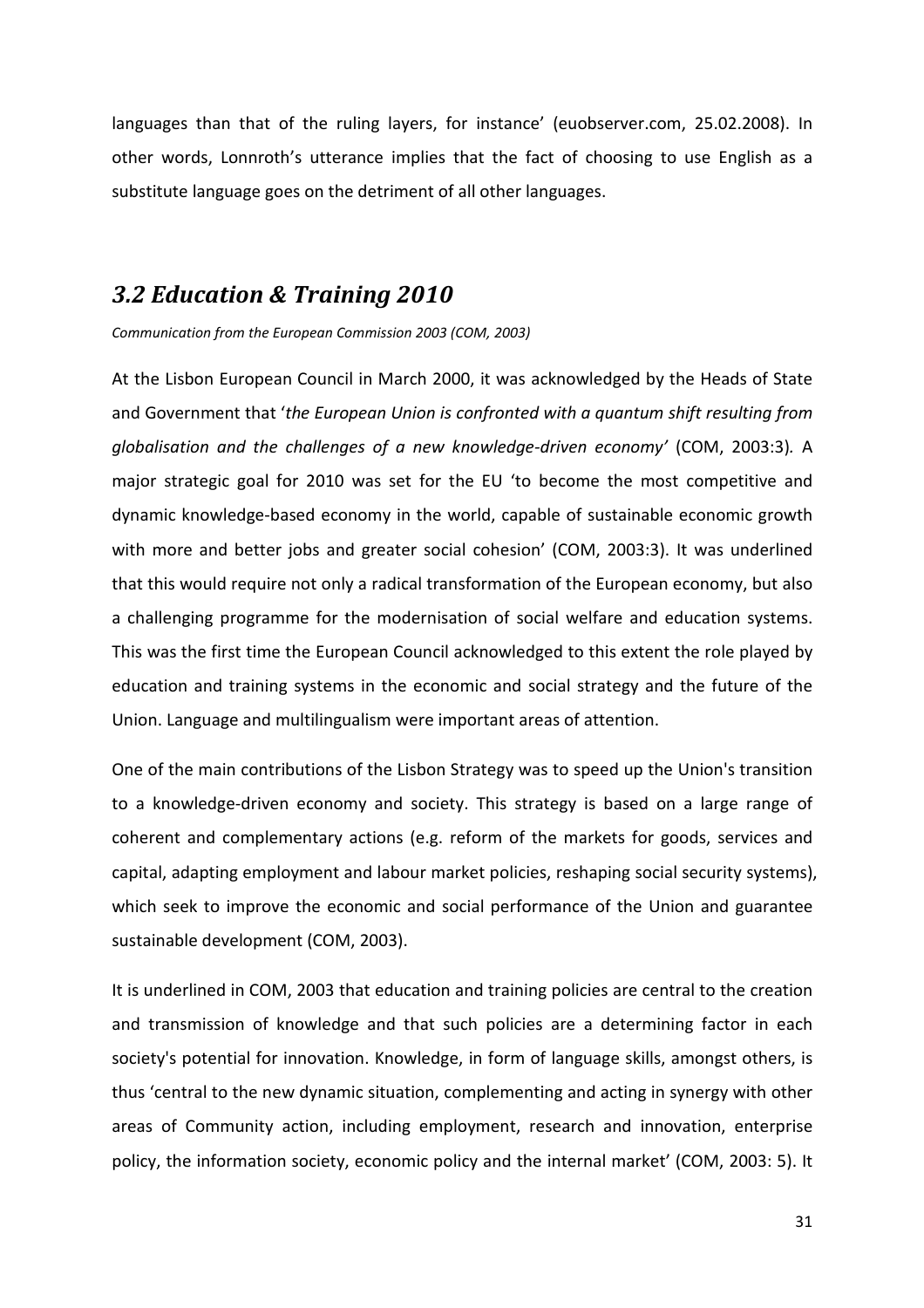is further stated that 'the knowledge society generates new needs in terms of social cohesion, active citizenship and personal fulfilment, and the answer to this lays solely in education and training' (COM, 2003: 5).

#### *3.3 Multilingualism: an asset for Europe and a shared commitment*

*Communication from the European Commission to the European Parliament, the Council, the European Economic and Social Committee and the Committee of the regions (COM, 2008)* 

The EU now has 500 million citizens, 27 Member States, 3 alphabets and 23 EU official languages, some of which are spoken worldwide. Some 60 other languages are also part of the EU heritage and are spoken in specific regions or by specific groups (COM, 2008: 4). The current challenge, as seen from the point of view of the EU administration, is to minimise the obstacles that EU citizens and companies encounter and to empower them to take advantage of the opportunities presented by multilingualism. It is also to show that languages can work as an asset for the benefit of the European society as a whole. In the introduction of the communication 'Multilingualism: an asset for Europe and a shared commitment', it is stated that 'the harmonious co-existence of many languages in Europe is a powerful symbol of the European Union's aspiration to be united in diversity, one of the cornerstones of the European project' (COM, 2008: 3). It is further stated that 'Languages define personal identities, but are also part of a shared inheritance' and that 'they can serve as a bridge to other people and open access to other countries and cultures, promoting mutual understanding' (COM, 2008: 3). The EU multilingualism policies are aimed at enhancing the life quality for citizens in the Union and are not directly compatible with the business world. However, competence building in the society ultimately will have positive effects for business.

The European Commission (COM, 2008: 5) state that while 'increased linguistic diversity is a source of benefit and richness, without adequate policies, it presents challenges'. Monolingualism is said to prevent EU citizens and companies from fully exploiting the opportunities offered by the single market, and possibly blunt their competitive edge abroad. It can also be an obstacle to effective cross-border administrative cooperation between Member States in the EU and the efficient working of local services. Multilingual

32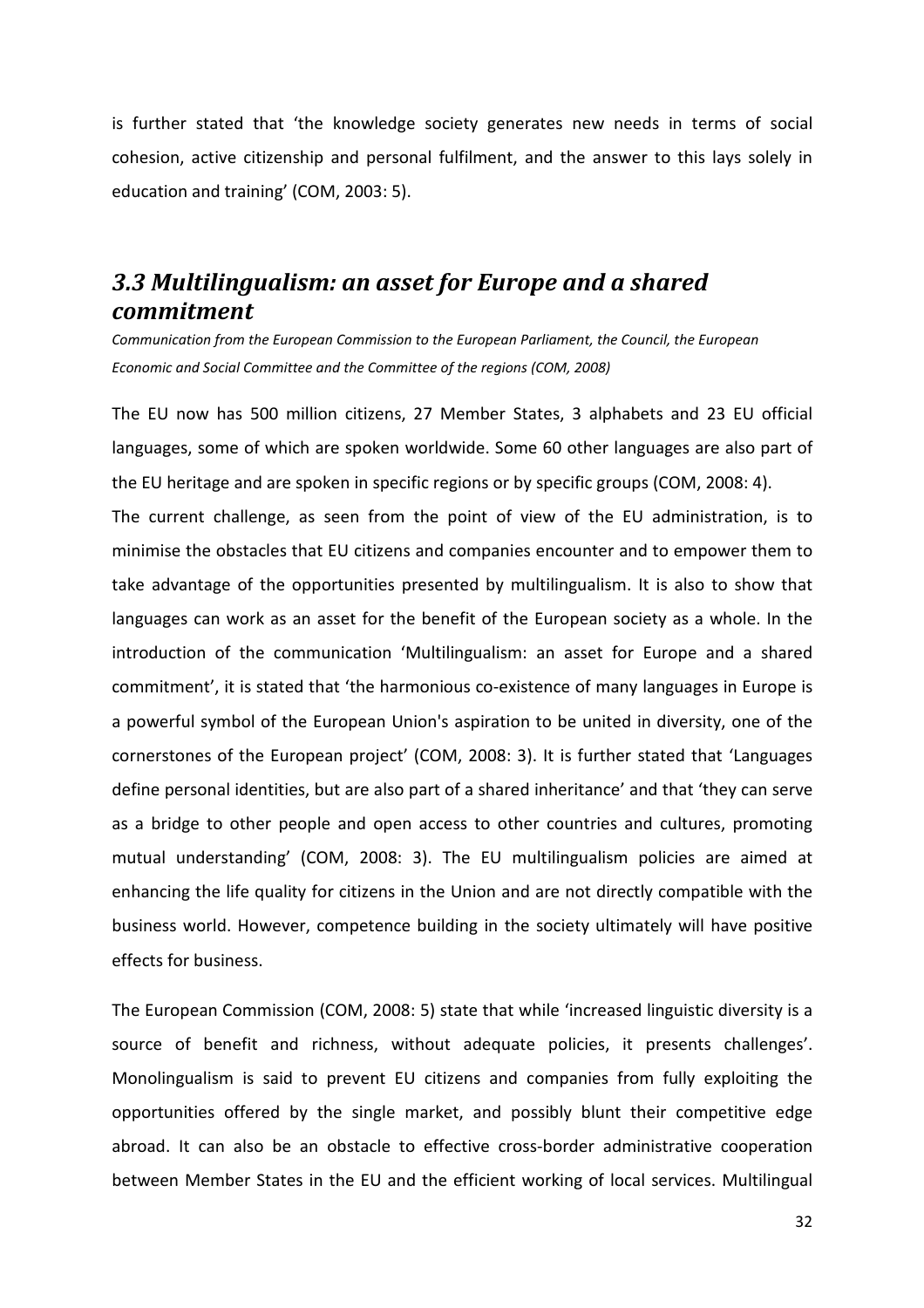people are a precious asset because they act as the glue between different cultures (COM, 2008: 6).

#### **OBJECTIVES**

The communication concentrates on people: 'their ability to use several languages, their opportunity to access culture and participate as active citizens, to benefit from better communication, inclusiveness and wider employment and business opportunities' (COM,2008: 5). The main objective is to raise awareness of the value and opportunities of the EU's linguistic diversity and encourage the removal of barriers to intercultural dialogue. A key instrument in this respect is the Barcelona objective –communication in mother tongue plus two languages. It is reported that more effort is needed towards achieving this objective for all citizens.



The communication also outlines the potential of untapped linguistic resources in our society in terms of different mother tongues and other languages spoken etc. This inclusive approach is aimed at widening the scope of multilingualism to social cohesion and prosperity, to foster successful companies and competitive business and trade, amongst others.

'…foreign language skills, as well as helping to foster mutual understanding between peoples, are a prerequisite for a mobile workforce and contribute to the competitiveness of the European Union economy'.

Council Conclusions on multilingualism from the 2868th Education, Youth and Culture Council meeting Brussels, 22.05.2008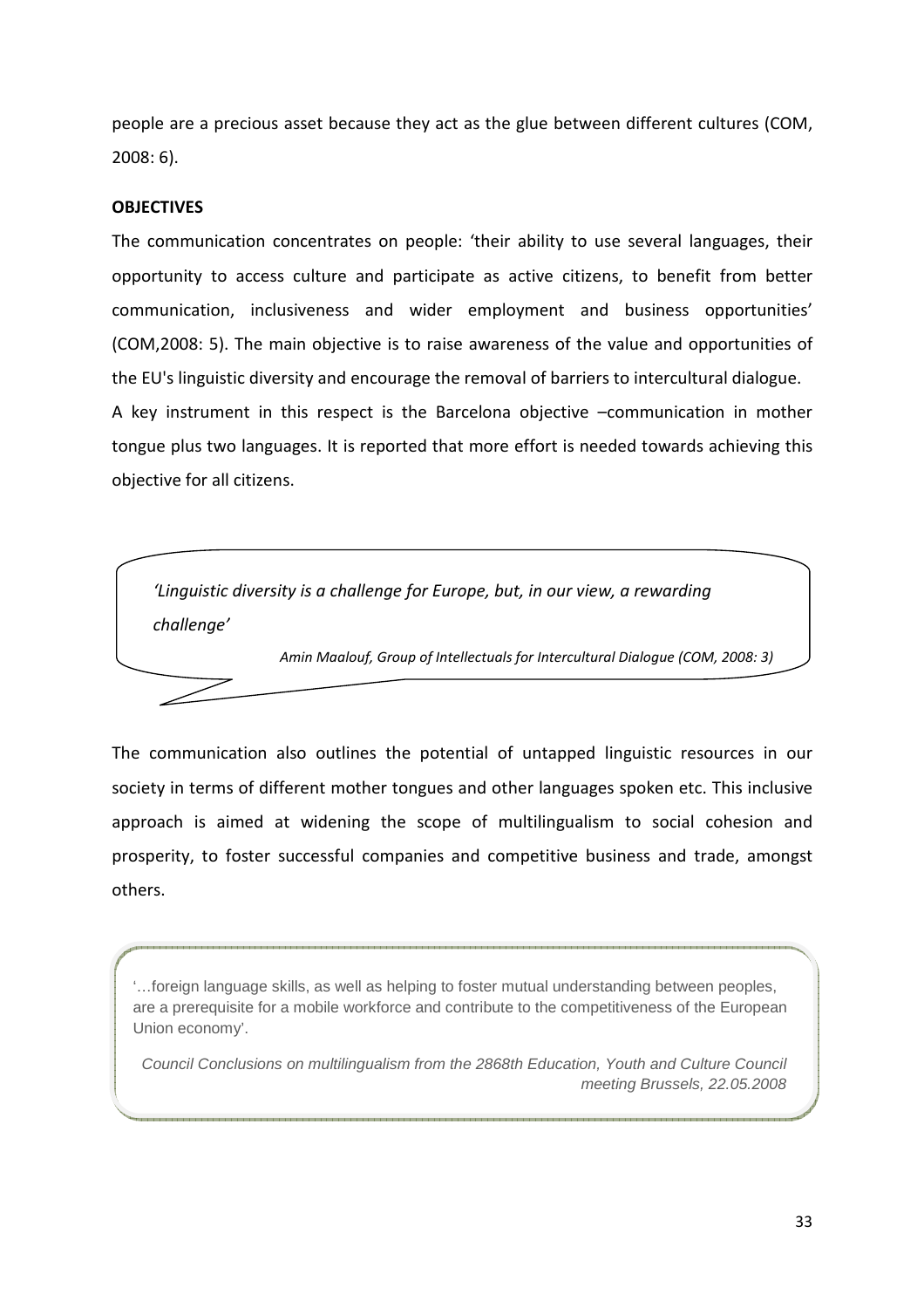In the current context of increased mobility and migration, mastering the national language(s) is fundamental to integrating successfully and playing an active role in society – both for individuals and businesses (COM, 2008: 6). In the case of multinational firms, the language competencies held by the employees, are most likely extensive. By mapping out the existing language- and intercultural skills, the firm can match these with the current business needs. Such mapping enables the MNC to tap into 'hidden' resources of the staff, and to tailor language teaching to actual needs. Thus, language mapping<sup>2</sup> reduces the risk of overspending resources on the building of language skills, by drawing more strategically on existing competencies. Resources can then be used directly to fulfil the needs of the firm.

Languages can be a competitive advantage for EU business. Multilingual companies prove how linguistic diversity and investing in language and intercultural skills can be turned into a real asset for prosperity and a benefit for all. Some European languages are widely spoken around the world and can be valuable communication tools for business. The Business Forum for Multilingualism made recommendations to boost competitiveness and improve employability through better management of linguistic diversity. The Forum pointed out that emerging markets such as Brazil, Russia, India and China are increasingly important for EU companies and adequate language skills are needed to compete there (COM, 2008: 8).

#### **LANGUAGES AND COMPETITIVENESS**

 $\overline{\phantom{0}}$ 

Although English has a leading role as the business language of the world, it is other languages that will provide EU companies with a competitive edge and allow them to conquer new markets. Better language skills are an asset across all activities, not only for sales and marketing. All companies interact with different categories of service providers and upstream suppliers. However, in many cases, businesses … lack the know-how and the resources to incorporate languages into their business plans. Multicultural workforces need adequate training in the language of their company, but companies need to go further, and find creative ways of using the language resources that exist, but are often hidden, in their multicultural workforces.

COM, 2008: 8

As the Business Forum stated, companies and business associations could usefully develop strategies to improve language skills for different functions. Such language management

 $^{2}$  An example of a tool for language mapping is The European Language Portfolio that will be presented in section 3.4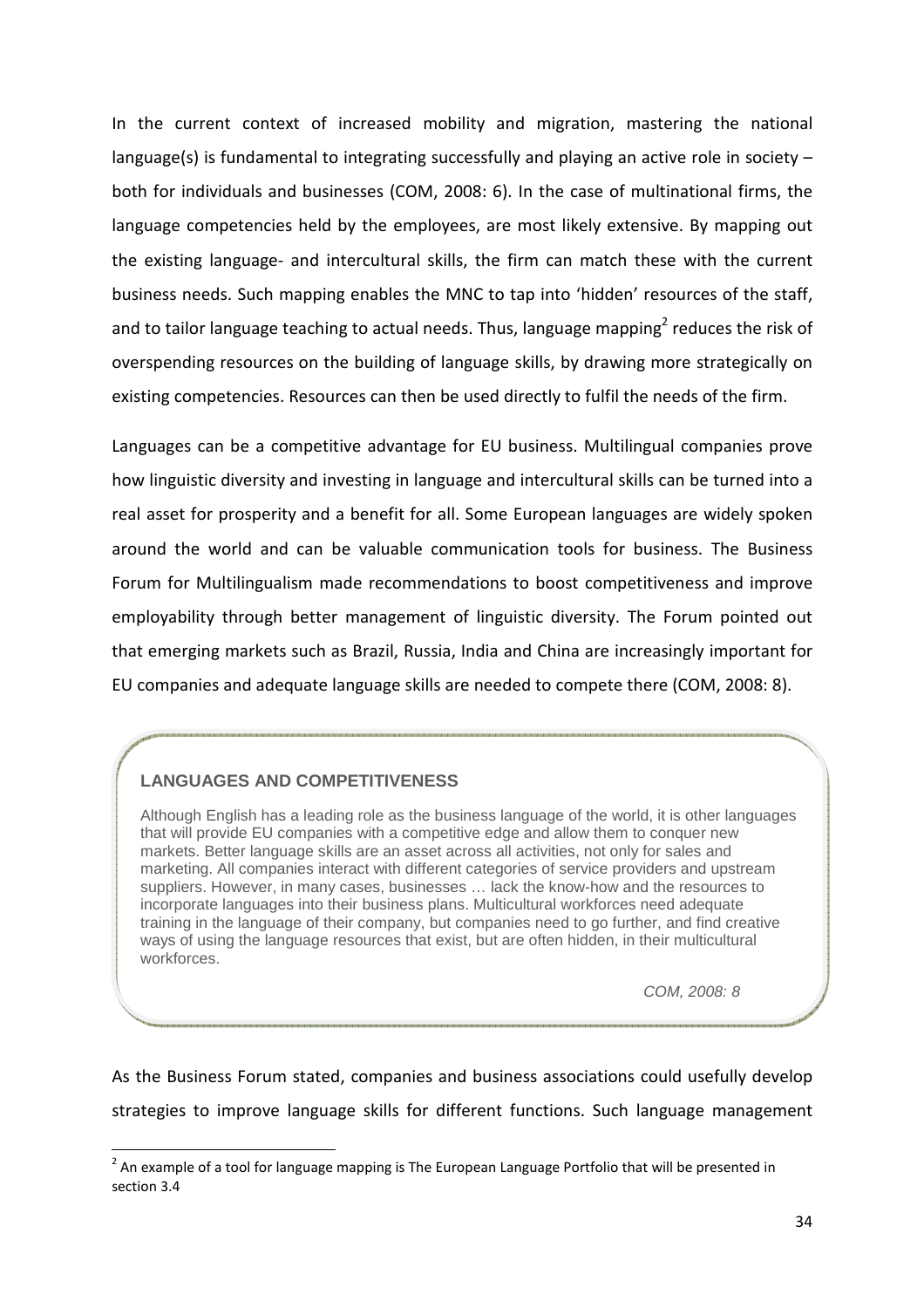strategies would also have a positive impact on the 'language industry' providing translation and interpretation services and multilingual technology. It would also be in their interest to invest in language training and, together with national, regional and local authorities, set up private-public partnerships providing assistance for the business community, in particular SMEs, to fund language courses and develop other methods of improving language strategies (COM, 2008: 8).

#### **Languages and employability**

Command of several foreign languages gives a competitive advantage. According to the Business Forum, companies are increasingly looking for skills in a number of languages to conduct business in the EU and abroad. Those mastering more languages can choose among a wider range of job offers, including jobs abroad: lack of language skills is reported as the primary barrier to working abroad. The Forum also state that 'There is empirical evidence that skill in several languages fosters creativity and innovation. Multilingual people are aware that problems can be tackled in different ways according to different linguistic and cultural backgrounds and can use this ability to find new solutions' (COM, 2008: 8).

Studying or working abroad is said to be one of the most effective ways of learning other languages and making contact with other cultures. Erasmus students ranked the improvement of language skills as the foremost benefit of their period abroad (COM, 2008:8). Experience from abroad, through student exchanges and/ or work assignments and the like, should be considered an important part of the selective recruitment process.

#### **Lifelong learning**

So far, it is mainly students in general education who have benefited from progress towards the 'mother tongue plus two' objective, while very limited language provision, if any, is offered in vocational education. Given the smaller number of young people entering education and the goal to reach all citizens, increased focus is now needed on updating adults' competencies throughout their lives. The following points are from COM, 2008.

#### The Commission:

• *will use EU programmes to support teaching of more languages through lifelong learning, teacher and student mobility, language teacher training, school*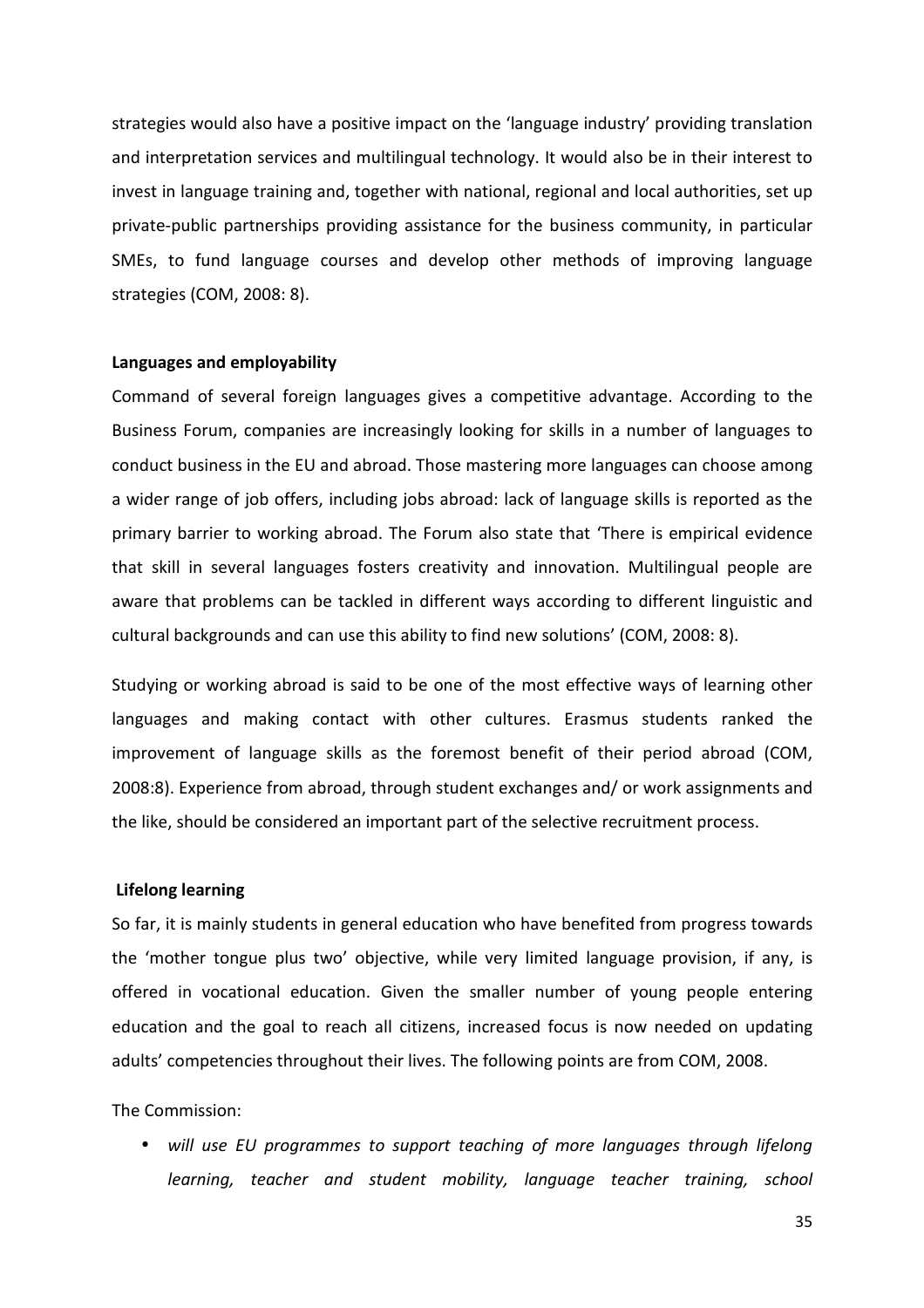*partnerships, and research and development of innovative methods adapted to different target groups.* 

• *will draw up an inventory of best practice in language learning and teaching in the field of multilingualism and make it available to the Member States*

The Member States are invited to:

- *provide genuine opportunities for all to master the national language(s) and two other languages*
- *make a wider range of languages available to learners to allow individual choice and match local needs in the languages that can be learned*
- *enhance the training of all teachers and others involved in language teaching*
- *promote mobility among language teachers to enhance their language and intercultural skills*

#### **MULTILINGUALISM FOR PROSPERITY**

'The challenge (…) is to root multilingualism in all strategies aimed at developing human capital.'

COM, 2008: 8

By 2010, all education systems in the EU are to ensure that their pupils have by the end of their secondary education the knowledge and competences they need to prepare them for their role as a future European citizen. This entails amongst other things stepping up language teaching at all levels and strengthening the European dimension in the training of teachers and in the primary and secondary curriculum (COM, 2003:15). While the EU is supporting the up-building of multilingualism in the general society within the member states (COM, 2008:12), non-EU member countries like Norway are dependent on their own national strategies. The national governments manage the education system that establishes the foundation for getting a multilingual population. Non-EU-member governments may of course launch similar multilingualism policies similar to those of the EU –after all, linguistic diversity is not unique to the European Union. However, altering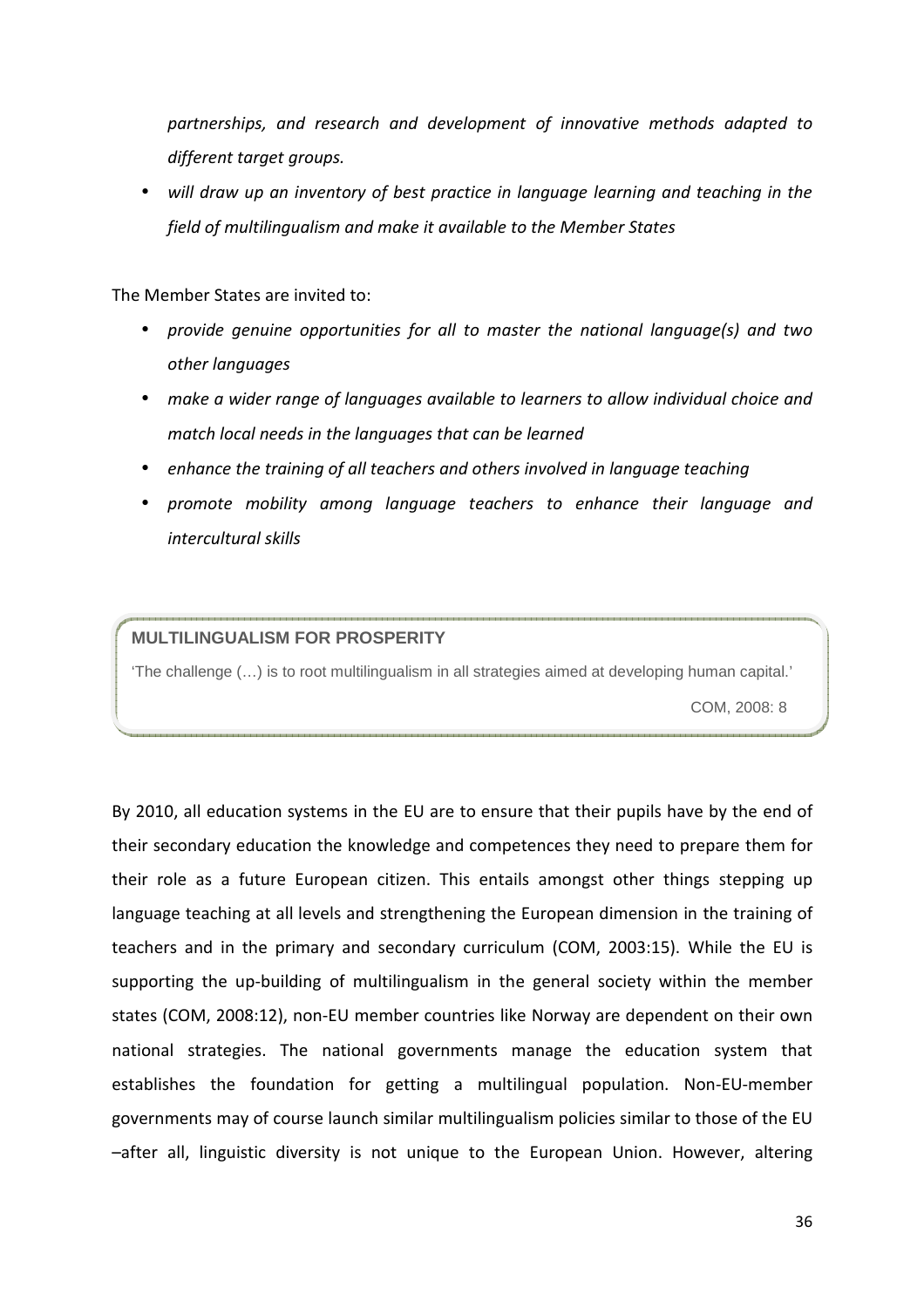governmental policies is a time-consuming process, and politician's opinions are often differing and the attention granted to multilingualism might not be significant. Multinational companies that recognize the importance of language skills cannot afford to wait for a potential lift of competencies in the school system. Further, the language level obtained during junior- or senior high school is often not sufficient for professional use in business activities. With respect for diversity and by promoting language skills in the communication with other countries, business as well as society can enhance their foreign relations.

## *3.4 The European Language Portfolio (ELP) for mapping language skills*

The Council of Europe's European Language Portfolio (www.coe.int, 08.08. 2009) is a means of recording language skills and intercultural experiences without the need for formal assessment. The ELP records non-academic experience like overseas customer contact etc. Although it is a European document, it is not designed for European languages exclusively. It can be used to record skills in any language, wherever one may have learnt it. The ELP also helps the individual to reflect on the ways in which languages can be learnt and what he or she might want to achieve in the future.

Various versions of the ELP have been developed across Europe, tailored to the needs of different nationalities, age groups or types of learner. Each validated model follows common principles and guidelines, however, to ensure that a person's record of skills is recognized internationally. Employers can use the ELP as a reference document, to identify what language skills they need their employees to develop, or when recruiting new staff members.

#### **Why use the ELP?**

Many people have language skills which are not reflected in the qualifications or certificates they have gained simply because they have not been assessed or learned in formal education. The ELP helps to complete the picture. It recognizes and values what one can do in another language, and records all ones language skills and experiences with other cultures. It can also serve as a plan for the future, depicting strengths, weaknesses, and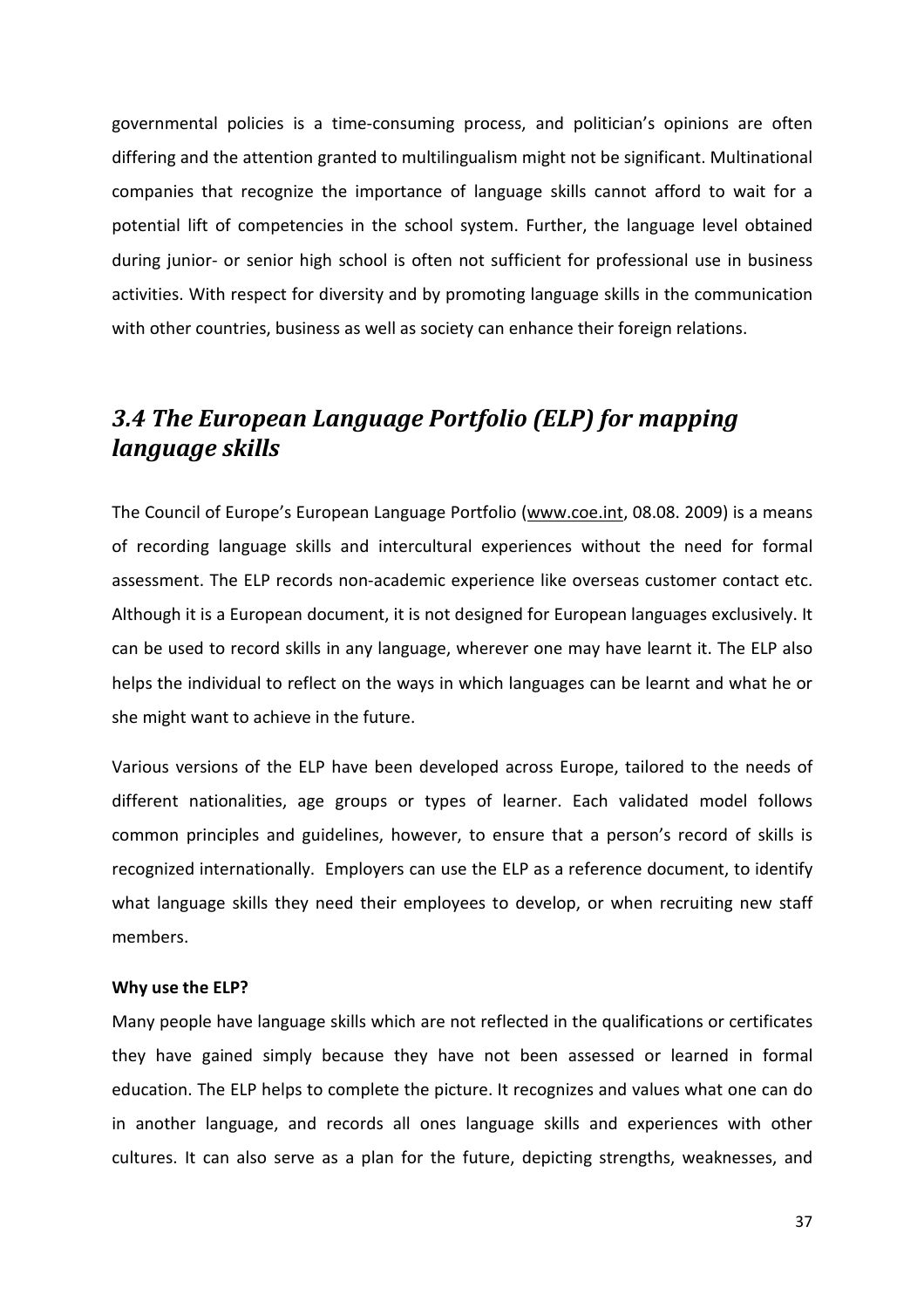progress charts. The ELP consists of three parts: 1) The Language Passport –a summary of skills, experiences and achievements in languages, 2) The Language Bibliography –formal and informal language training and 3) The Dossier -evidence of your language skills (course certificates, qualifications, witness statements and examples of work produced in another language).

## *3.5 The International Conference on business, languages and intercultural skills*

*-Debriefing of conference hosted by Commissioner Leonard Orban and the Portuguese Presidency of the European Union (September, 2007).*

The Business Forum for multilingualism was set up in 2007 to explore how language skills can have an impact on trade and jobs in the European Union. In the document 'Debriefing on Business conference' issued by the EC Directorate-General for Education and Culture in the aftermath of a conference on multilingualism policies, the key messages uttered the importance and urgency of multilingualism in business. *All points below are copied from the original document.*

#### *Main points:*

•We live in a global market and in a global society. Languages are a transversal force in the society. Especially as we have learnt that we need to put culture more in the heart of the economy, languages become fundamentally important (…)

• Business is done much more effectively if you speak the language of your customer.

#### **The recommendations from the key note speakers during the business conference were to:**

• Value the language skills of your workforce: set language clubs and other ways of getting feedback to make the most of linguistic and cultural diversity.

• Raise awareness of the key importance of language skills: set language skills firmly among basic skills.

- Rely on existing language resources to meet language needs in day-to-day life services (…)
- Invest in local platforms, where business, education providers and local authorities can meet and make clear their learning needs and how to meet them (…)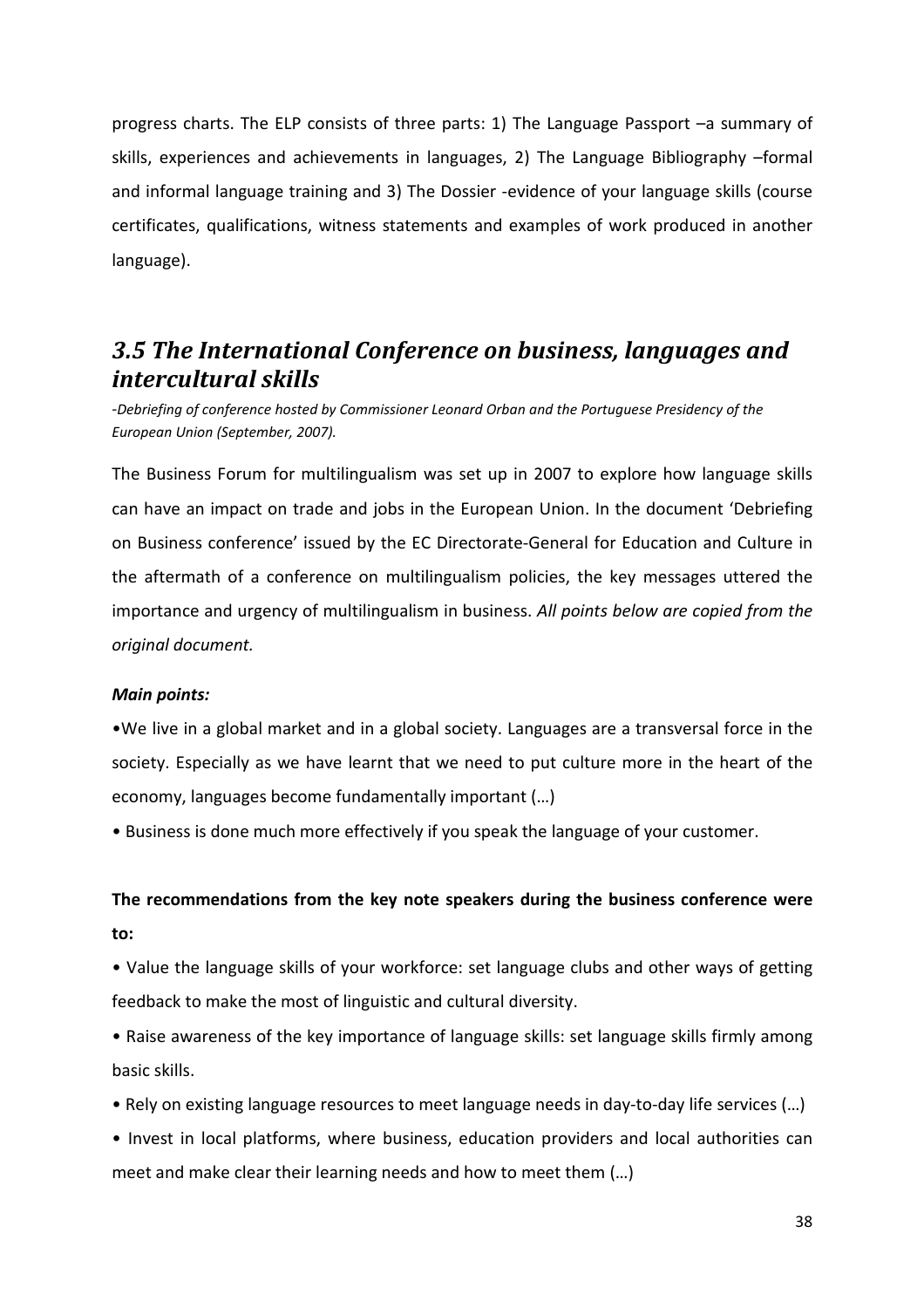• Tackle the motivation side. Language learning has to be fun and language learning has to make sense.

• Invest in student mobility: European students going abroad, in Europe and outside Europe bring back precious knowledge of the other languages and cultures.

• The focus on language learning needs to be switched towards multilingual communication skills and be combined with intercultural skills.

#### **Recommendations and main ideas regarding languages and regional development:**

• Multilingualism is one out of a whole set of basic skills. It must not be tackled separately, but in an integrated way.

• The challenge for the regions is to bridge the gap between short term language needs of companies and the relatively long time span to provide such expertise. Set-up platforms with all stakeholders concerned where the mid and long term needs are clearly defined and agreement is reached on a clear division of tasks and responsibilities (…)

• Use the potential of border regions for local and regional cooperation of administrations and of joint ventures between companies. In a number of cases this can be an alternative solution to outsourcing in other regions of the world.

• To get reflection and action started at regional and local level, figures of lost business opportunities of figures related to successful projects in this field can do the job.

Below, I list some of the main points and recommendations from the panel regarding the supply and demand of language skills available in companies across Europe and issues that might represent barriers to growth:

• Languages are relevant for both internal communication associated with the work processes and for external relations associated primarily with marketing.

• The integration of language policy has to be accompanied by awareness that it involves highly specific forms of training associated with the specific needs of each company. It is conceivable that different roles within the company will require different form of language skills. In this respect it involves far more than language learning. Communicational and intercultural competences are highly important.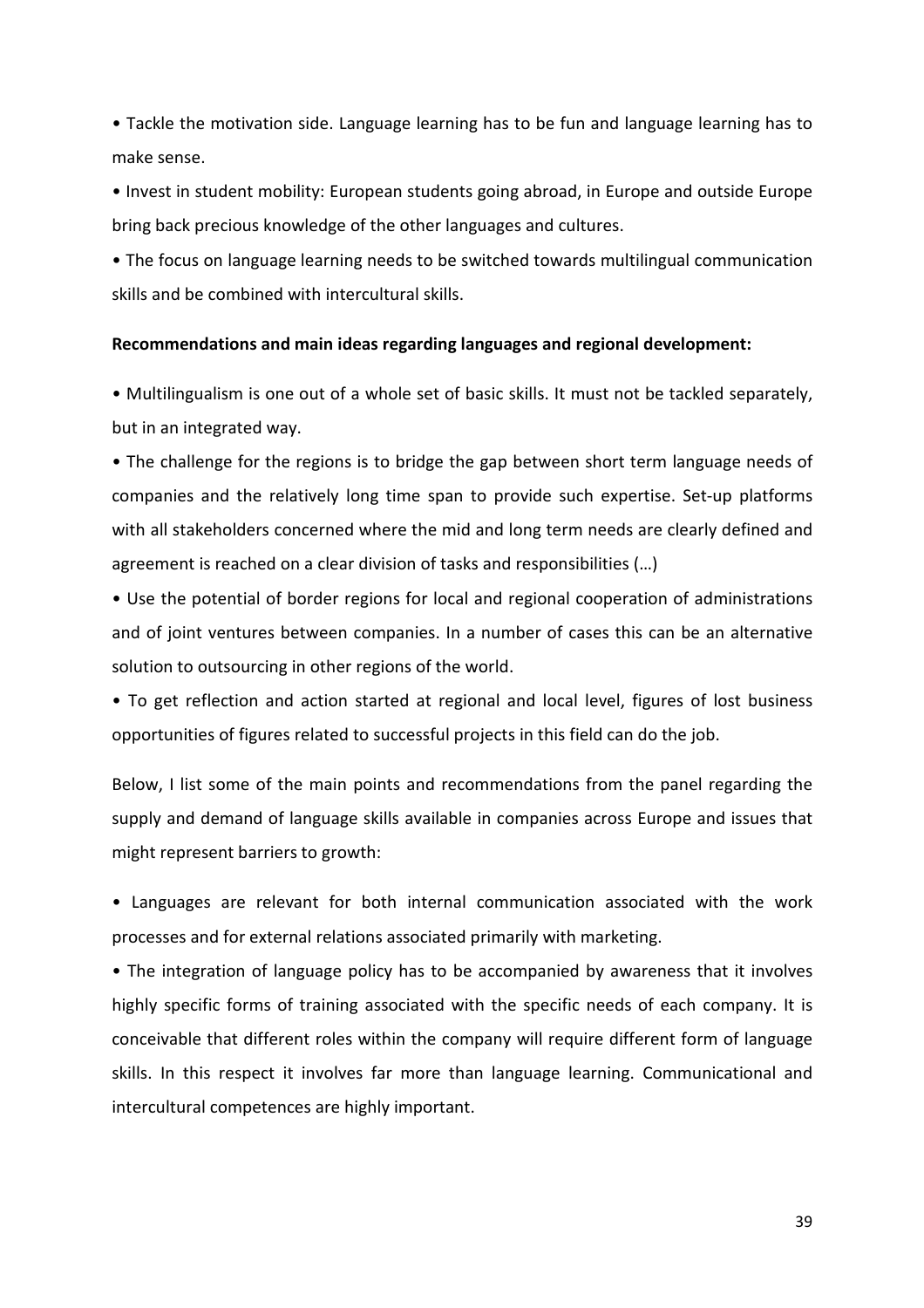• Where language policy is developed it must be part of general company policy and should not be conceived of as an addition. That is, learning language skills should go hand in hand with learning about the company, its work processes and its internal organisation.

### **Recommendations regarding the promotion of international business communication in companies based on the ELAN study and best practice organizations:**

• Business should be encouraged through incentives to support development of worker training and student education through work experience abroad, links with higher education and business to business exchanges.

• To improve the overall level of language training in business, it was felt that a formal qualification and training structure needs to be introduced into the business environment.

• Professionalizing the language teaching profession with regards to languages in business would give the overall topic increased kudos [status, Ed.] and attention by higher levels of management.

• It is not language learning in business that should be stressed, but the need to improve international business communication – thus, reflecting the business goals and thinking of business people. This would include the development of intercultural sensitivities and skills. A Common European Framework for intercultural skills was aired as a possible idea to determine and encourage the development of intercultural competence.

It might thus be advisable for Norwegian MNCs to closely follow the development of multilingual policies and support structures for business within the EU for competitive and developmental reasons.

#### Summary section 3

The EU is aiming for a position as the most competitive and dynamic knowledge based economy in the world by 2010. The Lisbon treaty established multilingualism as one important area of attention and investment. Languages promote mutual understanding and it provides the creation of competence and human capital –elements that are very important both for the European Community and for the business sector. However, the complexity and costs of introduction of a language management strategy should not be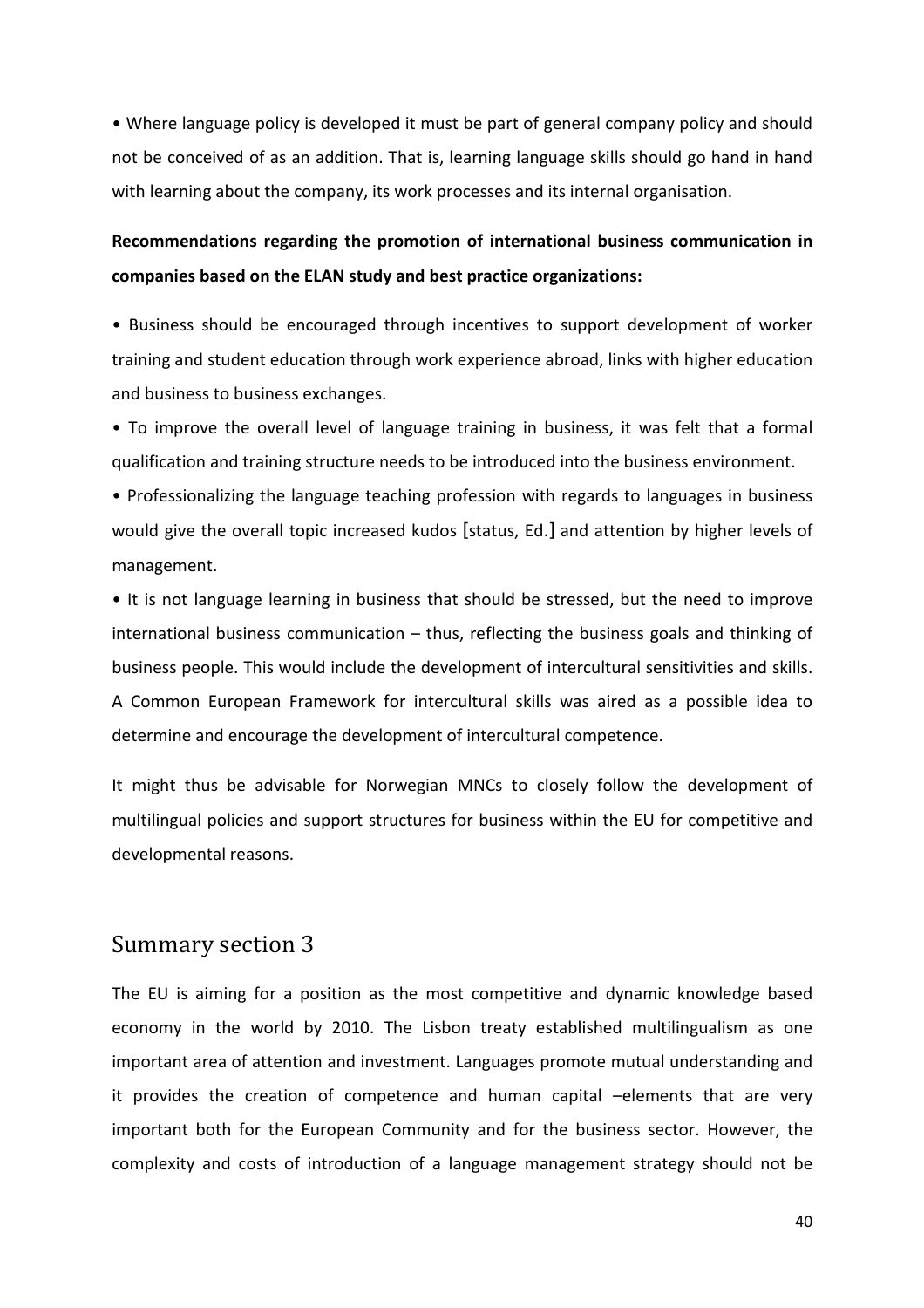ignored. The EC argue that it is a challenge to harvest the benefits of linguistic diversity unless adequate policies exist.

An example of EU multilingual policies in practice is the fact that 23 languages have official status for use in the EU institutions, but that there are only three procedural languages. The system is flexible and it allows for a relatively cost efficient use of multiple languages, even though EU's expenses on translation and interpretation services have been subject to criticism.

As the EU is talking about the potential of untapped linguistic resources in society, the MNC can exploit the untapped skills in the organization by doing language mapping. The European Language Portfolio is a tool that the MNC can use for the mapping of language skills. Using the ELP as a reference document, one can identify what language skills the company need their employees to improve and detect language skills important when recruiting new staff members.

The Business Forum on Multilingualism stated that business is done much more effectively if you speak the language of your customer. The integration of a language policy has to be accompanied by awareness that it involves the specific needs of each company.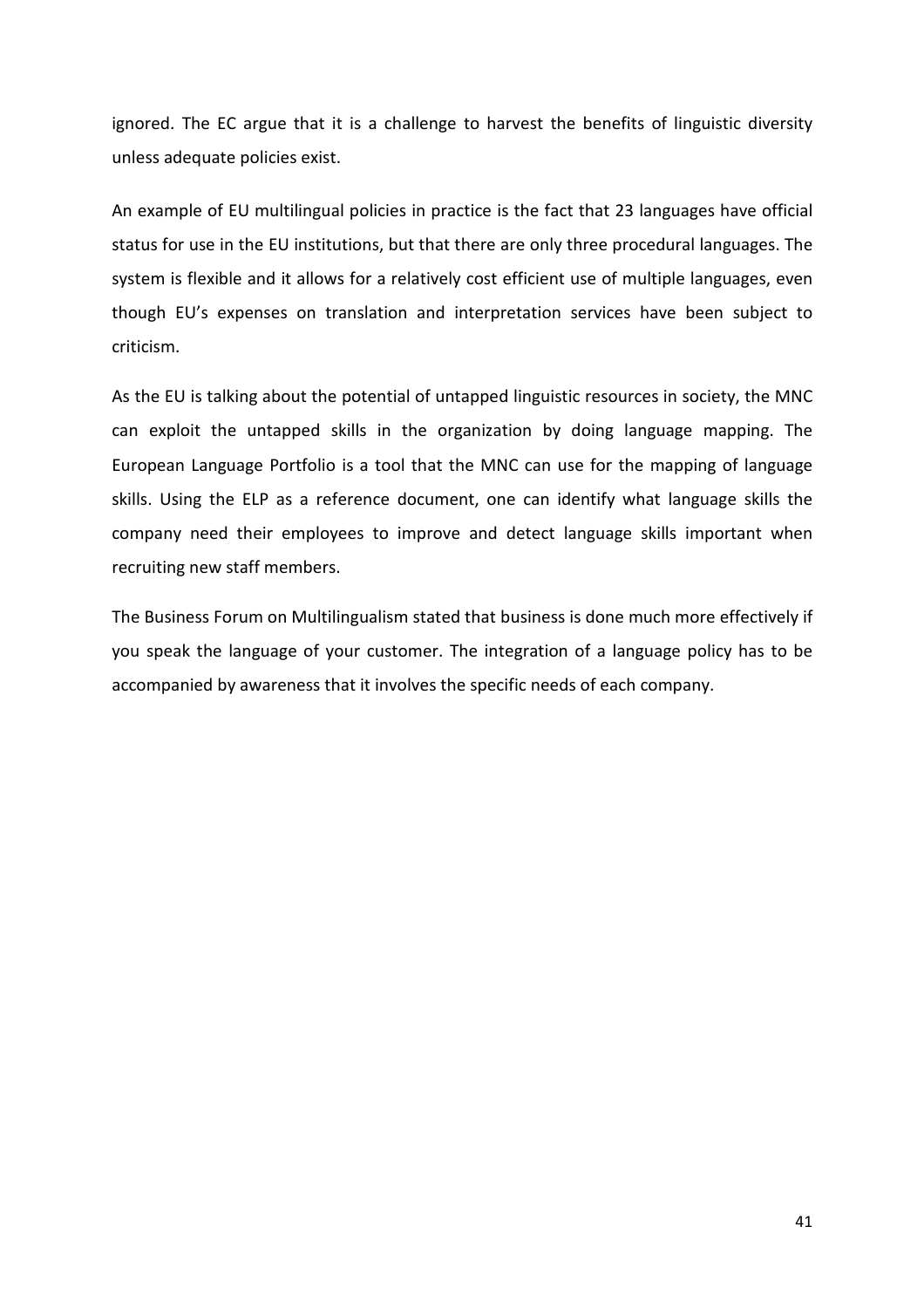# **Section 4: Business planning and language management**

When the word strategic is added to the notion of Language Management, it implies making the language management scheme an integrated part of long-term business planning (Cf. Talking Sense, 2005). The discussion in this section treats the topic of how language management should be approached strategically to yield optimal results, as well as the effects of such an approach.

## *4.1 Strategic language management*

Language policies are not new in the business world. The ability to speak the language of a target economic market has always been a plus, although not a requirement in many organizations. But now, more than ever, businesses have to deal with the issues of language policies within the context of international economies (Dhir and Goke-Pariola, 2002).

The linguists study the use of language for the creation of community value, for example, through reduced crime, violence, poverty and improved trade, education, health, nutrition, sanitation, etc. In contrast, according to Dhir and Goke-Pariola (2002), the corporate planner seeks to use language to create economic value, by the efficient and effective knowledge management for gaining competitive advantage through intellectual capital. This is done by creating situations in which language would facilitate efficiency and result in synergistic interactions among individuals.

Some scholars argue that the organization generally chooses, from among alternative languages, the particular working language which offers the most efficient economic means of knowledge creation and management within the context of the strategic environment in which they exist and operate (Marschan-Piekkari et al, 1999, Dhir and Goke-Pariola, 2002). I believe, however, that the companies in lack of awareness of the value of language management often end up with the 'easy' solution of one dominate language –most often English.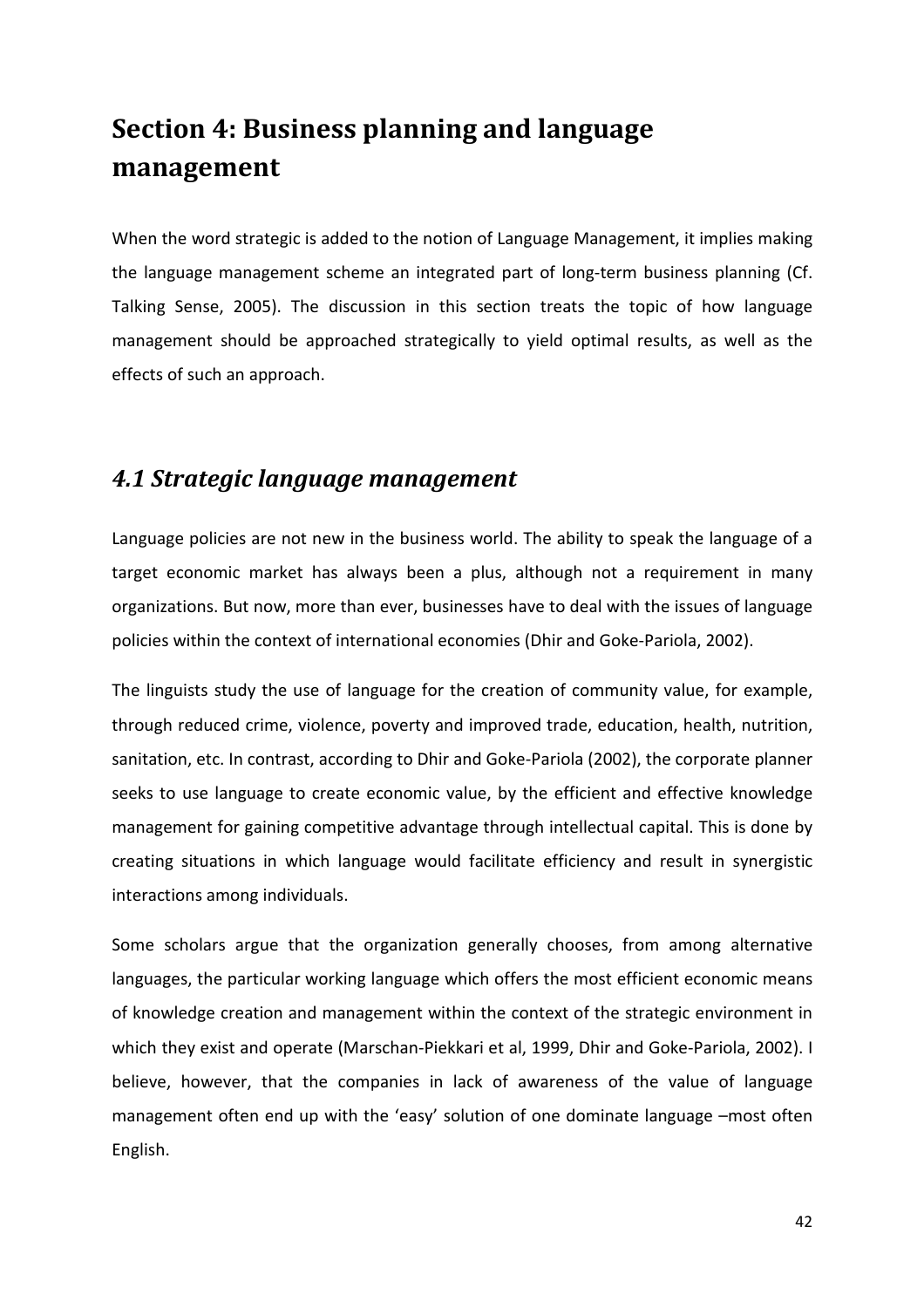Language problems arise from the increasing number of cross-border mergers and acquisitions. This trend is likely to continue, particularly in the area of human resource management. Dhir and Goke-Pariola (2002) analyse multinational language planning in large corporations and the development of language policies. They identify how managing cultural diversity and linguistic complexity can be turned into a critical asset for large companies in the global knowledge-based economy.

Andersen & Rasmussen (2004), in their case study on how Danish firms with subsidiaries in France solve their language problems, show that horizontal communication depends almost always on a network of personal relationships, which are language-dependent (ELAN, 2005). This informal information flow is the basis for an effective horizontal communication, but the issue of language skills is ignored in almost all literature on informal communication, as Marschan et al. (1997) point out. The authors identify how large firms which have no language strategy tend to 'muddle through' and fail to deal with day-to-day problems of how to communicate.

There is no doubt that global corporations will benefit from a healthy investment in English language training. Chief learning officers should ask themselves these key questions: 1) how frequently, for what purpose and in what language will the employees communicate with one another, suppliers and customers? and 2) if employees cannot communicate effectively with global customers, suppliers, partners or other employees, how will that impact operational effectiveness? A global workforce-development plan that builds upon the answers to these questions will produce tangible, bottom-line benefits to company performance and position the organization for success in the global economy. In other words, strategic language management can contribute positively to a company's competitive advantages (Marschan et al., 1997).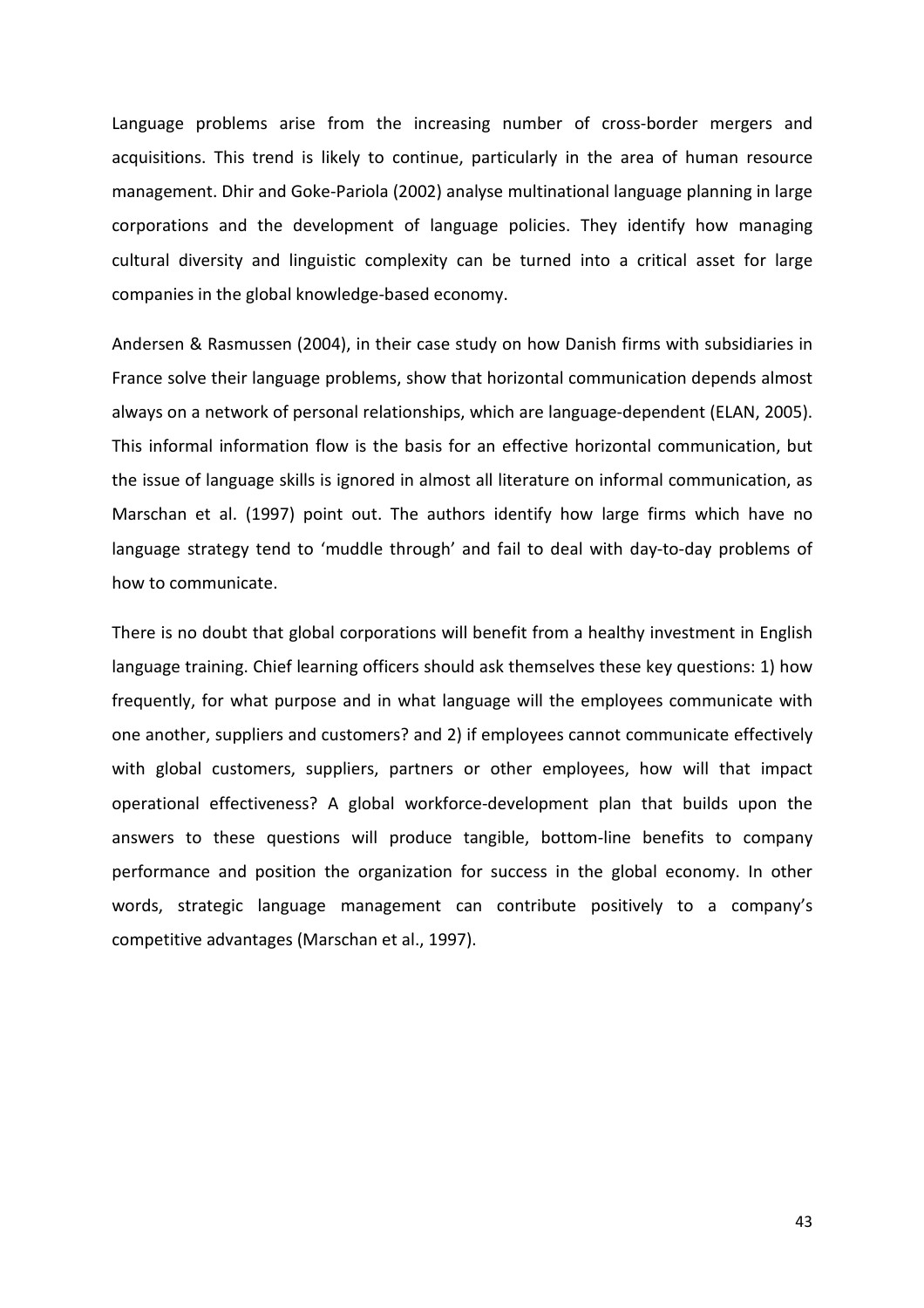## *4.2 Effects of Language Management*

### 4.2.1 Language skills and competitive advantage

**Language** 

## **Competitive Advantage**

#### *Figure 4: Competitive advantages through Language Management*

To the degree that management in a foreign subsidiary can use the primary language of its workforce, its effectiveness in training and motivating that workforce may enhance competitive advantage. According to Victor (1992), the use of the host country's language establishes respect and a degree of trust never fully available to the businessperson unable to speak the language. The adoption of a language policy that would specify what language would be used in what context within a corporation may provide greater strategic advantage (Dhir and Goke-Pariola, 2002), in that it implies an increased level of efficiency in communication and greater response to business partners' language needs.

Language facility and how free people feel to speak up or interrupt greatly affect people's participation (Scheider and Barsoux, 2003). This has effects on individual performance and consequently on the company's performance. A Korn/Ferry International survey of international recruiters found that nine out of ten executive recruiters believe that the ability to speak another language is 'critical to success' in Europe, Asia-Pacific and Latin America. They believe that executives who are multilingual (who speak more than two languages fluently) have 'significant competitive advantage' (ELAN, 2006:14).

*The British Chambers of Commerce language survey* (BCC, 2004) explicitly looked at the impact of language skills on export performance. The survey found there was a direct correlation between the value an individual export manager placed on language skills within their business and the annual turnover of the company. Bilinguals have been found to have higher levels of divergent thinking and cognitive flexibility (Cox and Blake, 1991). Learning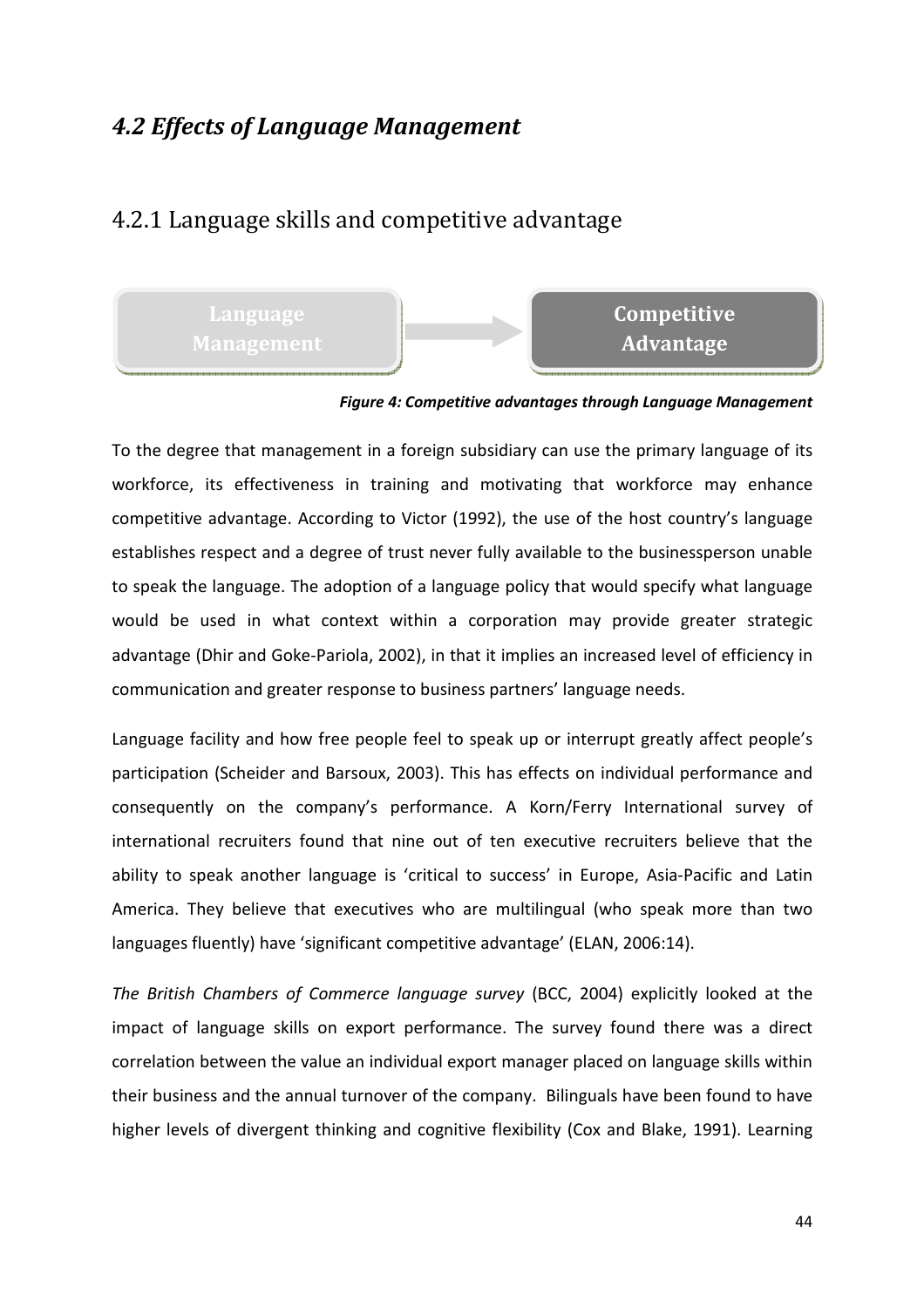across cultures implies learning to be open to self-awareness and to be willing to analyze one's own cultural baggage through continuous learning (Scheider and Barsoux, 2003).

The use of language may represent the most visible yet the least understood influence on our world-view (Schneider and Barsoux, 2003). It is through language that we formulate thoughts and that we experience the world and others. It therefore influences both our relationship with the environment and our relationship with other people. Language is a reflection of our experience, but it also shapes what we experience.

Victor (1992) mentions four major problems affecting business occurring when crossing linguistic lines. First, language shapes the reality of its speaker. Certain phrases and turns of thought depend on the many associations linked to a specific language and to the culture intertwined with it. As a result, the subtle nuances of a language are often lost in translation, even when the speaker of the second language is fluent. Second, the use of a language may carry social implications of belonging to a common group that for many cultures establishes the trust necessary for long-term business relationships. This trust is often delayed or never available to businesspeople who do not speak the language and who are viewed with suspicion as outsiders. Third, the degree of fluency among speakers of any foreign language varies, even among the best of translators and interpreters. But unless the speaker of the second language makes frequent grammatical errors, any lack of comprehension on his or her part may go unrecognized. It is easy, therefore, for native speakers to assume erroneously that anyone speaking their language fully understands the conversation. Finally, cultural attachment to variants or dialects of a language often communicates messages of which the person who learns the language as a second tongue is unaware. Even though the words exchanged are understandable to the two parties, the underlying socio-linguistic implications conveyed by the accent used or the choice of words may communicate unintended messages.

#### Summary section 4

One of the reasons why business managers until recently have been reluctant to acknowledge language to the extent that they introduce a language management strategy,

45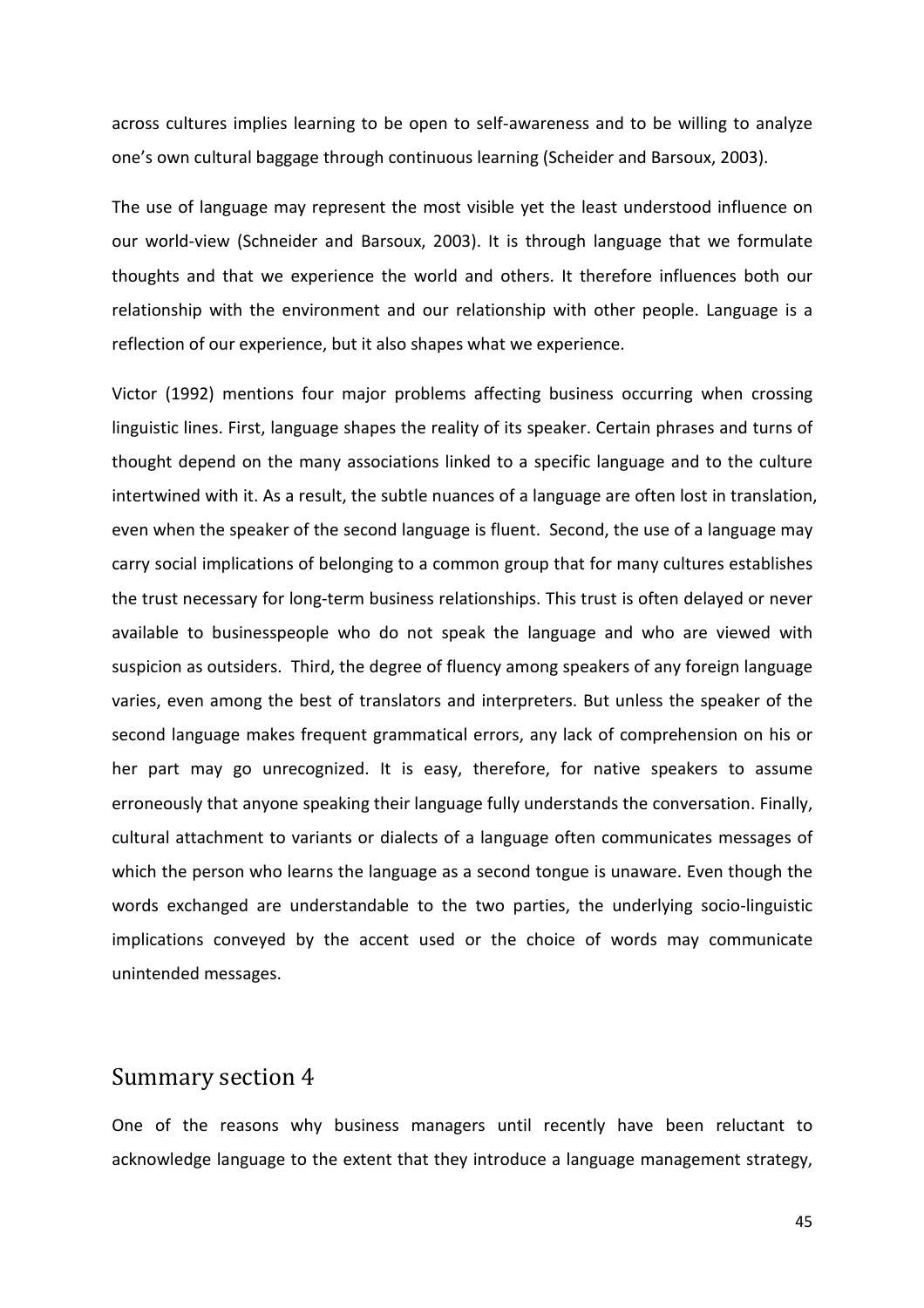is probably partially because of the costs related to such an investment. By creating situations in which language would facilitate efficiency and result in synergistic interactions among individuals, the business manager may use language to create economic value, by the efficient and effective knowledge management for gaining competitive advantage through intellectual capital. I have argued in this paper that language management is important both for internal and external communication. In the discussion, it has been shown that horizontal communication depends almost always on a network of personal relationships, which are language-dependent. It has also been shown that large firms which have no structured approach to language issues tend to 'muddle through' and fail to deal with day-to-day problems of how to communicate.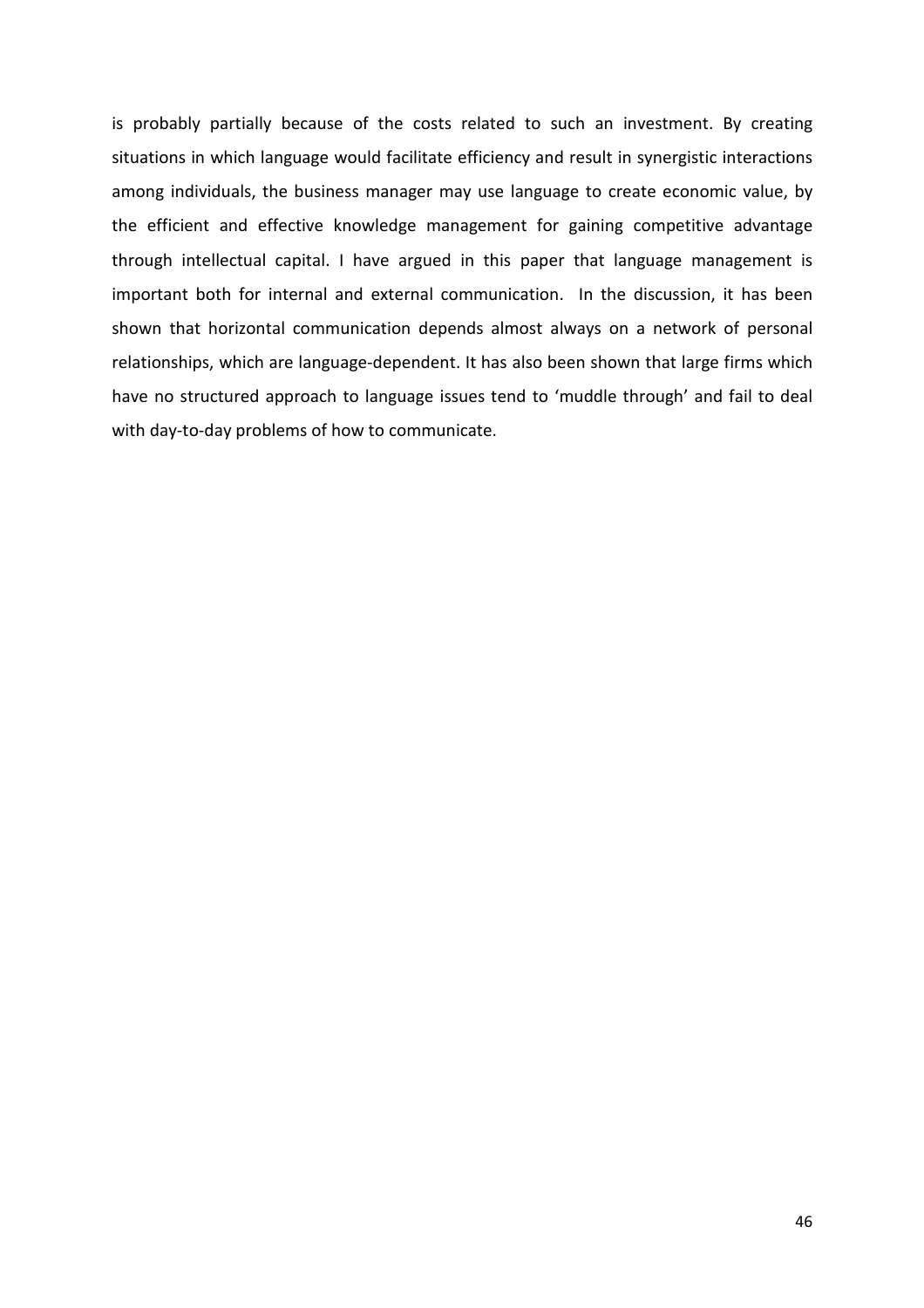## **Section 5: Methodology**

This section describes the methodology behind the survey that was undertaken to assess the awareness, preparedness and responsiveness among Norwegian multinational companies present in Belgium. The four parts of the section are devoted to 1) the aim and structure of the survey, 2) the context of the research 3) the country of study and 4) the survey questions.

### *5.1 The survey*

More than giving an extensive overview of the language situation in Norwegian companies present in Belgium, the aim of undertaking the survey was to study the answers of company representatives in the light of the two former in-depth surveys of ELAN and FiN. The survey was based on a questionnaire partly composed by questions borrowed from the ELAN and FiN surveys. The fact of using some of the questions will enhance the validity of the answers in that they are comparable to and compatible with existing research. New questions regarding operations in Belgium and the influence of EU multilingual policies on companies' own language policies were added. The survey was developed in It's learning 3.3 and sent to the supervisor for approval before being piloted on a fellow CEMS student. After amendments and restructuring, it was sent out to the respondents.

The questions were formulated using simple wording and aiming to be specific and clear. Efforts were put into not making assumptions while making the questions, and to avoid biased answers (Taylor-Powell, 1998, Saunders et al., 2007). The questionnaire includes both close-ended questions with either one or multiple response options (for quantitative results), as well as open-ended questions allowing the respondents to express their thoughts and comments regarding the close-ended questions (to obtain qualitative data).

A target list of Norwegian companies in Belgium/ BeNeLux to be surveyed was prepared. The lists of Norwegian incumbents in Belgium were found on the websites of the Royal Norwegian Embassy to Belgium www.norvege.be and the Mission of Norway to the EU www.eu-norge.org. The lists were used as the point of departure. Each of the companies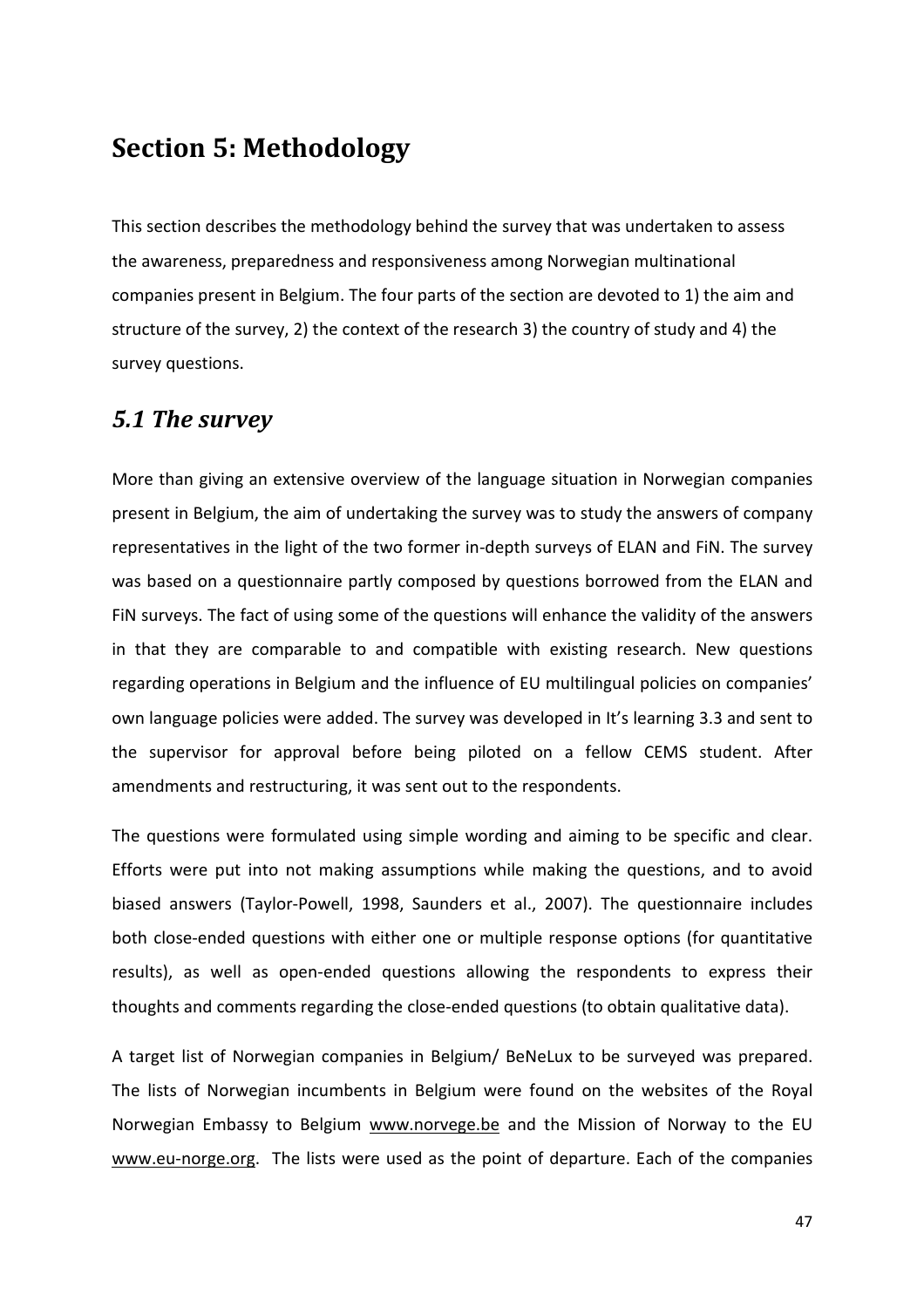was verified by the Internet to decide whether they would meet the requirement of being a multinational company. A criterion for the sample selection was that the companies selected have a wide experience of international activity. This limits the range of possible respondents quite extensively, leaving out several minor companies in favour of 29 major incumbents like StatoilHydro, Norske Skog or Orkla.<sup>3</sup> Effort was put into making the sample as reliable as possible by contacting all the companies that met the selection criteria.

The electronic survey was active from 8 December 2008 to 22 January 2009, and was replied by 16 persons in total. The respondent persons were assured anonymity and confidentiality. They were not asked to give their names, but to answer personal questions regarding their position in the company as well as their academic and professional backgrounds, as this might be correlated with the extent to which they support language management and have experienced challenges in this area of study.

The data were automatically processed in It's learning 3.3. In two of the returned questionnaires only one question had been answered. These questionnaires were eliminated in order to get a more valid data set for analysis, leaving 14 questionnaires for analysis. The analysis is based on a sample of 7 companies, the majority having their headquarters based in Norway.

Contact procedures with companies followed three stages. An initial phone call was done to detect a person with decision making power on HR related matters in the company, either in the HR department or in general management. 10 of the 29 companies contacted were positive to the survey, and named an e-mail address for further correspondence. An e-mail with the link to the questionnaire 'Survey on language management in multinational companies' was sent to the person that agreed upon responding to the survey or to forward it to a person/ persons in a relevant position (s). In some cases, the respondents were not having important decision power in the area of language management, but they were in a situation where the use of languages plays an important part in their daily working life. One respondent is for example taking part in the international trainee program at StatoilHydro pursuing an international assignment in Brussels.

 $\overline{a}$ 

 $3$  Complete list of the 29 companies to be found in appendix II.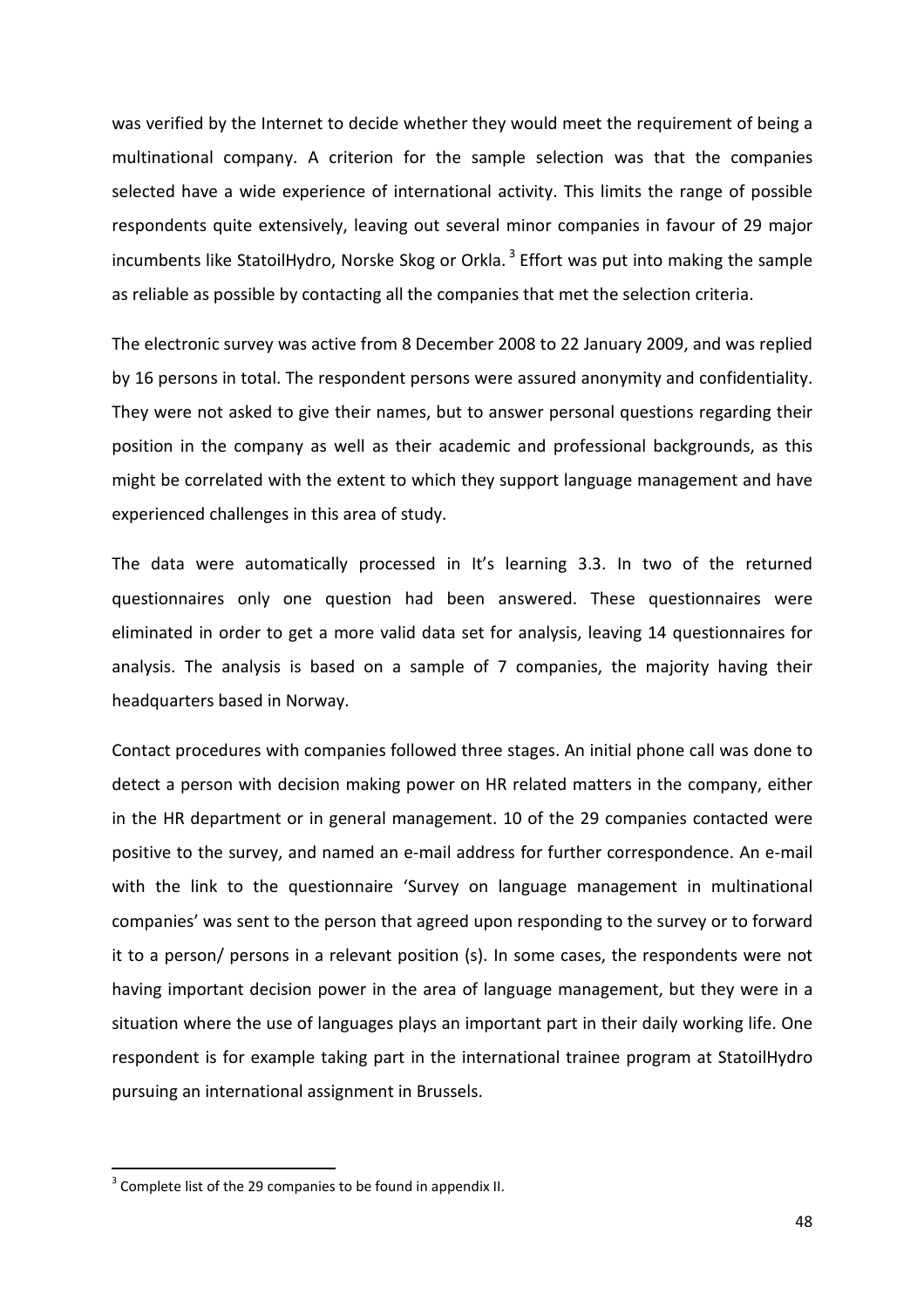After introducing the project and the objectives of my master's thesis during the initial phone call, the companies were asked whether they had a strategic view on the use of languages. Among the final respondents there are both companies replying yes and no to this question. Some of the companies, the shipping companies in particular, were hostile towards the survey and one person said that 'we have better things to do in our company', and refused to name an e-mail address to which the link to questionnaire could be sent to be responded or to be redistributed.

### *5.2 The questions*

The survey questions were categorized into eight groups, all described below.

In part I several questions on the industry, company and the respondents' background were introduced to enable a more nuanced analysis of the collected survey data. The communication patterns were assessed in part II. A matrix question about the nature (email, telephoning etc.) and frequency of contact was included, as well as questions on the importance of English and other foreign language skills, and the languages being used in the communication with headquarters and/ or other subsidiaries of the company. Part III was devoted to the *status quo* regarding existing language skills in the company. The majority of questions in this part were borrowed from the ELAN survey and concerned topics like recruitment of staff with language skills, missed opportunities as a result of lacking language competencies, the employment of translators and language training. The role of languages in the firm was addressed in part IV. Questions were borrowed from FiN and ELAN, but were adapted to the case of Norwegian firms in Belgium and the relevant languages for business. Central questions included the importance the company gives to language skills as a contributor to the success of the firm and how often and by which means the employee make use of English. The questions in Part V were similar to those in part IV, but concerned the role of intercultural skills. A central question was the open-ended question on why the respondent thought the company had experienced problems with foreign customers due to cultural differences. Part VI contained questions on language strategies; whether the company has a formal language strategy, whether a record of language skills is being kept, whether the respondent thinks there is a need for improved language competencies in the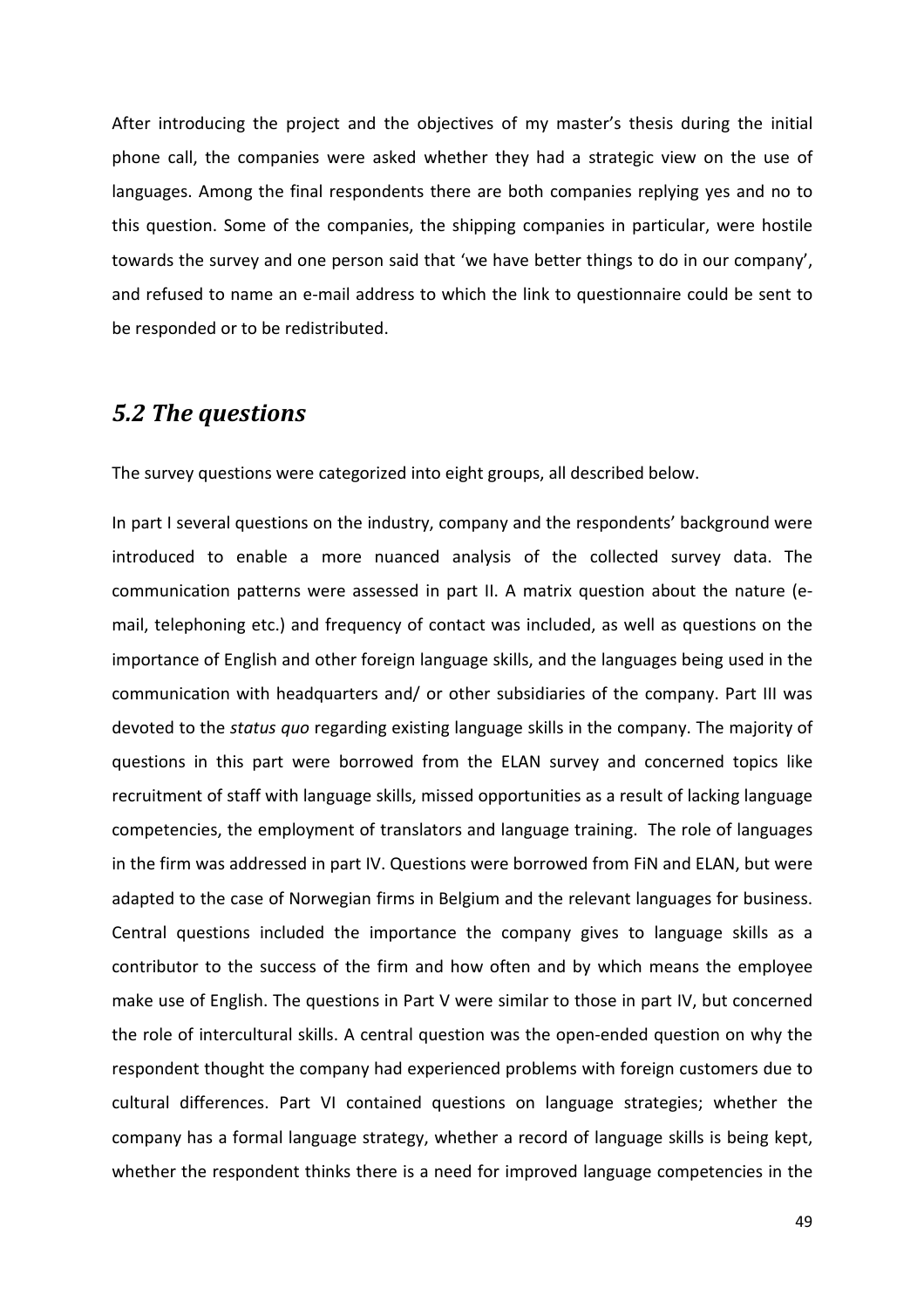future, and to which extent they think enhanced language skills would contribute to improved performance in different areas.

 Three questions on future business objectives and the role of language skills when entering foreign markets were posed in part VII, followed by the final part VIII on the impact of EU multilingualism policies on the companies' own approach to language. The respondents were asked whether they were familiar with EUs policies on multilingualism and whether they thought it is important to take account for EUs policies in general. The survey was concluded with two final question opening up for additional comments on language management and on the survey in general.

 *The survey outline can be found in appendix III.* 

#### *5.3 Country of study: Belgium*

Belgium appeared to be a particularly interesting country of choice when it comes to analyzing companies' strategies towards language management. Despite its size, Belgium gathers three distinctive cultures: the French-speaking, the Flemish-speaking and the German- speaking communities. As a consequence, the country counts as many official languages. Referring to the political frame of Belgium, Brussels is a bilingual (French-Flemish) region, although populated by a high majority (about 70%) of French speakers.

The importance of Brussels on the international political and economic scene, as the place of most European institutions as well as the North Atlantic Treaty Organization (NATO), make it an appropriate location for many MNCs and other international organizations to have their headquarters. Also, many other companies have major representative offices in the Belgian capital. As a result, the English language is widely spread and often a requirement to work in Brussels, in addition to the two major local languages: French and Flemish.

One might think that these specificities would favour and incite the development of language capabilities for Belgian citizens and workers. In reality this is not the case and large cultural differences emerge. In fact, according to different studies, Flanders (Flemish Region) appears to be more multilingual than Wallonia (French Region). While 59% and 53% of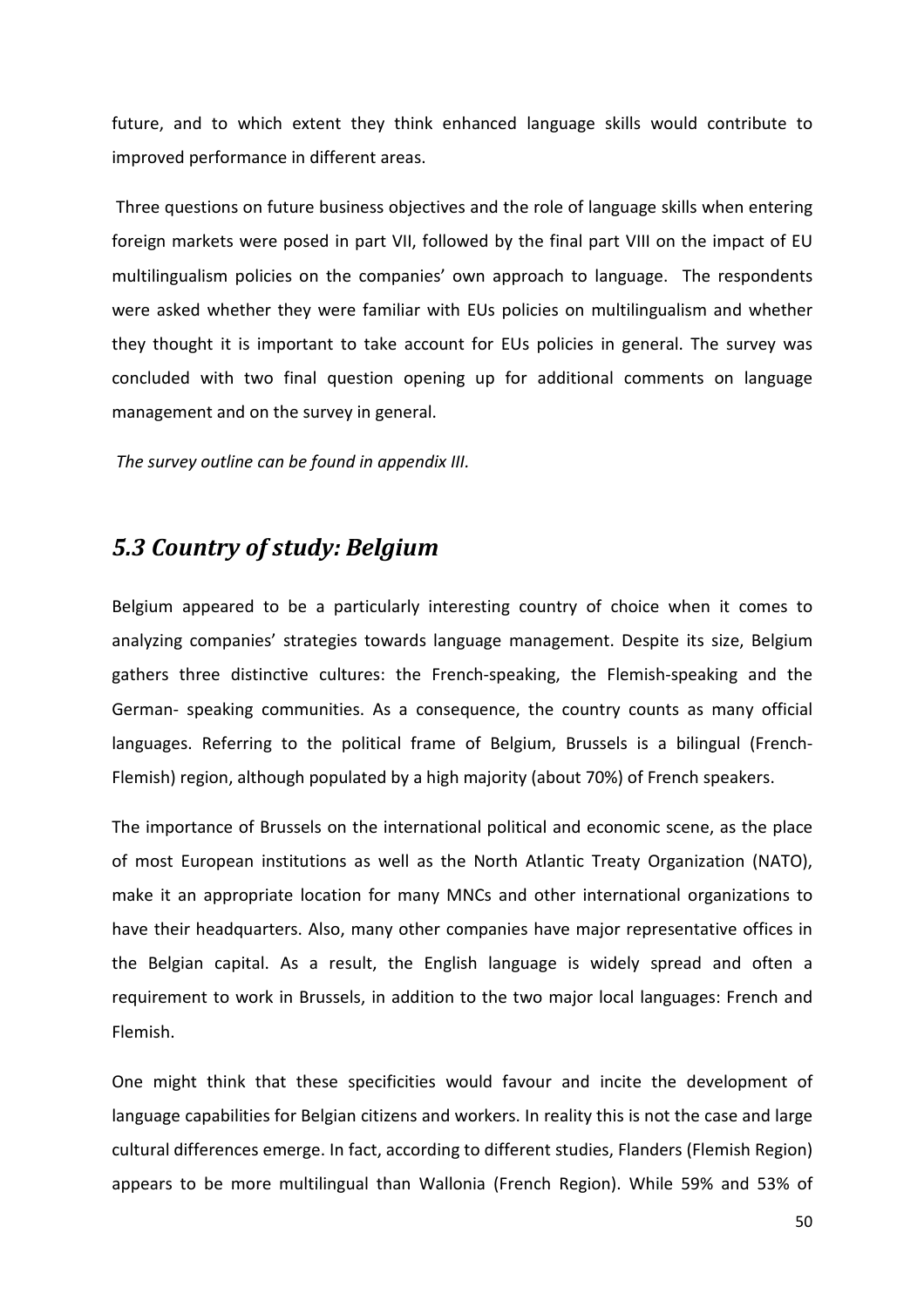Flemish people master the French and English languages respectively, only 19% and 17% of Walloons declare their knowledge of Flemish and English (Ginsburgh and Weber, 2006). These differences might be attributed to the application of different strategies in terms of education by the respective governments (education being managed separately by the different communities' authorities due to the Federal political system).

## **Section 6: Context of the research**

In the following, three major research reports regarding foreign language skills in international business will be presented. The first, 'ELAN: *Effects on the European Economy of Shortages of Foreign Language Skills in Enterprise'* uses Europe as a point of departure, but includes Norway. The second report 'Foreign Languages in Norwegian Business –English is not enough!' (FiN) is aiming at giving directions to Norwegian companies in particular. Thirdly, the UK research study of language skills management in major companies 'Talking Sense' will be introduced. Parts of the results from these surveys are included throughout the remainder of this paper.

## *6.1 ELAN: Effects on the European Economy of Shortages of Foreign Language Skills in Enterprise*

ELAN gives us the most comprehensive survey of the use of, and need for, languages and cultural knowledge ever carried out. The survey was commissioned by the Directorate General for Education and Culture of the European Commission in December 2005. The survey was undertaken by CILT, the UK National Centre for Languages, in collaboration with InterAct International and an international team of researchers. Its objective was to provide the Commission and decision-makers in Member States with practical information and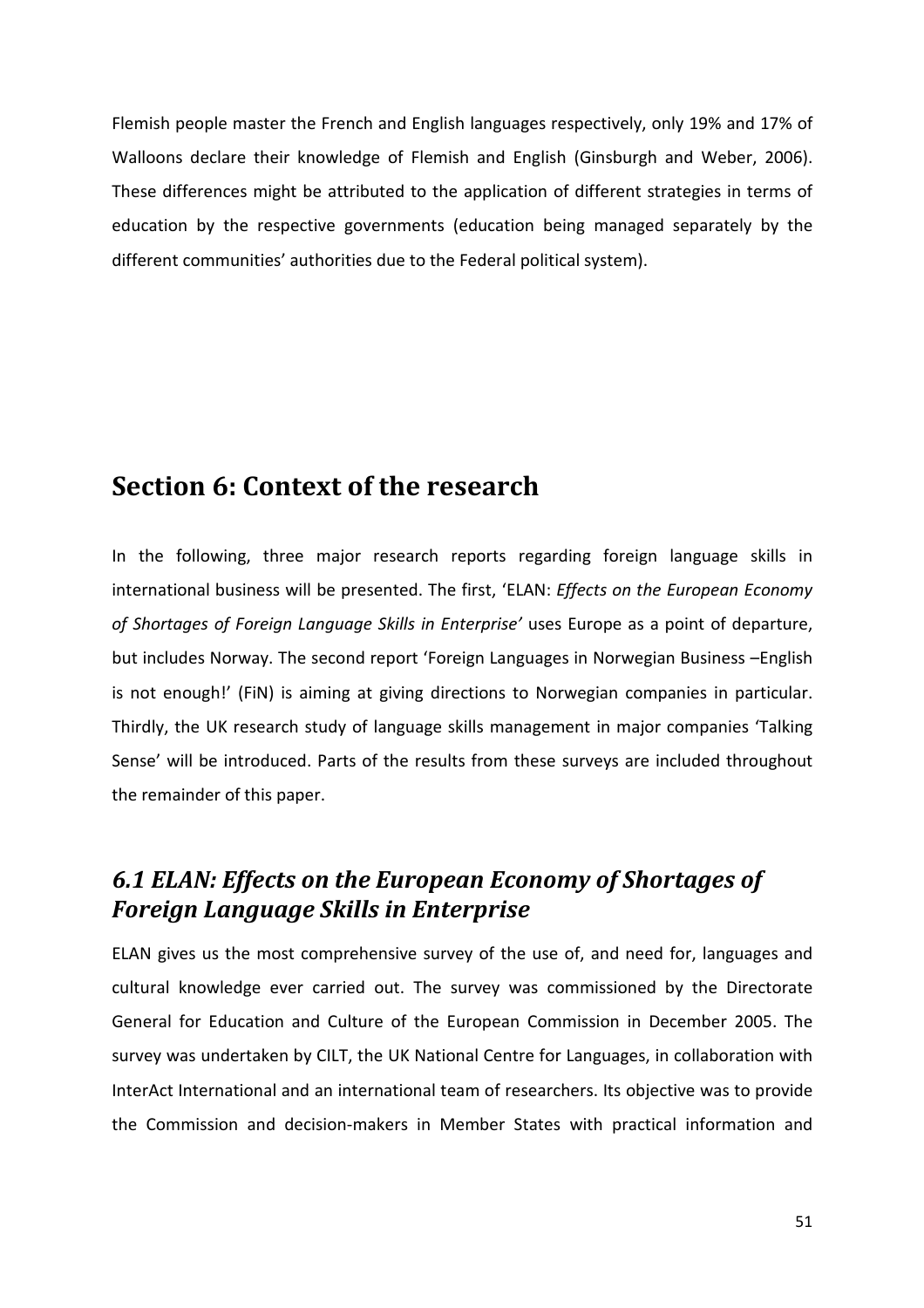analysis of the use of language skills by SMEs as well as MNCs and the impact on business performance (ELAN, 2006: 4).

ELAN combined a telephonic survey with up to 100 respondents from each of the 29 selected European countries, including Norway. The respondents were questioned on approaches to the use of language skills, intercultural competence, awareness of language strategies, loss of business owing to lack of language skills, future exporting intentions and projected requirements for further language skills. The total number of respondents was 2000, all from exporting SMEs. This was supplemented by in-depth studies of 30 major multinational companies, and with interviews of five key persons from each of the 29 participating countries. For each country, a review of the findings by five 'influencers' drawn from that country's business, educational and political institutions, allowing a distillation of recommendations for action at local, regional, national and European level is presented.

In the 2006 ELAN survey, it was found that Norwegians' dependency on English is greater than that of other European countries. This reflects most likely the changes in the Norwegian school system the last decades. In 1976, it was mandatory to study two foreign languages (including English). After the school reforms of Reform 94 and LK06, the situation changed, and English is now at best a mandatory subject for graduating from high school. Simultaneously, almost all the respondents to ELAN agree on 'language skills from high school appear to be inadequate in all languages', from 1973 to ELAN 2006 (FiN, 2007).

In ELAN it is stated that investment in language skills represents one of the fixed costs of exporting to certain countries.

The ELAN study focuses on the relationship between language skills and the economy and seeks to address questions like in the following:

- What is the economic impact of language and cultural barriers to trade?
- To what extent does the availability or non-availability of personnel skilled in different languages, and their level of linguistic competence, affect trade and mobility?
- What is the relative value of English compared with other languages which are useful in a business context?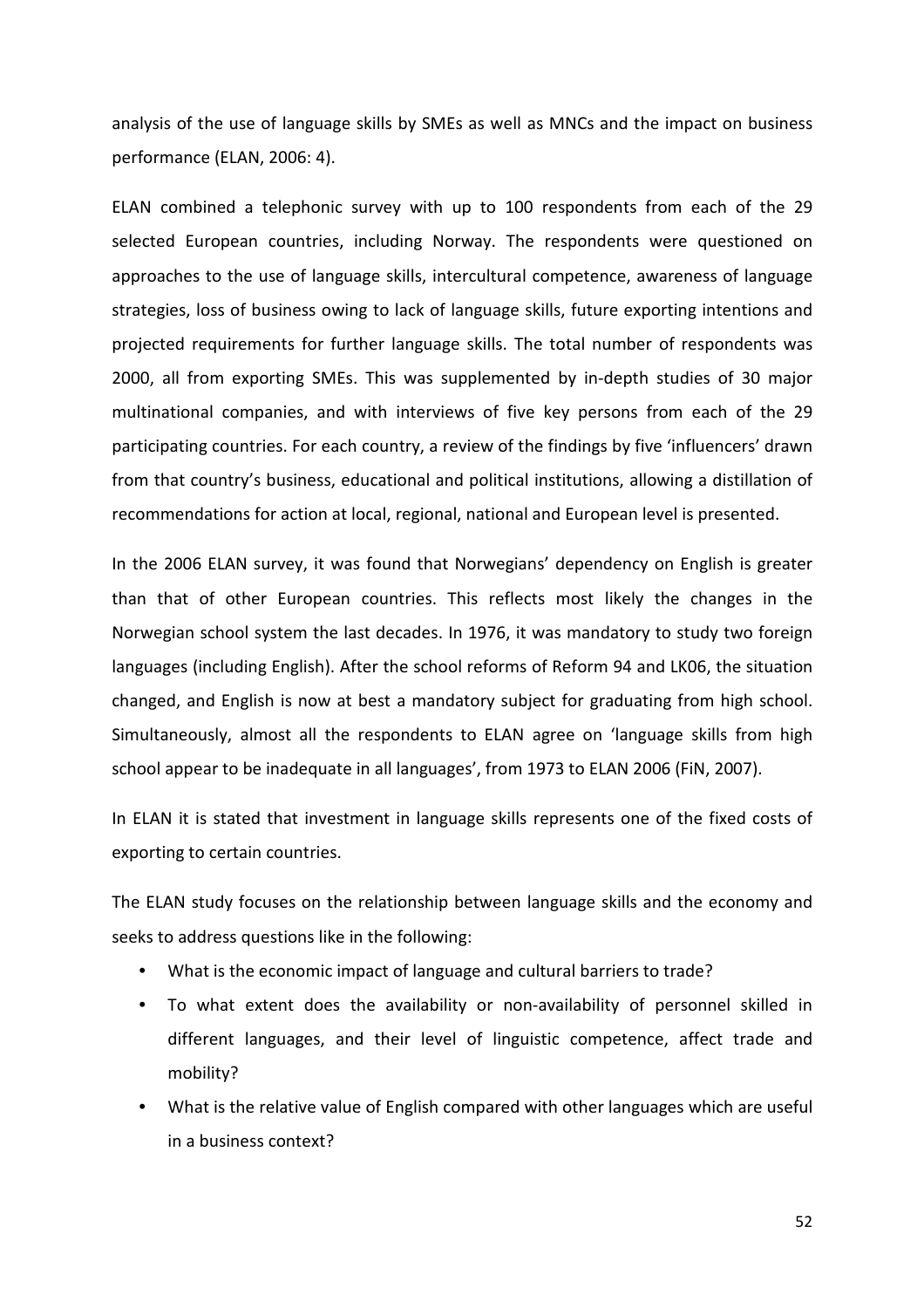- How can one measure the economic benefits of linguistic competence to trading companies and to the country's economy as a whole?
- What are the facilitating and/or inhibiting factors for companies of all sizes in trading across, and outside, Europe?
- Which communication strategies are the most effective?
- What measures would facilitate better communication and support the mobility of labour, goods and services both within Europe and to a wider world?
- What are the longer term economic implications of taking no action?

These questions are also central in the survey conducted in relation to this report and will be presented in the following chapter.

## *6.2 Foreign languages in Norwegian Business –English is not enough*

The survey behind the report 'Foreign languages in Norwegian Business: English is not enough' (FiN, 2007) was undertaken in December, 2005. The first strategy plan for foreign languages in Norway, 'Languages open doors' initiated the research project aimed at identifying and explaining the use and need of foreign language competencies in Norwegian business. FiN is a needs assessment aimed at giving directions to Norwegian companies for introducing measures on strategic language management. The most important measure is, according to the author, that the companies and their organizations clearly state that they need employees with qualitatively better language English skills, and more employees mastering foreign languages. In higher education it is important that the educational institutions become aware of the fact that they are educating students who are going to operate in an increasingly international business- and community life, and that many current students will have English as their working language. The survey shows that this is particularly important in the educational institutions in higher education that are staffing companies within the exporting- and importing- sectors, like engineering and economics.

A main point Hellekjær is pointing at in FiN is that Norwegians are not as fluent in English as they believe they are. This survey proves that many supposedly well-educated employees in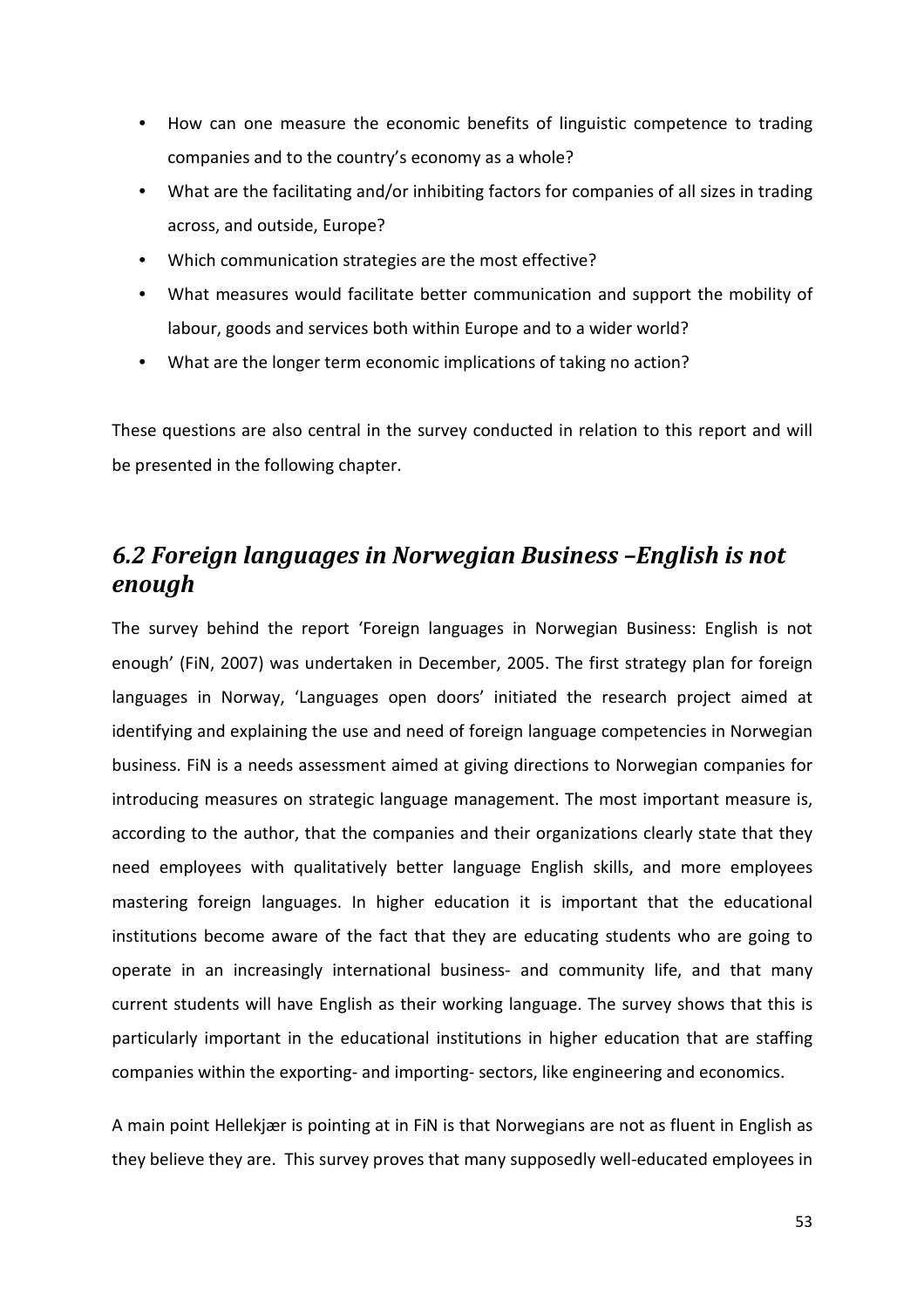the export- and import businesses frequently face problems due to their insufficient English skills. The major findings in FiN prove that languages have low status in business. However, language skills are essential for successful business operations. It seems as if the businesses hire people after other criteria than language capabilities. The natural consequences are lacking language competencies in Norwegian companies (Lie and Skjoldmo, 1982: 28). The companies use the languages that the employees master, regardless of the language area they are selling to.

## *6.3 Talking sense –focus on multinationals*

The British Learning and Skills Council recognized the importance of language skills in developing the UK workforce. The Council commissioned the report 'Talking sense' from CILT in 2005, as they thought there were lessons to be learned from good practice among multinationals, whether in the UK or elsewhere in Europe. The research focuses on six bestpractice companies<sup>4</sup> that lead the way by demonstrating the benefits that accumulate when language skills are an integral element in business planning. Best practice multinationals can lead the way in illustrating how clear strategic planning and business-led investment in skills development play a crucial part in improving business effectiveness and competitive edge. The Talking Sense report demonstrates that this principle also holds in respect of language skills.

Employees are working in an international environment. Talking Sense prove by empirical evidence that language skills add value for the employability of the individual, and for the competitiveness of the company. Conformingly to the argumentation in the Talking Sense survey report (Feely and Winslow, 2005), this thesis discusses why language competencies are an essential and necessary part of strategic business planning and personal education portfolios and not just a 'luxury'.

 $\overline{\phantom{0}}$ 

<sup>&</sup>lt;sup>4</sup> AstraZeneca, the BMW Group, Deutsche Bank, Eversheds, Gazeley Properties and GlaxoSmithKline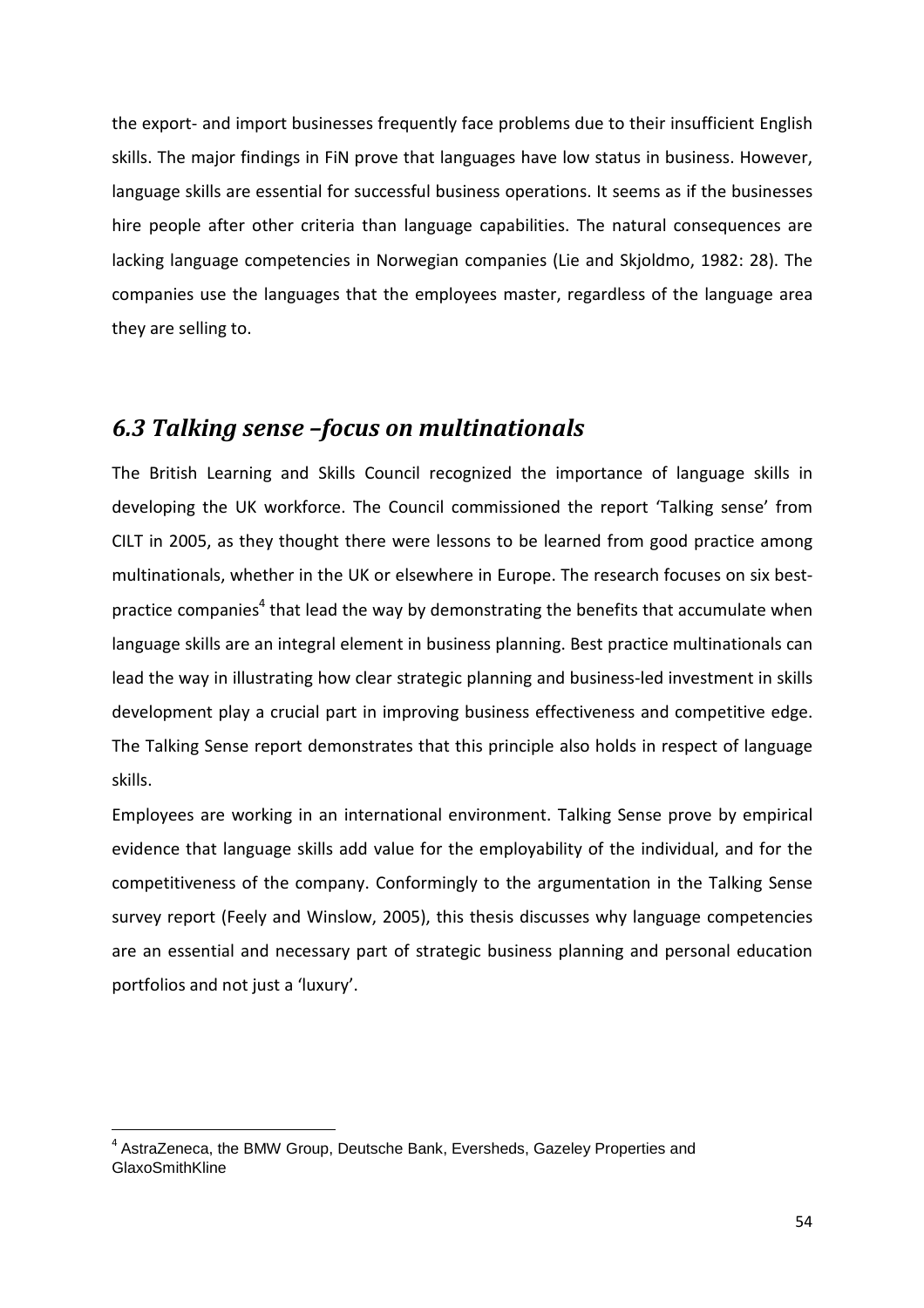# **Section 7: Findings**

The following section includes the findings of the Language Management survey and a comparison with previous research results; mostly from the ELAN, Talking Sense and FiN surveys. The findings that provide the basis for the discussion that follows in section 8. My contribution with the survey is thus to underline points from previous surveys all while having a Norwegian perspective, to detect the different areas that deserve more attention from business managers.

## *7.1 Survey results and comparison*

**Number of respondents: 14 Total number of contacted companies (population sample): 28 Number of companies represented by respondents: 7 Company response rate: 25% Total number of individuals contacted: 35 Individual response rate: 40%** 

The objective of the survey was not to undertake an extensive analysis of the totality of Belgian companies in Belgium. Rather, the goal was to select a sample from the bundle of Norwegian MNCs' offices in Belgium to enable a comparison with existing research. Even though my sample was relatively small, several answers to my questions were similar to those in ELAN and FiN in terms of percentages. I believe this increases the validity of my data set.

As the basis for the ELAN survey on multinational companies was the Talking Sense survey (Feely and Winslow, 2005) on which the language management model is built, it is useful to see my results in the light of the ELAN findings.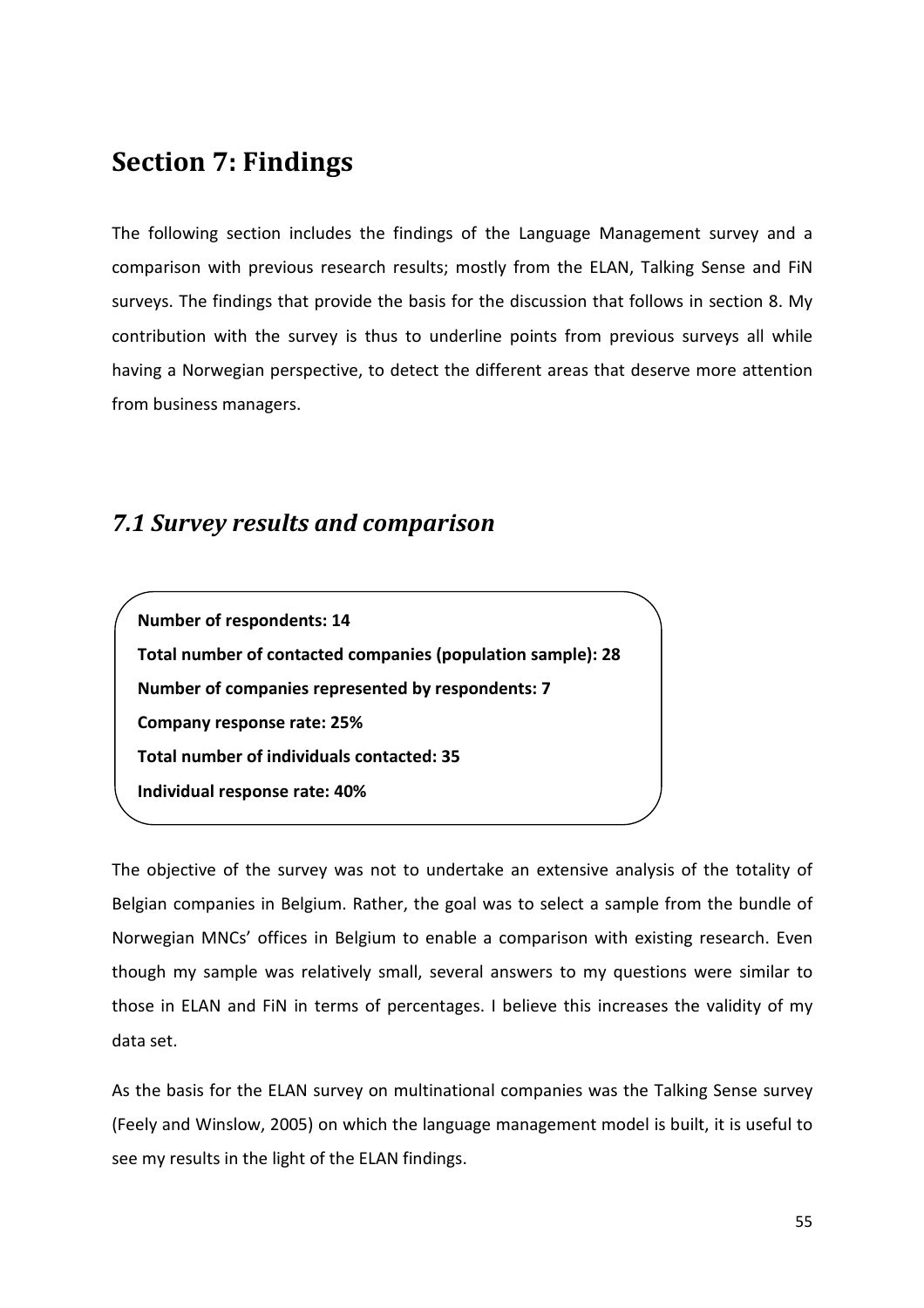## Part I: Background information -industry, company and respondents

The respondents of the survey represented the following seven companies: Orkla Brands, StatoilHydro, Laerdal Benelux, Norske Skog Logistics NV, the Brussels Office SA, Telenor and Hydro Energy SA. The majority of the companies are large incumbents in the sectors of food products, oil and gas, medical training products, printing paper, policy consulting and telecommunications, respectively. Major operations in Belgium were lobbying, financial services/ internal banking, sales and marketing. Only three of the companies surveyed have less than a total of 33000 employees globally, while the Belgium offices have between 1 and 100 employees. The respondents had been employed by their companies between one and 17 years, currently holding positions as senior advisors, managing directors, consultants in addition to one corporate trainee and one junior analyst. Their academic backgrounds were varied and the sample represented both engineers, economists, social scientists, and a government official. The nationalities of the respondents were Norwegian (5), Dutch (4), Belgian (2), Danish (1), French (1) and British (1).

#### Part II: Language responsiveness

*Language Responsiveness*: The willingness and ability of the company to accommodate to the language needs of their international partners.

In this part, respondents were asked which languages they used in internal and external communication. The majority of the companies use English in such communication.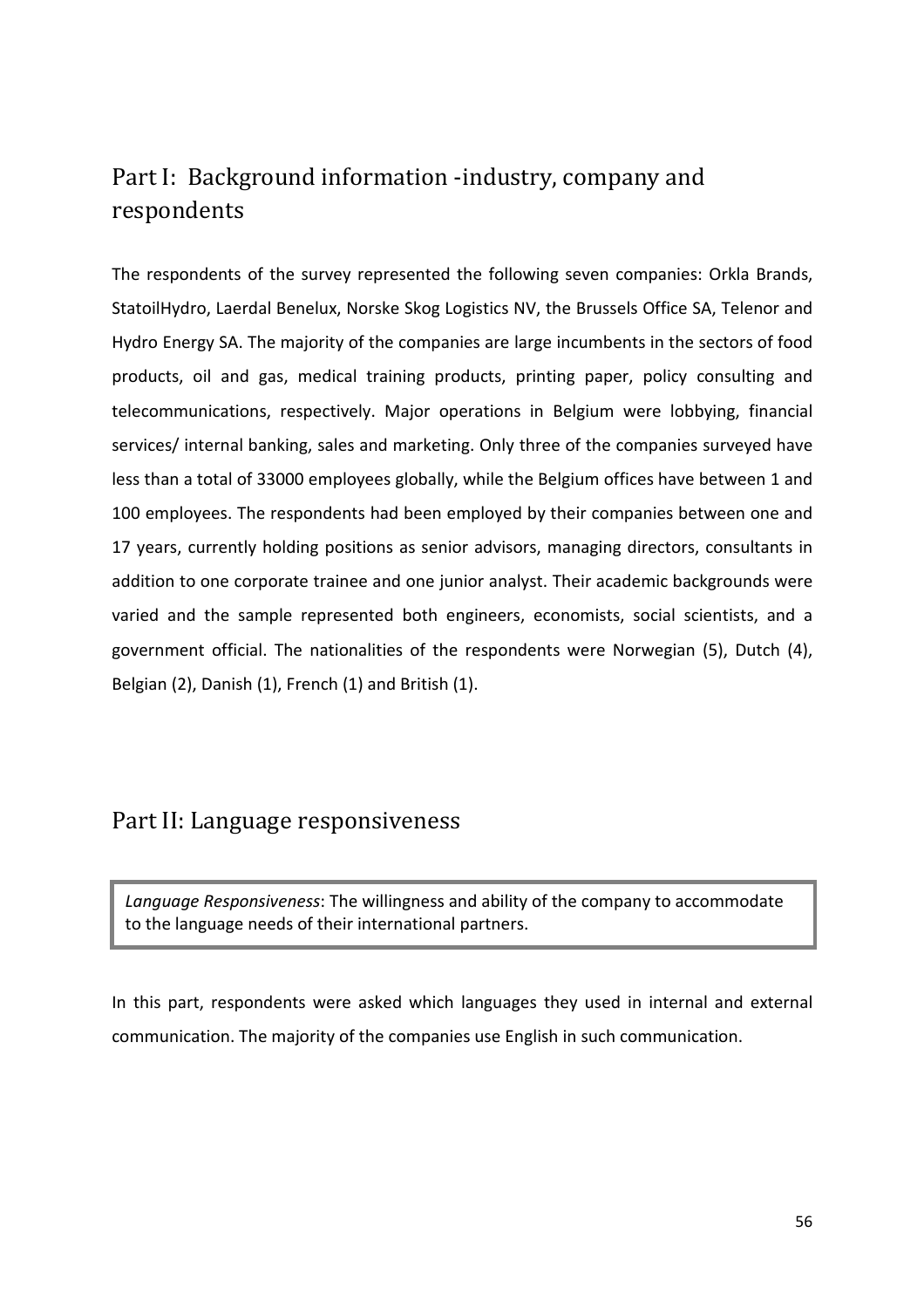## **Q 14: How do you communicate with your Belgian acquaintances and contacts in other foreign countries?**

Personal contact with business partners may on the one hand be very important for the companies, and on the other hand demanding for the participants in that such meetings may imply everything from informal conversations to advanced international negotiations (FiN, 2007: 17).

Of the total number of respondents to the LM survey 81  $(88)^5$  percent were communicating by e-mail on a daily basis, 50 (50) percent by phone on a daily basis, 19 (9) percent by faceto-face encounters, 6 (11) percent by fax and 6 (7) percent by external agents. None of the respondents communicate by letters on a daily basis, but 19 (15, the sum of daily and weekly percentages) percent do so weekly.

## **Q 15: How important is it that the employees can communicate in English in the activities mentioned below?**

The following percentages of respondents mean that English is very important for communication through; e-mailing 94%, telephoning 94%, face-to-face contact 88%, fax 63%, letters 69% and external agents 75%. This shows how important English language skills are in business, and supports the argument of Hellekjær (FiN, 2007: 20) that 'exercising trading activities without using English is only exceptionally possible'. The findings also underline the need for both general and differentiated English skills, as Hellekjær points out.

## **Q16: How important is it that the employees can execute these tasks and communicate in other foreign languages than English?**

The percentages of respondents rating foreign languages as very important were considerably lower than in the case of English (Cf. Table 1 on the next page). It might be useful, however, to add the rates for 'very important' and 'important', increasing the perceived importance substantially. For comparison, 19 percent thought it was very important that employees can communicate by e-mail in other foreign languages, and an additional 25 percent thought it was important. This makes 44 percent in total, while the

l

<sup>&</sup>lt;sup>5</sup> The results from FiN (2007) are referred to in brackets.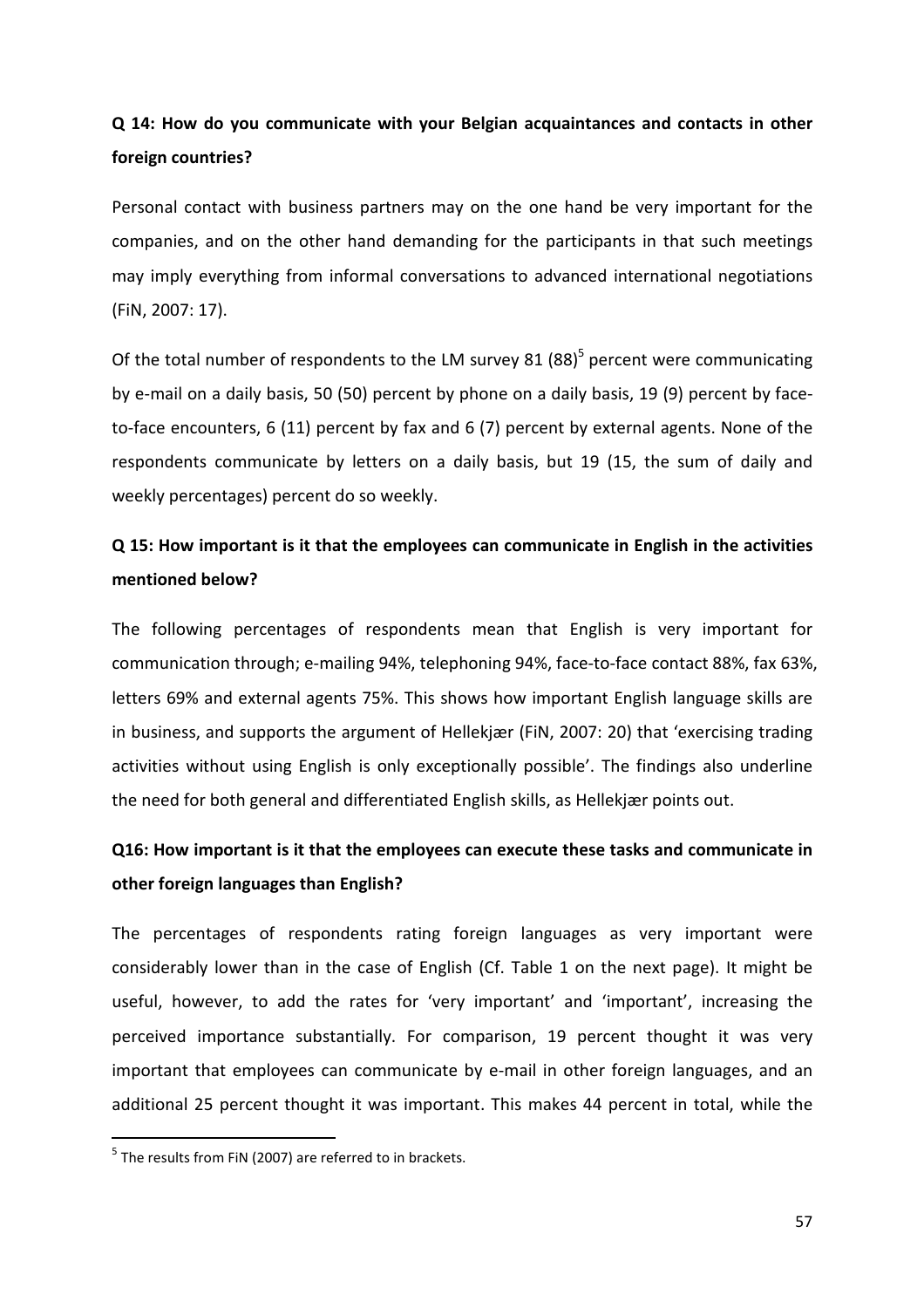answer to the importance of English in communicating by e-mail was 94 percent. In the case of telephoning, about 40 percent thought it is very important or important to be able to communicate in other foreign languages than English, in comparison with 94 percent for English.

|                            | <b>Very</b> | Important | <b>Useful</b> | <b>Not</b><br>S <sub>0</sub> | <b>Not</b> |  |
|----------------------------|-------------|-----------|---------------|------------------------------|------------|--|
|                            | important   |           |               | important                    | answered   |  |
| E-mail                     | 19%         | 25%       | 38%           | 13%                          | 6%         |  |
| <b>Telephoning</b>         | 31%         | 38%       | 19%           | 6%                           | 6%         |  |
| <b>Personal</b><br>contact | 31%         | 38%       | 19%           | 0%                           | 13%        |  |
| (face-to-face)             |             |           |               |                              |            |  |
| Fax                        | 13%         | 25%       | 19%           | 38%                          | 6%         |  |
| <b>Letters</b>             | 19%         | 25%       | 13%           | 38%                          | 6%         |  |
| <b>External agents</b>     | 19%         | 19%       | 19%           | 38%                          | 6%         |  |

*Table 1: The importance of foreign languages other than English* 

## **Q 19: Which languages are being used in the communication with the headquarters and other subsidiaries?**

From Table 2 on the following page, it can be seen that 75% of all communication with the headquarters and other subsidiaries in the respondents' respective companies is being done in English. Another 19% was using English frequently. 25% and 31%, respectively, answered that all or much of such communication was being done in Norwegian. French, Dutch and other languages were used frequently in 6% of the companies, while more than 55 % answered that those languages were seldom being used. In FiN it is reported that English is being used in more than 85 % of the communication with owners or subsidiaries which is to a much larger extent than ownership location would suggest.

Similarly to the FiN survey, my findings imply that the Norwegian language is a considerable communication tool in Norwegian business abroad. It proves the importance of good communicative skills in one's own mother tongue, as for native Norwegians, and suggests that the language of the country of ownership might be good to learn for non-Norwegians.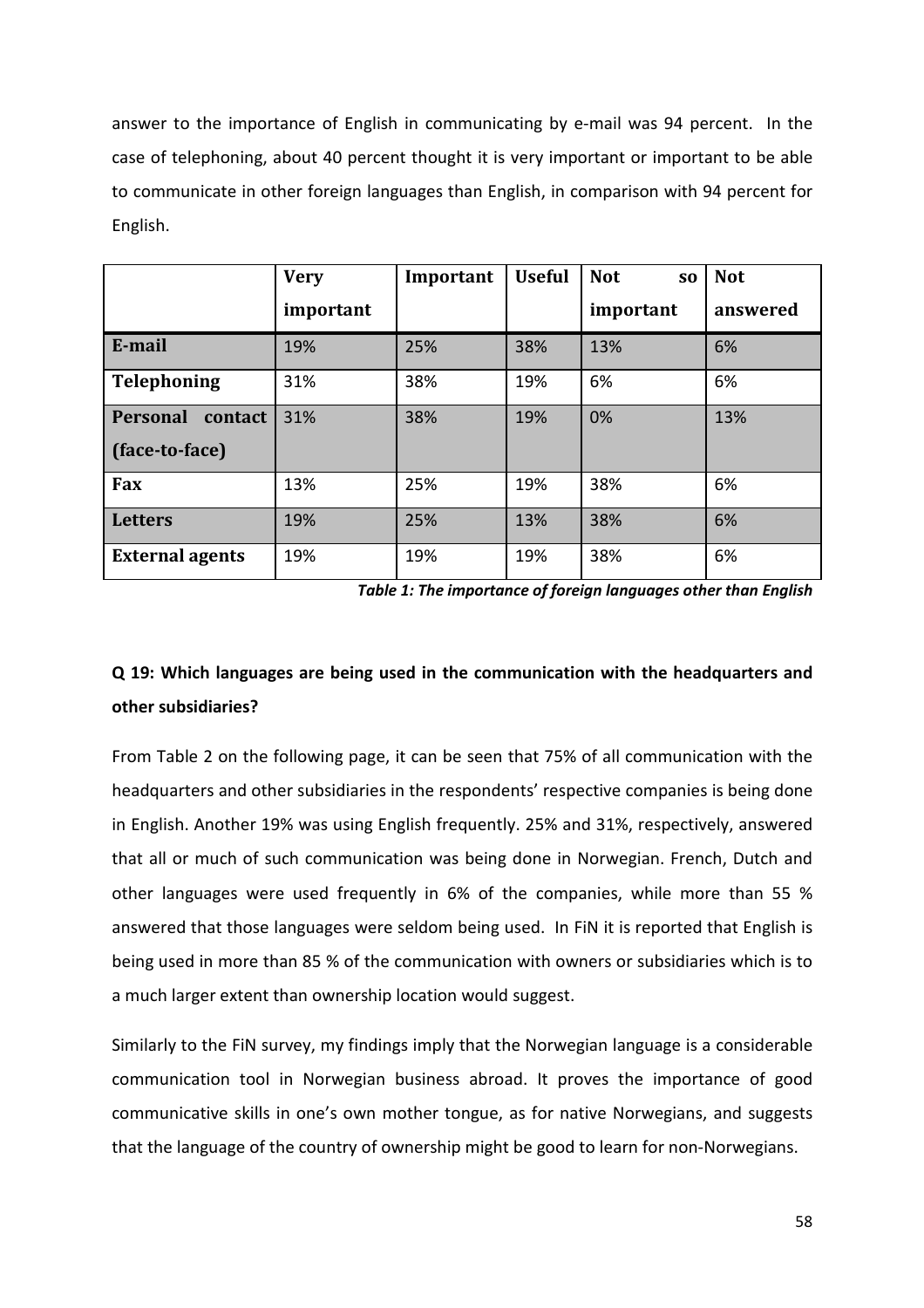|                     | <b>All</b>    | Frequently | <b>Sometimes</b> |     | <b>Not</b> |  |
|---------------------|---------------|------------|------------------|-----|------------|--|
|                     | communication |            |                  |     | answered   |  |
| <b>English</b>      | 75%           | 19%        | 0%               | 0%  | 6%         |  |
| Norwegian/          | 25%           | 31%        | 19%              | 6%  | 19%        |  |
| other               |               |            |                  |     |            |  |
| <b>Scandinavian</b> |               |            |                  |     |            |  |
| languages           |               |            |                  |     |            |  |
| French              | 0%            | 6%         | 6%               | 63% | 25%        |  |
| <b>Dutch</b>        | 0%            | 6%         | 13%              | 56% | 25%        |  |
| <b>Other</b>        | 0%            | 6.3%       | 13%              | 56% | 25%        |  |

*Table 2: Language use in communication with headquarters and other subsidiaries* 

#### **Q 31: How often do you speak English in the following situations?**

All the respondents report that they daily speak English on the phone. During meetings they all use English daily or weekly. In negotiations, socializing, promotions and interpreting, they all use English daily, weekly or once in a while. Thus, English is frequently being used in all business situations.

## Part III: Language awareness

*Language Awareness*: The extent to which language issues are embedded into the strategies and policies of the company.

The assumption is that a language aware company would explicitly question the availability of adequate language skills, conduct periodic assessments of language skills against needs, and maintain an inventory of in-house language skills. Questions in this part were asked to examine whether the companies had embedded their approach to language skills into their strategic business planning.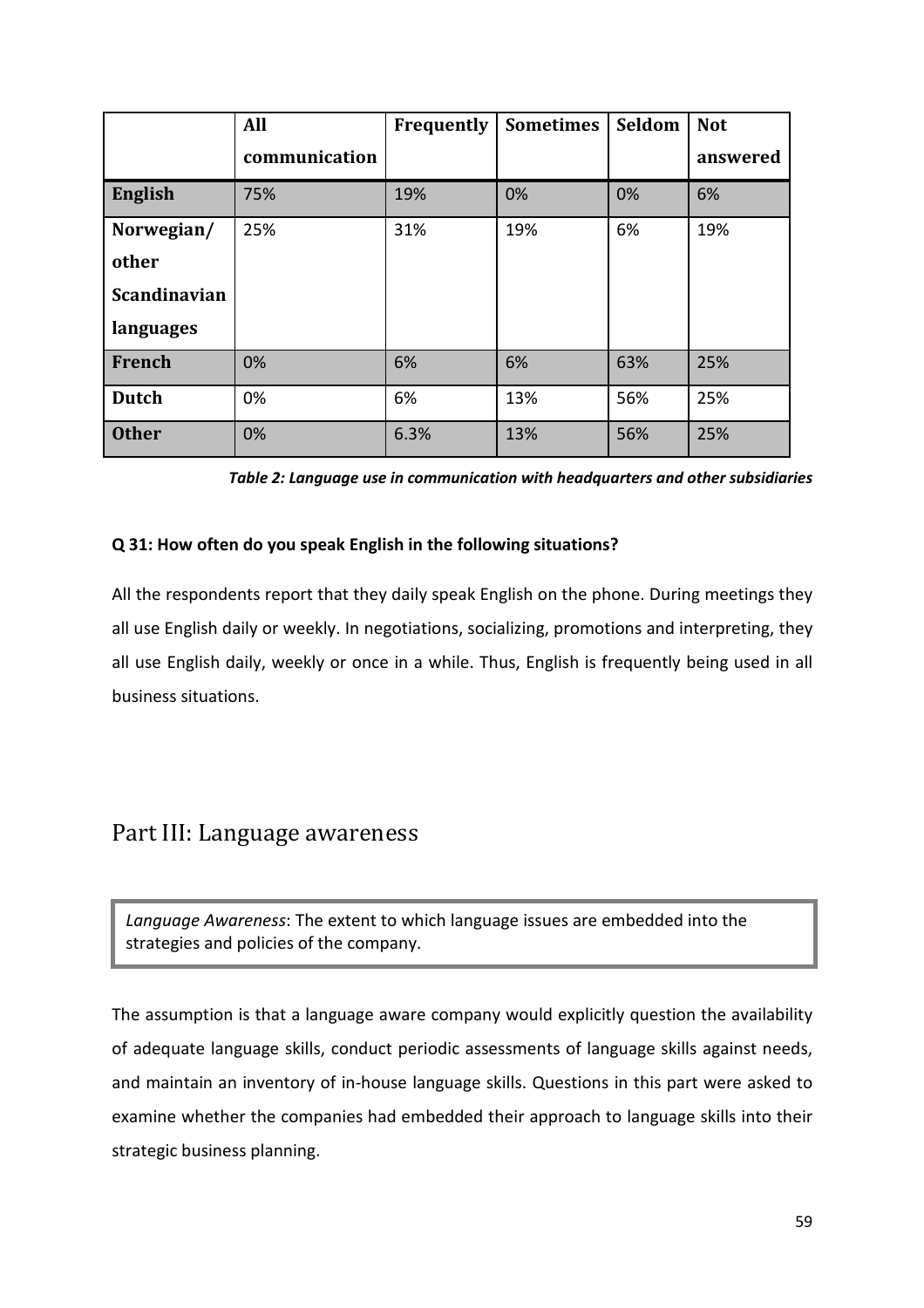#### **Q 29: Are foreign language competencies a prerequisite for the success of your firm?**

All the respondents answered positively to this question, implying a high degree of language awareness. According to the FiN study there has been a development from 1973 until today, where the use of foreign languages other than English in business has been decreasing as a consequence of the weakening status of languages in the Norwegian school system (FiN, 2007: 28).

### **Q 39: Do you think your company will need to acquire additional expertise in foreign languages in the next 3 years?**

86% respond positively to this question. 7% were negative and 7% did not answer.

In the ELAN survey (2006: 35), 42% of the total sample expected to see their demand for additional expertise in languages increase over three years, while the percentage in FiN was 63% for exporting companies. The FiN survey (2007: 27) shows that it was a pronounced need for improved English skills (50% of respondents). Nevertheless, what is surprising is the great need for knowledge in other foreign languages like German (35%), French (25%) and Spanish (22%), implying that it is found unsatisfactory to use English in the contact with those language areas. Russian- and Chinese skills are also seen as important, and can mean that the use of English is perceived to be problematic in new and growing markets.

### **Q 40: Do you think an increase of competences in languages among the employees would lead to some of the following consequences?**

There is a major tendency among the respondents to think that increased competencies in foreign languages would have a positive effect on the business performance. My results signify a major need to increase language competencies to get more foreign clients and customers, and to enlarge networks. The FiN answers signify that there is a significant lack of the language skills important for network building and information gathering. Table 3 below shows the results.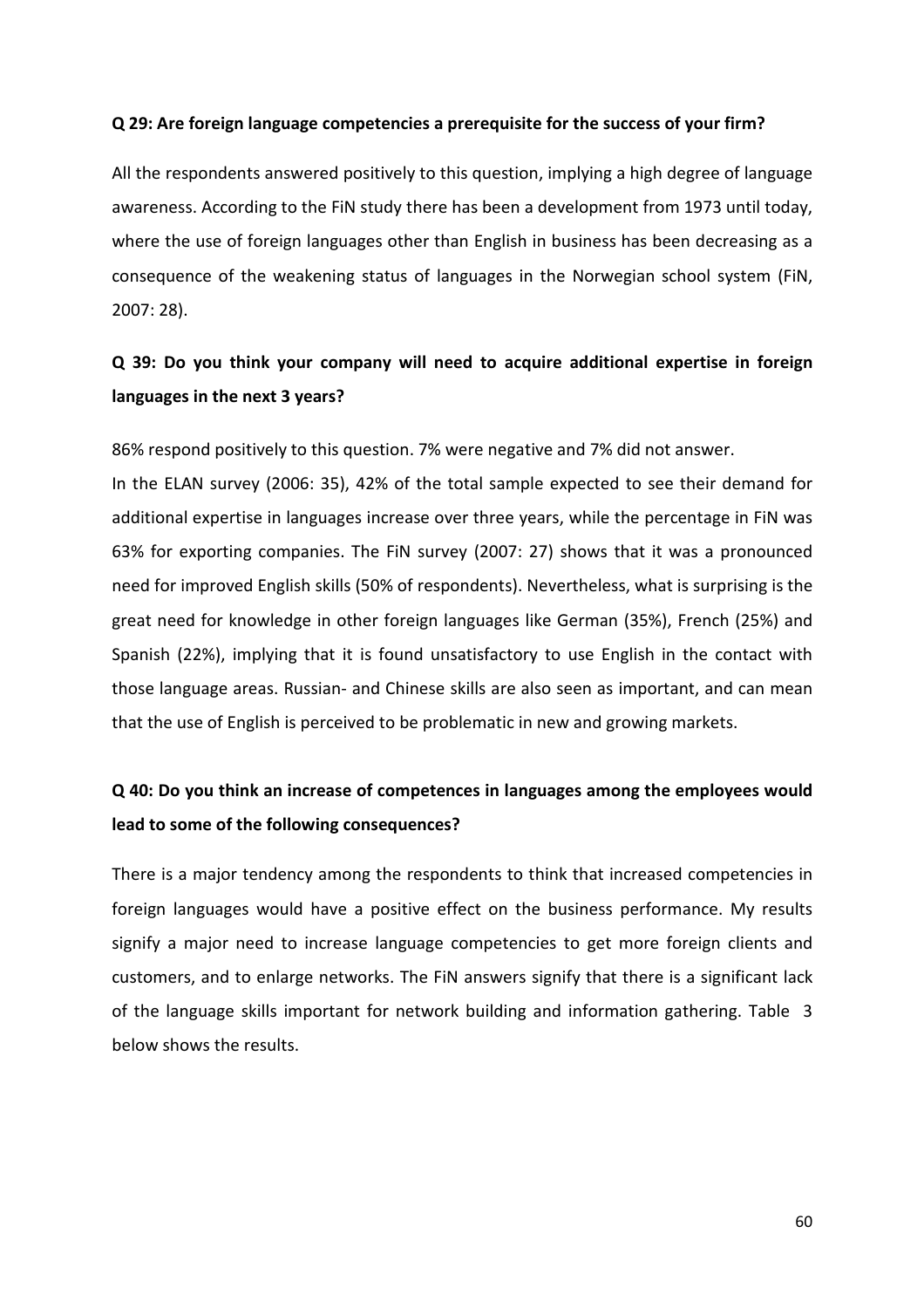| Area                               | <b>My survey</b> | The FiN survey <sup>6</sup> |
|------------------------------------|------------------|-----------------------------|
| More foreign clients/customers     | 71%              | 44%                         |
| <b>Increased returns</b>           | 36%              | 37%                         |
| <b>Enlarged network</b>            | 77%              | 87%                         |
| <b>Better information flow</b>     | 64%              | 84%                         |
| <b>Increased employee mobility</b> | 43%              | 40%                         |

*Table 3: Potential consequences of increased language competencies* 

According to the FiN survey (2007: 28) these numbers reflect the problems the respondents report to have experienced in the communication with foreign business contacts. The answers suggest that there is a general lack of the language competencies that are important to build relationships, networks and to collect information. This holds not only for English, but also for other foreign languages.

The most deviating areas between the two surveys were 'more foreign clients/ customers' and 'better information flow'. In my survey 71% of the respondents meant that increased language competencies would result in more foreign clients and customers, while the results for FiN showed 44%. This might be a sign of the small size of my sample, or it might imply that Norwegian companies in Belgium experience more language-related problems in the meeting with foreign clients and customers. The FiN survey shows that 84% of its respondents meant that one result of increased language competencies would be better information flow. In contrast, my results show a percentage of 64%. The way I interpret this, is that my respondents experience more external, rather than internal, communication problems.

According to ELAN (2006: 50), switching more resources into foreign languages for a firm could require a reduction of investment in domestic marketing.

l

 $^6$  Here, I have used the FiN numbers for export companies exclusively, and added the numbers for English and *other foreign languages to improve comparability.*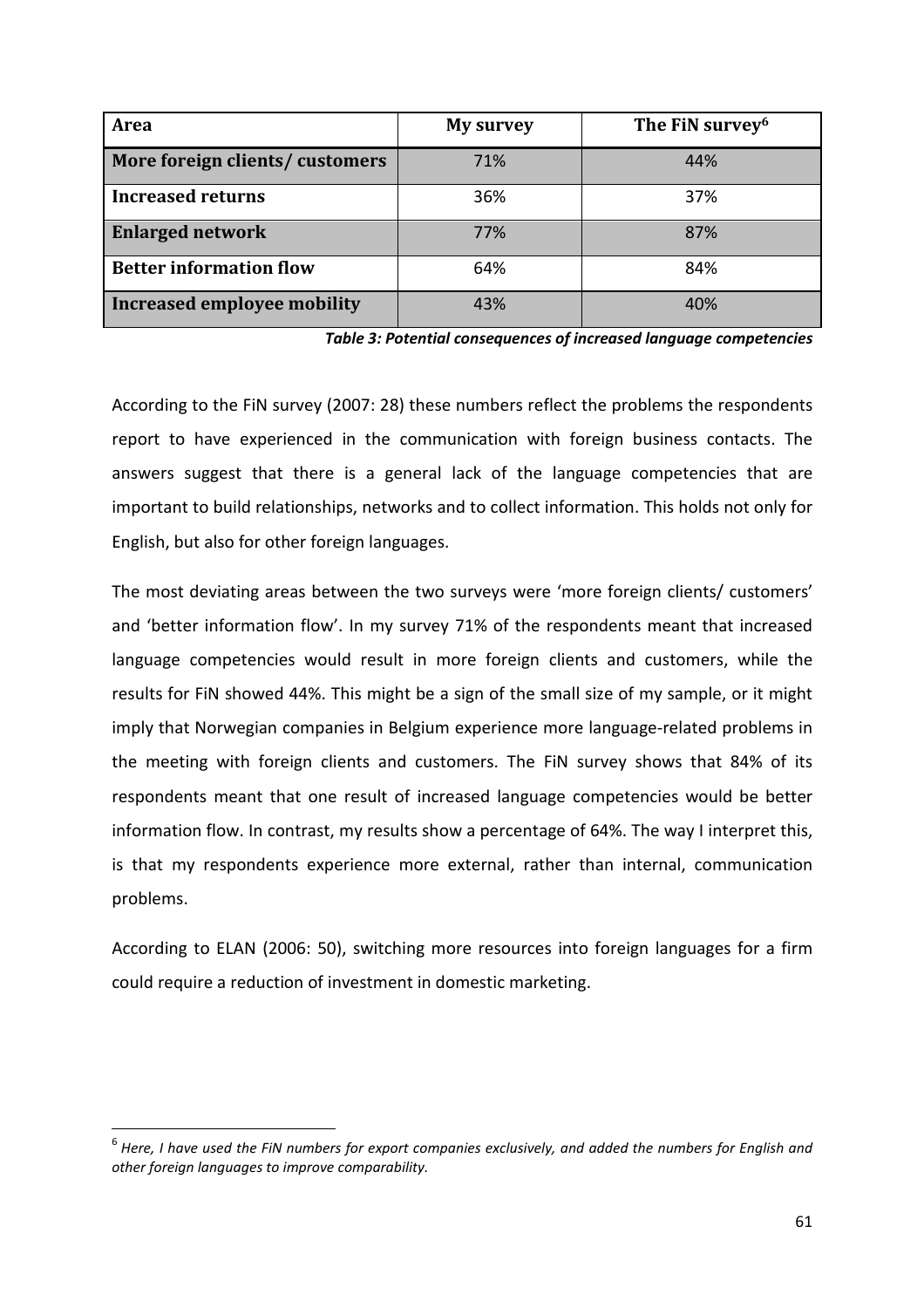#### **Q 41: Does your company have plans to begin trading in any new foreign countries?**

More than 70% of the respondents reported that their companies had international expansion plans, and 29% reported the contrary. The countries of interest were Italy, Denmark, Bosnia, Macedonia, Ukraine, Spain, China, Germany and Asia in general. Expansion to several of these countries will further add to the complexity of language challenges in the company.

It is argued in the ELAN survey (2007: 20) that 'the linguistic barriers facing some companies are likely to increase rather than diminish as trade expands to more markets'. ELAN shows that 47% of their sample had plans to begin trading in new foreign countries –implying a massive expansion of foreign trade within Europe. Particularly Eastern European countries and new member states in the EU reported expansive internationalization strategies.

### **Q43: Is your decision of investing abroad based on knowledge of the relevant language/ culture?**

The respondents were quite negative when answering this open-ended question, stating that existing knowledge was not a decision criterion. There were, however, three exceptions. One respondent explained that such decisions were being taken based on experience and another respondent described the importance of culture- and language skills in combination with extensive market research and risk assessments. A third respondent claimed that 'understanding the culture of our counterparts is essential as part of our sales is based on a client relationship'.

In the case of ELAN (2006: 20), 10% of the firms selected their target market due to their language and culture competencies. However, some countries tend to recognize the economic value of using languages to expand trade, e.g. Norway, Iceland and Hungary. Anglophone countries are low in this measure of awareness as they largely use English for most of their trading.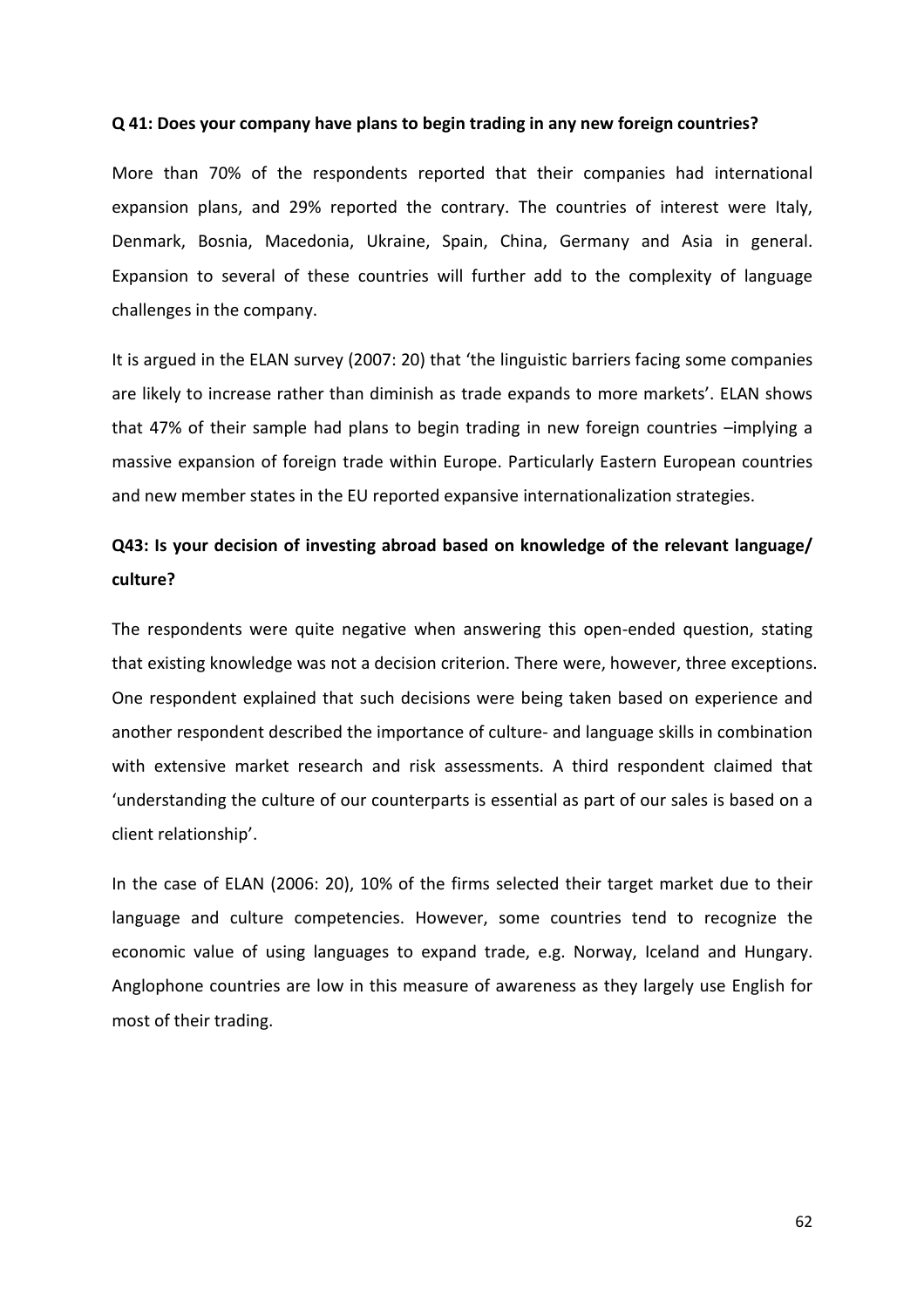## Part IV: Language preparedness

*Language Preparedness*: The level of language competence possessed by the company expressed against current and anticipated needs.

The respondents were asked to comment on problems they have encountered that may be explained by language skill deficiencies. They were also asked about the needs of increased language competencies in their companies and to which extent they believe that language skills represent a prerequisite for the success of the firm.

|                        | <b>Very</b> | Important | <b>Useful</b> | <b>Not</b><br>S <sub>0</sub> | <b>Not</b> |
|------------------------|-------------|-----------|---------------|------------------------------|------------|
|                        | important   |           |               | important                    | answered   |
| <b>English</b>         | 94%         | 0%        | 0%            | 0%                           | 6%         |
| French                 | 31%         | 31%       | 31%           | 0%                           | 6%         |
| <b>Dutch</b>           | 38%         | 19%       | 25%           | 13%                          | 6%         |
| Norwegian/<br>other    | 38%         | 19%       | 31%           | 6%                           | 6%         |
| <b>Scandinavian</b>    |             |           |               |                              |            |
| languages              |             |           |               |                              |            |
| German                 | 38%         | 25%       | 31%           | 0%                           | 6%         |
| <b>Spanish</b>         | 0%          | 19%       | 19%           | 56%                          | 6%         |
| <b>Russian</b>         | 13%         | 19%       | 6%            | 56%                          | 6%         |
| <b>Chinese</b>         | 6%          | 6%        | 19%           | 63%                          | 6%         |
| <b>Other languages</b> | 0%          | 19%       | 25%           | 50%                          | 6%         |

#### **Q 17: How important are the following languages for your company's activities?**

*Table 4: Importance of languages for company activities* 

English is perceived to be the clearly most important language by a percentage of 94%. There is a large gap to the position of the second most important languages, shared by Dutch, Norwegian, German and French. It is striking to see that English is rated as 63% and 56% more important than the local languages French and Dutch, respectively.

The above numbers correspond well with the results in the FiN survey (2007: 20) where 95% of the respondents report English as their most important language. However, the rates for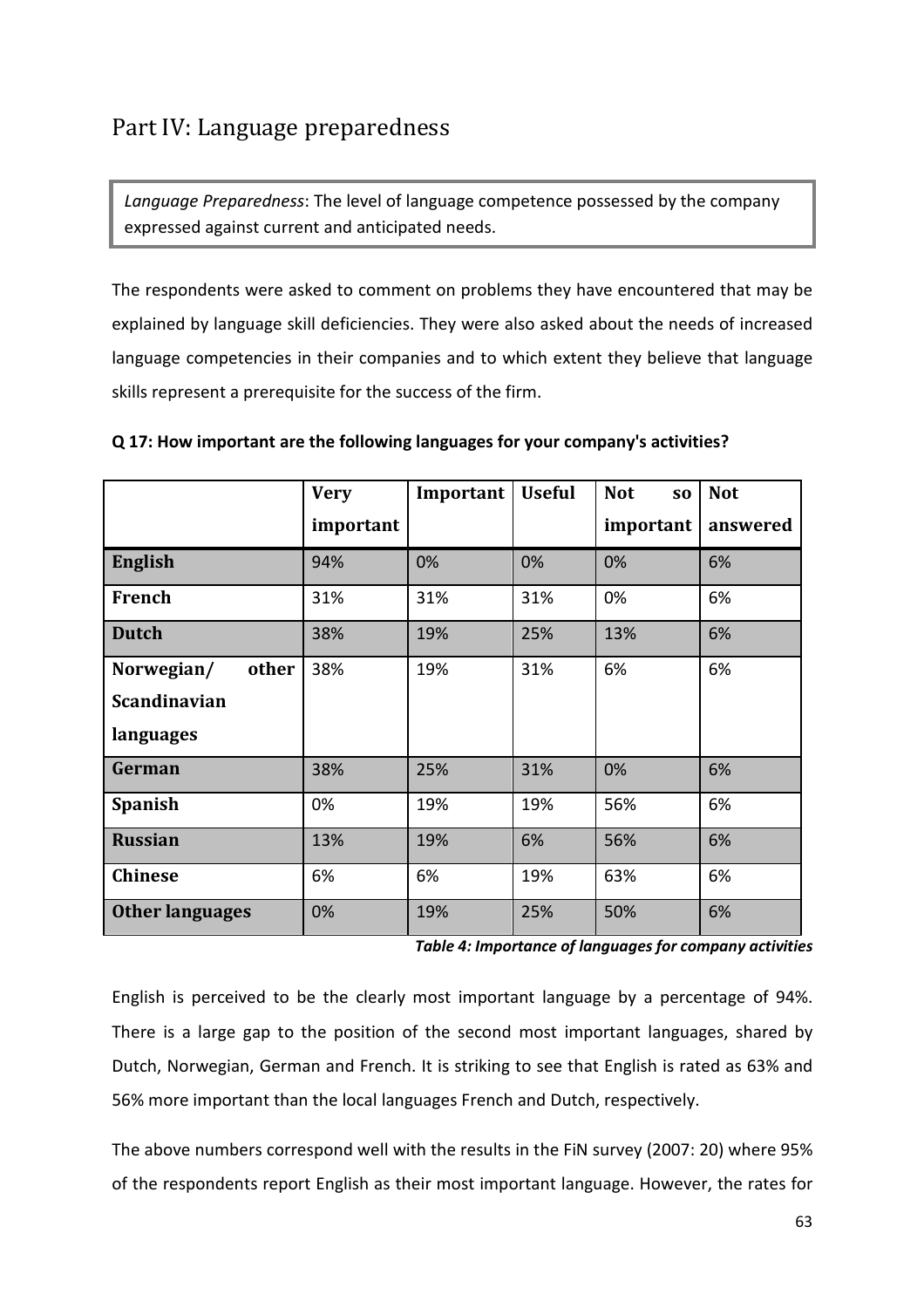other foreign languages are lower. FiN reports further the importance of German to be 17%, Norwegian and other Scandinavian languages 16%, French 8%, Spanish 12%, Russian 8% and other languages 20%.

| Q18: In which countries are your company present and how important are the activities in |
|------------------------------------------------------------------------------------------|
| these countries?                                                                         |

|                        | <b>Very</b> | Important | Somewhat  | <b>Not</b> | <b>Not</b> |
|------------------------|-------------|-----------|-----------|------------|------------|
|                        | important   |           | important | present    | answered   |
| <b>BeNeLux</b>         | 56%         | 25%       | 6%        | 0%         | 13%        |
| Norway/                | 81%         | 0%        | 6%        | 6%         | 6%         |
| <b>Scandinavia</b>     |             |           |           |            |            |
| <b>UK</b>              | 63%         | 12%       | 0%        | 6%         | 19%        |
| <b>France</b>          | 56%         | 19%       | 0%        | 6%         | 19%        |
| Germany                | 69%         | 13%       | 0%        | 0%         | 19%        |
| <b>Spain</b>           | 25%         | 31%       | 6%        | 13%        | 25%        |
| China                  | 6%          | 38%       | 19%       | 19%        | 19%        |
| <b>Russia</b>          | 38%         | 25%       | 13%       | 13%        | 13%        |
| <b>Other countries</b> | 38%         | 19%       | 13%       | 6%         | 25%        |

*Table 5: Importance of foreign business locations* 

The respondents were asked questions about their companies' global presence, the importance of each of the countries, and the importance of different languages. The results show that the respondents systematically put more importance to the countries than to the respective languages. The table on the following page shows the results. *It should be stressed that the answers are subjective for each respondent and might not represent the real situation in each company. Another point of discussion might be the grouping of BeNeLux countries, as Dutch is not an official language in Luxembourg. However, being such a small nation state, I assume that the answer will give a valuable result for comparison. For the case of Spanish and French other language areas than the European continent are not included. This might imply that 'other' countries include areas using the listed languages.*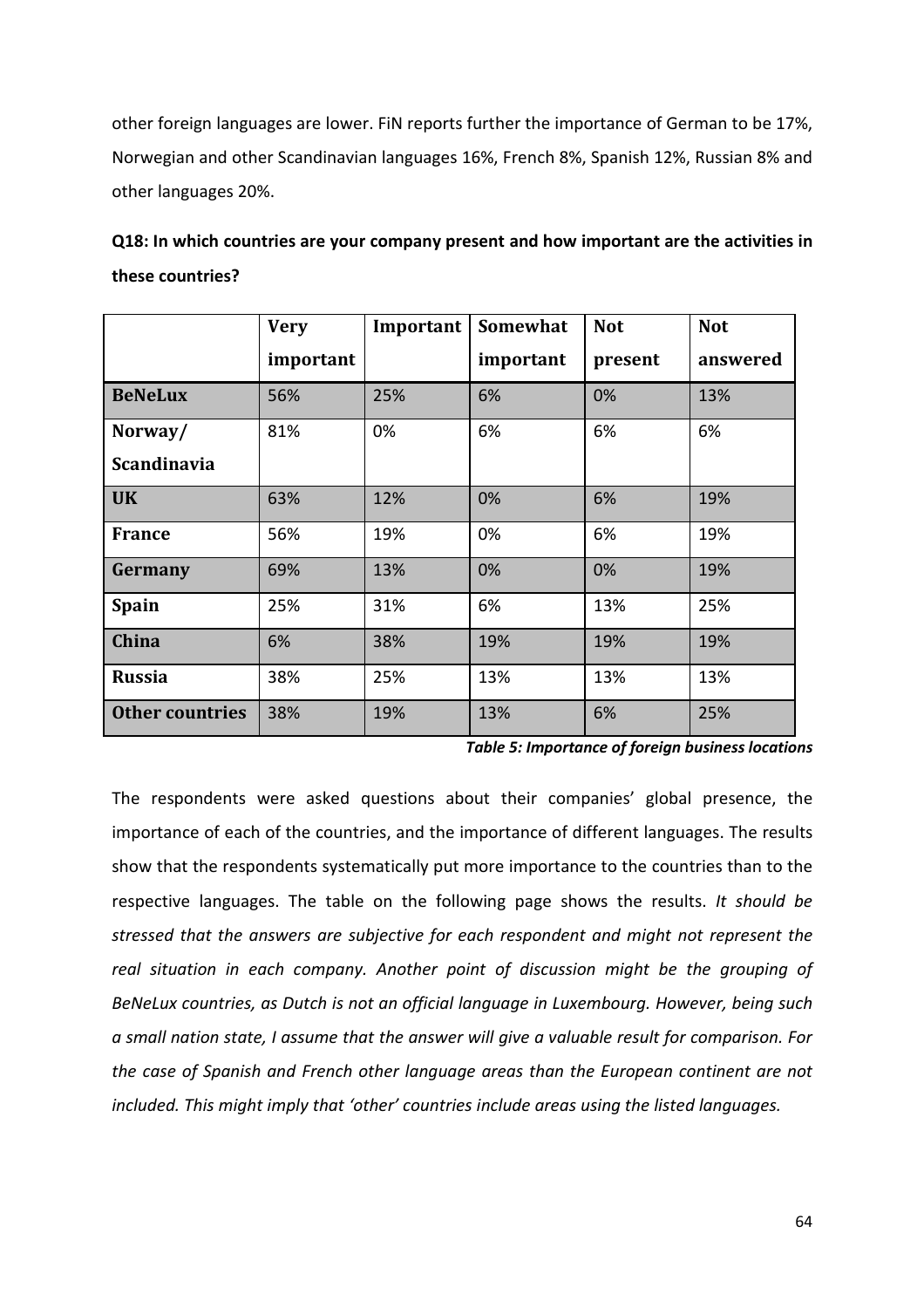| Country/           | V.imp | Imp | <b>Sum</b> | Language   | Language       | V.imp | Imp | <b>Sum</b> |
|--------------------|-------|-----|------------|------------|----------------|-------|-----|------------|
| area               |       |     |            | <b>GAP</b> |                |       |     |            |
| <b>BeNeLux</b>     | 56%   | 25% | 81%        | $-24%$     | <b>Dutch</b>   | 38%   | 19% | 57%        |
|                    |       |     |            |            | (NB!French)    |       |     |            |
| <b>France</b>      | 56%   | 19% | 75%        | $-13%$     | French         | 31%   | 31% | 62%        |
| <b>UK</b>          | 63%   | 12% | 75%        | $+19%$     | <b>English</b> | 94%   | 0%  | 94%        |
| Norway/            | 81%   | 0%  | 81%        | $-24%$     | Norwegian/     | 38%   | 19% | 57%        |
| <b>Scandinavia</b> |       |     |            |            | Scandinavian   |       |     |            |
| Germany            | 69%   | 13% | 82%        | $-19%$     | German         | 38%   | 25% | 63%        |
| Spain              | 25%   | 31% | 56%        | $-37%$     | Spanish        | 0%    | 19% | 19%        |
| <b>Russia</b>      | 38%   | 25% | 63%        | $-31%$     | <b>Russian</b> | 13%   | 19% | 32%        |
| China              | 6%    | 38% | 44%        | $-32%$     | <b>Chinese</b> | 6%    | 6%  | 12%        |
| <b>Other</b>       | 38%   | 19% | 57%        | $-38%$     | <b>Other</b>   | 0%    | 19% | 19%        |
| countries          |       |     |            |            | languages      |       |     |            |

*Table 6: The Language Gap* 

As we can see from the table above, France is perceived to be 13% more important than the French language. As French is also an official language in Belgium and Luxemburg, it is likely that the importance of French-speaking areas is higher than that for France or BeNeLux alone. However, the percentage for France alone already shows a language gap. The BeNeLux countries are perceived to be 24% more important than the Dutch language. The number should be corrected for the importance of the different language areas in BeNeLux, as Dutch is not the language of either Wallonia or Luxemburg, but it gives an indication. The importance of the Spanish, Chinese and Russian languages is perceived to be 38, 31 and 31% less than for Spain, China and Russia, respectively.

Seen in the light of English, with the perceived importance of 94%, 19 percent *more* than the importance put to the UK as a trading partners, might be interpreted in two ways. Firstly, it might be because of countries other than the UK, like the US and India, also are native English nations, thus entailing a greater importance of English. Secondly, it might be a sign of English being used as the substitute language in business, alternatively that the trading is being done by intermediaries or agents (FiN, 2007), for the other language areas examined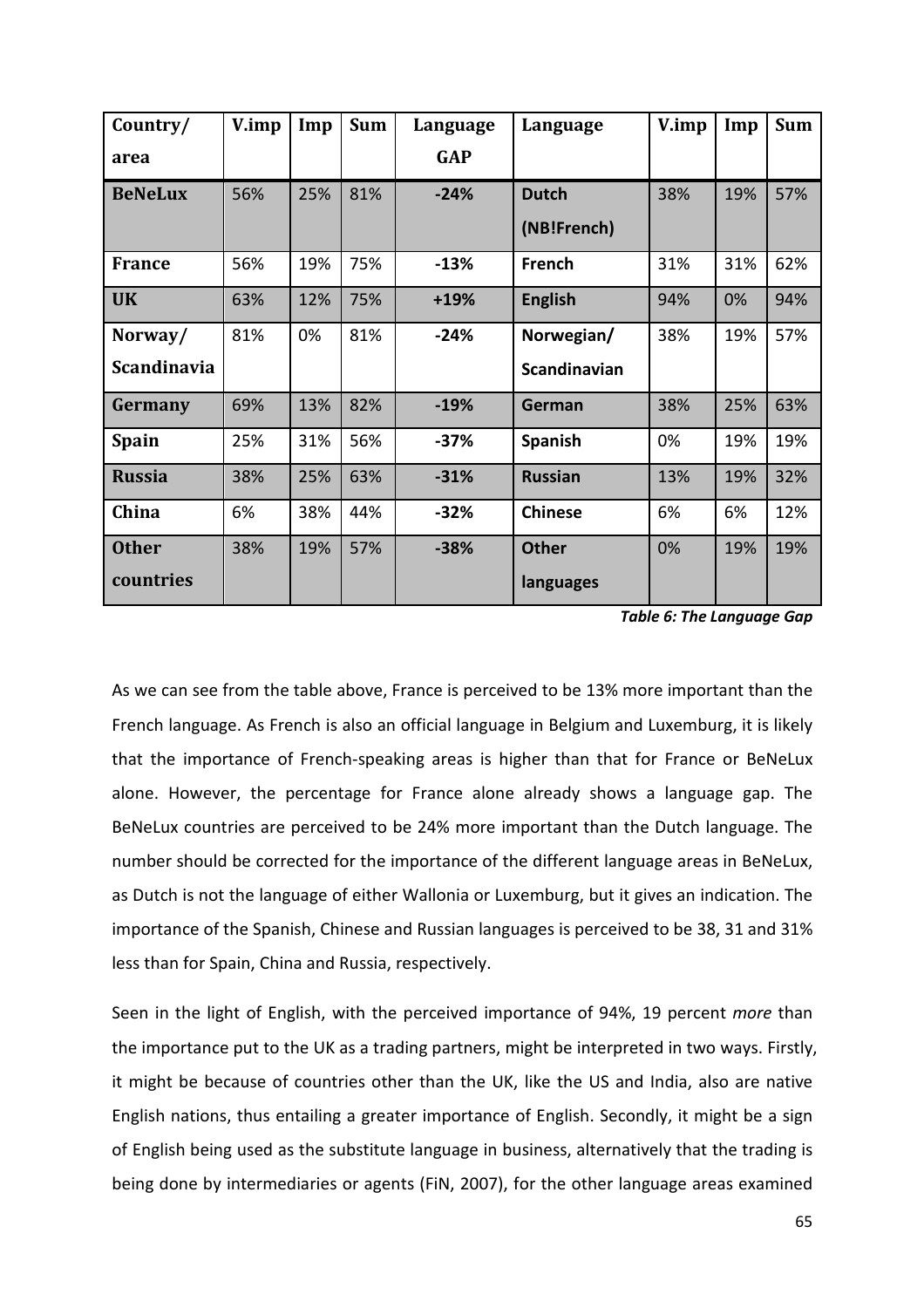above. In FiN (2007), Hellekjær found that many Norwegian companies found it unsatisfactory to use English as a compensatory language, both in new and existing markets.

These results indicate that there are language deficits, or language gaps, in the business environment for Norwegian-owned multinational companies. Competencies in Spanish, Chinese and Russian are languages that seem to be worth investing in for the companies surveyed.

These findings are in line with the findings in FiN. Hellekjær (FiN, 2007) points out that the Norwegian language holds a surprisingly strong position in both import and export businesses, especially as a means of communication with foreign subsidiaries. French and Spanish are world languages like English, but the FiN survey shows that the use of these languages is not conform to their global expansion. It seems as if there is a clear need for increased competencies, particularly in export businesses.

#### **Q24: Do you ever adapt your website for foreign markets?**

Half of the respondents replied that their respective company websites were adapted to foreign markets. However, after checking the websites of the companies in question, this seems to be somewhat misleading. The companies that the respondents represent have their websites available in at least Norwegian and English, except for Norske Skog whose website is entirely in English. This might imply a measuring error, as the respondents did not give the true answer. According to ELAN (2006: 32), 'one of the most self-evident steps for an international trader is to develop a website in another language to enter a new market'. On average, 62% of the firms in the European ELAN sample produced websites in other languages for the purpose of export, while the percentage for Norway was 92%. This is 42% more than my results, and might be so due to my limited sample of respondents.

### **Q 21: Have you ever missed an opportunity of winning a contract due to lack of foreign language skills?**

93% of the respondents claim that they did not lose opportunities of winning a contract due to the lack of foreign language skills. Nevertheless, 7% report that they *did* lose contracts on this basis.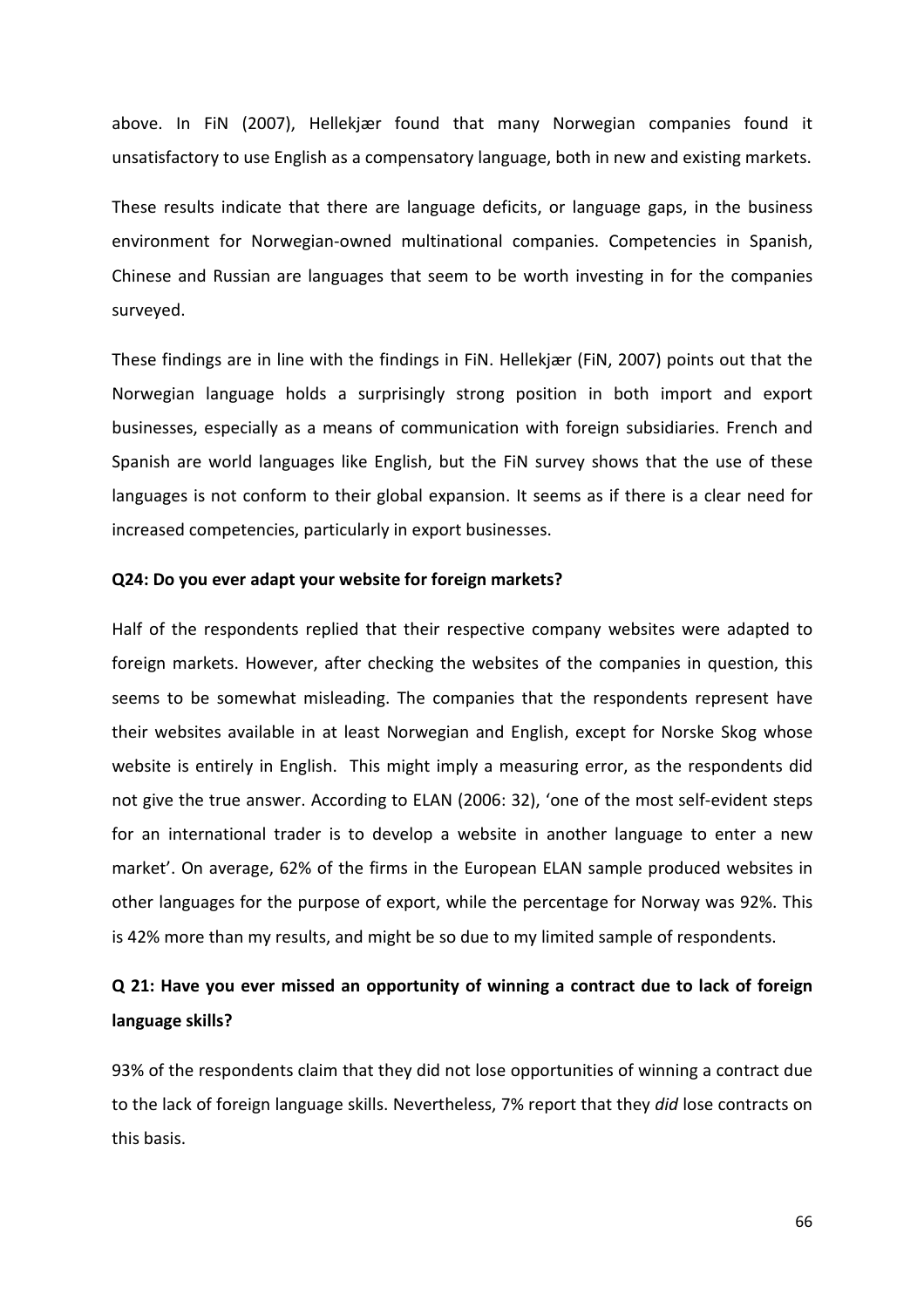Employees might be unwilling or unable to specify which contracts that have been lost due to the lack of language skills and the size of such contracts. For these reasons, it is difficult to assess whether these results represent a real picture of the situation. As pointed out in ELAN (2006) respondents may over-estimate lost contracts to explain away general shortcomings, or they may under-estimate because of lacking awareness of lost opportunities.

The ELAN survey (2006: 17) reports that a significant amount of business is being lost of European firms as a result of lacking language skills. It is important to note, however, that the ELAN survey reports that the majority of companies are unable or unwilling to give values of lost contracts, so that the answers only can be used qualitatively. As the results give an indication of the magnitude of lost contracts, they are included in the discussion in this paper. 11% of the respondents had lost an actual or potential contract as a direct result of the lack of language skills (Norway included). The actual total loss incurred by 11% of the companies reporting loss amounted to between €8 100 015 and €13 500 004, even though the majority of lost contracts were worth less than €100 000. Another 3 percent (54 companies) had experienced losses worth between  $\epsilon$  16, 5 million and  $\epsilon$  25, 3 million. Ten companies (0,5%) had suffered losses worth more than  $\epsilon$  1 million. Among the 10 companies that reported that the lost contract was worth over €1 million were four Scandinavian companies (Finland, Iceland, Denmark and Sweden).

If one considers small-sized subsidiaries or foreign offices of MNCs as SMEs, the SME results in ELAN are an interesting study. It is thus likely that the accumulation of lost contracts in subsidiaries or foreign offices lead to large economic losses where language policies are not streamlined throughout the company. A respondent in my survey who reported a lost contract due to a lack of language skills was a StatoilHydro employee. Even though the mother company, StatoilHydro, has an overall language strategy, there is always a challenge to monitor its execution in local offices worldwide. The level of foreign language skills may vary, as is it also the case for cross-cultural awareness.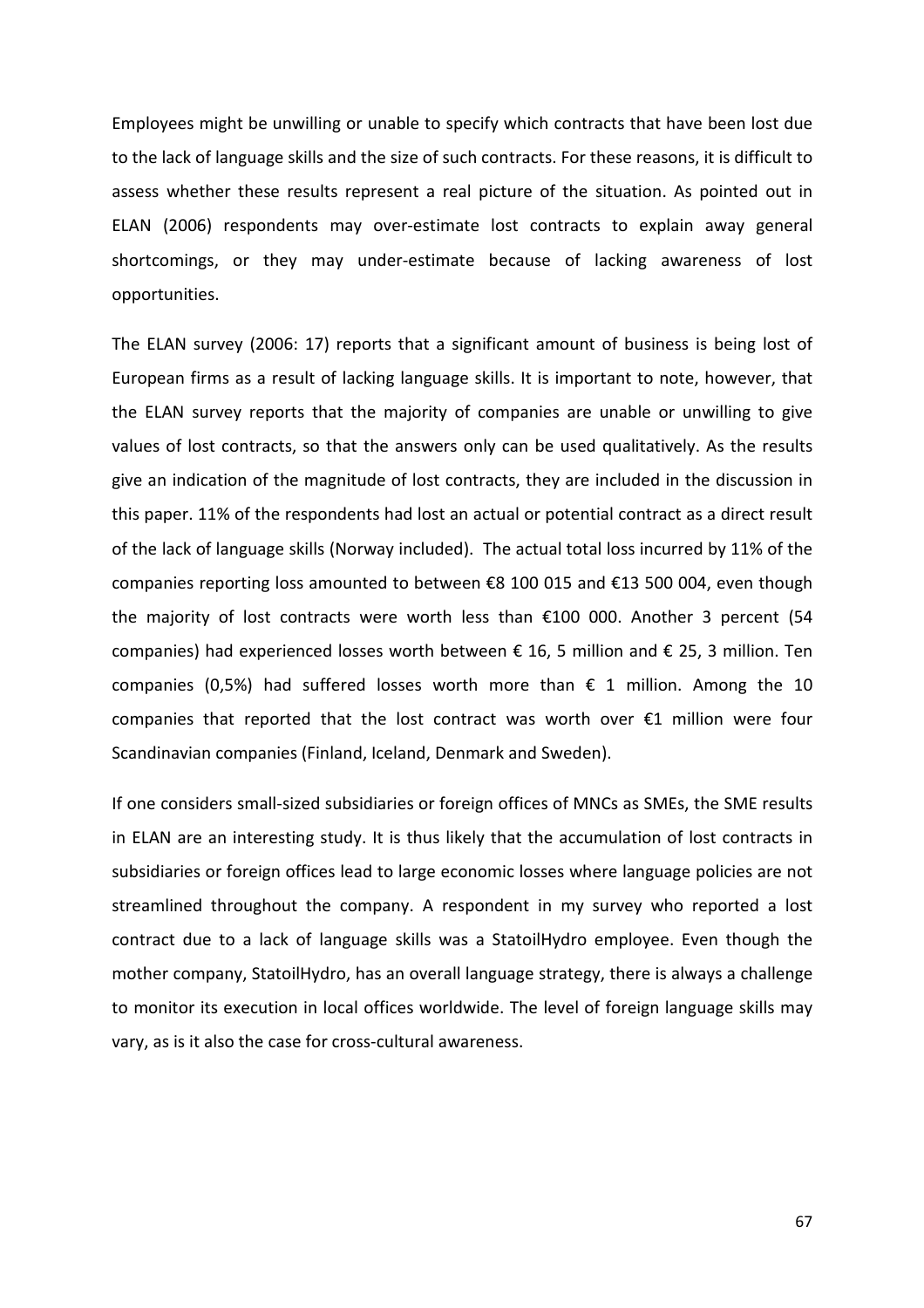## **Q 28: Have you ever experienced problems in the contact with Belgian- or other foreign acquaintances based on the lack of skills in one or more of the following languages?**

The answer to this question is worth some extra attention. Even though the majority of the sample demonstrates a high degree of language awareness and few lost contracts, it seems like the respondents experience trouble when using a foreign language. Note that we have native speakers of the languages mentioned in the sample that might decrease the percentage.

| English       | <b>14%</b> |
|---------------|------------|
| <b>French</b> | 43%        |
| <b>Dutch</b>  | 29%        |
| <b>Other</b>  | 21%        |
| Not answered  | 36%        |

 *Table 7: Problems experienced due to lack of language skills* 

The total number of respondents is employed by Norwegian companies located in Belgium where the official languages are French, Dutch (and German). Nevertheless, perceived problems regarding those languages were reported to be 43 and 29% respectively. I interpret this as an urgent need for increased competencies in the local languages. The fact that 15% also report problems due to insufficient English skills is rather disquieting, since English is being used as a substitute language. It is also important to think about the language skills of the opposite party. A high percentage of the respondents did not answer this question. Approximately 55% of the respondents in the FiN survey (2007: 26) report that they have insulted, or though they might have insulted, a client or business partner due to the lack of English. In the case of other foreign languages, FiN shows that 40% of the sample had experienced problems or insecurity. These results suggest that language in business deserve increased attention.

The clearest indication of general language problems in FiN (2007) is to be found in the category 'did not manage to lead a conversation in English', where 22% of the respondents within this presumptively well-educated group replied that they did not manage to have a conversation in social circumstances. An equal number of people express the feeling of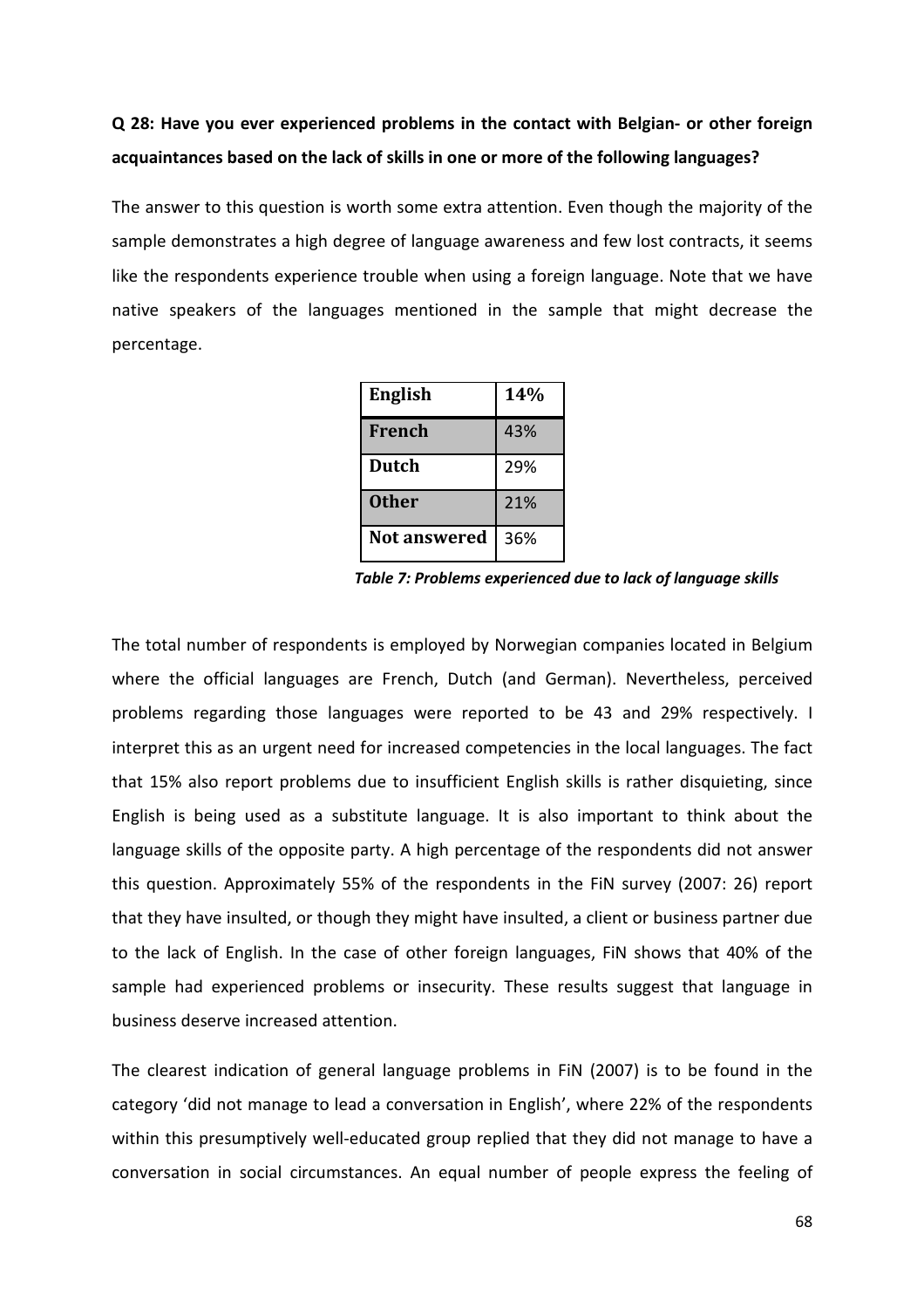insecurity in such a situation. In total, these two groups count for 40 % of the respondents. The fact that conversation in English in social circumstances is perceived as problematic for so many, demonstrate that the problems with the English competencies among Norwegians are fundamental.

Many respondents have also experienced problems with communication in English in professional settings. It is shown that about 55 % of the respondents either have offended, or wonder whether they might have offended, a customer or business partner due to poor English (FiN, 2007). Several respondents have also experienced wrong deliveries, lost negotiations or contracts or that they have avoided the exploration of new markets due to insufficient English skills. The bad experiences of the companies explain why it cannot be taken for granted that employees in exporting firms have sufficiently good English competencies.

### **Q39: Do you think your company will need to acquire additional expertise in foreign languages in the next 3 years?**

A massive majority of the respondents, 86%, claimed that they think that their company need additional language expertise in the near future. This percentage is considerably higher than the results in ELAN (2006: 35), 42%. The countries in the ELAN survey that seemed the most eager to improve their language skills were nations from Eastern Europe like Romania, Bulgaria and Hungary, as well as Italy and Spain. Companies of Norwegian origin experience an increased demand for knowledge of the country and culture.

The FiN survey reports that 43% of the sample replied 'yes' to this question. The languages in which these Norwegian companies need increased competencies in were English, German, French, Spanish, Russian and Chinese. As stated in the report, this result implies that many firms do not find it satisfactory to use English in the contact with areas where the inhabitants are not native English speakers. The perception of Russian and Chinese being important can be understood by the inadequacy of using English in new and growing markets. The respondents report that improved language skills in English, and even more so for other foreign languages, would lead to more foreign customers and increased profit, increased mobility among employees, and to larger personal networks and improved information flows.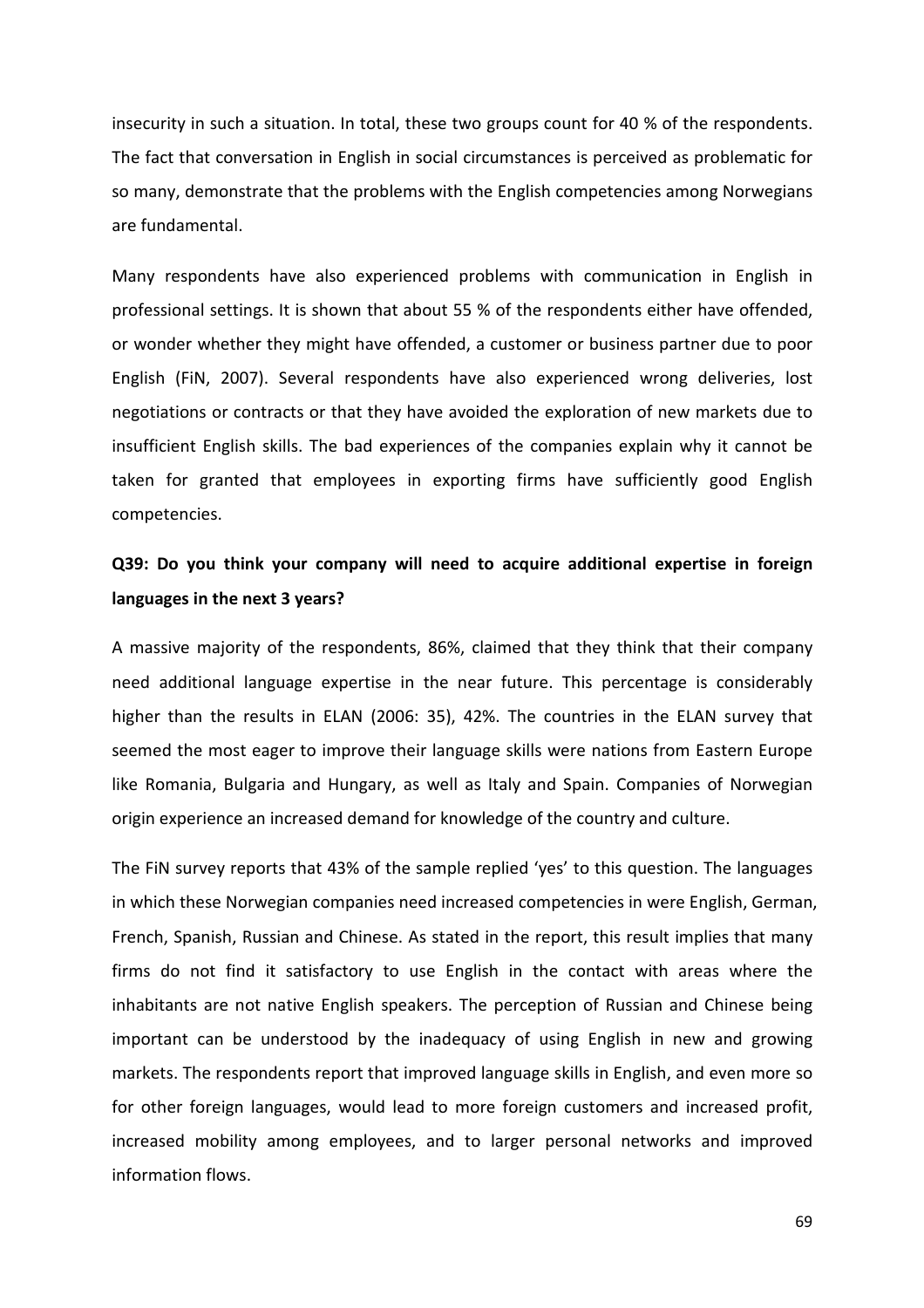In ELAN (2006: 43), it was found that the perceived need for enhanced language skills was 50% for head offices, but larger for subsidiaries (60%). In the Talking Sense survey, the respective percentages were higher (75% and 80%), but showed a similar difference. My survey results may thus report a higher need for increased language skills than if the sample was located in the Norwegian head office.

#### *Culture <sup>7</sup>*

l

'Language is the most clearly recognizable part of culture' *(Hofstede, 2001: 21)*

 'Language is the principal means by which an organization acquires and communicates its culture to members within the society in which it operates'

*(Dhir and Goke-Pariola, 2002: 340)*

It is argued by Dhir and Goke-Pariola (2002) that language not only communicates information, but also facilitates the creation of value through the exchange of ideas within the context of its culture. This is why I think it is crucial to contrast the results of language related questions to those regarding culture.

## **Q33: Has your company ever experienced difficulties with foreign customers due to cultural differences?**

An alarming 86% of the respondents reported that they had experienced difficulties with foreign customers due to cultural differences, while only 7% reported on lost opportunities due to the lack of foreign language skills. Merely 14% stated that they had *not* experienced such problems. When asked about the reasons why problems due to cultural differences occurred, the explanations were many (see the following question).

<sup>&</sup>lt;sup>7</sup> 'Culture is the collective programming of the mind that distinguishes the members of one group or category of people from another' (Hofstede, 2001: 10)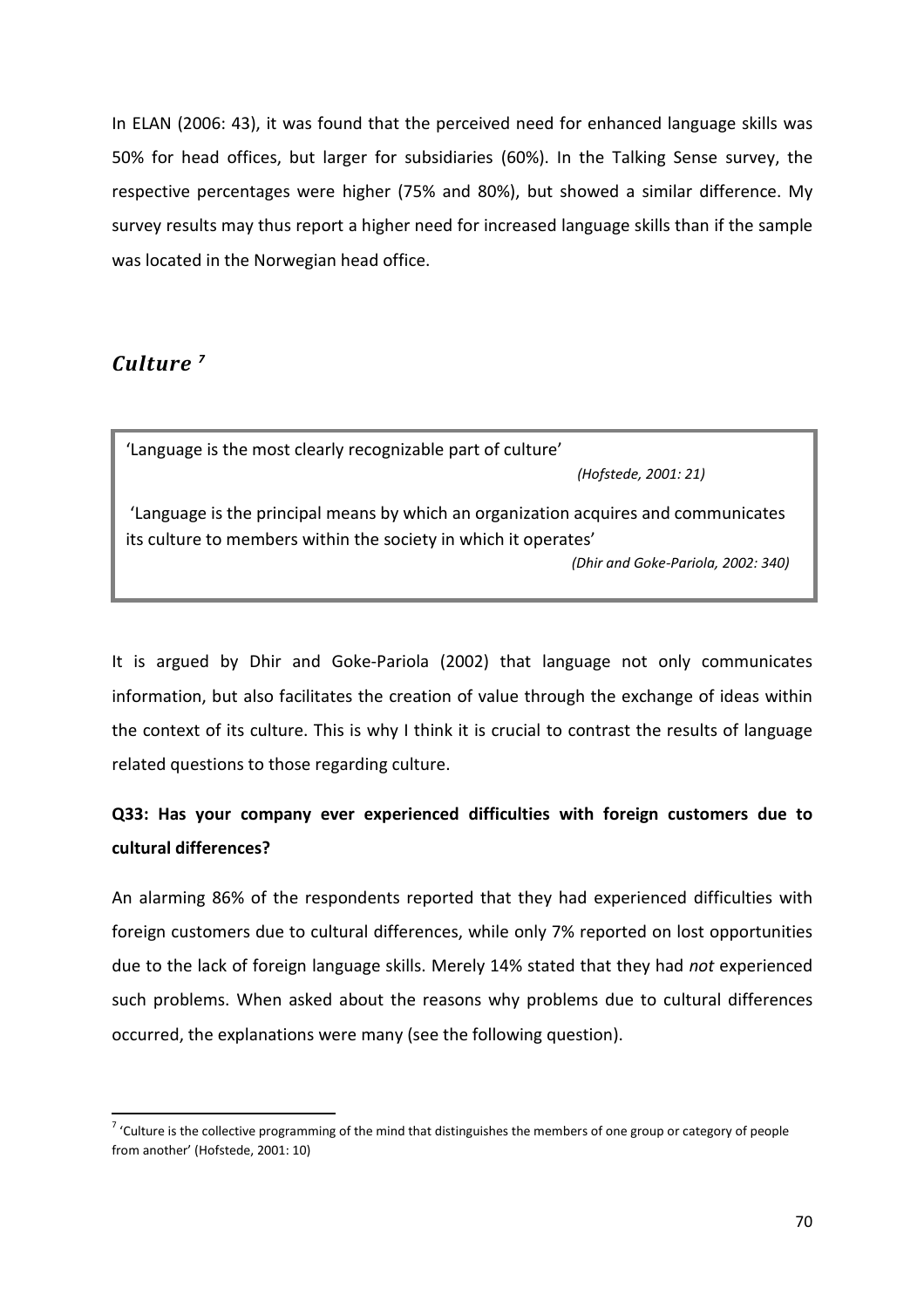The ELAN findings (2006: 22) show that 18% of the firms in the sample had experienced difficulties with foreign customers due to cultural differences. Firms in Scandinavian countries appear to having experienced more than average difficulty with cultural barriers: those in Norway (42%), Sweden (37%), Finland (30%) and also Romania (29%) score highly on this question. Companies in established member states like Belgium and Austria also record problems (28-29%), as well as Hungary (22%) and Greece (23%). The position of Scandinavians amongst those appearing to experience more cultural barriers has several potential explanations. It may for example be explained by their geographic isolation. Experience of international trading for many SMEs in these countries may in the past have been more limited to the Nordic nations. Alternatively, it may simply be a question of higher awareness levels amongst Scandinavians, who are recognized as more consensus-driven in their relations with others.

## **Q34: If you answered yes to the question above, can you explain why you think these problems occurred?**

One respondent had experienced problems due to *'difficulties in understanding Russian and Indian Business culture and procedures –often because Scandinavians are too pushy in achieving the desired result'*. Further explanations included different customs and ethical values/standards, leading to different expectations and miscommunication.

Some of the respondents linked the cultural problems directly to intercultural communication skills, in that the cultural value of language learning in societies might be varying, like in Wallonia and Flanders in Belgium. One respondent, who is Dutch and holds a position as a managing director, commented on the poor English skills in Wallonia and that 'even the high degree people (like doctors) speak very little English'.

Some other explanations included:

*'With Spanish potential clients, more for stylistic reasons than mastery of English in itself, the Mediterranean love for flowery prose came across as being all talk and no focus, while our more to-the-point Germanified English presumptively made us come across as crude and crass and not interested in developing the social ties needed for cooperation.'*, Senior Advisor (Norwegian)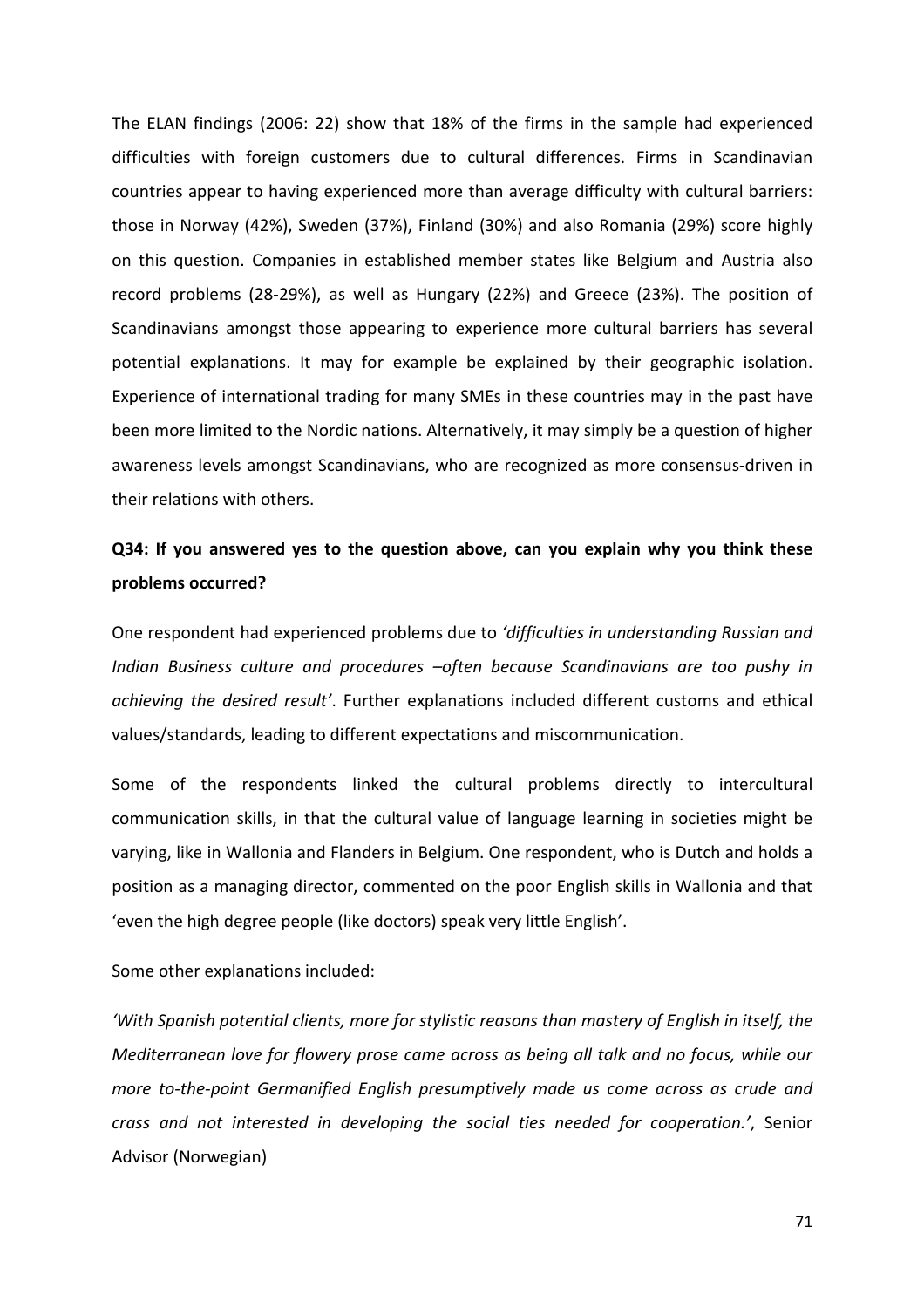'*Reasons of misunderstandings with clients on the Balkan have especially been with regards to logistics, practicalities and determining responsibility for follow-up etc*.', Consultant (Norwegian)

'*Lack of preparation together with the expectation that there are little cultural differences in what can be seen a 'standard European' culture is a source of misunderstanding'*, Key Account manager (French)

*'Although you might be cultural aware, it occasionally is a challenge to meet cultural demands from customers - especially if the demand is far off relative to Norwegian culture (our internal reference)'*, Key Account Manager (Dutch).

*'Different meeting culture - Germans do not accept any delay for starting a meeting while in Latin countries this is almost normal. Being too direct or confronting may be another source of misunderstandings as the Dutch and Anglo-Saxon cultures are much more direct than the Belgian and French cultures. You must really take this into account*', Key Account Manager (Dutch)

*'Russian partners and clients put more importance on personal and social relations than we are used to in Norway. If there was a 'good tone' between the two parties, it was always easier to get the commercial plans to work out. In the opposite case, this would prove to be much more difficult. Language skills make it much easier to get such personal good contact. At the same time, the knowledge among Russians about European business, as well as the level of English language skills, was poor just after the fall of the Soviet Union, so Russian language competencies gave a flying start in the work'*, Consultant (Norwegian).

### **Q35: Have you ever missed an opportunity of winning a contract due to lack of cultural competence in any particular country?**

Among the respondents, 21% had experienced missing a contract due to insufficient cultural competencies. In the ELAN survey, the average was only 4%. Curiously, however, as the number varies greatly across borders, the percentages for Nordic firms were considerably higher. Of Swedish, Finnish and Icelandic firms 12%, 10% and 9%, respectively, reported onsuch problems.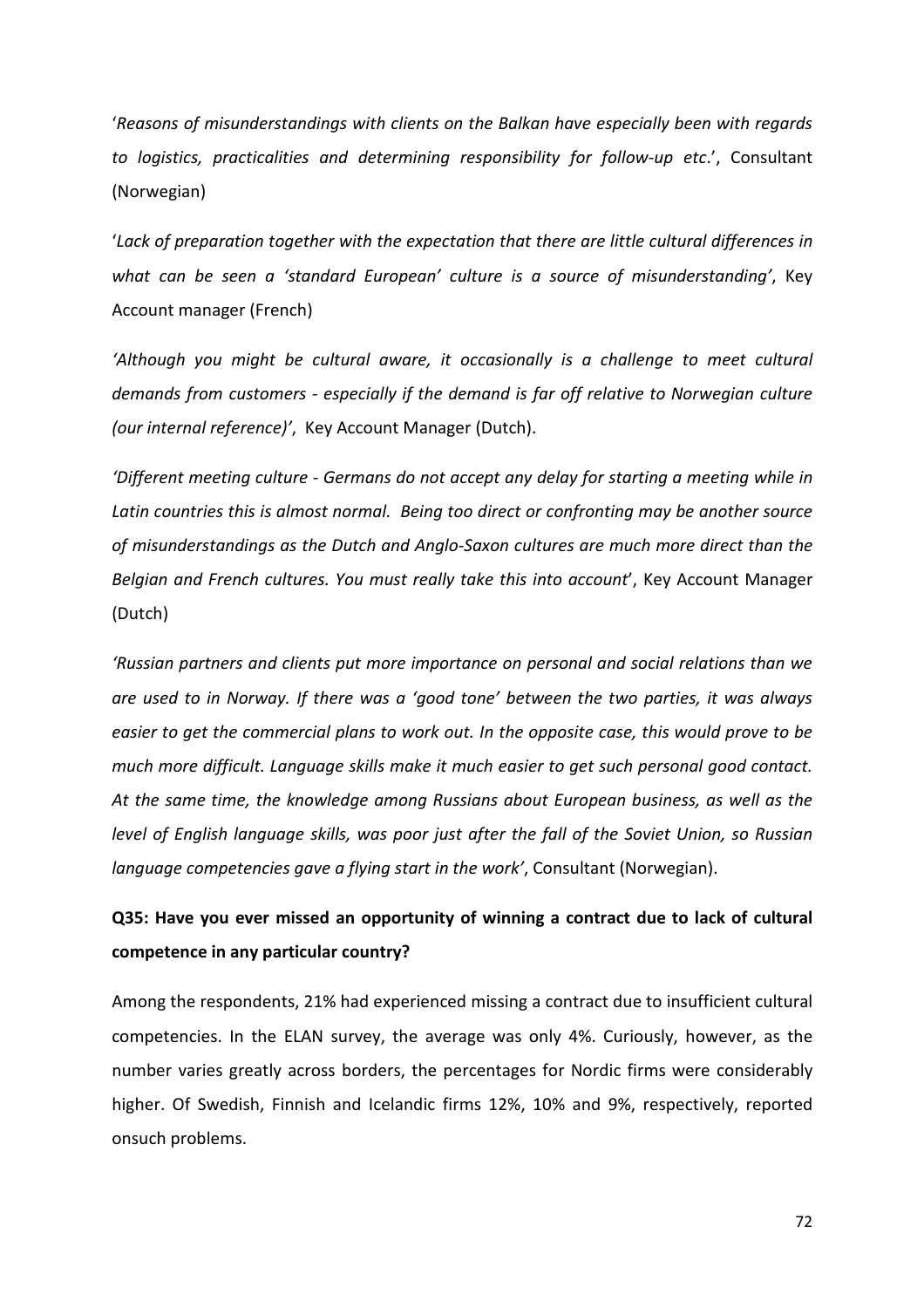The most frequently reported reasons for lost contracts in ELAN were problems related to *understanding better the mindset* (in China, France), *negotiating* (in France, Spain, Czech Republic, China,Turkey) and *correspondence* (in China).

## **Q 36: Do you think your company will need to acquire additional expertise in countrycultures in the next 3 years?**

The majority (79%) of the respondents state that their company need more culture-related expertise. The results in FiN (2007: 27) show that 51 % of the exporting firms either agree or strongly agree to the statement that it is of major importance that the employees get increased knowledge on foreign cultures and societies. The interpretation of this may imply that the companies are aware of the need for mastering the communication across cultural differences when they sell their goods and services. The importing companies' slightly different answer, perceiving cultural as a slightly less significant problem, might from this perspective be understandable since they are buyers, with the power this implies.

## Part V: Language management strategies

*Language Management*: The extent to which the company is able to satisfy its language needs through prudent deployment of a variety of language management tools including for example language training and expatriation

Language skills are often indispensable for acquiring information about opportunities in other markets (ELAN 2006: 51). Consequently, insufficient investment in language skills could entail loss of profitable opportunities for a firm. It is argued in the ELAN survey that 'investment in language skills is an instance of the fixed costs of exporting to certain markets'. In ELAN (2006: 24), the most effective performers amongst export SMEs were shown to have a *language- or communication strategy* in place with which to handle their language issues.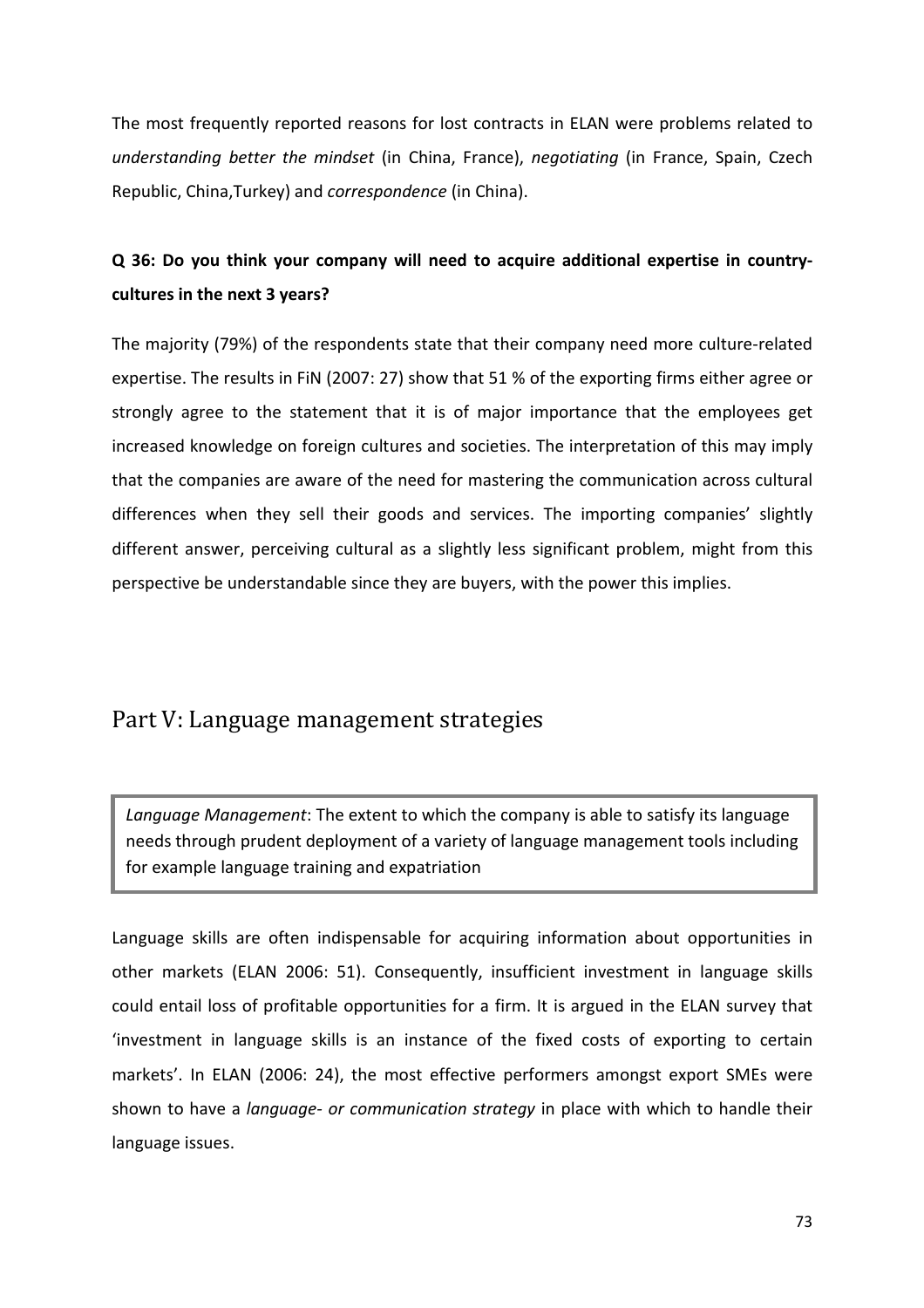## **Q37: In order to deal with customers in Belgium or in other foreign countries, does your company have a formal language strategy?**

 43% of the respondents reported that their companies have a formal language strategy, and 57% did not.

In the total European sample of the ELAN survey, 48% of the firms acknowledge having a formal language strategy. This percentage proved to be quite stable in the majority of countries, but countries such as Portugal (93%) and the UK (3%) and Ireland (1%) deviate from the norm. It is stated that 'there is clearly either an issue of complacency based on the lack of implementation of language strategies in Anglophone countries (UK and Ireland), and strong users of English, such as Iceland, or simply a belief amongst companies in these countries that English is adequate for all trading purposes, which diminishes the recognition of languages as a means to increase trade worldwide' (ELAN, 2006: 24). Further, it is said that 'the importance given to language strategies, which is shown later in the ELAN report to be a critical variable necessary to enhance trading performance, is more noticeable in established, though non-Anglophone, seafaring nations, Portugal, Greece (68%) and Cyprus (64%), as well as more recent applicants or entrants to the EU, such as Bulgaria and Romania. Indeed, over 60% of export companies in new or recent member states seem better informed in this regard and have a strategy, i.e. companies in Hungary, Estonia, Bulgaria and Romania'.

#### **Q 38: Do you keep a record of staff language skills?**

An impressive 71% of the respondents report that their company keep a record of existing language skills for their employees. However, it is important to mention that several of the respondents are hired by one large company, StatoilHydro. 21% report that no such language report is being kept, and 7% did not answer this question.

In the ELAN survey (2006: 34), on average 57% of the firms in the total sample keep a record of their staff's language skills. The authors mention, however, that such reporting is mandatory in some countries (e.g. Bulgaria, France and Hungary) and thus increases the average. They also mention that countries like the Netherlands and Denmark are less likely to keep records of their staff's language skills. FiN (2007: 28) points to previous research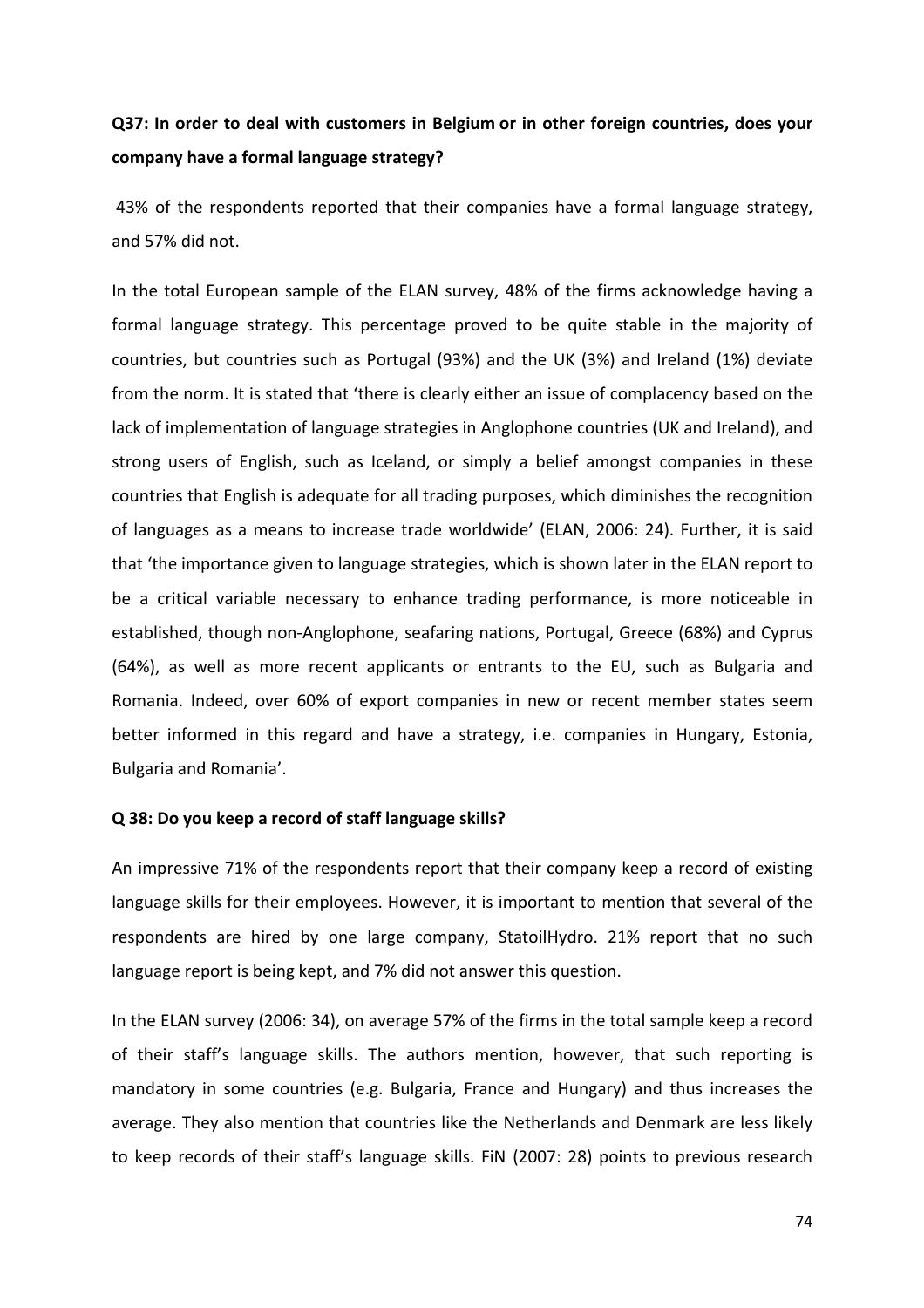where it has been found that Norwegian companies are rather inconscious about the employees' language competencies. On the one hand, managers often take the employees' language skills for granted, especially in English. On the other hand, they might be forced to consider other variables than language skills when hiring for example an engineer or an economist, as the companies almost without exception demand foreign language competencies in addition to other education. Since languages are not significantly prioritized in most programmes for professional studies, it means that in most cases, the available language skills are the employee's knowledge obtained in high school. However, both FiN and ELAN show that most companies from 1973 until today are unsatisfied with such a knowledge level, reflecting the subjects offered in school.

## **Q22: Have the language competencies of your staff ever influenced your company's choice of export markets?**

21% of the respondents in my survey replied 'yes' to this question (89% 'no'). Compared to the findings in ELAN, this percentage is quite high. ELAN (2006: 25) reports that '13% of the total sample of firms claim that the language competence of their staff has influenced the company's choice of export market'. Nevertheless, this varies considerably between firms in each country, ranging from as high as nearly 30% (Romania) to zero (the Netherlands and Luxembourg). The higher levels of influence tend to be with the newer members, Latvia, Lithuania, Czech Republic and Hungary, while Spain and Portugal also record levels of high influence.

## **Q23: Have you ever employed native speakers full time in your company who support trade in Belgium or other foreign trade?**

An impressive 86% of the respondents report that native speakers have been hired due to language needs. In contrast, merely 22% of the firms in the ELAN sample reported that native speakers were hired to support foreign trade. It is argued in ELAN that even the 22% 'demonstrates a recognition on the part of European companies that employing native speakers is an important part of an international communication strategy' (ELAN, 2006: 28). Thus, in the case of my results, the recognition of this language management tool is highly recognized. In ELAN, 80% of respondents answered that it was common practice to place emphasis on language skills when recruiting new staff, selecting for promotion and fixing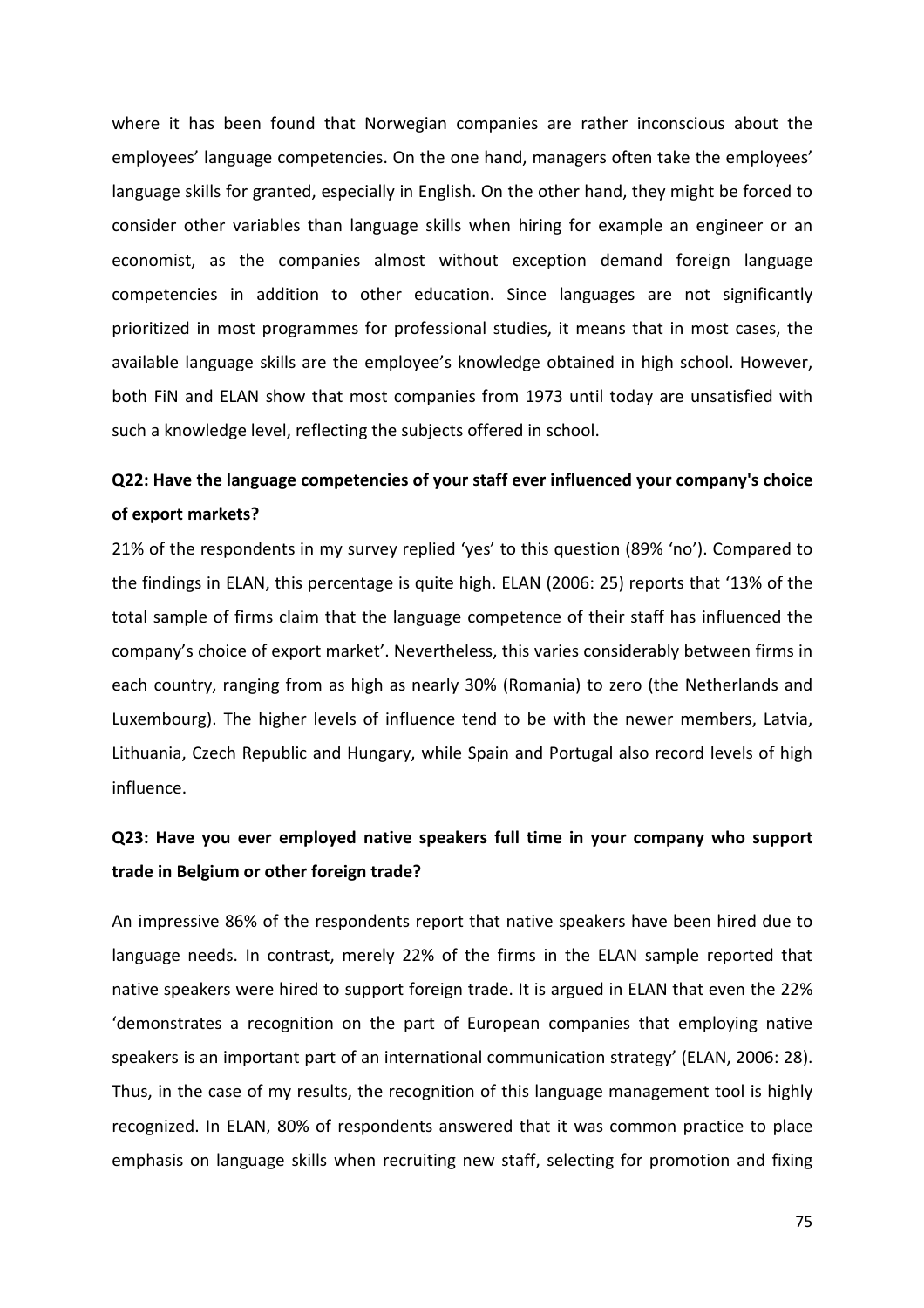remuneration packages. Companies in Germany, Hungary, Austria, Latvia and Norway appear more alert to the linguistic advantages of employing native speakers.

## **Q25: Have you ever employed external translators/ interpreters in Belgium or for other foreign trade?**

The employment of external translators and interpreters may indicate how dependent a firm is on external providers of language support (ELAN, 2006: 31). Among my respondents, 64% replied 'yes' to this question (19% more than the average ELAN results of 45% for SMEs and 16% less than the ELAN results for MNCs). ELAN reports a percentage for Norway of 56%, not too different from my results. The tendency for Norwegian companies to hire external language specialists thus seems to be high. This can be interpreted in different ways. Either, Norwegians are more aware of the need of translators and interpreters, or employees in Norwegian MNCs do not have sufficient language skills to communicate with business contacts.

#### **Q27: Have you ever offered language training to your staff?**

93% of the respondents to my survey responded that language training was offered in their company. This shows that the Norwegian companies represented are acting upon their awareness of the importance of language skills. According to the respondents in ELAN, 86% of the large companies arranged language training. This is a considerably larger proportion than the levels returned by SMEs (49% offering training) and reflects the relatively weaker resource base of the SME compared to MNCs.

#### **Q30: Do you agree with the following statements?**

| We expect that all new employees can understand and speak English.   | 100% |
|----------------------------------------------------------------------|------|
| We expect that all new employees can communicate in a second foreign | .50% |
| language in addition to English                                      |      |

#### *Table 7: Language training*

All the respondents expect that all new employees can understand and speak English. It is also a clear tendency to take skills in other foreign languages for granted. In the ELAN survey, 94% of large companies indicated that they engaged in what is known as selective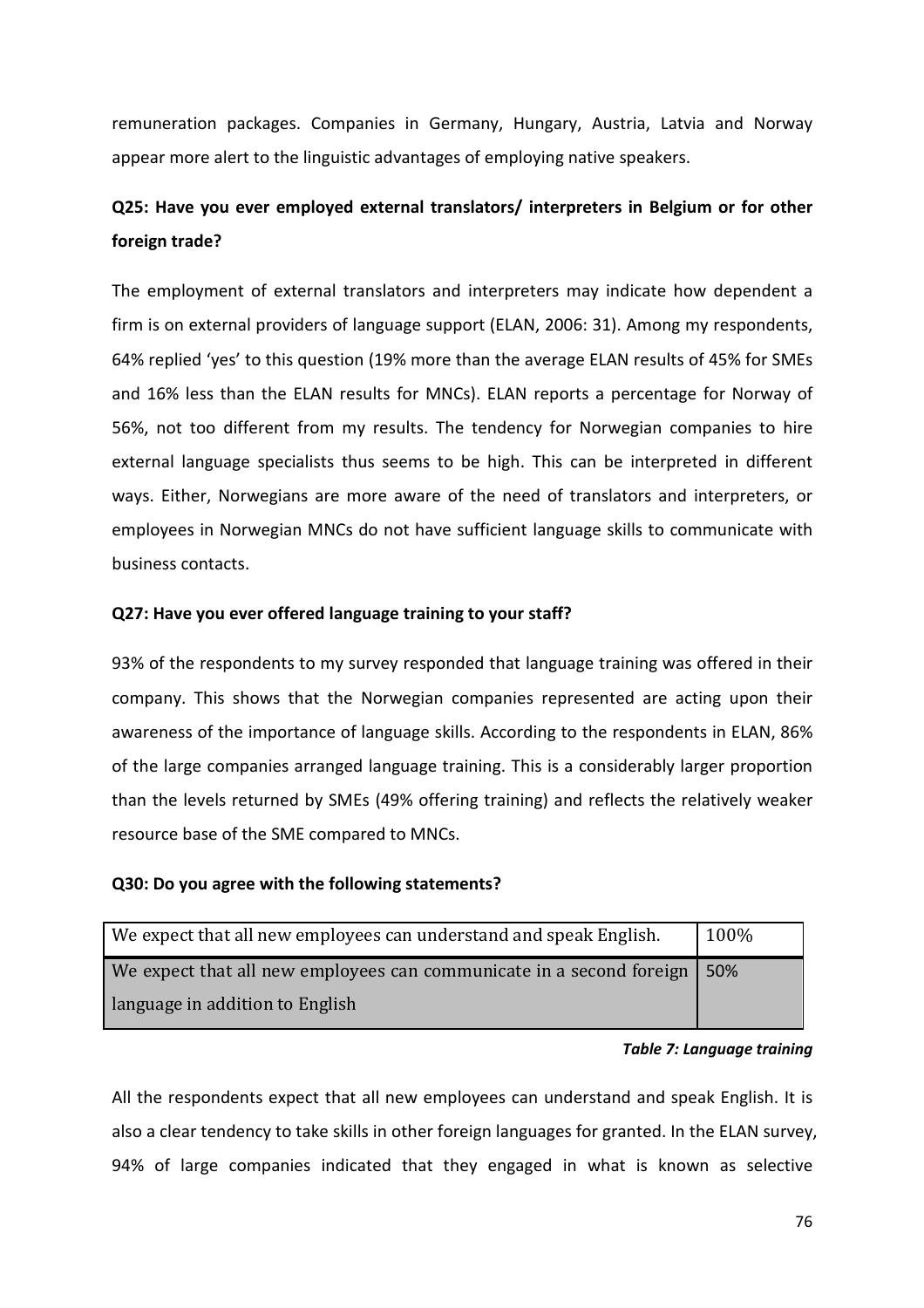recruitment, i.e. seeking to appoint employees who have the necessary linguistic and operational skills to meet a specified business need (ELAN, 2006: 47). In ELAN, selective recruitment is described as a 'quick-fix' approach, and that large companies with subsidiaries abroad frequently employ capacity building through work placements or expatriation. Further, 80% of the ELAN respondents answered that it was an established policy or common practice to place emphasis on language skills when recruiting new staff, selecting for promotion and fixing remuneration packages.

In ELAN (2006) it was found that 50% of companies were undertaking language skills audits either on a formal or on a less formal ad hoc basis and that 50% of respondents were not aware of such practices. ELAN (2006: 45) reports that the current 'common approach is the adoption of an agreed language for legal and contractual matters (e.g. annual reports) whilst at the operational level increasingly flat management structures and the encouragement of informal networking between employees themselves conspire to encourage multilingualism and to place the monoglot employee in a multi-national company increasingly at a disadvantage'. ELAN found that 'a minimum of 50% of the large companies clearly had a fully-fledged language strategy, embedded in a range of high level policy areas. It was argued, however, that the percentage of language awareness was considerably higher as the companies showed that language skills played an important role in HR policies.

## Part VI: EU language policy awareness

"Language skills will be important in achieving European policy goals, particularly against a background of increasing global competition"

*A new framework strategy for multilingualism*  European Commission, 2005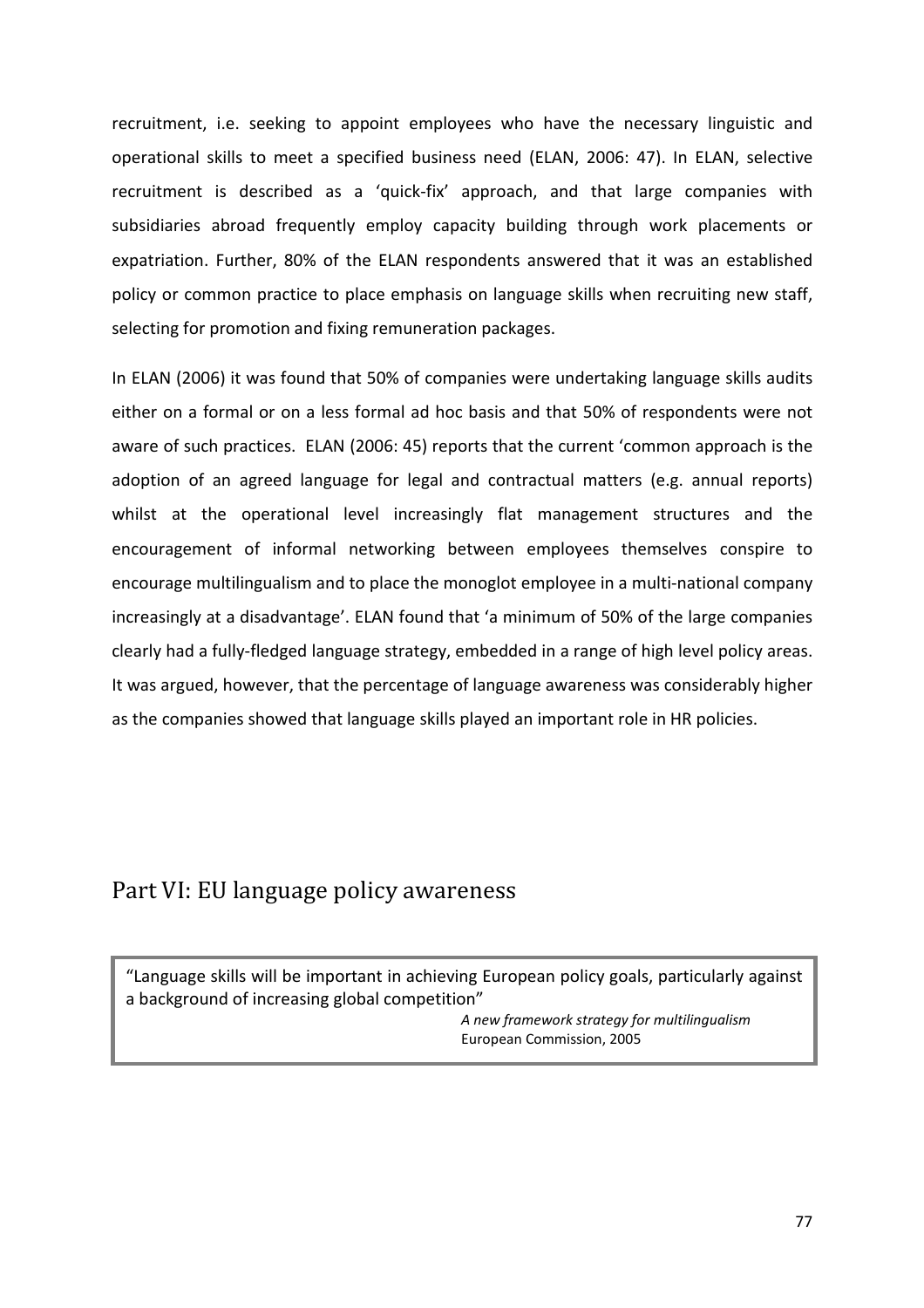#### **Q44: Do you have knowledge of the EUs multilingual- strategy and policies?**

Of the total sample, 21% had knowledge of the EUs multilingual strategy and policies, while 79% did not have such knowledge.

## **Q45: To which extent does EUs multilingual strategy influence the position of languages in your company?**

None of the respondents reported that EU's multilingual strategy influences the position of languages in the company considerably. 14% reported that the strategy was influential to a certain extent, while 86% never heard about it.

## **Q46: As a Norwegian company – how important is it to account for policies and regulations in the EU system?**

86% of the respondents reported that they mean that it is very important or important to account for policies and regulations in the EU system. The remaining 14% thought it was somewhat important. The high importance of EU policies and regulations for Norwegian companies abroad seems plausible in that Norway's most important trading partner is the EU (www.ssb.no, 20.08.2009) and that the respondents are working for Norwegian companies placed in the EU-member state of Belgium. In contrast, the low awareness of the EU's multilingual strategies is surprisingly high. This may be explained by the status of languages –being 'a dish on the side' (Trompenaars, 1994). Languages are not seen as an integrated part in business, alongside with core activities.

## **Q47: Do you think it is important to follow EUs strategy of making language competencies a competitive advantage?**

The respondents seem to recognize the importance and potential gain from enhanced language competencies. 74% think it is important to follow EU's strategy of making language competencies a competitive advantage. 27% do not think so.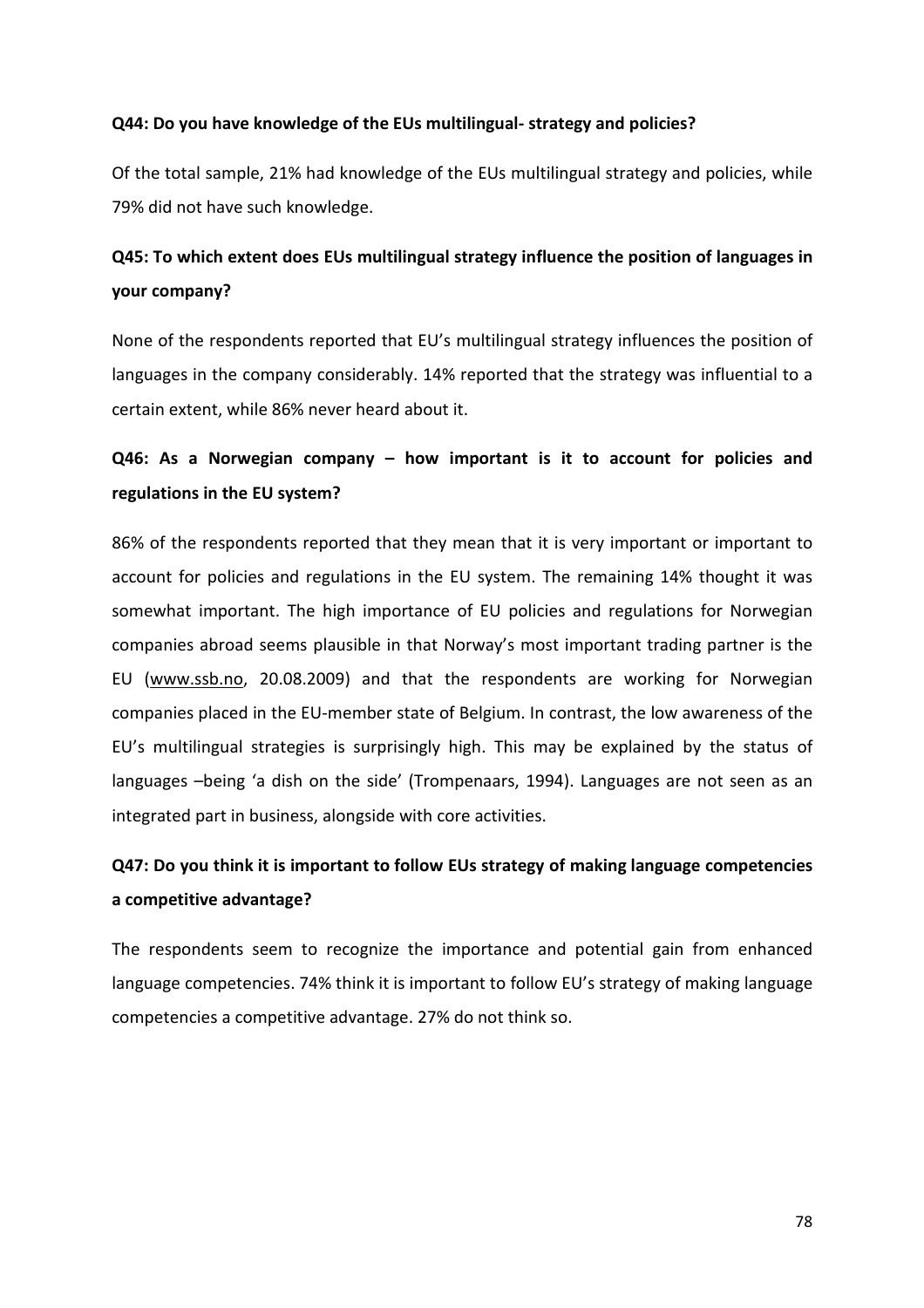#### **Q48: Do you have additional comments about language management in your company**

- − (…) *French is useful for interacting with EU institutions and 'on the ground' in and around Brussels, while cultural, but not necessarily linguistic, skills are hugely important in our work in the Balkans.*
- − *During my time in Telenor the Russian classes for the employees who worked towards North-West Russia was granted a certain attention, but there was also a recognition of the limited possibilities to learn 'an exotic language' with after-hour classes only. The goal was to show the Russians that several employees wanted to master various greetings and some daily language, rather than being able to negotiate in Russian. Due to the Russians' poor English skills (at the time), interpreters were employed when delegations met.*
- − *Locals combined with Norwegians are key factor for success.*
- − *Depending on the market where we are operating additional languages are the key to successful execution of one's duties. In some areas being a native speaker is necessary.*

One respondent explained that most of his/ her answers were given for a specific legal entity and did not reflect the company overall.

Another respondent specified that he/ she did not know about EU's multilingual policies, but that they 'might very well be important'.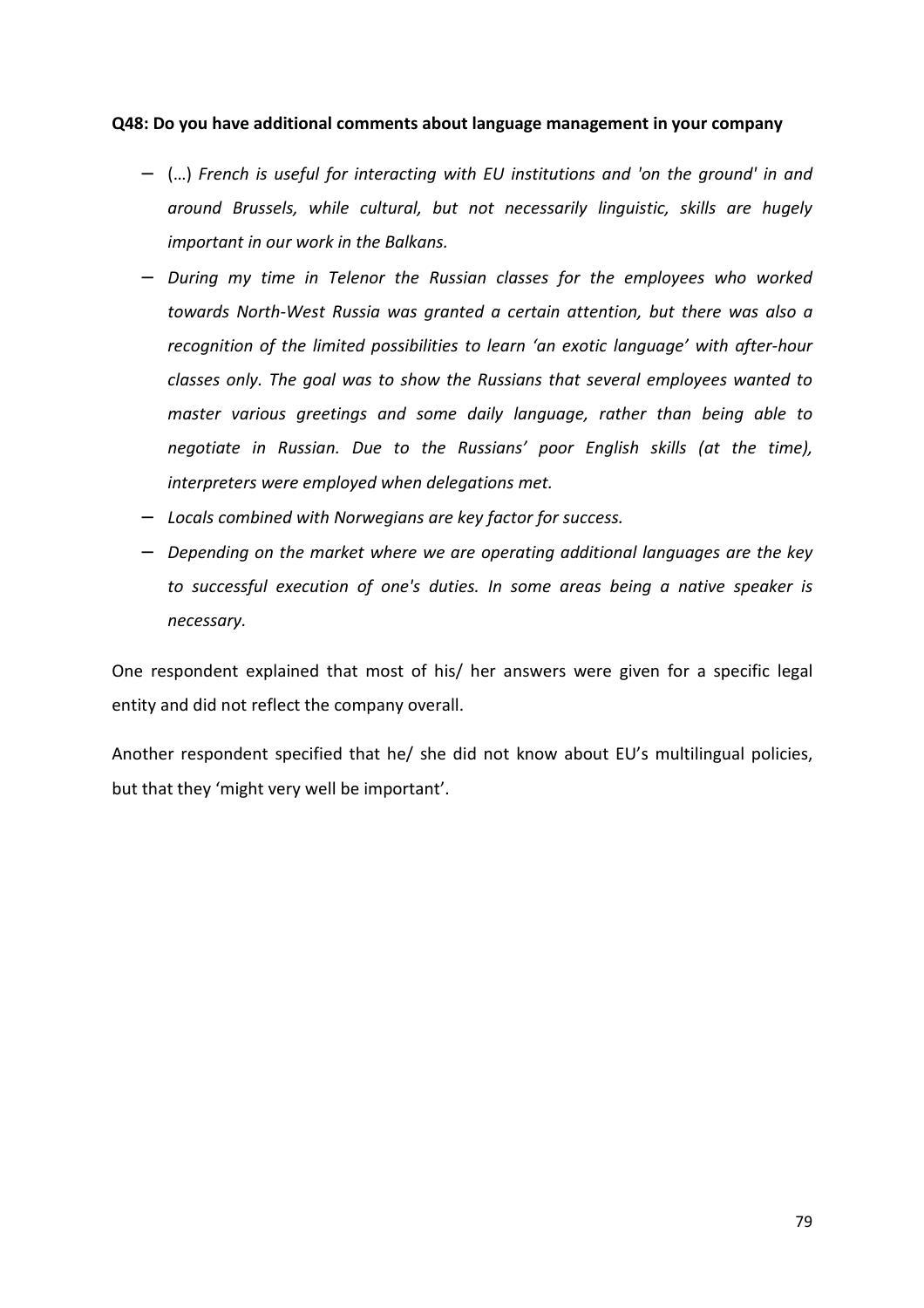# **Section 8: Analysis Analysis and conclusions –Language is the Language key**

In section 8.1 the empirical findings in the previous chapter are discussed. The interrelations between the different parts of the Language Management model will be detected and presented. Part 8.2 is devoted to the conclusion and includes concluding remarks regarding both the theoretical parts 2, 3, 4 and 5, as well as for the empirical findings. The conclusion summary gives a brief overview of the main findings.

# *8.1 Discussion of the f findings*

# 8.1.1 RESPONSIVENESS



*Table 8: Language Responsiveness*

Not unexpectedly, the perceived importance of English skills greatly exceeds the perceived need for other foreign language skills. However, the difference is suspiciously large. While 94 % thought it was very important to be able to communicate by e-mail in English, only 94 % thought it was very important to be able to communicate by e-mail in English, only<br>19 % though the same was the case for other foreign languages, even though their company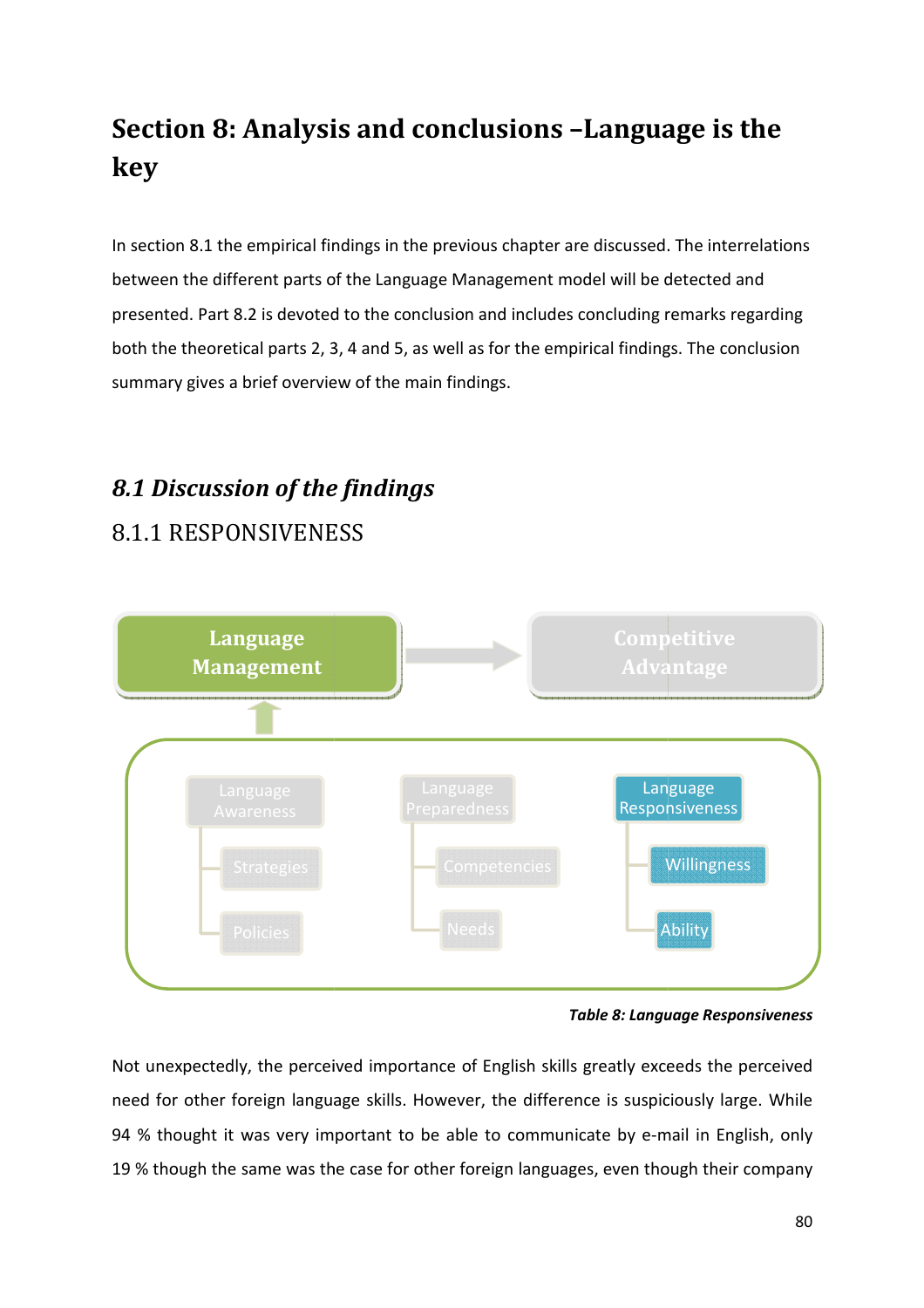is operating in a large number of countries. This means that English is seen to be 75% more important than all other foreign languages in total. While it might be understandable that English has such an important role to play in business, it is puzzling that other foreign languages seem to be so little valued. The companies surveyed were all contacted through their offices in Belgium, most often situated in Brussels. As mentioned earlier, 80% of the Brussels community are francophone. Even though many international companies trade with other similar enterprises, it is reasonable to believe that the increased use of French, amongst other EU languages, could be favourable for companies operating in Belgium.

English is frequently being used in all kinds of business situations. All the respondents report that they daily speak English on the phone, and 94% think that the ability to communicate in English by e-mail and telephone is very important. This shows how important English language skills are in business, and supports the argument of Hellekjær (FiN 2007: 20) that 'exercising trading activities without using English is only exceptionally possible'. The findings also underline the need for both general and differentiated English skills, as Hellekjær points out. *For comparison, 19 percent thought it was very important that employees can communicate by e-mail in other foreign languages (non-specified), and an additional 25 percent thought it was important. This makes 44 percent in total, while the answer to the importance for English in communicating by e-mail was 94 percent.* 

75 percent of the respondents inform that they use English in the communication with the headquarters and other subsidiaries, while 25 percent use Norwegian for those purposes. Similarly to the FiN survey, my findings imply that the Norwegian language is a considerable communication tool in Norwegian business abroad. It proves the importance of good communicative skills in one's own mother tongue, as for native Norwegians, and suggests that the language of the country of ownership might be good to learn for non-Norwegians. Even though English is clearly the most applied business language, the FiN survey (2007: 27) shows that there is a pronounced need for improved English skills (50% of respondents though so). Nevertheless, what is surprising is the great need for knowledge in other foreign languages like German (35%), French (25%) and Spanish (22%), implying that it is found unsatisfactory to use English in the contact with those language areas. Russian- and Chinese skills are also seen as important, and can mean that the use of English is perceived to be problematic in new and growing markets.

81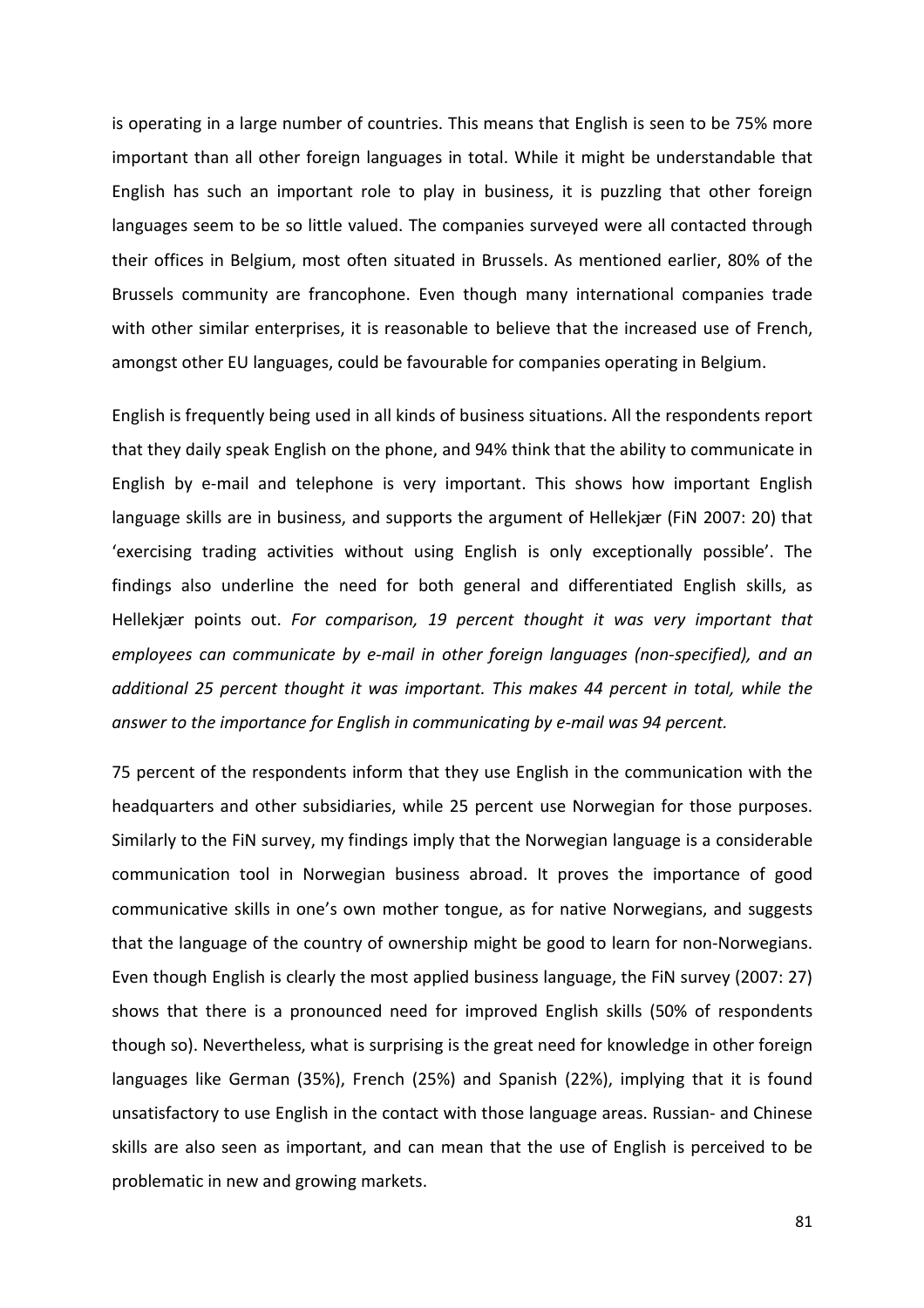## 8.1.2 AWARENESS



*Table 9: Language Awareness*

All the respondents were showing a high degree of language awareness by acknowledging that foreign language competencies are a prerequisite for their respective firms. The fact that the majority (86%) of the respondents think that their companies will need to acquire expertise in foreign languages in the next three years further support a high degree of language awareness. The percentage was 44% higher than that of the ELAN survey. Possible explanations for this difference may be difficulties due to the complex language situation in Belgium, the companies' vast expansion plans (70% of the respondents reported on such plans), dissatisfaction of using English as a substitute for other languages or merely plans), dissatisfaction of using English as a substitute for other languages or merely<br>measuring error. I would like to believe that the three former are the most viable explanatory factors. e respondents were showing a high degree of language awareness by acknowledging<br>
oreign language competencies are a prerequisite for their respective firms. The fact<br>
the majority (86%) of the respondents think that their

In general, the perceived need for enhanced language competencies is great. A high percentage of the respondents think that by increasing such skills, the business performance will be positively influenced. Question 40 embraced all foreign languages, and did not<br>distinguish between English and other foreign languages. Even though the respondents<br>(with the exception of the Briton) and their colle distinguish between English and other foreign languages. Even though the respondents (with the exception of the Briton) and their colleagues are frequent users of English as a second language, it does not necessarily mean that they are fluent speakers. Their level of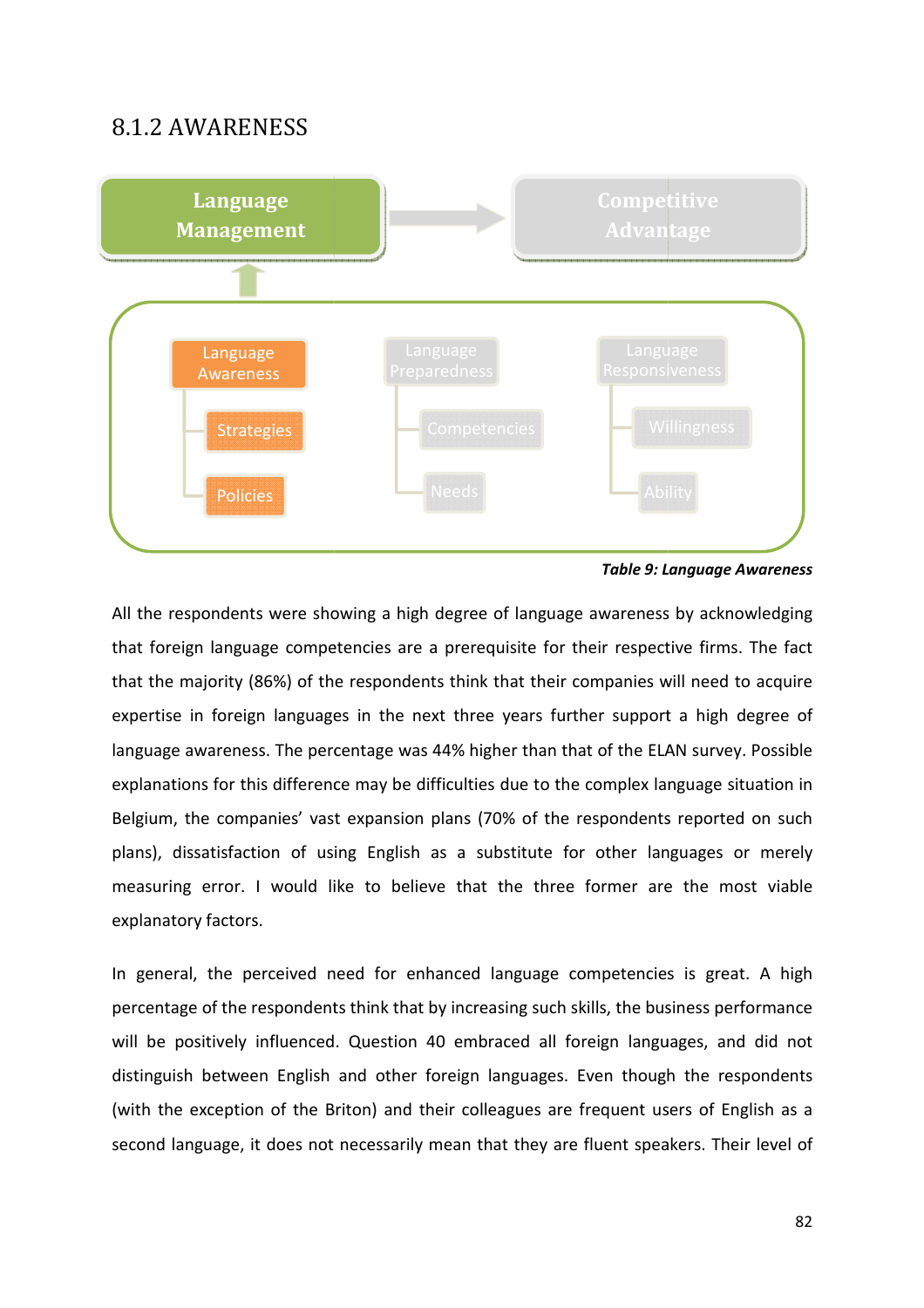English most likely varies, as do also the consequent communication problems. It is likely to believe that the potential benefits of enhanced English skills also are considerable.

## 8.1.3 PREPAREDNESS



*Table 10: Language Preparedness*

As mentioned before, the results show that the respondents systematically put more importance to the countries for their activities than to the respective languages in those countries (cf. table in the Findings section, under Language Preparedness). Since the BeNeLux area includes four official languages (Dutch, French, German and Luxemburgish), it is difficult to distinguish what degree of importance is given to these four languages relative to the importance of the geographical area. For France, however, the picture is clearer. 75% of the respondents rated France as a very important or important for company activities, while 62% thought the French language is very important or important. This implies a difference, or language gap, of -13%. In the case of the UK, 75% of the respondents reported that it was an important country for their companies' business activities. Curiously, however, 94% thought English was a very important language. Thus, in the case of UK/ English, the language gap is +19%. nce of the geographical area. For France, however, the picture is clearer. 75%<br>dents rated France as a very important or important for company activities,<br>bught the French language is very important or important. This impl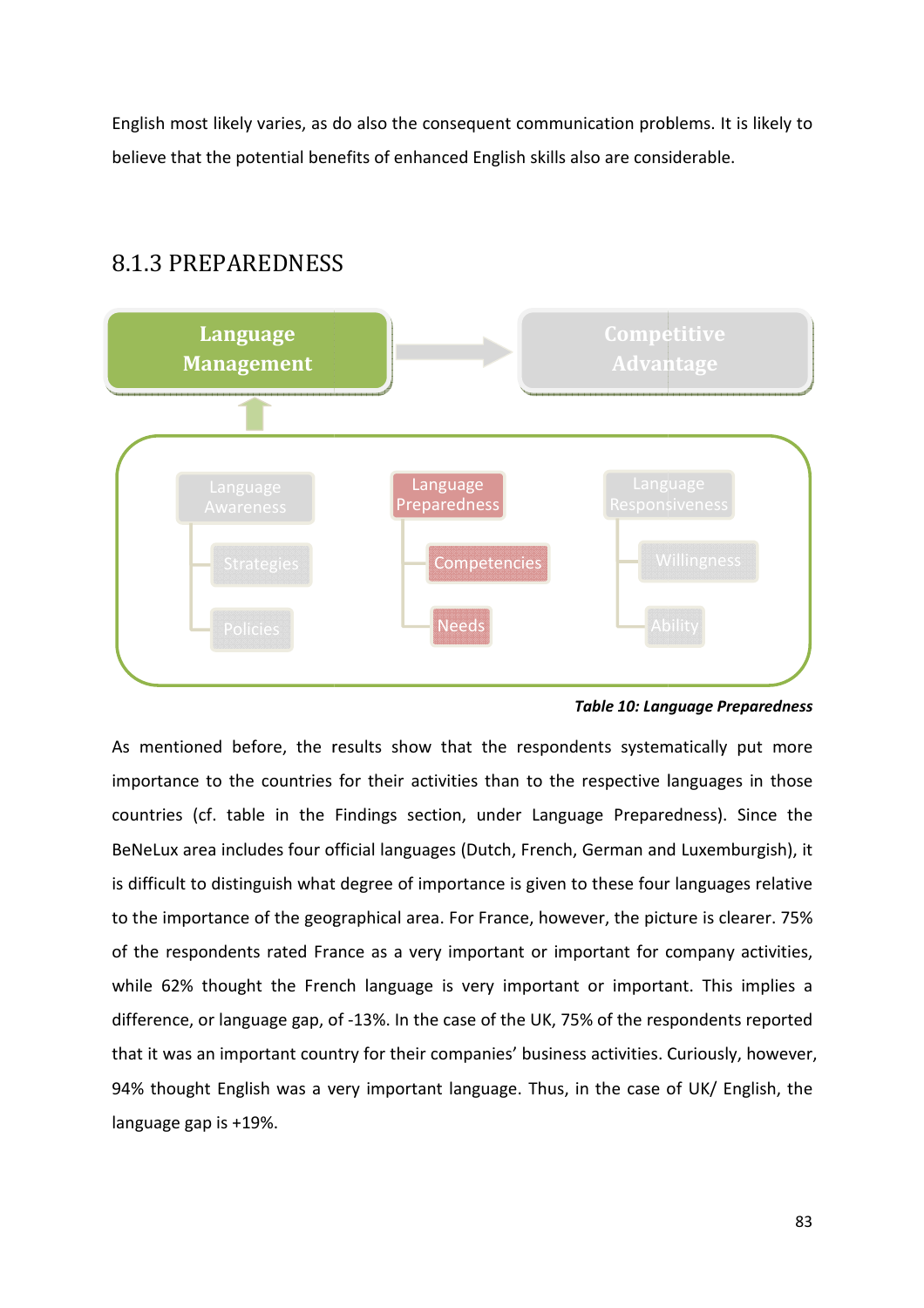For all other foreign languages than English, we have a language deficit which means that the language gap is negative (the country is seen to be more important than employees' ability to communicate in the local language). For Norway & Scandinavia/ Norwegian & Scandinavian it is -24%, for Germany/ German it is -19%, for Spain/ Spanish it is -37%, China/ Chinese-32%, Russia/ Russian -31% and other countries/ other languages -38%. It seems that linguistic problems are, if not ignored, not being granted enough attention from business people. This is an alarming tendency, as the economic interaction between Europe and BRIC (Brazil, Russia, India, China) countries, amongst others, is increasing. The value of EU 27 import from China tripled between 2001 and 2008 (epp.eurostat.ec, 03.08.2009). The language gap increases for languages that traditionally not have been commonly taught in Norway (Spanish, Chinese, Russian and other languages). Interestingly, these are languages whose speakers traditionally are known for not having extensive foreign language skills (Trompenaars, 1994). This means that a substitute language, most likely English, or a thirdparty interpreter is being used. When communication is being done in a language in which the parties feel insecure speaking, the chances for miscommunication are many, especially since we are talking about culturally distant cultures like the Chinese and Russian ones.

The language deficits, or negative language gaps, imply that there is a lack of language preparedness. In other words, there is a need for increased language competencies. Like argued in the FiN survey, the knowledge of French and Spanish are not conforming to their global expansion. I find it particularly interesting to observe that the French language (remember that 80% of the population in Brussels are francophone) is regarded so much less important than English.

When third-party interpreters are being used, the information transferred from across the table will at best be approximately translated. If the interpreter has insufficient linguistic- or cultural skills, the translation may be even wrong, and decisions are consequently made on faltering ground. There are also cultural differences in the use of interpreters. In grouporiented cultures (Trompenaars, 1994 and Hofstede, 2001), where importance is put on relationships, the interpreter is usually included in the business delegation and has the job of interpreting not only what is being said, but also what is meant 'between the lines' as well as cultural features of the opposing party. In the case of the more distant and task-

84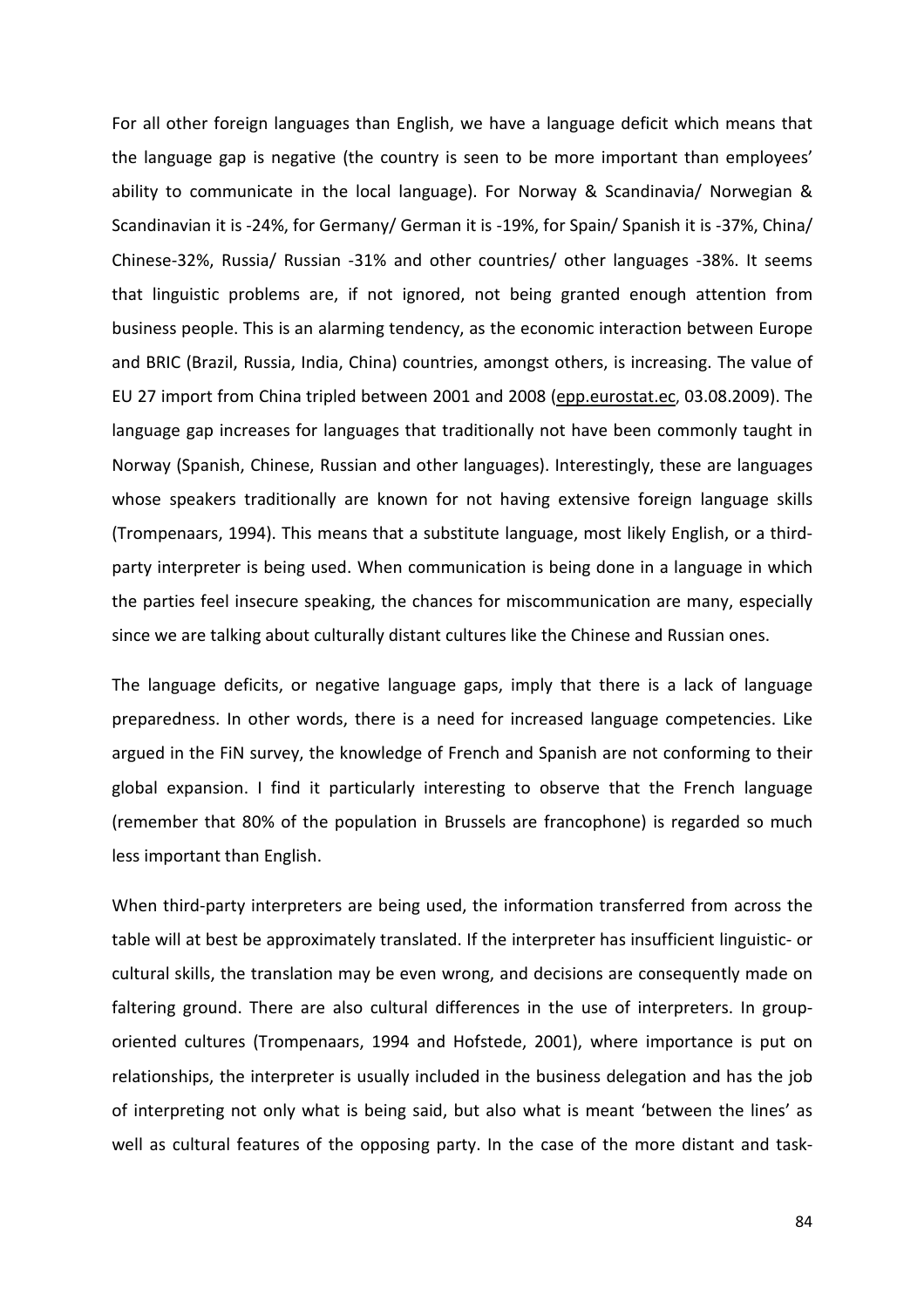oriented Western business culture, the interpreter is most likely to translate the words and be viewed as an external person to the business delegation.

In the ELAN survey (2006), when the respondents were asked to comment on the adequacy of the language skills in their company, 60% of respondents believed that there were skills deficiencies related to staff in subsidiaries. In the Talking Sense survey (2005), in France, 80 percent were unhappy with the language skills. Such numbers show that the importance of language issues in business is increasingly being recognized. All of the respondents mean that language competencies are a prerequisite for their firms and 86% think that their company will need to acquire additional expertise in foreign languages in the near future. The respondents thought that the positive effects of increased language competencies were many; 77% thought it would materialize in an enlarged network, 71% thought it would lead to more foreign clients/ customers and 64% though it would lead to better information flow in the organization. The respondents represent more employees than managers. It is likely that employees that are working in a challenging multilingual environment acknowledge the need for a language strategy and will embrace it. With 'on the ground' awareness and responsiveness, it might be easier for managers to make strategic language management schemes work. With other words, the employees may be fully aware of the need for increased language competencies, and be highly willing to respond to business partners' or colleagues' language needs, all while not having sufficient skills to do anything about it. In such an environment, the stage is set for learning. It would be the managers' responsibility that language learning and other language management measures are relevant to operation and to further strengthen the status of languages in the organization by acknowledging its importance in both daily operations and in major contract dealing negotiations.

Many business contracts are being lost due to insufficient language- and culture skills. This has been underlined both in the ELAN and FiN surveys and further in my study. According to the article 'Language: the forgotten factor in management' (Marschan et al., 1997) managers might not be able see direct economic returns on investments in language skills. However, when measured in terms of lost contracts, the picture becomes clearer. Even though 'only' 7% of the respondents report on lost contracts, there is most likely important hidden cases of contract lost on this basis. We should not ignore that this percentage tripled when the respondents were to report on lost contracts related to weak cultural skills. Even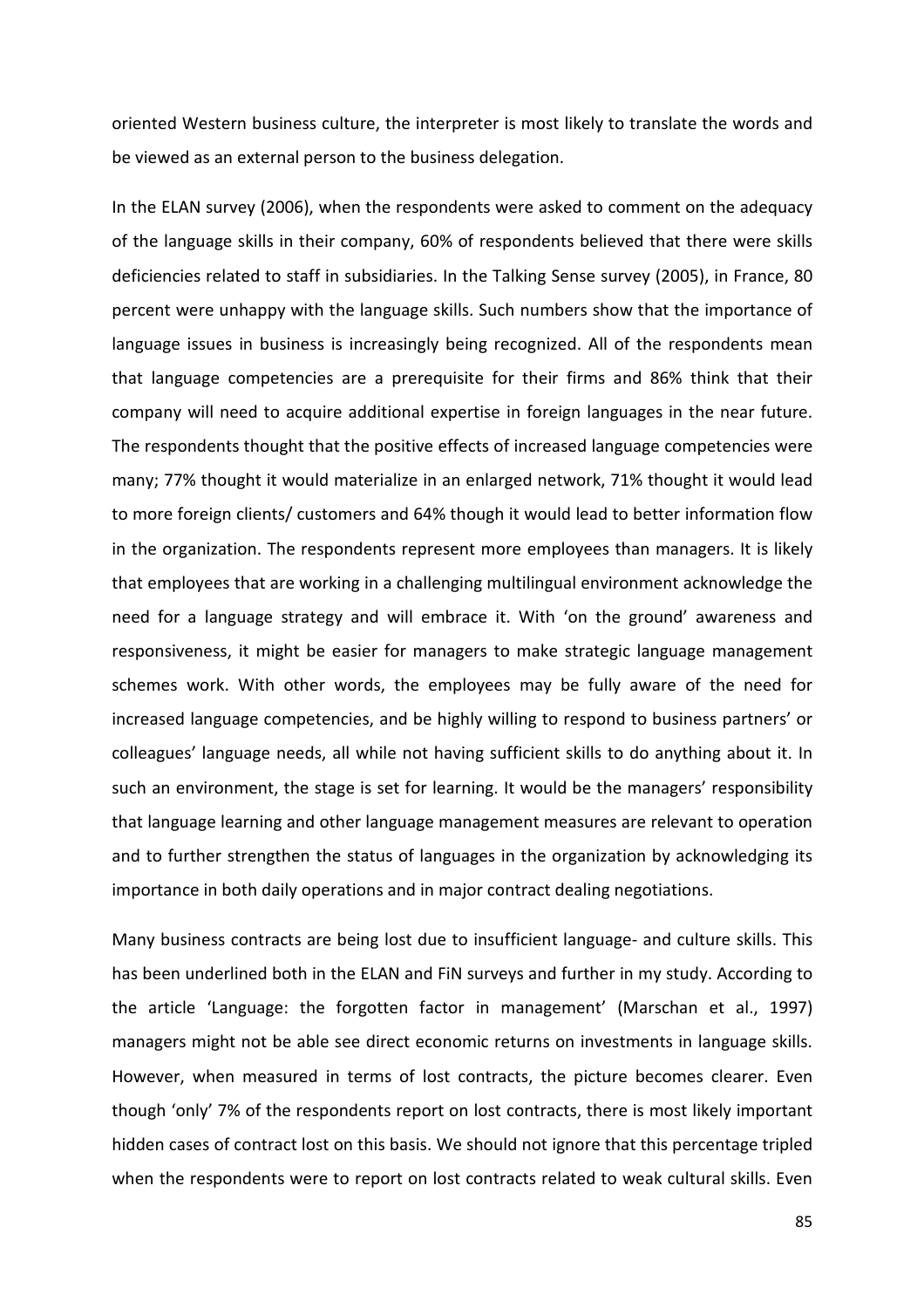though few of the respondents reported on lost contracts, many of them experienced problems in the contact with Belgian- or other foreign acquaintances based on the lack of language skills. 43% and 29% of the respondents have experienced problems with French and Dutch, respectively, a worrying percentage for companies operating in Belgium. Despite its wide-dispersed use, also as a substitute for other languages, English also seem to be a source of communication problems (14%). In the FiN survey, 50% of the respondents pronounced the need for increased English skills.

Language skills and misunderstandings might just be two factors of losing a contract, but the language requirements when dealing with contracts are specific and demanding. As we have seen, English is frequently being used as a substitute language, and millions of EFL-speakers are doing fine in everyday business encounters. For that reason, it might be even harder to distinguish whether *language skills* is the determinant factor of miscommunication problems.

### 8.1.4 CULTURE

The highest degree of language related difficulties was in the case of French (43%). In contrast, 86% of the respondents have experience culture related difficulties. The difficulties were said to be many, and more severe if the cultural distance was large (compared to the Norwegian culture). Cultural understanding obtained through language learning should not be underestimated. However, as one of the Dutch respondents put it 'although you might be culturally aware, it occasionally is a challenge to meet cultural demands from customers especially if the demand is far off relative to Norwegian culture (our internal reference)'. As already mentioned, 21% of the respondents had experienced missing a contract due to insufficient cultural competence. In the ELAN survey, the average percentage was only 4%. Curiously, however, as the number varies greatly across borders, the percentages for Nordic firms were considerably higher. Of Swedish, Finnish and Icelandic firms 12%, 10% and 9%, respectively, reported such problems. Is it random that there were no Norwegian firms among these? Why do Nordic companies seem to be less culturally 'literate' than other European countries? It is not the aim of this thesis to find the answers, but it is surely an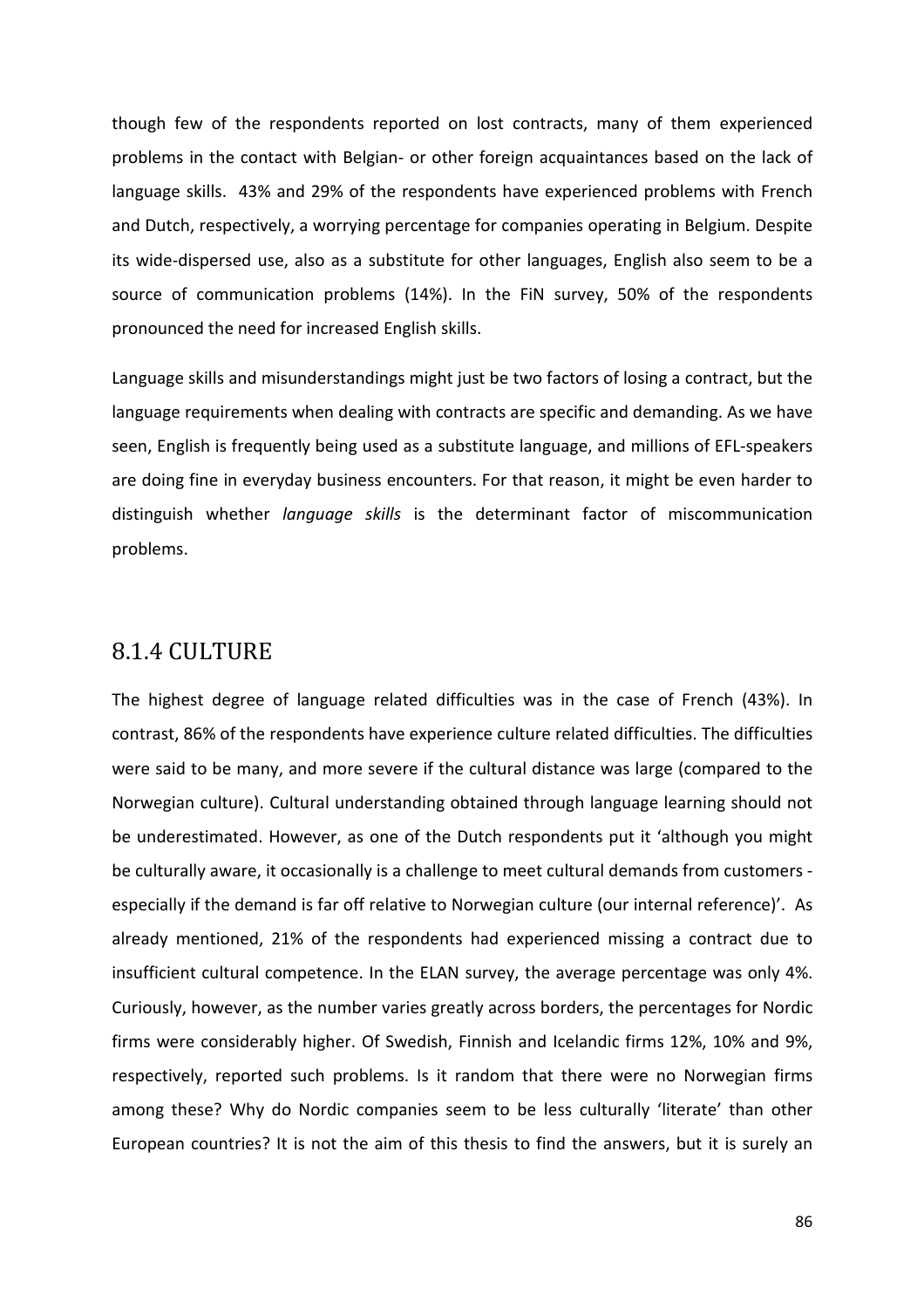interesting question. Acknowledging their difficulties, 79% the respondents admit that their companies' need additional expertise in country-cultures in the near future.

### 8.1.5 LANGUAGE MANAGEMENT STRATEGIES

The majority of the firms (57%) were reported to have no formal language strategy in order to deal with customers in Belgium or in other foreign countries, while 43% were said to have such a strategy. It should be noted, however, that several of the respondents may not possess knowledge about all existing policies and strategies within the company as they do not hold a managerial position. Nevertheless, the percentage is quite similar to that of the ELAN survey (48%). What is puzzling, however, is the fact that 71% of the respondents inform that their companies do keep a record of language skills –which is an important feature of a language strategy. Thus, even though only 43% informed about the presence of a formal language strategy it demonstrates awareness of the importance of language skills and it shows a basis for responsiveness to respond to business partners' language needs. However, if the language record is not being used strategically to build language competencies where they are needed and is merely used as a 'window-dressing' management tool, the fact of allocating resources to mapping out language competencies and deficiencies might be of little use.

According to the ELAN (2006: 28) study Norway figures among the countries that appear to be more alert to the linguistic advantages of employing native speakers. This seems to be underlined by my results, showing that 86% report that native speakers have been hired due to language needs to support trade in Belgium or other foreign trade. In comparison, the ELAN showed a percentage of 22%. External translators and interpreters are also frequently hired by the represented companies (64%). For Norway, the ELAN survey reports a percentage of 56%, 8% lower than my findings. This difference may be due to the complex language situation in Belgium, and may also be a sign of insufficient internal competencies in languages.

The clearly most used language management tool is language training (94%). Norwegian companies do not merely *think* about languages, they do something to improve the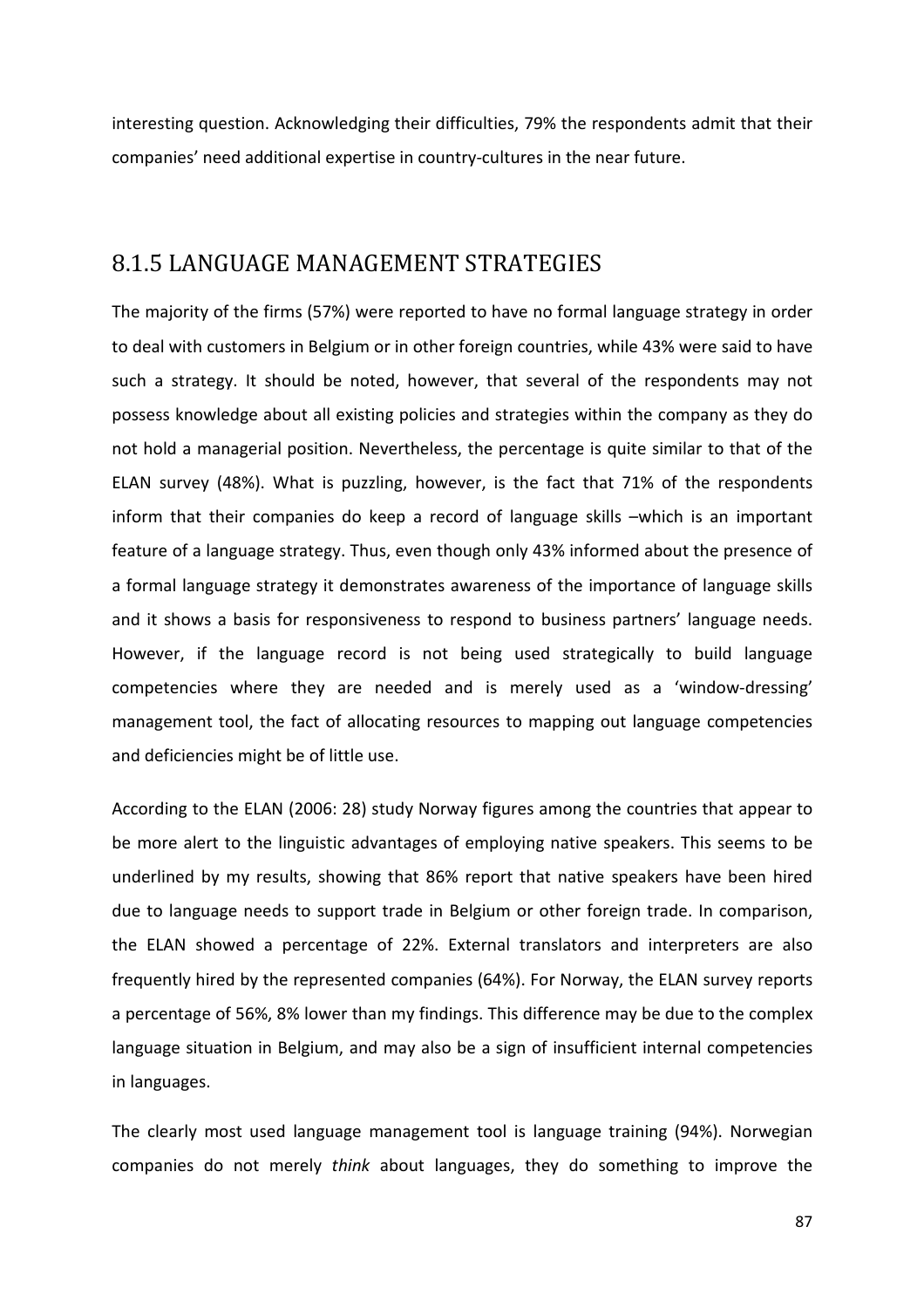situation. However, the quality and depth of the language training is crucial. The respondent, who wrote about doing business in Russia, informed about the 'limited possibilities to learn 'an exotic language' with after-hour classes only'. He further stated that the effect of even minor language skills could be great. The Norwegian showed their commitment and interest in Russia by memorizing some phrases in Russian. This in turn created goodwill from the Russians. It should be noted that it is not always a viable option to expect employees to be able to communicate in all languages that are relevant for a company's business activities. Sometimes when sending a delegation on negotiations abroad, for instance, the solution of using a language professional together with giving pre-departure cultural briefings might be just as useful if there are constraints on time and resources. What is most important is to be aware of the possibilities and apply the most appropriate language management tool to each situation. Some language needs may require long-term commitment and learning, e.g. if the company is planning an important venture in a new foreign location. By ensuring that the major language needs are strategically being built internally, language professionals can either be hired full time or for more short term projects, where specific interpreting or translating skills are required, e.g. simultaneous conference interpretation or translation of judicial documents.

When it comes to selective recruitment, all the respondents state that it is expected that all new employees can understand and speak English. 50% expect also this ability in other foreign languages. If we compare this to the answers to the question regarding experienced problems due to insufficient language skills, there seems to be a certain disparity. The need for language skills is a good reason for applying selective recruitment based on language skills. Selective recruitment is a good way to enhance insufficient language skills without major investment, and may help to decrease the percentage of experienced language problem in the company. However, it raises a new question; is it realistic to expect that all new hires are fluent in English or in other foreign languages? Is selective recruitment an 'easy way out'? Or rather, are all those who claim having knowledge in certain languages able to communicate at the business level? Selective recruitment can be a powerful tool, but it might be advisable to carefully assess the claimed language- and communication skills. After all, we have seen that even experienced MNC employees have problems communicating in English even though it is the company language they use every day. In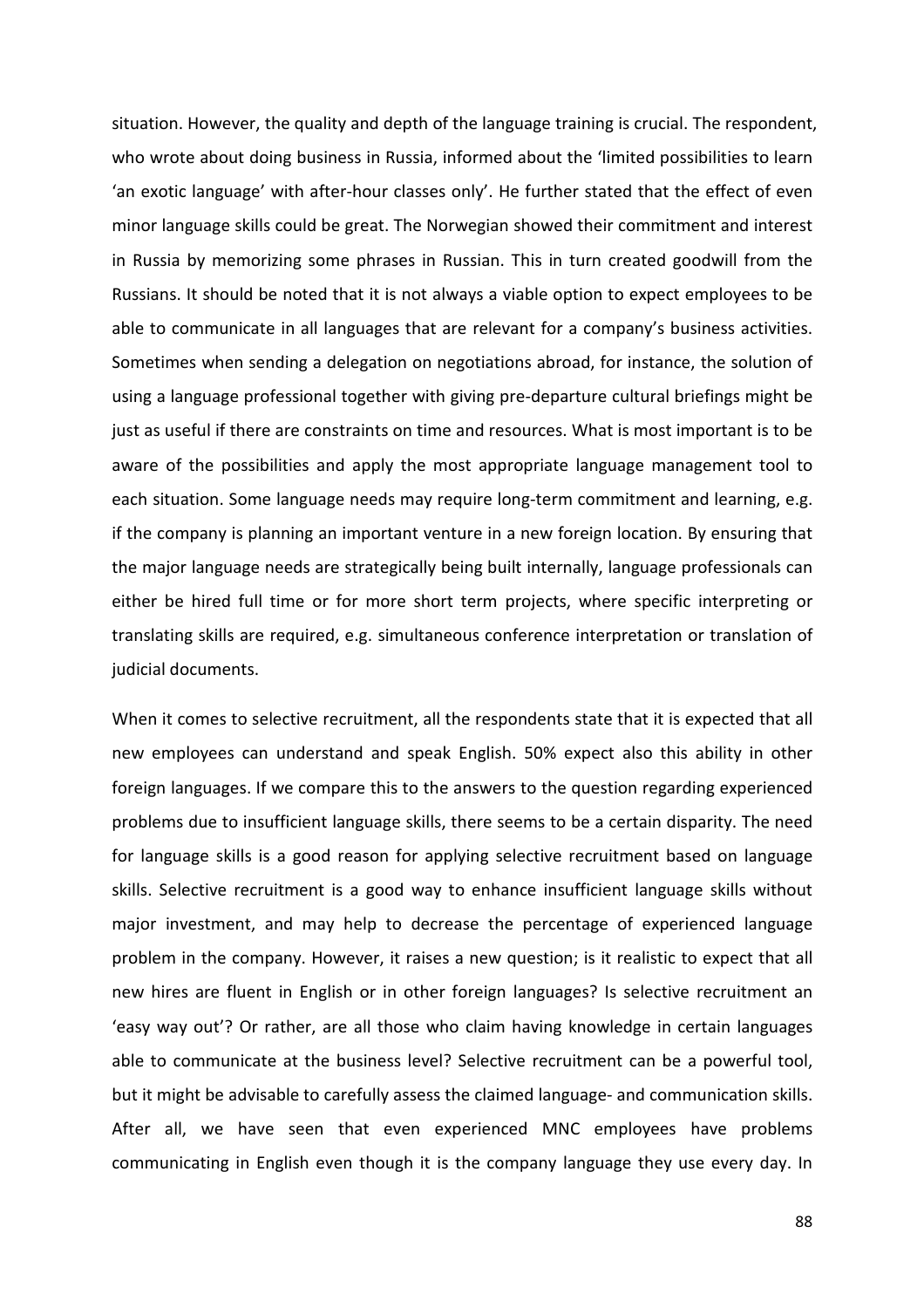ELAN, it is argued that selective recruitment is a 'quick-fix' approach. It should therefore be carefully used in combination with other language management tools.

The questions regarding HR policies in my survey give, like it was formulated in the ELAN survey (2006), 'a good indication of a company's depth of commitment to successful international communication and the issue of language and intercultural skills'. The respondents' answers show that even though their companies recognize the language issues, they seek to fix them mostly by hiring external language professionals or by doing selective recruitment.

### 8.1.6 EU LANGUAGE POLICY AWARENESS

The knowledge of the EU's multilingual strategy and policies was surprisingly low at 21% since 86% of the respondents inform that it is important to account for policies and regulations in the EU system. It is likely that a multilingual strategy is not considered an important part of the company's core business, and for that reason is not granted much attention. Of the 21% who were aware of the EU multilingual strategy, 14% reported that the strategy was influential for the role of languages in their respective companies.

Even though the awareness of the EU multilingual strategy was scarce, 74% think it is important to follow EU's strategy of making language competencies a competitive advantage. It seems to me that Norwegian companies that are present in Belgium might favourably follow the development in areas other than what is considered as core business. I think that if Norwegian businesses are not conscious about what is happening on the EU business arena, they might start lagging behind firms that benefit from the EU's focus on materializing the favourable contributions of extensive language and communication skills. If a company is facing two suppliers, where one is able to deal in the buyer company's language, it may be the concluding factor if many of the other variables are equal. In my opinion, the relationship-building force of foreign language skills should not be underestimated, especially when dealing with relationship- or group oriented cultures like you find in countries like Japan, China or Russia.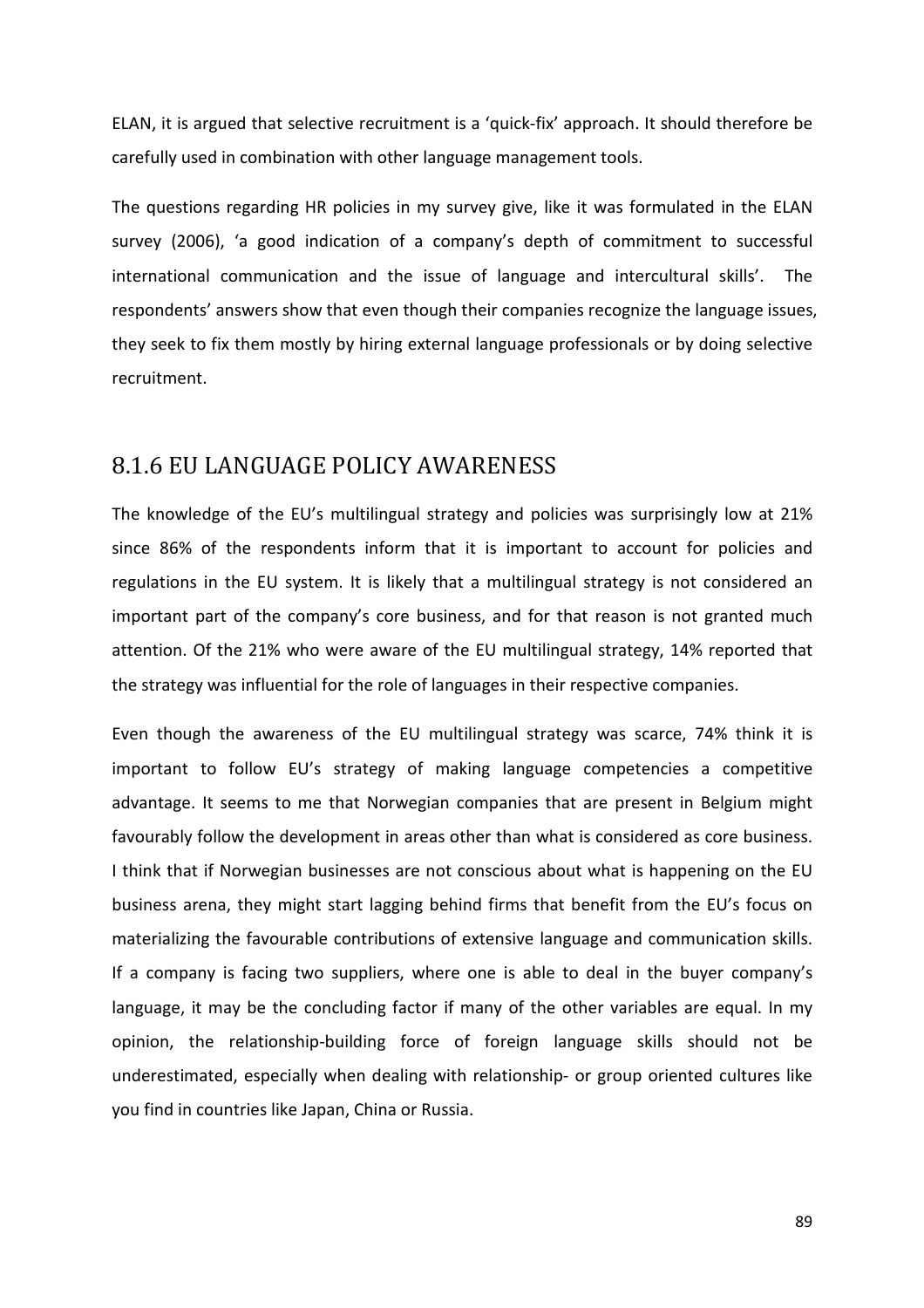# **8.2 Conclusions**

 $\overline{a}$ 

The objective behind this thesis was to answer the following research question;

# **To which extent do Norwegian multinational companies acknowledge <sup>8</sup> and apply language management?**

I have attempted to answer this question by discussing the importance of language skills in international business, the need for accelerated learning of culture- and language skills in the multilingual business world, and by the case study on Norwegian MNCs in Belgium. The input from and comparison with previous research and surveys - ELAN, FiN and Talking Sense in particular- have played a crucial role in answering the research question, as my survey was relatively limited in terms of respondents and geographic area.

To structure this final chapter, I will make use of the four initial questions asked in the introduction, before I proceed to concluding remarks regarding the Language Management Model.

# 8.2.1 What is strategic Language Management?

LM is the way a company satisfies its language needs by the usage of various management tools. Strategic language management means that the language management scheme becomes an integrated part of long-term business planning. It can be seen from the Language Management Model that LM is dependent on language awareness, preparedness and responsiveness. These variables that represent the ability to recognize the need for competencies in multiple languages in business communication, the willingness to do something about it and the capability of doing so, are necessary to build a viable language strategy and well-functioning LM tools. Throughout the paper, various examples of LM tools

 $^8$  By the word 'acknowledge', I mean the extent to which the companies' employees and managers are aware of, prepared for and responsive towards language-related questions, according to the Language Management Model.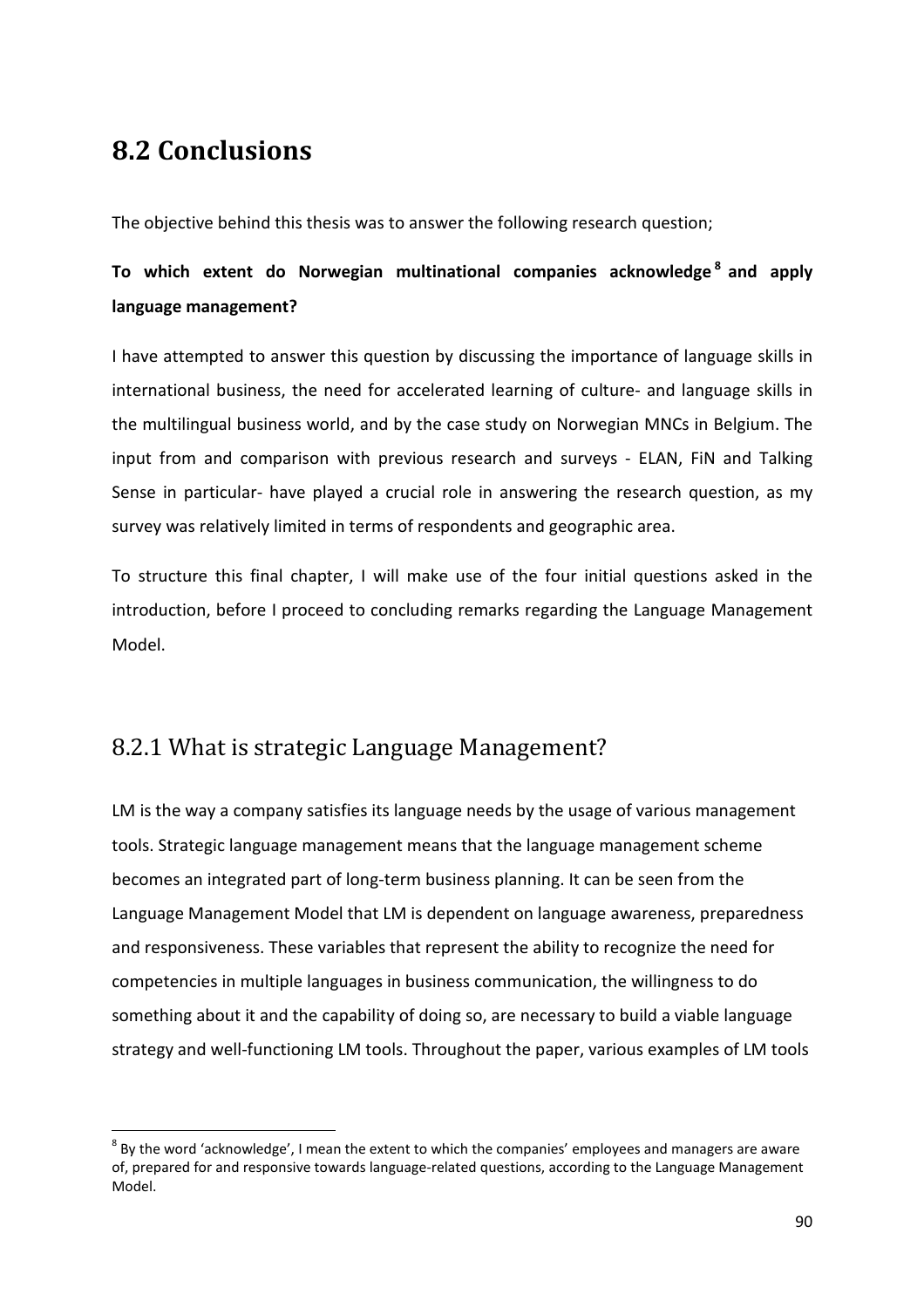have been presented, for example language mapping, language training, selective recruitment and the hiring of native speakers as well as external language professionals.

### 8.2.2 Why is strategic Language Management important?

As a result of globalization and the evolution of the knowledge economy, the need for language skills is increasing constantly. Language skills are of utmost importance to enable communication between speakers of different mother tongues, whether communication is internal or external. There is a gap between the need for language skills in business and the current situation of language competencies possesses by company staff. This is a language gap that needs to be bridged. One of the reasons why there seems to be a lack of language competencies in business is the low status language skills possess. As companies tend to focus on other competencies than language skills in the recruitment process, the low status prevails. Another explanation for lacking language skills is the ignorance of the need for competencies in other languages than English. An important finding of Hellekjær in FiN (2008) was that Norwegians are not as fluent in English as they like to believe. Thus, employers should learn not to take English skills for granted when hiring new staff. The enhancement of English skills is also an important part of a viable language management strategy.

It has been shown that large firms which have no structured approach to language issues tend to fail to deal with day-to-day problems of how to communicate. Another reason why strategic language management is important, is the opportunity to draw on the hidden resources within the company or to better exploit existing skills, and to detect and develop skills that do *not* yet exist (language mapping). Only when the needs assessment has been done, can investments be placed into language skills in an efficient way.

Even though the contemporary global marketplace suggests a multilingual business environment, English prevails as the lingua franca in business. There are various explanations for why English has gotten this role as a substitute language. Being the most popular second language taught in major parts of the world is probably one of the most important reasons. Even though most of the arguments presented in this thesis oppose the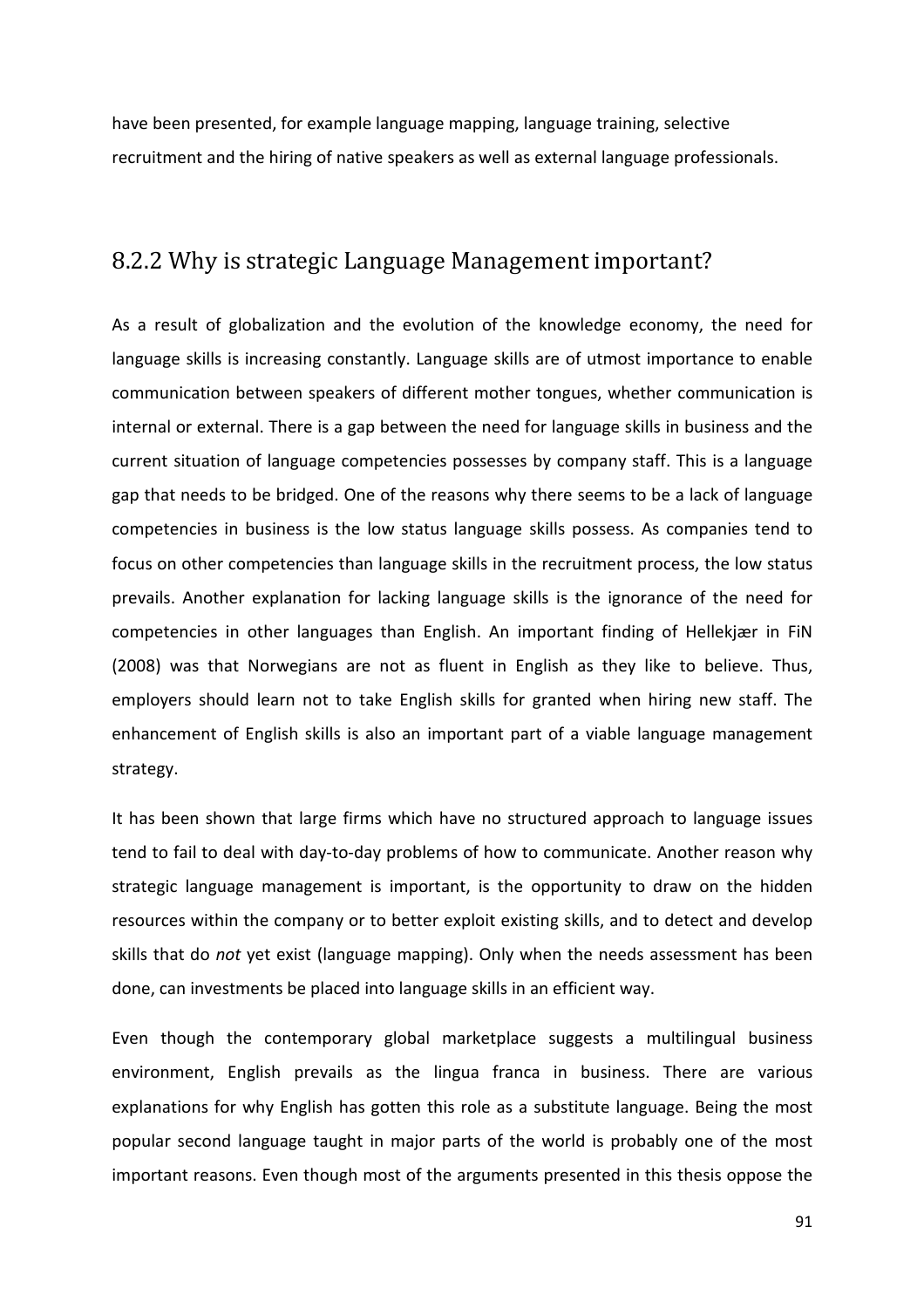introduction of one single company language, some advantages deserve to be mentioned. The fact of having a common company language both facilitates formal reporting and eases the access to corporate information. It also may enhance the sense of belonging among the employees. However, one should keep in mind that the introduction of one standard language may create many informal networks of people having other mother tongues, and that people often express themselves better in their mother tongues. More than taking the focus away from the usage and the importance of enhancing the knowledge in English, focus should also be put on the increased use of other languages, also non-European languages. One should also bear in mind that the choice of language may create or deter goodwill among business partners.

The trend of realizing the importance of foreign language competencies (increased awareness) is promising. However, awareness is not enough. In my opinion, most MNCs today have a long way to go to get prepared and responsive towards language issues and to get a viable language management strategy.

# 8.2.3 Can strategic Language Management contribute to competitive advantage?

Language is an important tool for acquiring and transmitting knowledge and ideas. In the knowledge-based economy, language skills thus represent a fundamental source of human capital. Language can actually be seen as the storehouse of an organization's knowledge. An important lesson for business managers is that language has economic value since it is an asset, like money, and a capital when in use. One of the reasons why business managers until recently have been reluctant to acknowledge language to the extent that they introduce a language management strategy, is in my opinion related to the question of costs of such an investment. What I have tried to show throughout this thesis, however, is that language skills may yield benefits to the 'bottom line'. In fact, the British Chambers of Commerce (2004) proved that there is a direct correlation between the success of the business and the value placed on language skills by managers. By creating situations in which language would facilitate efficiency in communication and result in synergistic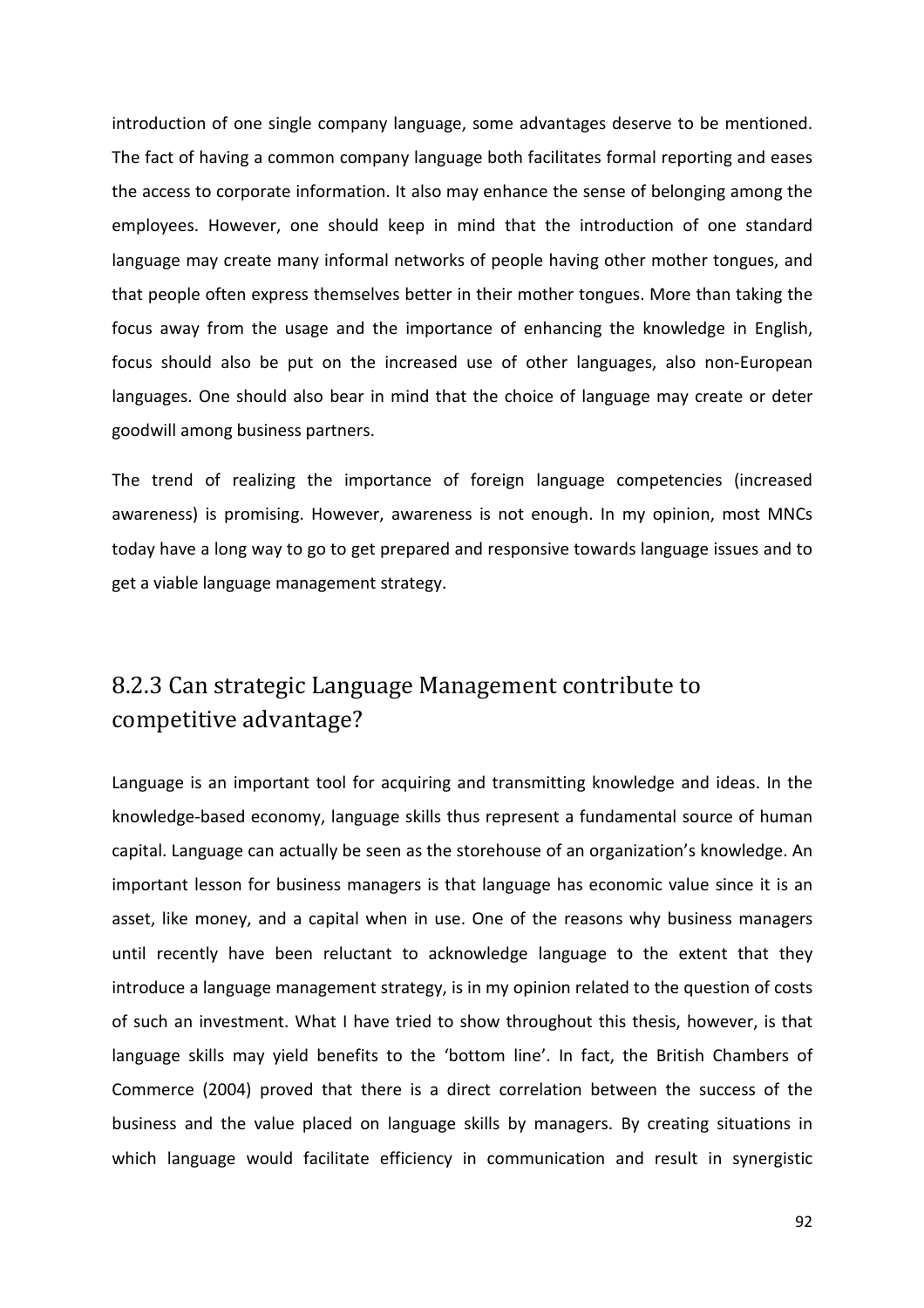interactions among individuals, the business manager may use language to create economic value as well as competitive advantage by increasing intellectual capital through effective knowledge management. The efficient managing of cultural diversity and linguistic complexity can be turned into a critical asset for large companies in the global knowledgebased economy.

It is challenging to obtain synergy effects from the performance of individuals speaking different languages. However, as shown in the discussion above, there are a number of distinct rewards of putting effort into language management; improved informal communication, improved relationships internally, accumulation of social capital and enhanced information access. It has also been proved that multilingual individuals possess a higher degree of creativity and capacity to detect new and innovative solutions to problems.

The learning process of a language prepares the language learner for dealing with another culture and thus contributes to the accumulation of social capital. Consequently, the multilingual business person normally has an advantage over the monolingual business person due to higher cultural sensitivity. Cultural acculturation may reduce uncertainty in that knowledge of the host culture makes the behaviour of the people in that culture more predictable. It may also represent admission to entry into the host culture in that communication in a local language can help to establish trust.

MNCs that want to introduce a language management strategy ought to look at best practice multinationals that can lead the way in illustrating how clear strategic planning and business-led investment in skills development play a crucial part in improving business effectiveness and competitive edge.

### 8.2.4 The interdependencies in the LM model

## **Application of the Language Management Model on the current situation among Norwegian MNCs in Belgium**

The fact that all the respondents were showing a high degree of language awareness by acknowledging that foreign language competencies are a prerequisite for their respective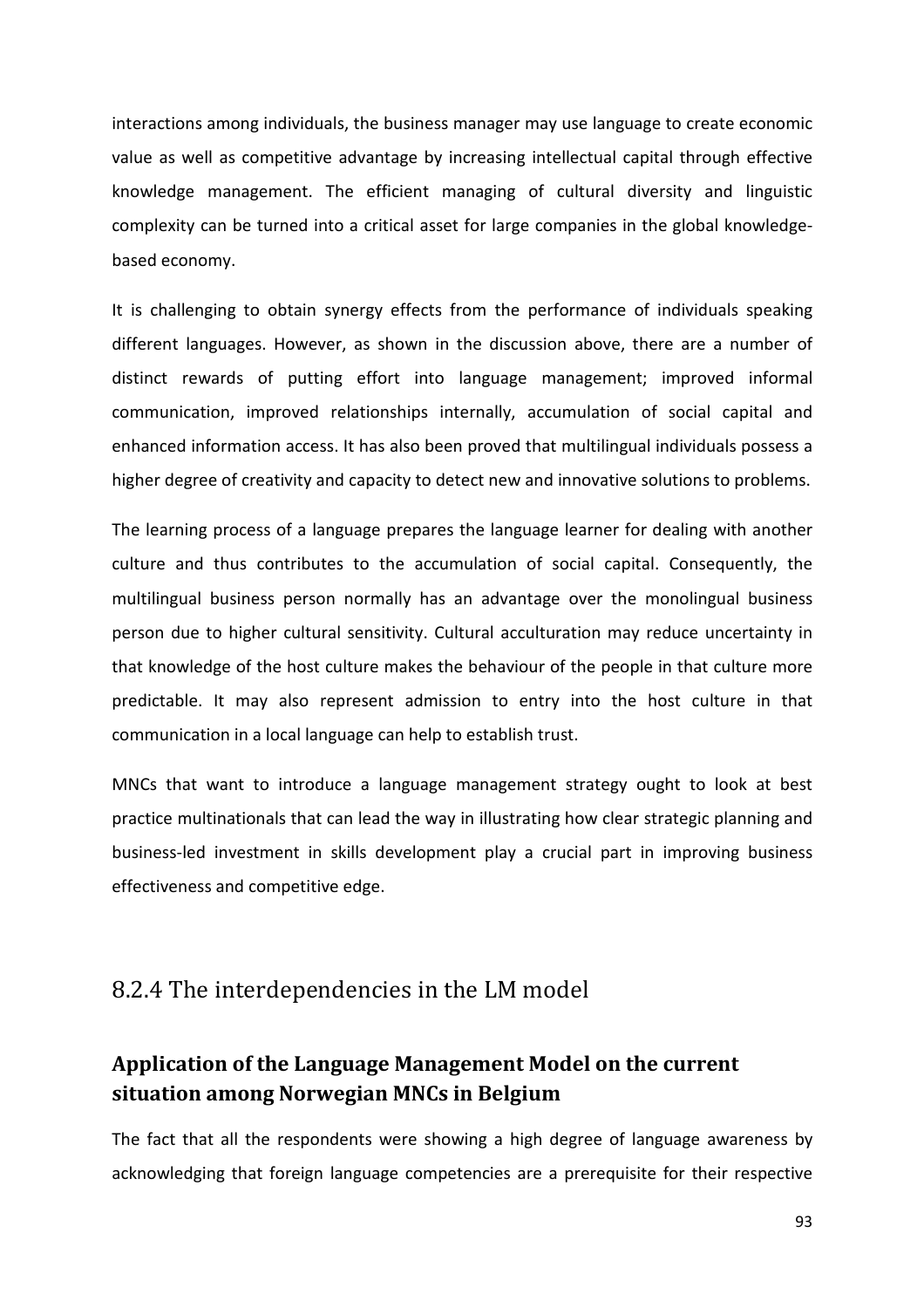firms shows the staff's *responsiveness* in terms of willingness to accommodate for foreign language needs. This combination of awareness and responsiveness is further emphasized by the belief among the respondents that their companies will need to acquire expertise in foreign languages in the next three years. Possible explanations for this awarenessresponsiveness may be difficulties due to the complex language situation in Belgium and due to lacking *preparedness* in terms of competencies. The language deficits, or negative language gaps, imply that there is a lack of language preparedness. In other words, there is a need for increased language competencies. In my opinion, the companies have a job to do to try to improve the status and place of language skills in business.

In general, the perceived need for enhanced language competencies is great. A high percentage of the respondents think that by increasing such skills, the business performance will be positively influenced. The Language Model below has been adjusted to the situation as perceived by the respondents. Language responsiveness is only in place in terms of willingness but not ability. Language preparedness is not fulfilled because of the lack of sufficient language competencies. However, the needs are being recognized. There seem to be some policies on language issues within the companies represented, but these do not seem to be strategically approached in an integrated way. Thus, the current situation among Norwegian MNCs in Belgium does not prove complete language awareness. When it comes to language awareness, it is useful to think about it in two different ways. The word *awareness* means that one is conscious, mindful or alert about something (thesaurus.reference.com, 03.09. 2009). However, in the context of the model it has a wider meaning. As depicted in Talking Sense, language awareness consists of strategies and policies. In other words, the language awareness is operationalized through formal agreements in the model.

The majority of the respondents report that their respective companies keep a record of language skills for employees (Cf. language mapping). Almost all companies train their staff in languages, and many companies hire native speakers and external translators. Some of the respondents also inform about other language management policies like selective recruitment. Nevertheless, this seems not to be enough. According to the model, I explain the persisting problems with the inconsistency of the language management strategy. That

94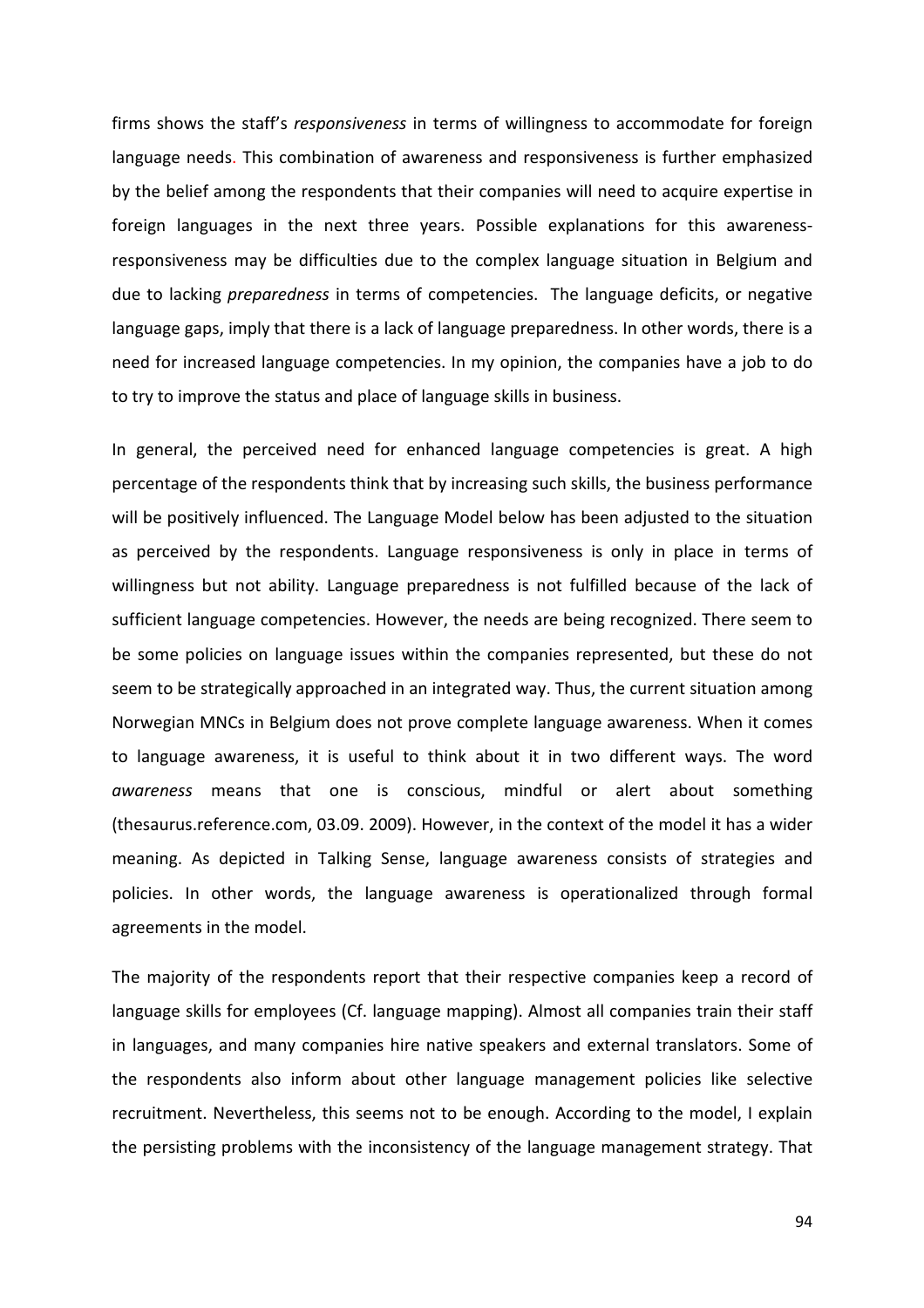means that the measures are not integrated in an overall strategic language management plan, and there is a need for improved awareness, preparedness and responsiveness.



*Table 11: The current language situation in Norwegian business*

All the prerequisites for Language Management are not fulfilled in contemporary Norwegian multinational businesses in Belgium. There are clear opportunities for improvement in all aspects mentioned in the model, even though some companies, more than others, have started to realize the importance of language skills in multinational business. Without the ability to respond to business partners' language needs due to insufficient competencies and a lacking overall strategy, language management will most likely not yield optimal benefits and competitive advantage through streamlined internal and external communication and exchange of information and knowledge. he prerequisites for Language Management are not fulfilled in contemporary Norwegian<br>tinational businesses in Belgium. There are clear opportunities for improvement in all<br>ects mentioned in the model, even though some comp

There are understandable reasons for English holding a prominent role in business, even in Belgium. However, in multilingual Belgium it is puzzling that other foreign languages seem to be so little valued. It is reasonable to believe that the increased use of the official languages in Belgium French, Dutch and German, together with other EU languages, would be favourable for companies operating in this country.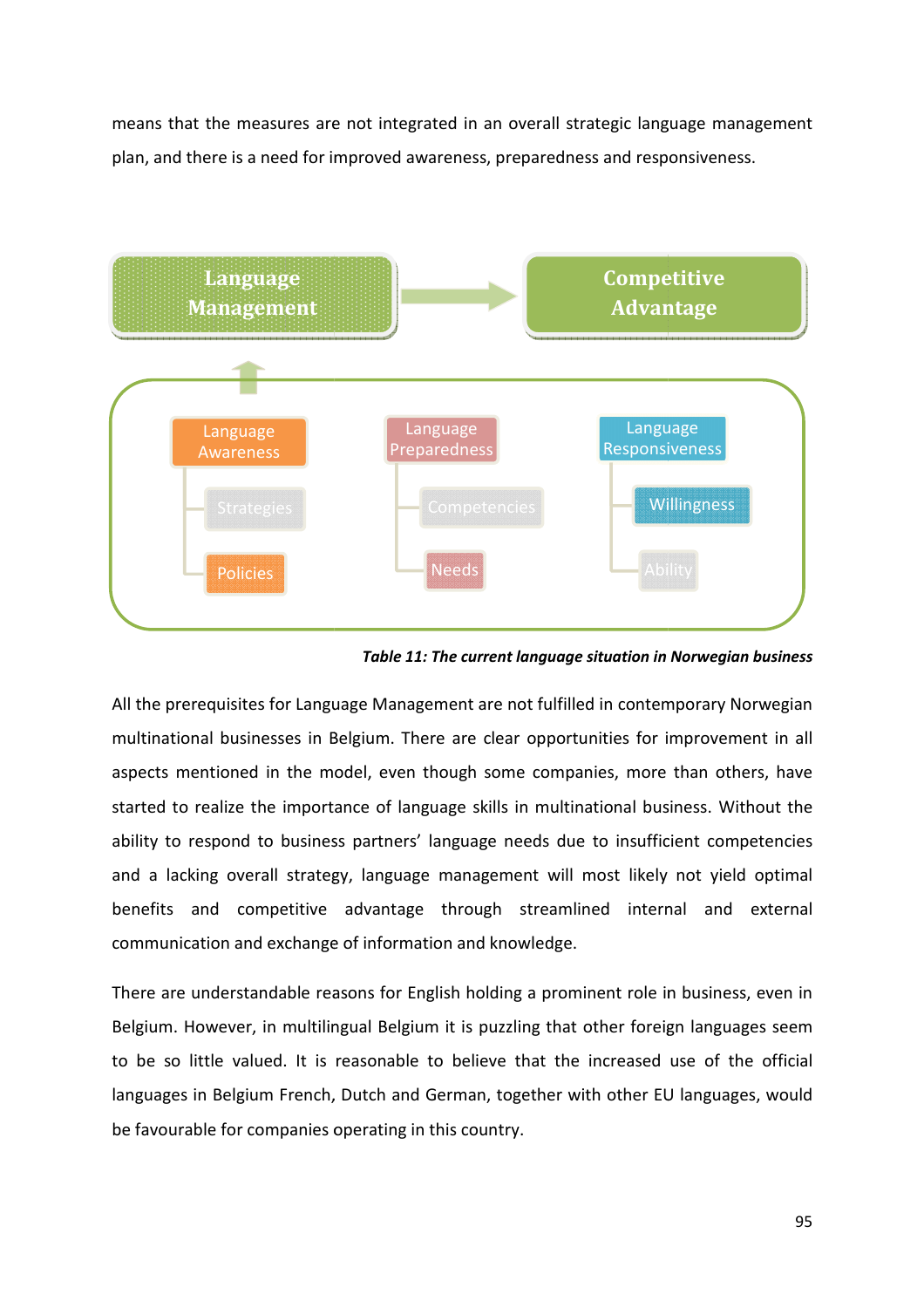### **The value of language skills in business**

It surely is no easy task to put a fixed value on language skills. However, having studied major surveys and previous research, and by doing my own case study, I think I can rightly conclude this thesis by saying that there is a need for increased language skills in business and that this can be managed well by applying strategic language management. Efficient language management, as I see it, is as previously discussed a factor of three variables; awareness, preparedness and responsiveness. If a company experiences lacking language responsiveness –the willingness to respond to business partners' language needs, can increased investment in language skills be a viable option for business development. Throughout this paper, Norwegian businesses have been shown to be highly aware of language related questions. However, it seems like this awareness is not being exploited and operationalized. More effort should be put into mapping language skills of employees to match the language needs in the company, and training should be tailored both to the individual and to the work tasks ahead. With such a language strategy, the company can direct their internal investments where they are needed. If the employees are well aware of the value and benefits of language competencies in their daily working lives, and if the employer is ready to acknowledge and reward such skills, I think that the motivation for learning and maintaining language skills will increase in the business world. A dynamic and successful language strategy ensures that language management comprises all these factors in an interactive manner by the use of tools like selective recruitment to employ people who already speak foreign languages and/or are willing to learn, tailored learning schemes to match existing and long-term language needs in the firm and careful selection of interpreters, to mention but a few.

### **The lesson from EU multilingual policies**

The reason for most of the Norwegian multinationals to have an office in Belgium is to follow EU policy development relevant to their industry. However, the overall ignorance of the EU multilingual policies is striking, taking into account that practically all of the respondents to my survey acknowledged the importance of language skills. They also reported on problems related to insufficient skills, answered unanimously that enhanced language skills are needed in their company and that such skills would have positive effects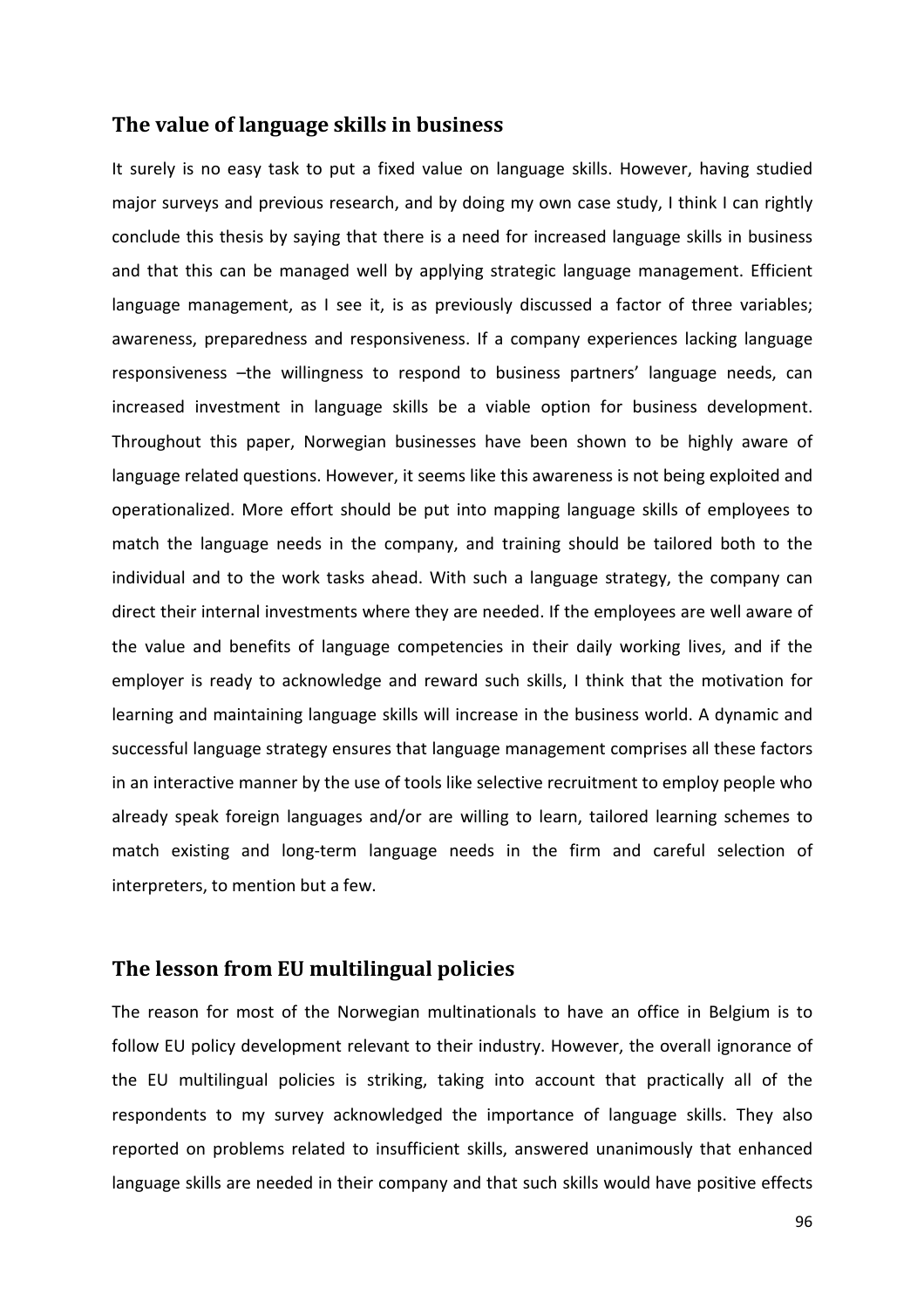in many areas of their business operations. I think it could be advantageous for Norwegian companies to keep an eye on the development in the EU when it comes to multilingualism, and to study the part on language skills in the Lisbon Strategy more closely. If Norwegian businesses are not conscious about what is happening in the EU business arena, they might start lagging behind firms from the European Community.

Multinational companies can learn from the EU. Languages have played a crucial role in the European community since its establishment. As a natural consequence of the enlargements of the EU, the linguistic diversity is increasing. The European Commission Directorate-General for Multilingualism was established in 2007, and separated the field of multilingualism from the portfolio of the Directorate-General for Education. With the Lisbon treaty, the aim is to make the EU the most competitive and dynamic knowledge based economy in the world by 2010, partially due to increased investments and focus on multilingualism.

### *8.3 Conclusion summary*

Languages play a crucial role in the multinational business environment. Whether an employee speaks in English as a foreign language, or in other languages, there is a risk of linguistic and cultural misunderstanding.

Language management tools like those mentioned in the Talking Sense survey (Feely and Winslow, 2004) may be important parts of a company's extensive language strategy. However, the interrelatedness between the variables in the Language Management Model should not be overlooked. For example, if the employees are not aware of the need for enhancing language skills, the potential of language management tools introduced by the managers will most likely not be fully exploited. Even though both employees and managers are aware of the linguistic needs, they might be short on responsiveness –the willingness to do anything about it. Despite the fact that the organization proves both language awareness and responsiveness, the capability of improving the situation might not be in place. In my opinion, this is the ideal starting point for introducing language management tools. The comprehensive language strategy of the company should include measures pointed at all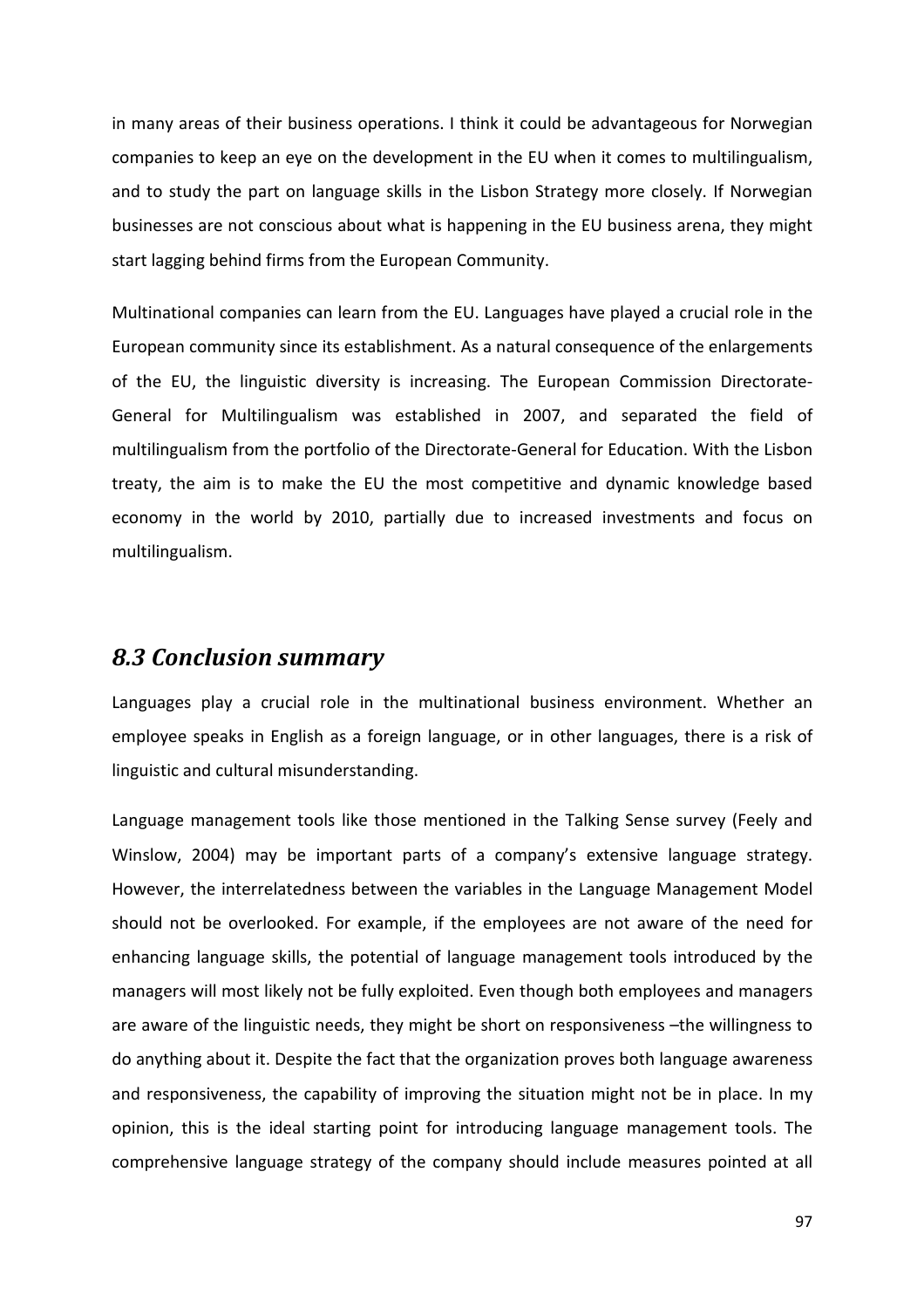the four parts of the Language Management Model. By taking such a strategic approach, and by including questions related to linguistic abilities both in long- and short term business planning, I think the potential of gaining a communication-related competitive advantage is ready to be tapped. It seems as if language- and culture learning investments have until now been regarded as 'a dish on the side'. I believe that the multinational and globalized business community have set the stage for a more multilingual approach to communication, where foreign language investments through strategic language management deserve a place in 'the main dish'. Similar to what was uttered by Amin Maalouf, member of the Group of Intellectuals for Intercultural Dialogue, with regards to the situation within the EU; I believe that linguistic diversity is a challenge for the MNC, but a rewarding one.

The 'start-up-costs' of a language strategy might be considerable, taking into account expenses for making a record of language skills, training, recruitment of language professionals and the like. Some managers might think 'what is the use if all other companies stick to English anyways?' Such attitudes must be addressed and changed. The introduction of a language management strategy enables a company not only to benefit externally by improving communication abilities with business partners and suppliers, it also enables the company to harvest benefits from the improvement of internal communication –both formally and informally. This paper has not been able to show and prove *all* the potential benefits due to the introduction of a language management strategy, but that was not the goal. The aim behind my work was to address the role of language skills in multinational business communication. Even though such skills are obviously important and necessary, the effort put into it seems to me to be unsatisfactory. Language skills may not be the underlying reason for doing business, but it provides a means for business to be done. Without common words and understanding, all other parts of business communication are of no value. Language and identity walk hand in hand and by trying to learn more about other people's identity and by doing an effort to learn other languages, I think all individuals will benefit. A group of open-minded individuals, who are eager to learn and who embrace diversity, have the potential to create a business environment of innovation and respect where knowledge is power and language is the key.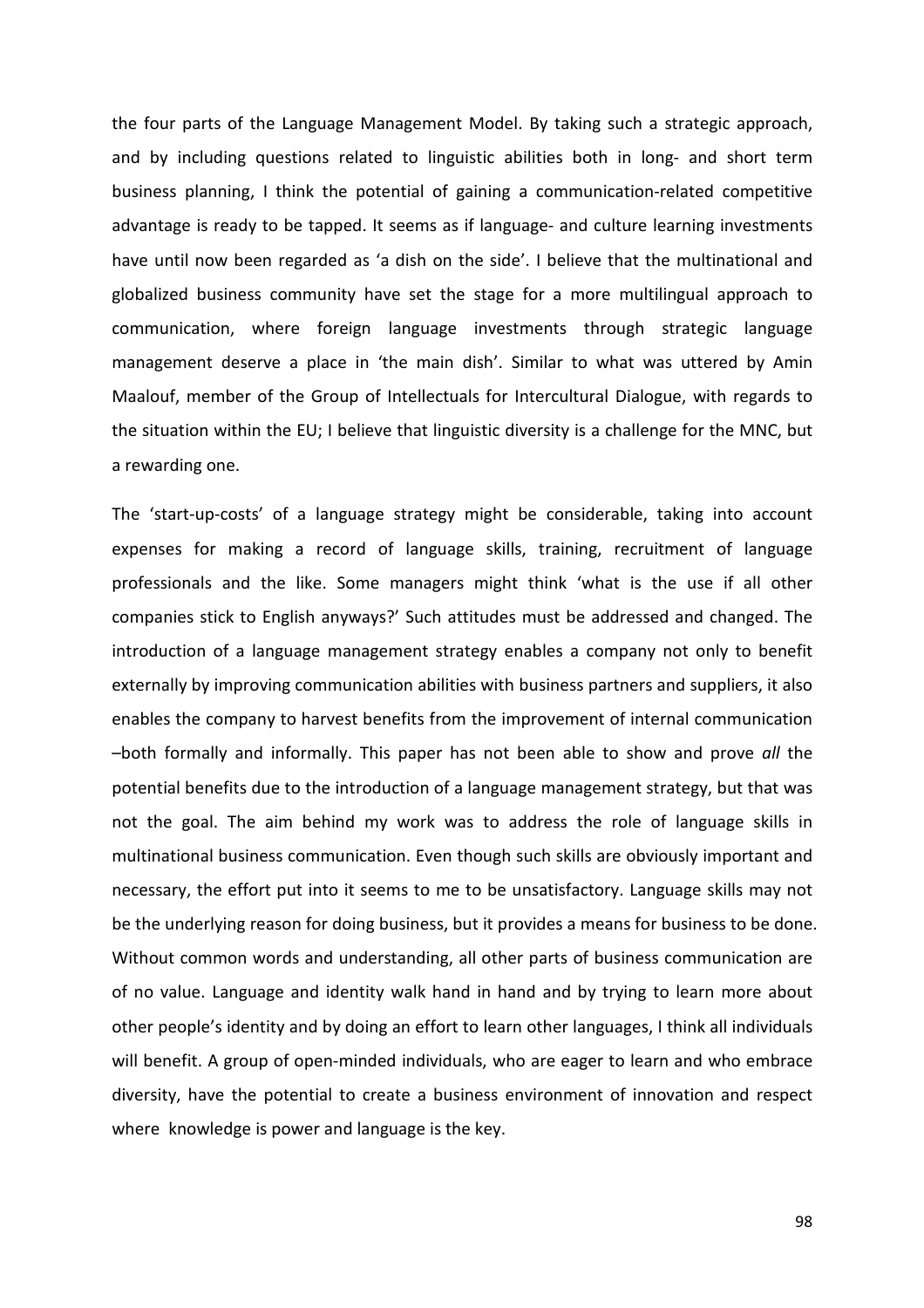# *Implications for business managers*

- The importance of language skills should be recognized and language management should be integrated in the overall business strategy.
- When hiring new employees, it should not be taken for granted that they have sufficient language skills, neither in English nor in other foreign languages.
- The quality and depth of language teaching should be carefully monitored and tailored to existing or future business needs.
- A flexible and economically sound language management strategy could be implemented by building up competencies internally to fulfil long-term language needs and by responding to temporary requirements through the hiring of external language professionals.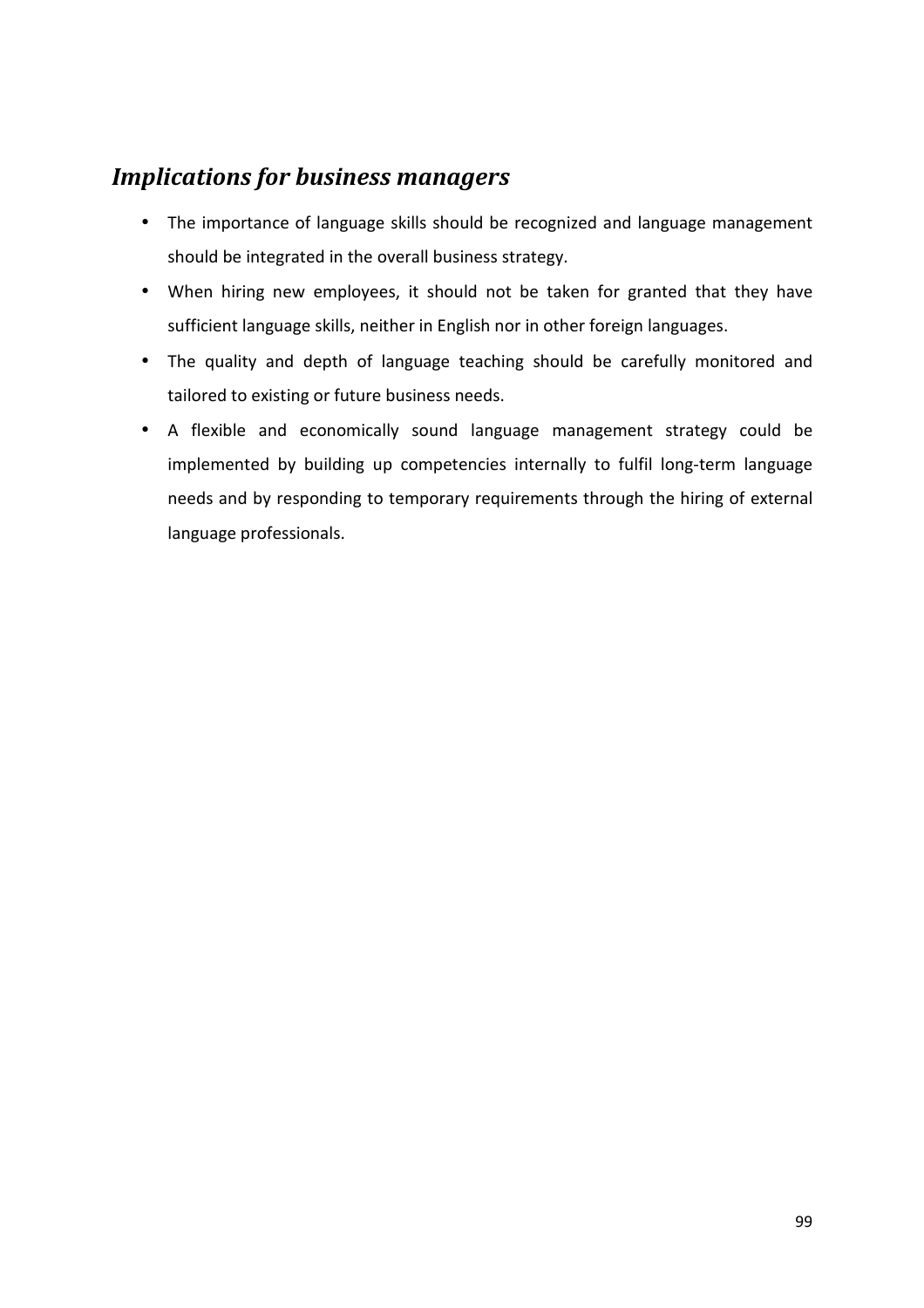# **Limitations**

Throughout this paper, I have been focussing on what should or could to be done in the area of language management within multinational companies. There might be a possibility of a certain bias, as I have not investigated all measures that have been undertaken. I acknowledge that there might be numerous ways of approaching language issues in business. I have chosen to analyze the existing situation in line with the Language Management Model that has been derived from the Talking Sense survey. This approach thus colours the final paper to a large extent.

My focus in this thesis has not been on mapping out all forms of language management among Norwegian companies operating abroad. For a more in depth understanding of the situation of language companies in Norwegian business, an overview of such language strategies would have helped to get a more thorough understanding of the topic. This would be an interesting topic of future research. Rather than putting efforts into getting such an overview, my objective was to 'take the temperature' among staff in Belgian branches of Norwegian multinationals for language issues in the multilingual environment in Belgium.

In general, the introduction of a language management strategy aiming for a multilingual work force is not free from drawbacks. A businessperson knowing a foreign language without having the knowledge of the cultural behaviour of a group can be damaging. Thus, errors in behaviour that might be excused in a foreigner would no longer be acceptable in the businessperson who speaks the language.

As an EFL user I recognize that I have shortcomings while expressing myself in English. Nevertheless, I hope that I have been able to convey my ideas in a clear and understandable manner.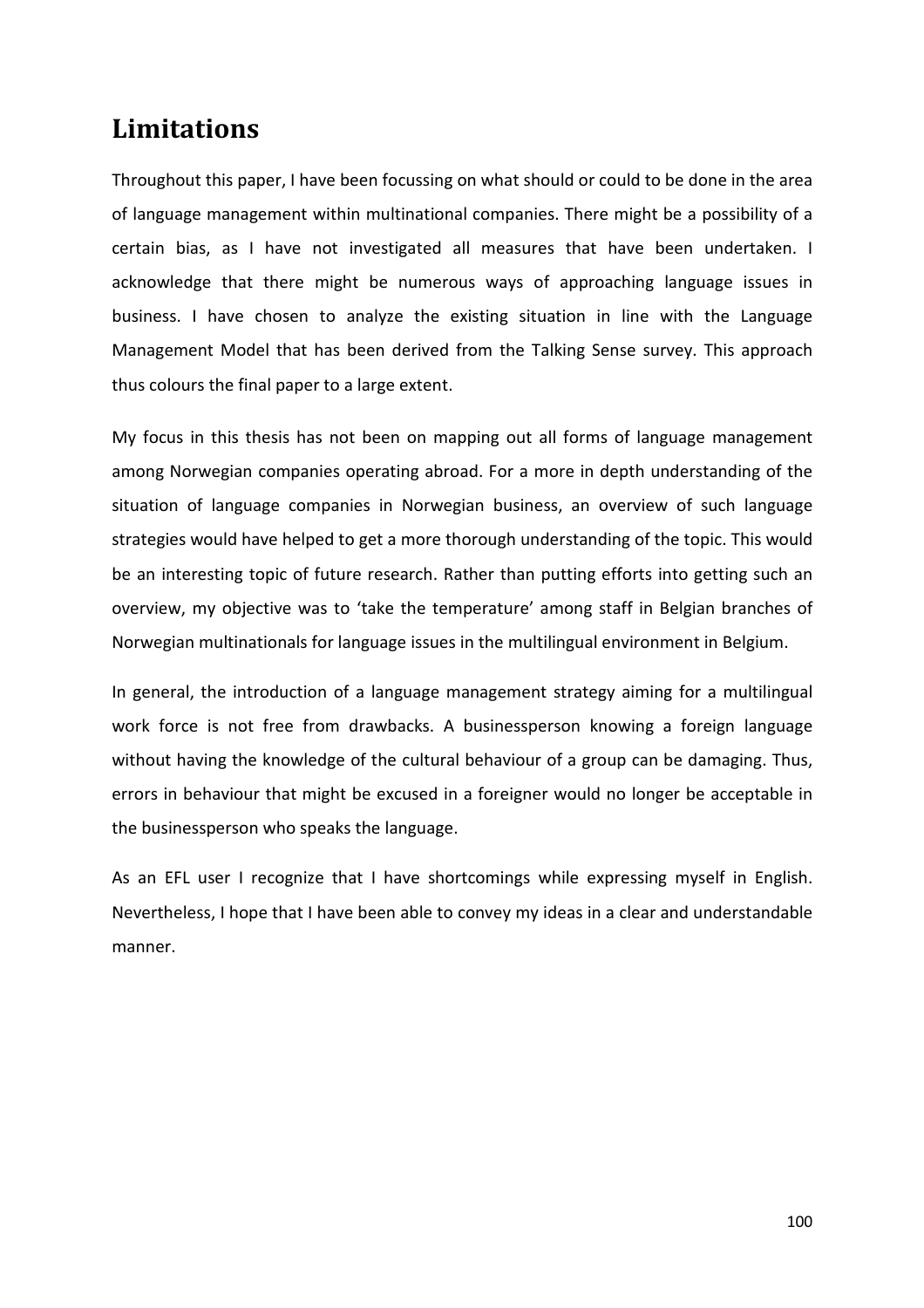# **References**

### **SURVEYS and REPORTS**

British Chambers of Commerce (BCC)(2004). *BCC Language Survey –The impact of Foreign Language on British Business, Part 1: The qualitative results.*

CILT, National Centre for Languages in collaboration with InterAct International (Project Director: Moore, I.) (2005). *ELAN: Effects on the European Economy of Shortages of Foreign Language Skills in Enterprise*.

http://www.cilt.org.uk/research/projects/employment/elan\_finalreport.pdf

Feely, A.J., Winslow, D. 2005, *Talking Sense -A research study of language skills management in major companies,* CILT, National Centre for Languages (UK)

Hellekjær, G. O. (editors: Doetjes, G. and Trandem, B.)(2007). *Fremmedspråk i næringslivet engelsk er ikke nok!* (FiN, 2007). Serie: Fokus på språk, Fremmedspråksenteret (Norwegian Centre for Foreign Languages in Education), Halden.

http://www.fremmedspraksenteret.no/neted/upload/attachment/site/group55/Fokusnr3.p df

Hellekjær, G. O. (1991) *The Use of and Need for Foreign Language Skills in 24 Norwegian Export Firms: A Survey*. Språk og Språkundervisning (1), 21 -44

Lie, U., Skjoldmo, S. (1982). *Behovet for fremmedspråkkompetanse i næringslivet (*'The Need for Foreign Language Competencies in Business'), University of Bergen and Hordaland lektorlag (In FiN, 2007:12)

Truchot, C. (2002). *Key Aspects of the Use of English in Europe*. Unpublished Report, DGIV, Council of Europe, Strasbourg. (In ELAN, 2005: 14).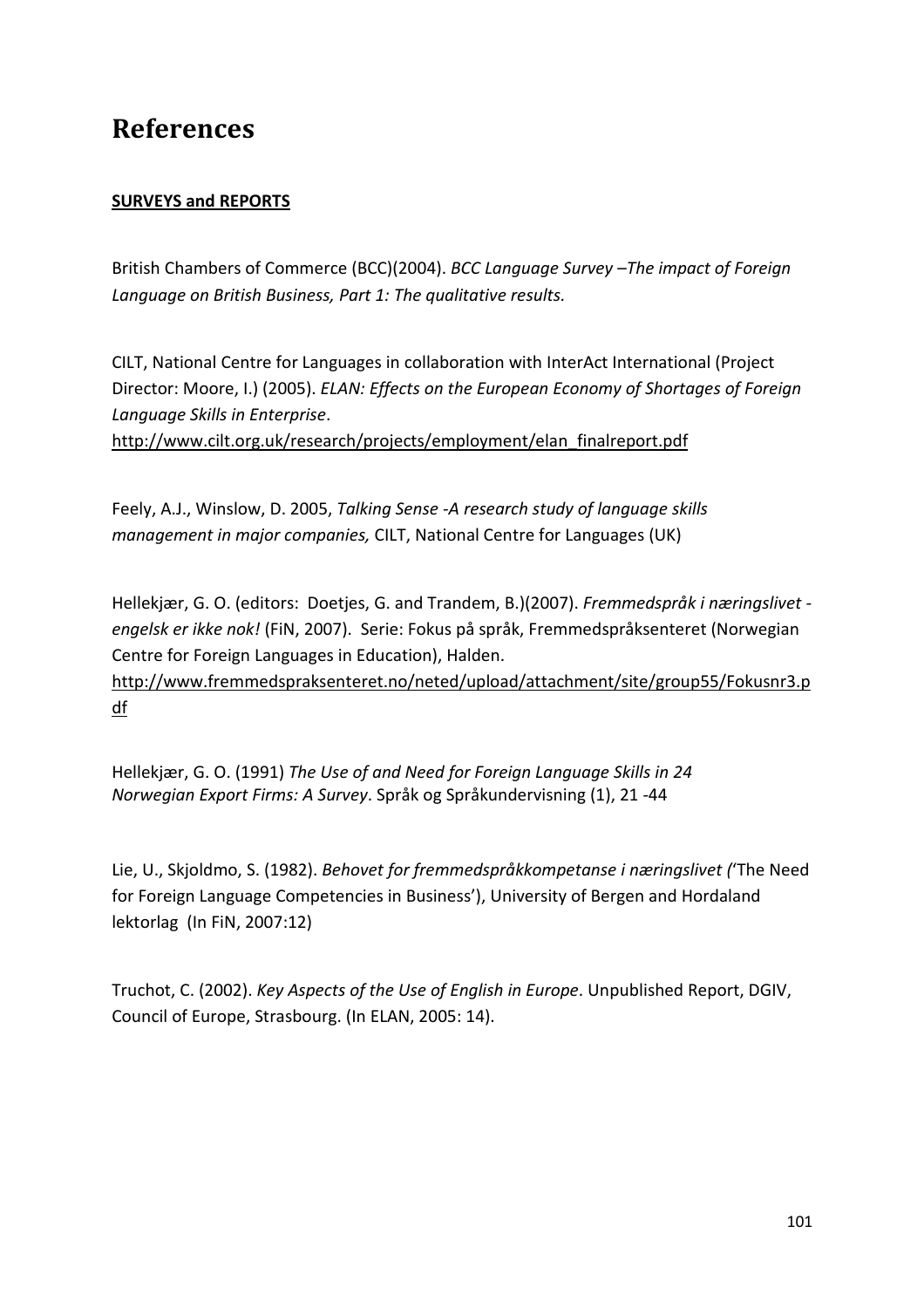### **BOOKS**

Coulmas, F. (1992). *Language and Economy*. (In Dhir and Goke-Pariola, 2002).

Geertz, C. (1973). *The interpretation of cultures: selected essays*. New York: Basic Books. (In Trompenaars, 1994).

Gooderham, P.N. and Nordhaug, O. (2003). *International management: cross-boundary challenges*. Blackwell Publishing.

House, R. J., Hanges, P.J., Javidan, M., Dorfman, P.W. and Gupta, G. (2004). *Culture, Leadership and Organizations -The GLOBE Study of 62 Societies*. Sage Publications, Inc.

Hofstede, G., (2001) *Culture's consequences –comparing values, behaviours and organizations across nations*, 2nd ed., Sage Publications

Phillipson, R. (2003). *English-only Europe? Challenging language policy*. London and New York: Routledge

Scheider, S. and Barsoux, J-L. (2003). *Managing across cultures*. 2<sup>nd</sup> edition London: Prentice Hall.

Trompenaars, F. and Hampden-Turner, C. (1994). *Riding the Waves of Culture: Understanding Diversity in Global Business*. New-York: McGraw Hill.

Victor, D. (1992). *International Business Communication*, Harper-Collins Publishers Inc.

Ward, C.A., Bochner, S. and Furnham, A. (2001). *The psychology of culture shock.*  Routhledge.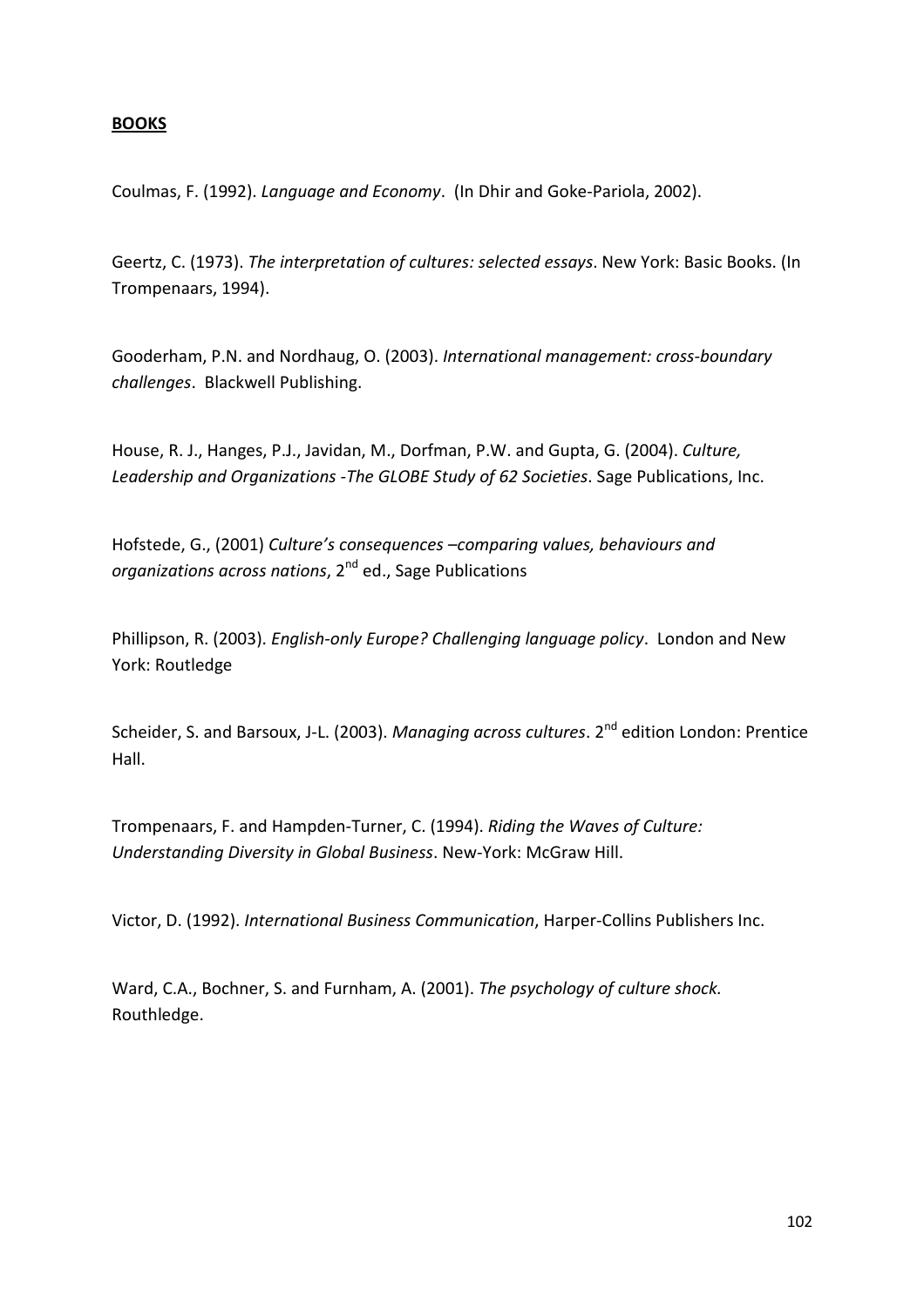### **ARTICLES**

Allan, B.J. (2005). *Social constructionism*. (In Charles, M. (2007). *Language matters in global communication*. Journal of Business Communication, vol. 44, Number 3, July 2007, 260-282.)

Charles, M. (2007). *Language matters in global communication*. Journal of Business Communication (vol. 44/ nr. 3, pp 260-282)

Cox T. and Blake S. (1991). *Managing Cultural Diversity: implications for organizational competitivenes*s, Academy of Management Executive (vol. 5/ nr. 3, pp 45-56)

Desai, D. (2008). *Globalization and the English Skills Gap*, Chief Learning Officer, June 2008, Mediatec Publishing.

Dhir, K.S. (2005). *The value of language: concept, perspectives and policies*. Corporate Communications: An International Journal (vol. 10/ nr. 4, pp 358-382). Emerald Group Publishing Limited.

Dhir, K.S. and Goke-Pariola, A. (2002). *The Case for Language Policies in Multinational*  ELT Journal (vol. 59/ nr. 4, pp 339-341). Oxford University Press.

Feely, A. and Harzing ,A-W. (2003). *Language Management in Multinational Companies*. Cross Cultural Management, (vol. 10/ nr. 2, pp 37-52)

Ferner, A., Edwards, P. and Sisson, K. (1995). Coming unstuck? In search of the 'Corporate Glue' in an international professional service firm. Human Resource Management, Vol. 34, No. 2, pp 343-61. (In Dhir, K.S. and Goke-Pariola, A. (2002). *The Case for Language Policies in Multinational*. ELT Journal (vol. 59/ nr. 4, pp 339-341). Oxford University Press.

Fromkin, et al. (1999). *An Introduction to Language*. (In Dhir, K.S. and Goke-Pariola, A. (2002). *The Case for Language Policies in Multinational.* ELT Journal (Vol. 59/ nr. 4, pp 339- 341). Oxford University Press.)

Hellum, B., Dypedahl, M. (1998). *Business Communication and Cultural Awareness in Norwegian Companies*. Halden: Høgskolen i Østfold.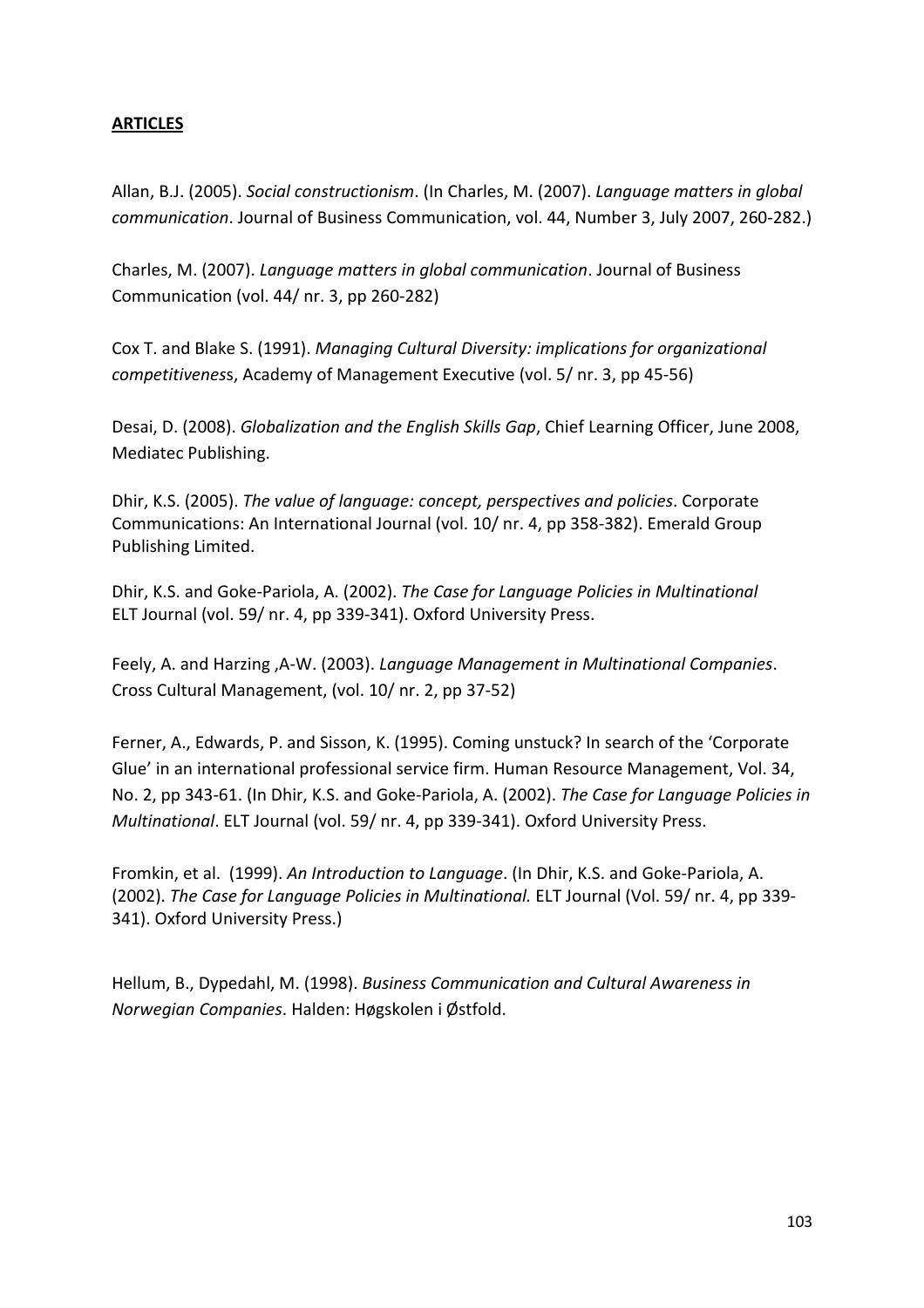Lovelock, C. H. (1994). *What Language Shall We Put It In? Going multilingual offers competitive advantages for both domestic and international marketers.* Marketing Management (vol.3/ nr. 3).

Marschan, R., Welch, D., Welch, L. (1997) *Language: The forgotten factor in multinational management*, European Management Journal (vol. 15/ nr. 5, pp 591-598). Elsevier Science Ltd.

Marschan-Piekkari, R., Welch, D. and Welch, L. (1999). *In the shadow: the impact of language on structure, power and communication in the multinational*. International Business Review 8 (1999) 421–440

Seidlhofer, B. (2005) *English as a lingua franca.* ELT Journal 2005 59(4):339-341. Oxford University Press.

### **INTERNET**

Andersen, H. and Rasmussen, E.S. (2004).The role of language skills in corporate communication. Corporate Communications: An International Journal. Vol. 9 No. 3, 2004, pp. 231-242.

Business Dictionary: http://www.businessdictionary.com/definition/globalization.html (accessed 15.03.2009)

Commission of the European Communities (24.07.2003) (COM, 2003). *Promoting Language Learning and Linguistic Diversity: An Action Plan 2004-2006.* Communication from the Commission to the Council, the European Parliament, the Economic and Social Committee and the Committee of the Regions.

http://eur-lex.europa.eu/LexUriServ/LexUriServ.do?uri=COM:2003:0449:FIN:en:PDF

*Commission of the European Communities.(18.09.2008)* (COM, 2008)*.* Multilingualism: an asset for Europe and a shared commitment. *Communication from the European Commission to the European Parliament, the Council, the European Economic and Social Committee and the Committee of the regions.* 

http://ec.europa.eu/education/languages/pdf/com/2008\_0566\_en.pdf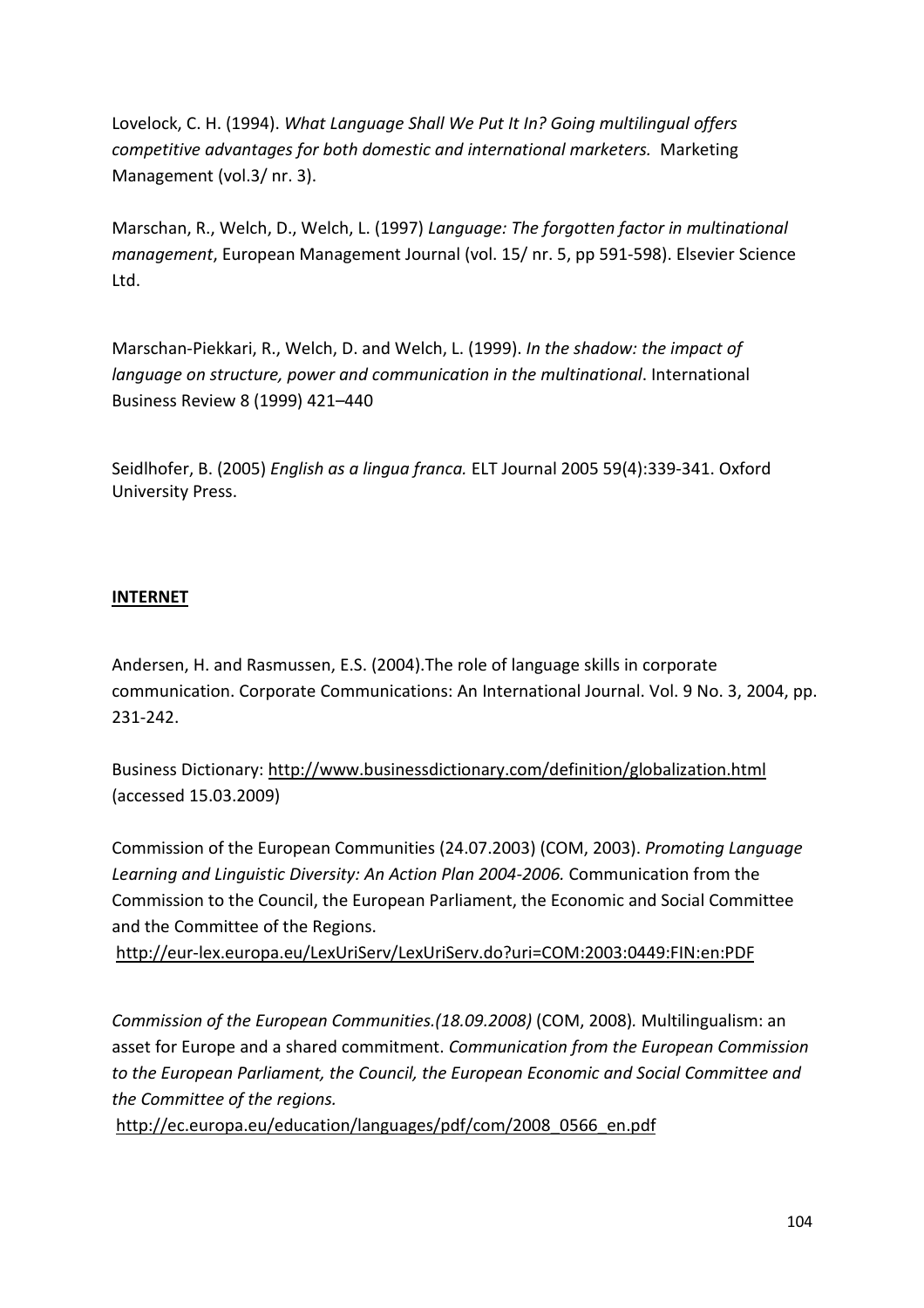*Commission of the European Community, DG Education and Culture, multilingualism policy (September, 2007).* International conference on business, languages and intercultural skills – Debriefing on Business Conference.

Commissioner for Multilingualism, Leonard Orban's pages: http://ec.europa.eu/commission\_barroso/orban/index\_en.htm http://ec.europa.eu/commission\_barroso/orban/policies/policies\_en.htm (policies)

Council Conclusions on multilingualism 2868th EDUCATION, YOUTH AND CULTURE Council meeting Brussels, 22.05.2008.

http://www.consilium.europa.eu/ueDocs/cms\_Data/docs/pressData/en/educ/100549.pdf

Council of Europe. *The European Language portfolio.*  http://www.coe.int/t/dg4/portfolio/default.asp?l=e&m=/main\_pages/welcome.html

Directorate-General for Education and Culture –multilingualism: http://ec.europa.eu/education/languages/index\_en.htm

Elson, B.F. (1987). Linguistic Creed of the Summer Institute of Linguistics, available at www.sil.org/sil/linguistic\_creed.htm

europa.eu  $1:$  The European Commission's Language Portal: http://europa.eu/languages/en/home

European Commission, DG Education and Culture. (February, 2008). Education & Training 2010 . *Coordination of Lifelong Learning Policies*. http://ec.europa.eu/education/policies/2010/doc/compendium05\_en.pdf

Ginsburgh, V. and Weber, S. (2006). *La dynamique des langues en Belgique.* Regards Economiques, 2006/42, Universtité Catholique de Louvain. http://www.statbel.fgov.be/studies/ac223\_fr.pdf

Held, D., McGrew, A., Goldblatt, D. and Perraton, J. (1999) *Global Transformations - politics, economics and culture*, Cambridge: Polity Press. (On www.infed.org, accessed 13.03.1009)

Language mean business –Forum under the European Commission: http://ec.europa.eu/education/languages/languages-mean-business/doc1460\_en.htm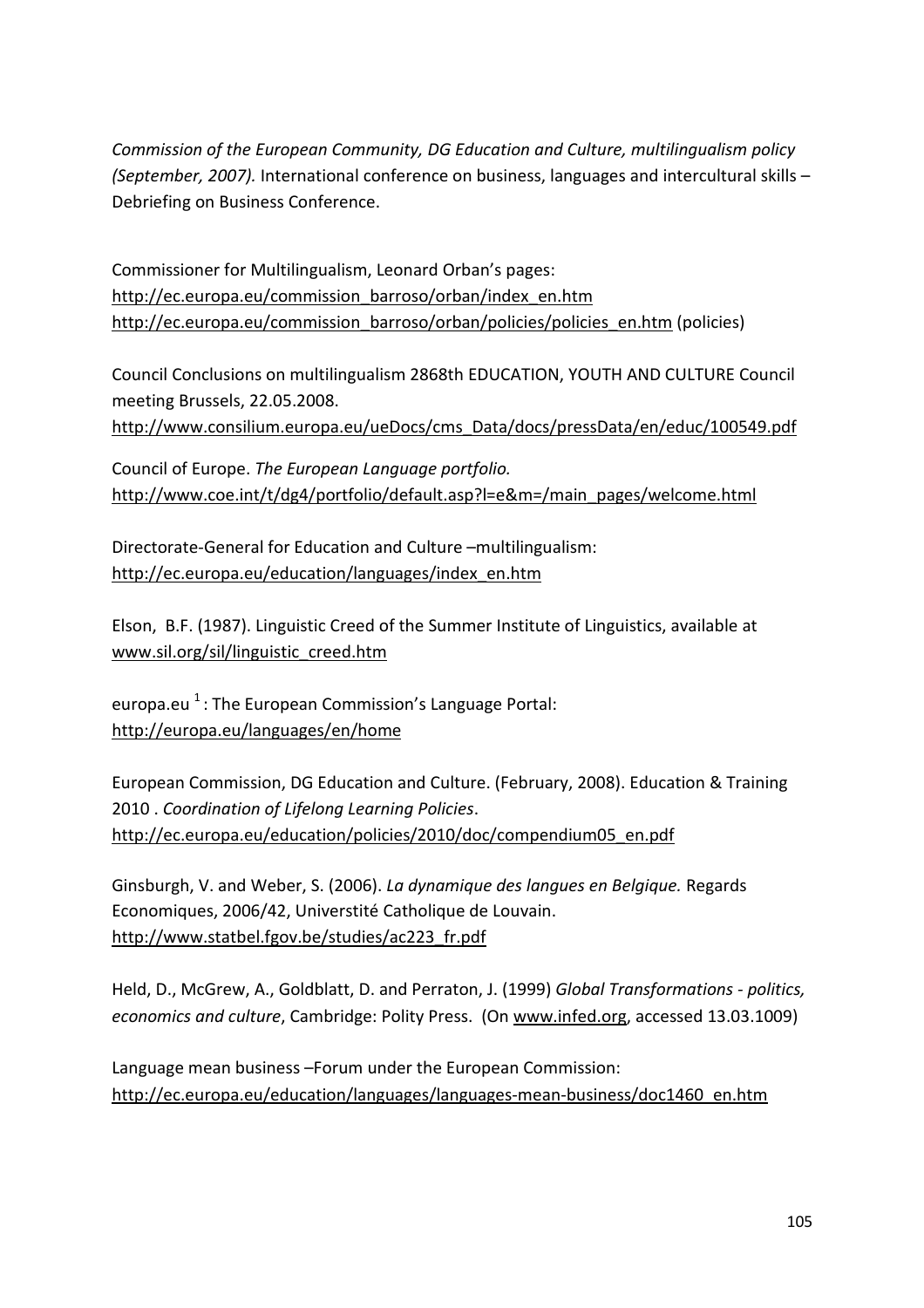Nuffield report (2000). *Languages: the next generation; the final report and recommendations of the Nuffield Languages Inquiry*. London: Nuffield Foundation. http://languages.nuffieldfoundation.org/filelibrary/pdf/languages\_finalreport.pdf

Saunders, M., Lewis, P., Thornhill, A. (2007). *Research Methods for Business Students, 4th edition,* Prentice Hall.

Taylor-Powell, E. (1998). Questionnaire design: Asking questions with a purpose. University of Wiscounsin. http://wwwstatic.kern.org/gems/region4/QuestionnareDesignAskingQues.pdf

The Mission of Norway to the EU: www.eu-norge.org

The Royal Norwegian Embassy to Belgium: www.norvege.be

Thesaurus.com: http://thesaurus.reference.com/browse/awareness, (September 3, 2009)

### **NEWS ARTICLES**

Eurostat, The value of EU-27 imports from China almost tripled between 2001 and 2008 - Issue number 59/2009.

http://epp.eurostat.ec.europa.eu/portal/page/portal/product\_details/publication?p\_produ ct\_code=KS-SF-09-059

Aftenposten (25.09.07). Dårlig språk er bad bisniss ("Bad language is bad business"). http://www.aftenposten.no/nyheter/iriks/article2014633.ece

Küchler, T. (25.02.2008). *Language director defends EU's costly translations.* http://euobserver.com/879/25712

Küchler, T. (15.09.2008). *Multilingualism a 'damned nuisance' says Dutch academic.* http://euobserver.com/879/26742

Statistisk sentralbyrå: Utenriksøkonomi (20.08.2009) http://www.ssb.no/ur\_okonomi/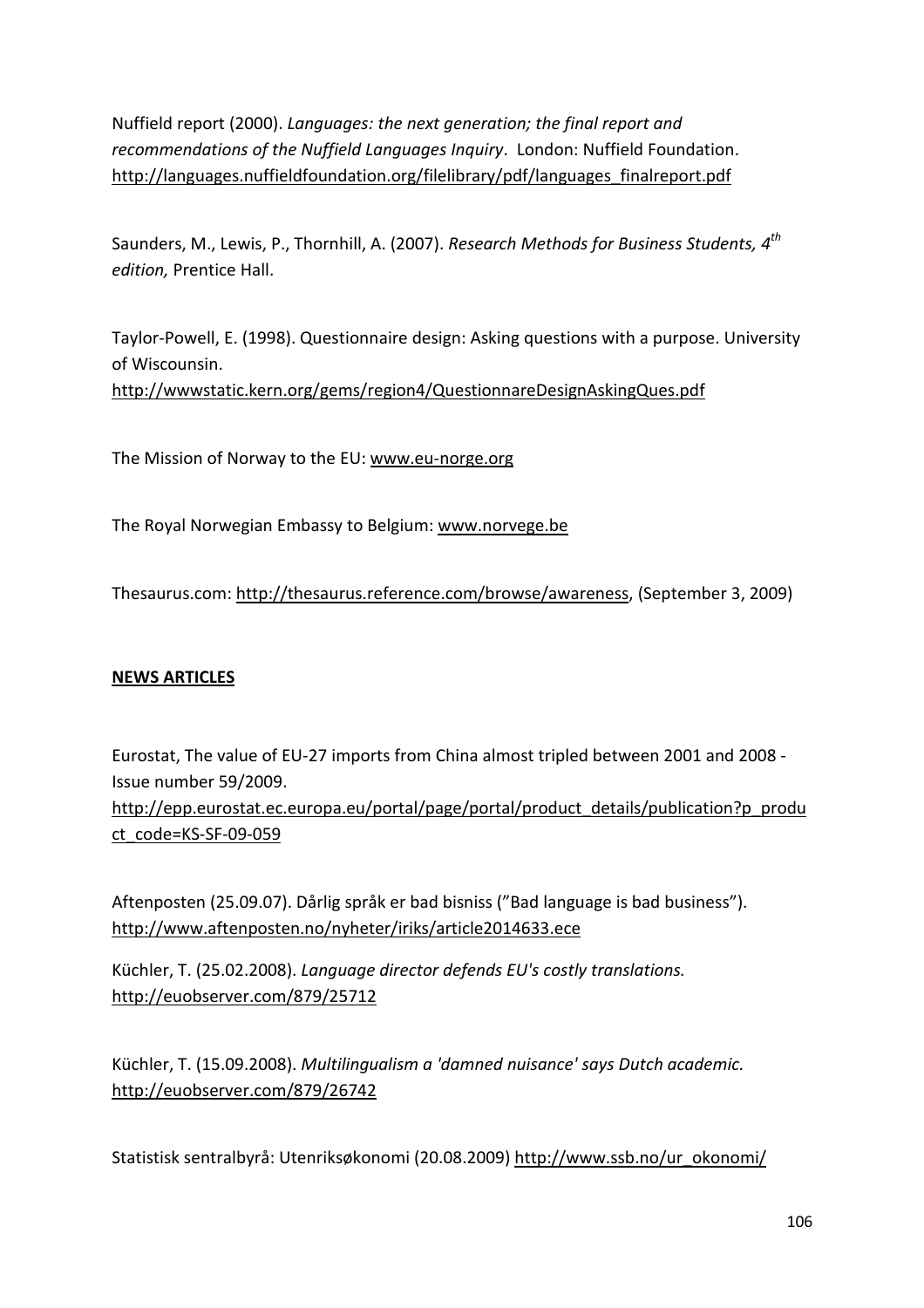# **APPENDICES**

## *Appendix I: Language Management Tools*

(Feely and Winslow, 2005)

**1** Language training: The use of company-funded training programmes to improve the language skills of employees.

**2** In-house departments: The maintenance by the company of a team of language professionals who provide translation and interpreting services.

**3** External providers: The contract employment of external language specialists to provide translation and interpreting services on call.

**4** Selective recruitment: The recruitment of language skilled personnel to fill identified gaps in the language skills possessed by the company.

**5** Acculturation: The training of both international and domestic managers to understand and respond sympathetically to the cultural differences they encounter. This may or may not include some basic language training.

**6** Expatriation: The transfer of headquarters personnel to work in the subsidiaries (in another country) to serve as a communications interface between the two.

**7** Inpatriation: The transfer of subsidiary personnel to work at head office to serve as a communications interface between the two.

**8** Language buddies: The establishment of a formal scheme whereby language skilled personnel within the organisation have an obligation to assist their colleagues even though they may be in different departments.

**9** Machine translation: The use of computer-based systems to translate text, and sometimes voice, from one language to another.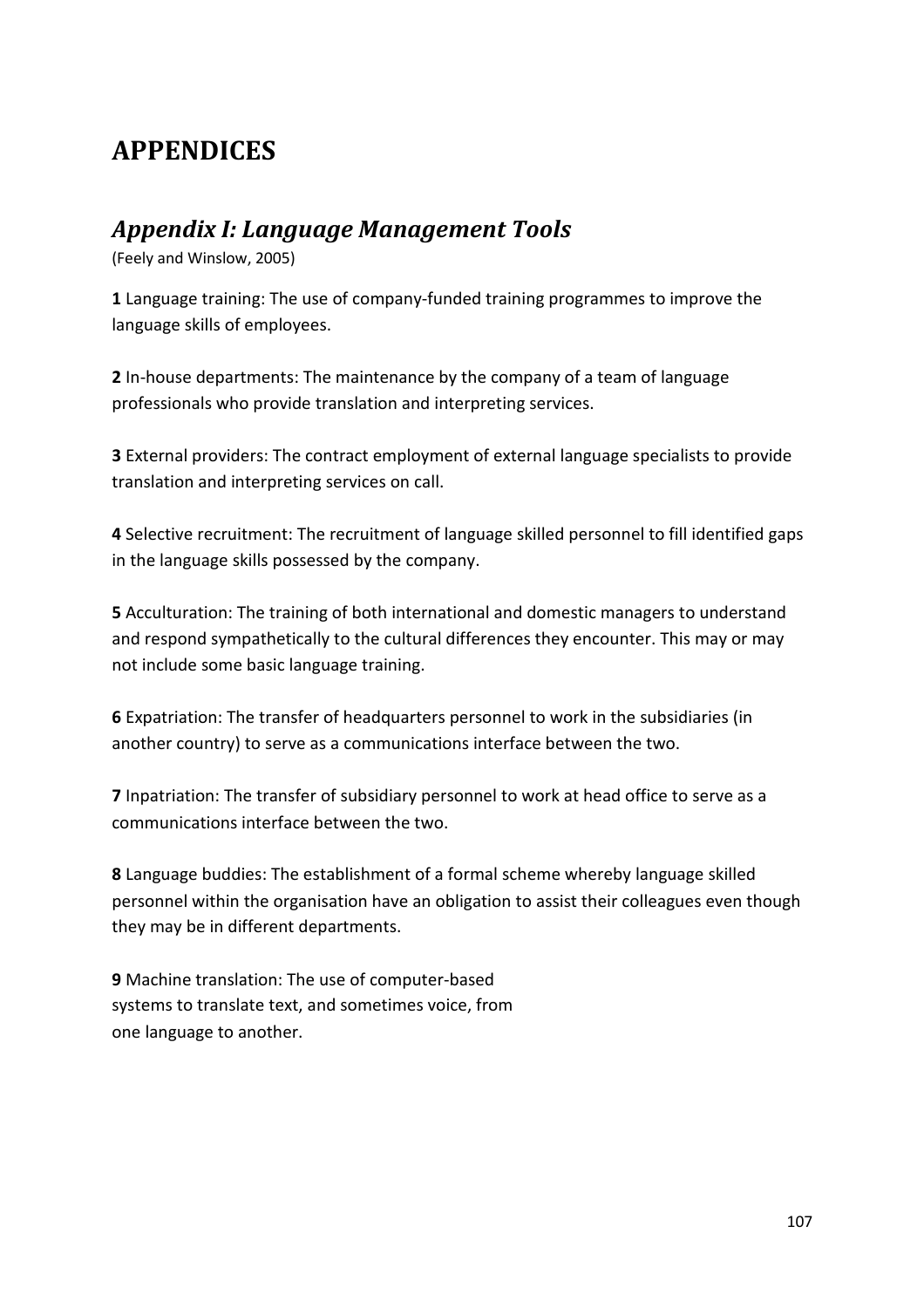# *Appendix II: Survey Sample*

- 1. Hydro Corporate EU Office
- 2. Orkla Brands
- 3. StatoilHydro EU Affairs Office
- 4. Laerdal Benelux
- 5. Brusselkontoret AS
- 6. Norske Skog Logistics
- 7. Hydro Energy SA
- 8. Telenor
- 9. Dalseide Shipping Services
- 10. Det Norske Veritas Belgium
- 11. DNV Classification NV
- 12. Fjord Seafood
- 13. Hydro Agri
- 14. Hydro Aluminium Raeren SA
- 15. SAS
- 16. Telenor Representative Office
- 17. TraceTracker Innovation ASA
- 18. Dynea NV
- 19. Norske Skog Transaction Service Centre
- 20. Statoil Coordination Center NV
- 21. Yara
- 22. Simrad BV
- 23. Radisson SAS Hotel Resorts
- 24. Stolt Seafarm
- 25. Tomra Systems
- 26. Wallenius Wilhelmsen
- 27. Star Shipping Belgium
- 28. DFDS Tor Line NV
- 29. DFDS Lys-Line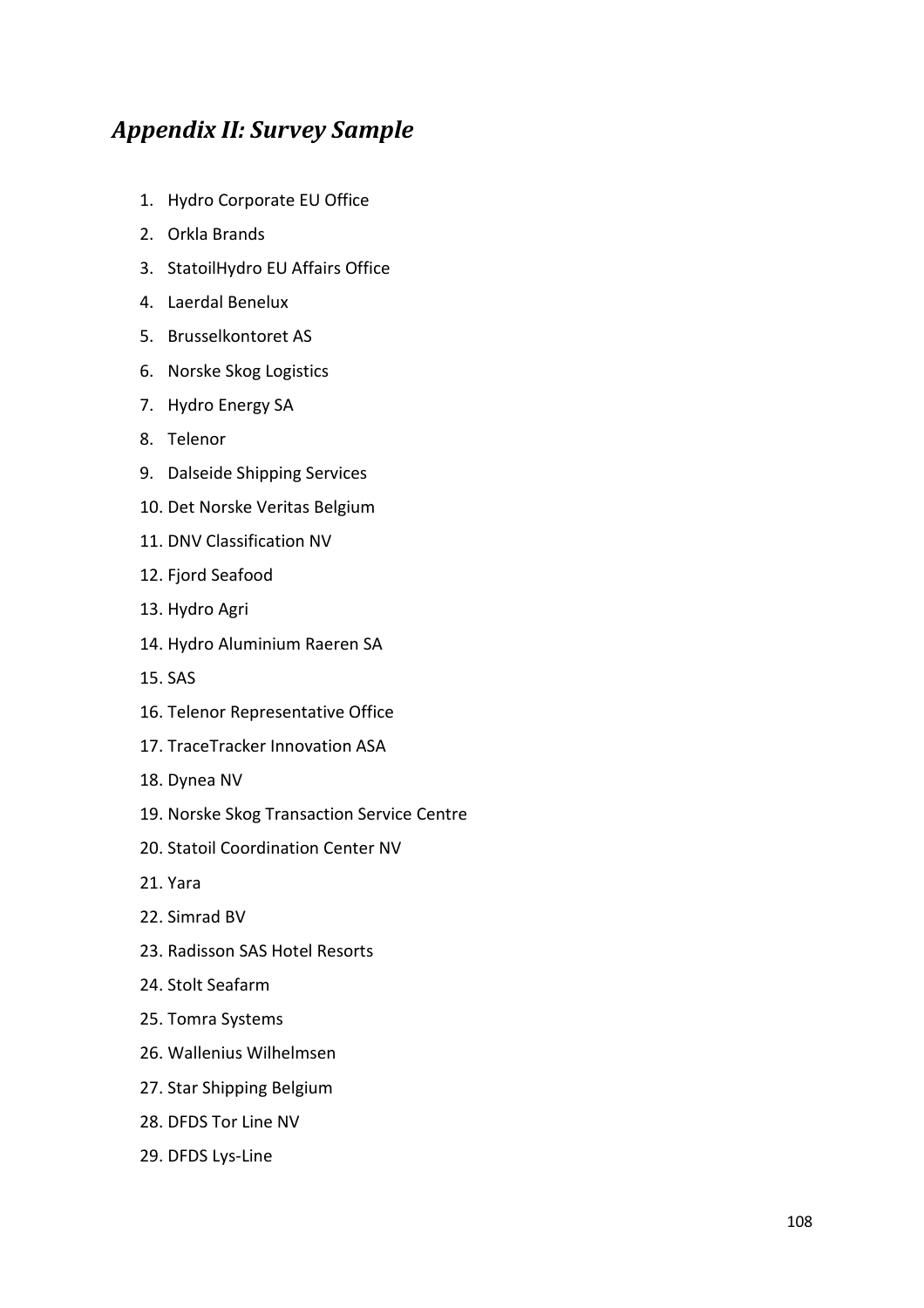# *Appendix III: Survey outline*

-The survey on language management in Norwegian companies in Belgium

## Part I: Background information -industry, company and respondents

- Q 1: What is the name of your company?
- Q 2: What are the main products/ services?
- Q 3: How old is your company?
- Q 4: Is your company a subsidiary of another company?
- Q 5: In which country lays the ownership of your country?
- Q 6: Which position are you currently holding in the company?
- Q 7: For how many years have you been hired by your current employer?
- Q 8: What is your professional background?
- Q 9: What is your nationality?
- Q 10: What is the number of employees on a global scale?
- Q 11: What is the number of employees in the Belgian branch?
- Q 12: What are the major activities in the Belgian branch?

Q 13: What is the percentage of your company's sales abroad of goods or services as a proportion of global sales?

## Part II: Language responsiveness/ communication patterns

Q 14: How do you communicate with your Belgian acquaintances and contacts in other foreign countries?

Q 15: How important is it that the employees can communicate in English in the activities mentioned below?

Q 16: How important is it that the employees can execute these tasks and communicate in other foreign languages than English?

Q 19: Which languages are being used in the communication with the headquarters and other subsidiaries?

Q 31: How often do you speak English in the following situations?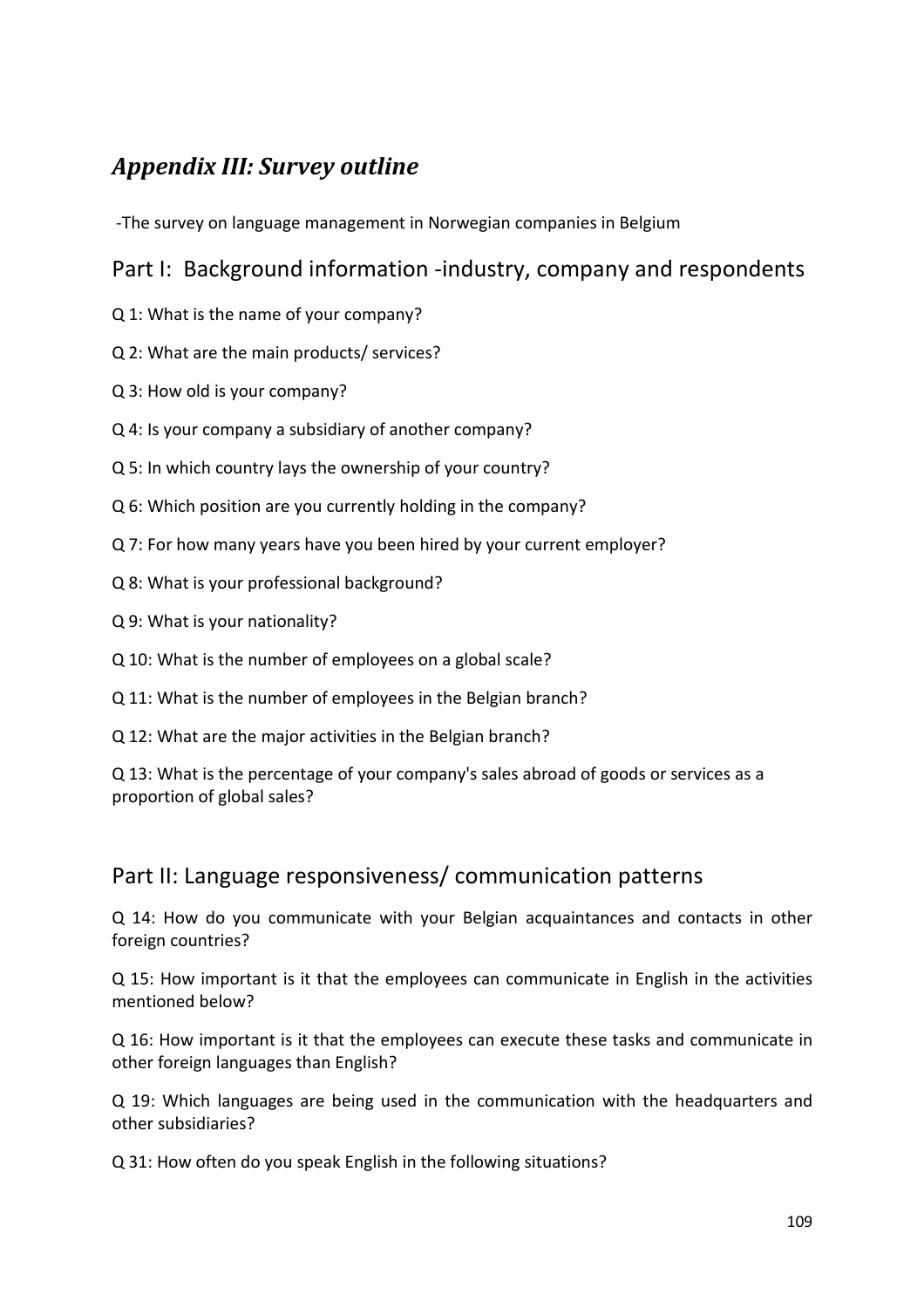# Part III: Language awareness/existing language skills in the company –capacity and needs

Q 29: Are foreign language competencies a prerequisite for the success of your firm?

Q 39: Do you think your company will need to acquire additional expertise in foreign languages in the next 3 years?

Q 40: Do you think an increase of competences in languages among the employees would lead to some of the following consequences?

Q 41: Does your company have plans to begin trading in any new foreign countries?

Q43: Is your decision of investing abroad based on knowledge of the relevant language/ culture?

#### Part IV: Language preparedness

Q 17: How important are the following languages for your company's activities?

Q18: In which countries is your company present and how important are the activities in these countries?

Q24: Do you ever adapt your website for foreign markets?

Q 21: Have you ever missed an opportunity of winning a contract due to lack of foreign language skills?

Q 28: Have you ever experienced problems in the contact with Belgian- or other foreign acquaintances based on the lack of skills in one or more of the following languages?

Q39: Do you think your company will need to acquire additional expertise in foreign languages in the next 3 years?

#### Culture

Q33: Has your company ever experienced difficulties with foreign customers due to cultural differences?

Q34: If you answered yes to the question above, can you explain why you think these problems occurred?

Q35: Have you ever missed an opportunity of winning a contract due to lack of cultural competence in any particular country?

Q 36: Do you think your company will need to acquire additional expertise in countrycultures in the next 3 years?